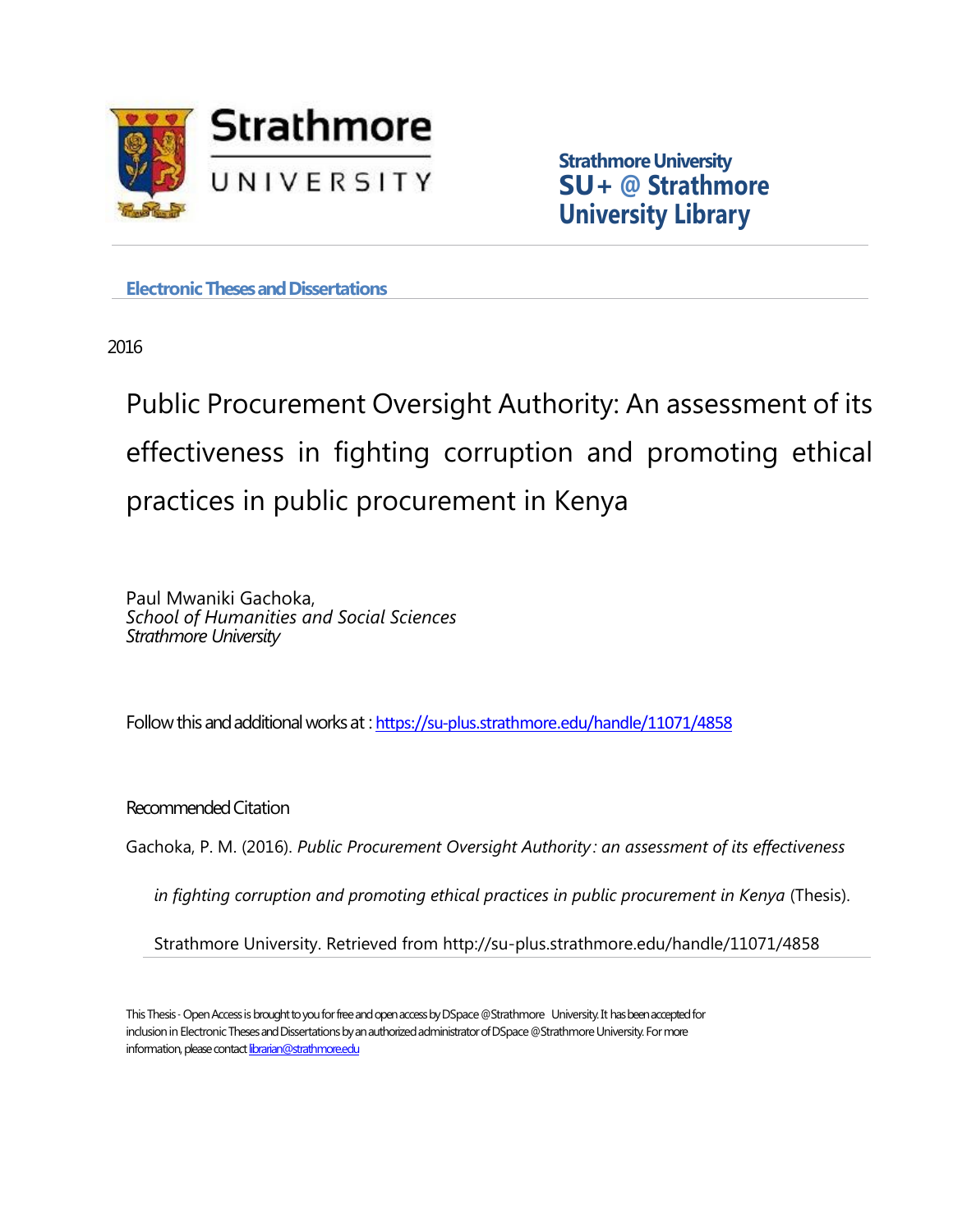# **Public Procurement Oversight Authority: An assessment of its effectiveness in fighting corruption and promoting ethical practices in public procurement in Kenya**

Gachoka, Paul Mwaniki

Submitted in partial fulfillment of the requirements for the Degree of Masters of Arts in Applied Philosophy and Ethics at Strathmore University

School of Humanities and Social Sciences

Strathmore University

Nairobi, Kenya

## June, 2016

This dissertation is available for Library use on the understanding that it is copyright material and that no quotation from the thesis may be published without proper acknowledgement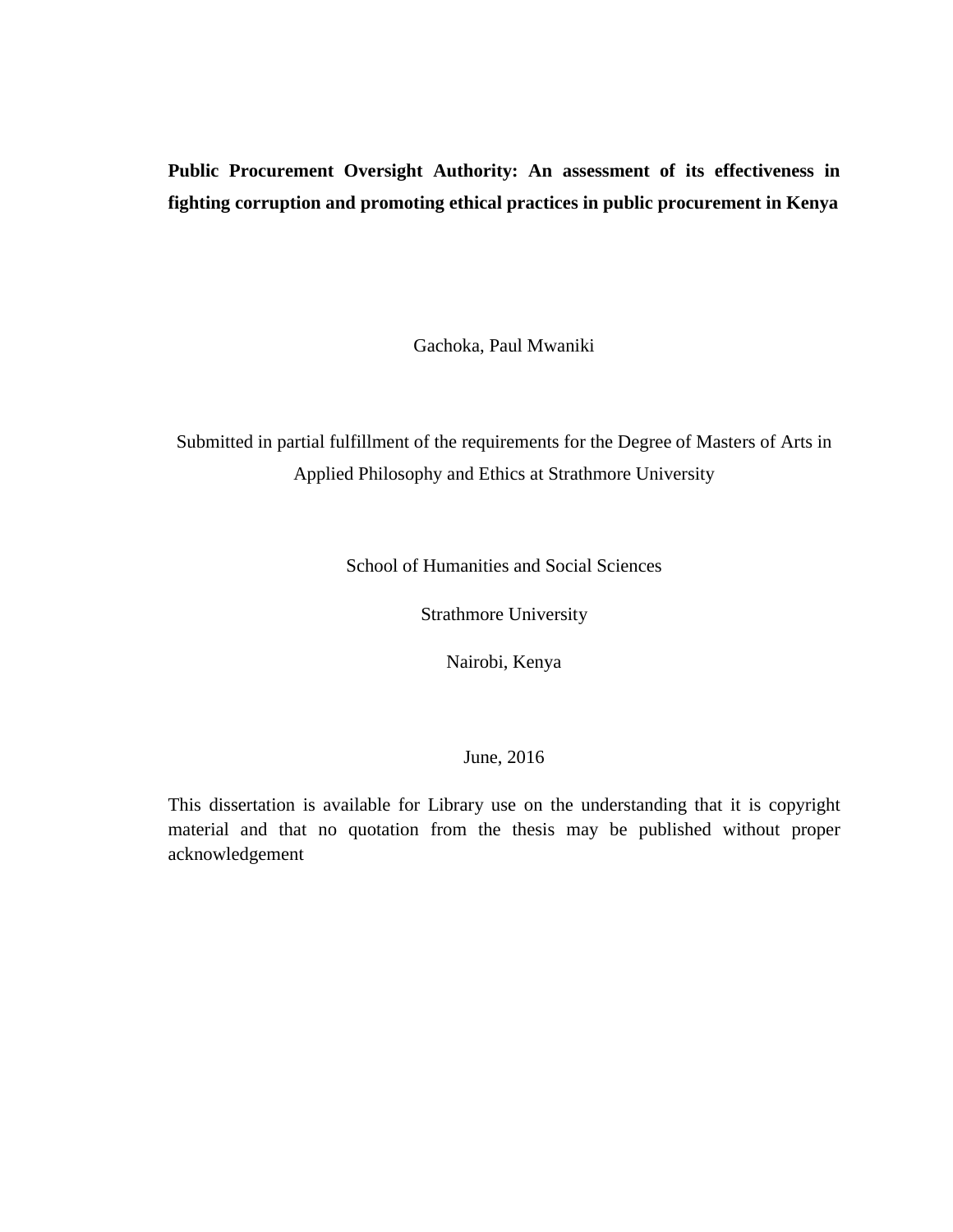## **DECLARATION**

I declare that this study is my original work and has not been presented to any other institution of higher learning for an academic award. To the best of my knowledge and belief, the dissertation contains no materials previously published or written by another person except where due reference is made in the thesis itself.

©No part of this thesis may be reproduced without the permission of the author and Strathmore University.

Gachoka, Paul Mwaniki

## **Approval**

The thesis of Gachoka, Paul Mwaniki was reviewed and approved by the following;

Dr. Thomas Kibua (Supervisor)

Senior lecturer

Strathmore University

Prof. Christine Gichure

Dean, School of Humanities and Social Sciences

Professor Ruth Kiraka

Dean, School of Graduate Studies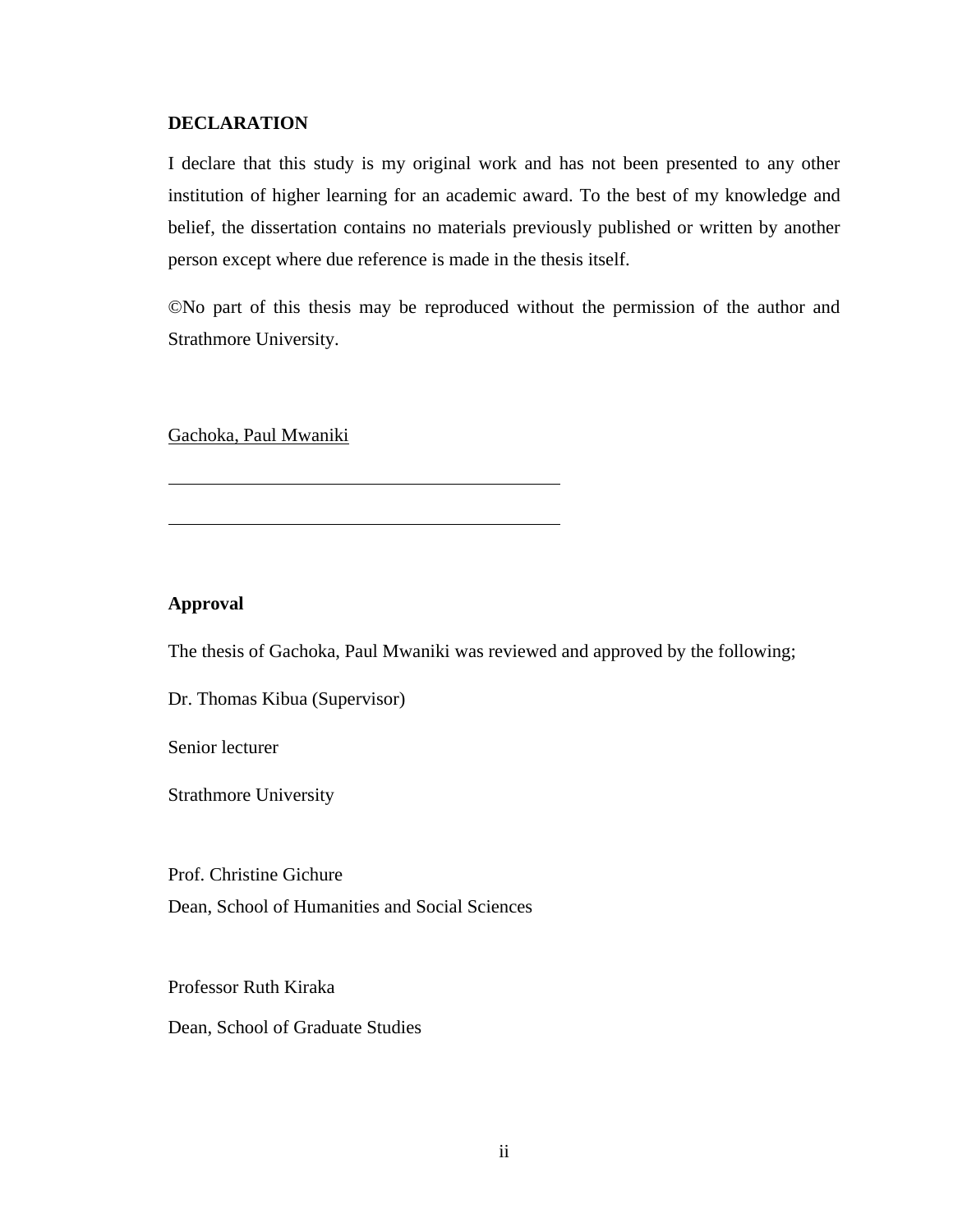## <span id="page-3-0"></span>**ABSTRACT**

The debate on corruption and financial impropriety has been raging in Kenya for the past 20 years. Procurement processes by public institutions has been identified as the main conduit for loss of public funds in the various reports by both the Ethics and Anti-Corruption Commission and the Public Procurement Oversight Authority. As part of the reform process to address this problem, the Public Procurement Oversight Authority was established. This study focused primarily on an in depth assessment of the PPOA and its effectiveness in fighting corruption and promoting ethical practices in public procurement in Kenya. It makes recommendations aimed at strengthening the institution. This study adopted a descriptive study design. Purposive sampling was used to select the study subjects and a total of 84 respondents were interviewed. Descriptive statistics was used to generate data on study variables and inferences made on the performance of the PPOA. Content and thematic analysis was used to analyze qualitative data on views and perceptions of the respondents. The findings show that the number of cases on corruption in Public procurement has increased since the establishment of PPOA. This may not necessarily mean that PPOA had failed with regard to promoting ethical practices. In fact, the study revealed that PPOA's performance was good and had achieved majority of targets set for the year especially on conducting Audits and assessment. The increasing trend could be as a result of expanded democratic space in Kenya since the enactment of the Constitution 2010 and the growth of the media which has made dissemination of information easy and the effect of the economic growth within the same period, which may have translated to more procurement. In addition, the findings revealed a welldefined institutional framework and elaborate structures put in place by PPOA. The PPOA has the capacity and strategies to fight corruption and promote ethical behavior in the procurement process. However, there is need to strengthen it by increasing the human capacity and resources, improve communication, intensify follow ups on audits done and enhance collaboration with other institutions like EACC and DPP for strict law enforcement. In addition, this research recommends collaboration with educational institutions to specifically incorporate ethics in the learning curriculum in order to mould individuals at an early stage. Also, further research should be done to assess the interaction of PPOA with the county governments and the impact on its capacity.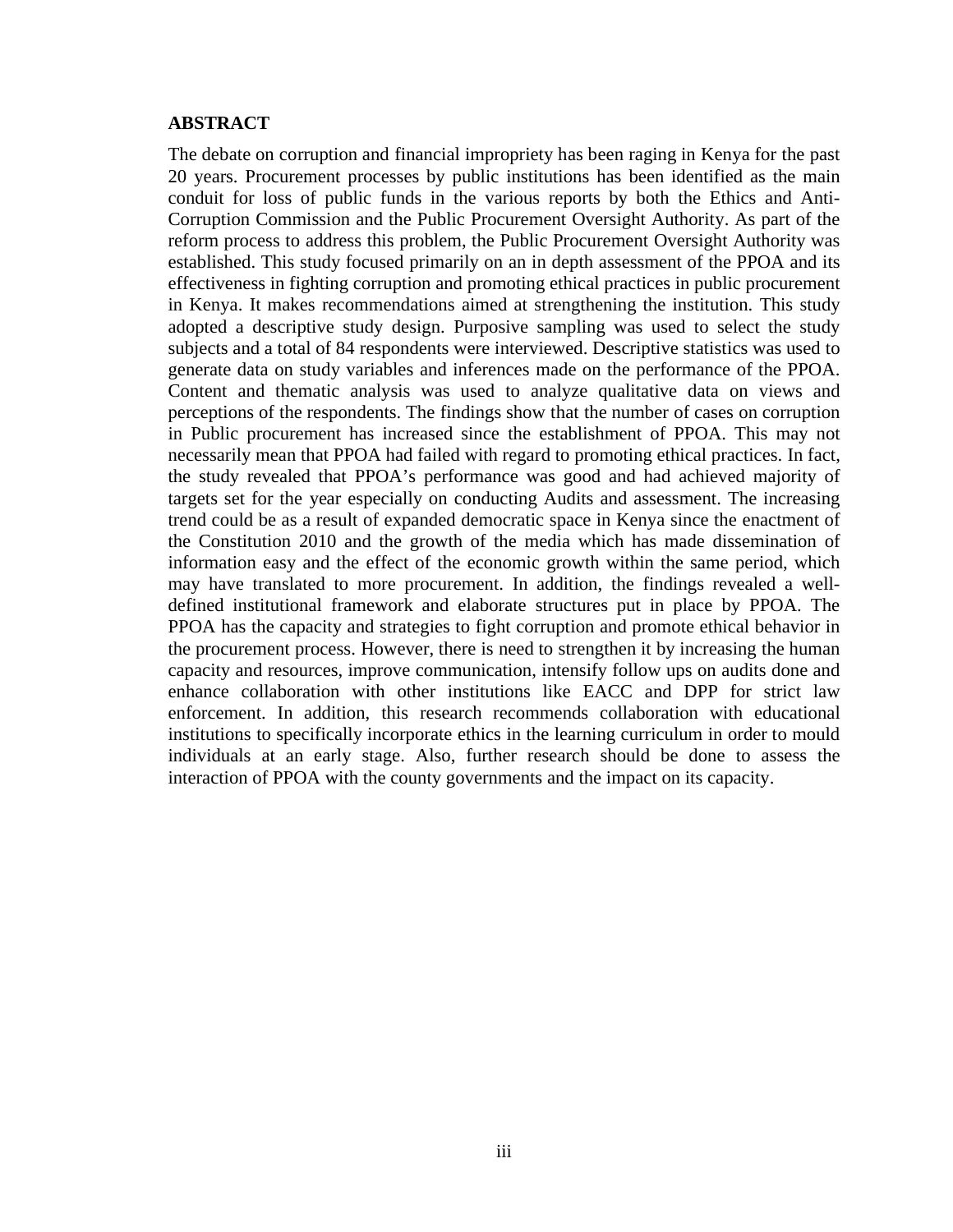# **TABLE OF CONTENTS**

| $\label{eq:1} Introduction \dots 1$<br>1.0 |  |  |  |  |
|--------------------------------------------|--|--|--|--|
|                                            |  |  |  |  |
|                                            |  |  |  |  |
|                                            |  |  |  |  |
|                                            |  |  |  |  |
|                                            |  |  |  |  |
|                                            |  |  |  |  |
|                                            |  |  |  |  |
|                                            |  |  |  |  |
|                                            |  |  |  |  |
|                                            |  |  |  |  |
|                                            |  |  |  |  |
|                                            |  |  |  |  |
|                                            |  |  |  |  |
|                                            |  |  |  |  |
|                                            |  |  |  |  |
|                                            |  |  |  |  |
|                                            |  |  |  |  |
|                                            |  |  |  |  |
|                                            |  |  |  |  |
|                                            |  |  |  |  |
|                                            |  |  |  |  |
|                                            |  |  |  |  |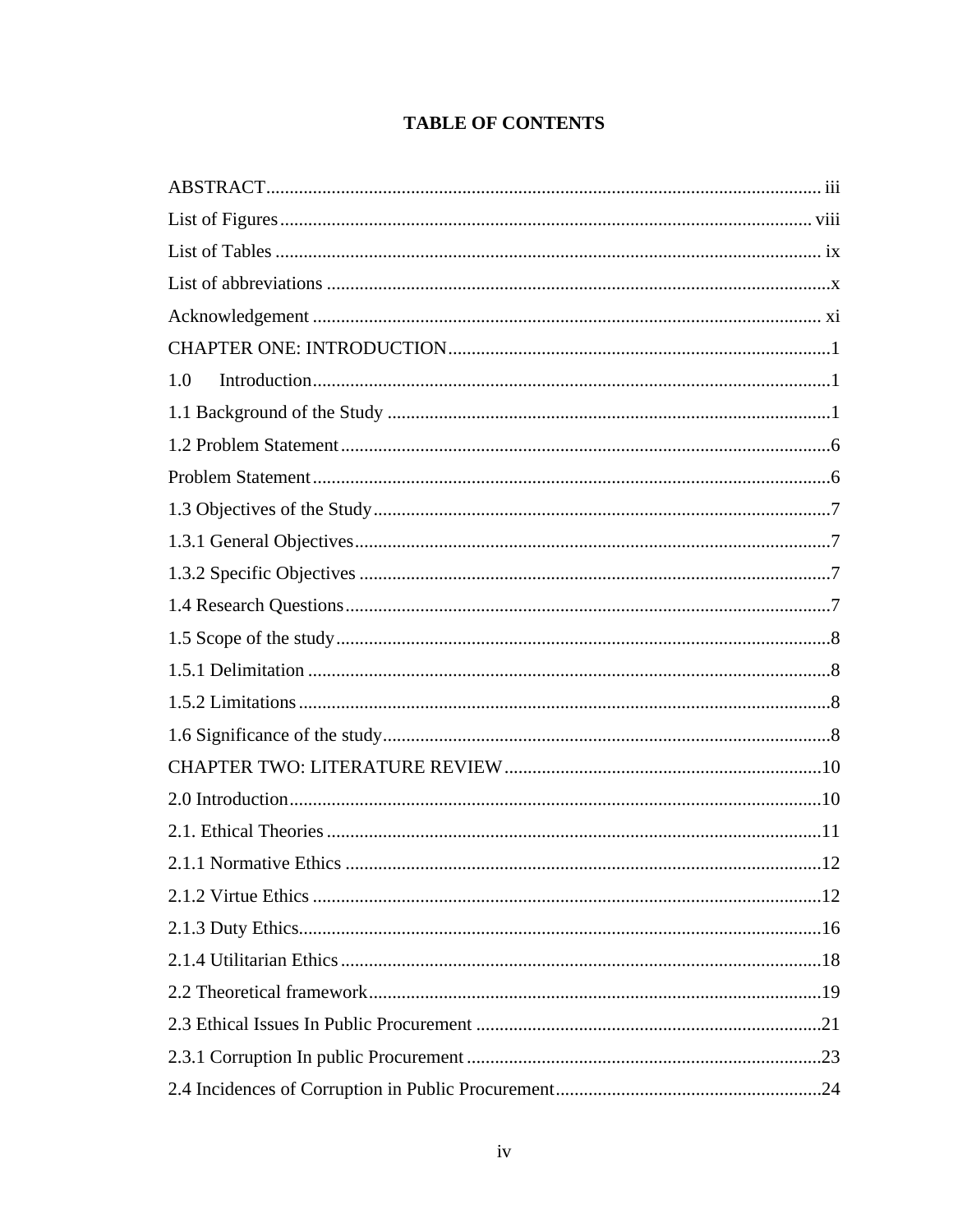| 2.6 Effectiveness of the Institutional Framework and Oversight strategies of PPOA29 |  |
|-------------------------------------------------------------------------------------|--|
|                                                                                     |  |
|                                                                                     |  |
|                                                                                     |  |
|                                                                                     |  |
|                                                                                     |  |
|                                                                                     |  |
|                                                                                     |  |
|                                                                                     |  |
|                                                                                     |  |
|                                                                                     |  |
|                                                                                     |  |
|                                                                                     |  |
|                                                                                     |  |
|                                                                                     |  |
|                                                                                     |  |
|                                                                                     |  |
|                                                                                     |  |
|                                                                                     |  |
|                                                                                     |  |
|                                                                                     |  |
|                                                                                     |  |
|                                                                                     |  |
|                                                                                     |  |
|                                                                                     |  |
|                                                                                     |  |
|                                                                                     |  |
|                                                                                     |  |
| 4.2 Incidences of corruption in procurement since establishment of PPOA 49          |  |
|                                                                                     |  |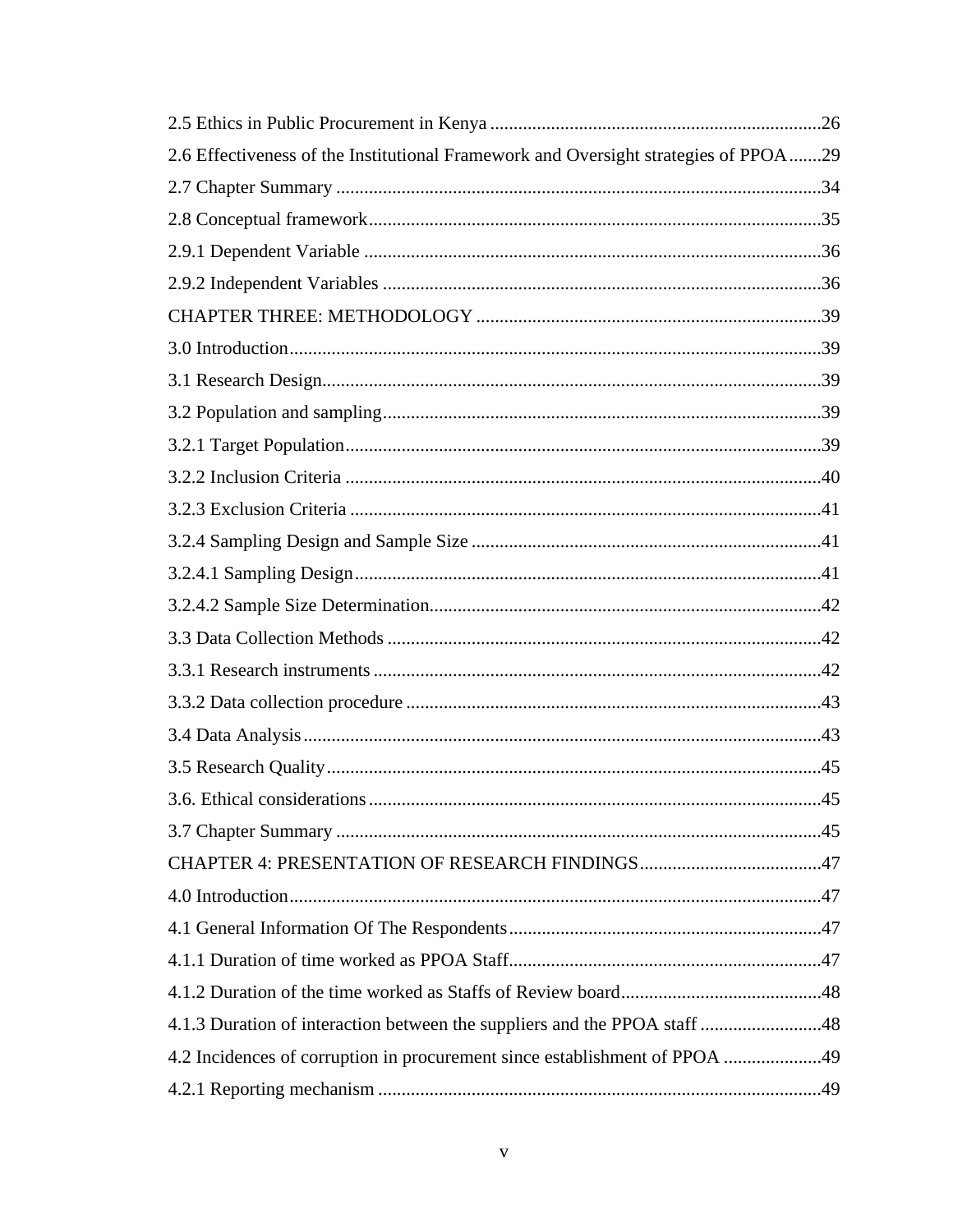| 4.2.2.2 Incidences when the respondents failed to report corruption 51                     |
|--------------------------------------------------------------------------------------------|
|                                                                                            |
|                                                                                            |
|                                                                                            |
| 4.2.4.1 Perception on whether the rate of corruption has increased or decreased 53         |
|                                                                                            |
|                                                                                            |
| 4.3 Performance of PPOA in fighting corruption and promotion of ethics57                   |
|                                                                                            |
|                                                                                            |
|                                                                                            |
| 4.3.2.2 Rating of effectiveness of PPOA in Fighting corruption by suppliers 58             |
| 4.3.3 Knowledge of the policies implemented by PPOA to promote ethics58                    |
| 4.3.4 Performance of PPOA in the fight against corruption and promotion of ethics59        |
| 4.3.4.1 Activities undertaken by PPOA 12 months prior to the study59                       |
|                                                                                            |
|                                                                                            |
|                                                                                            |
|                                                                                            |
| 4.6 Rating the effectiveness of oversight strategies by PPOA staff, Procuring entities and |
|                                                                                            |
|                                                                                            |
|                                                                                            |
|                                                                                            |
| 5.1 Objective 1: Incidences of corruption in public entities after the establishment of    |
|                                                                                            |
| 5.2 Objective 2: Assessment of PPOA's performance in the fight against corruption and      |
|                                                                                            |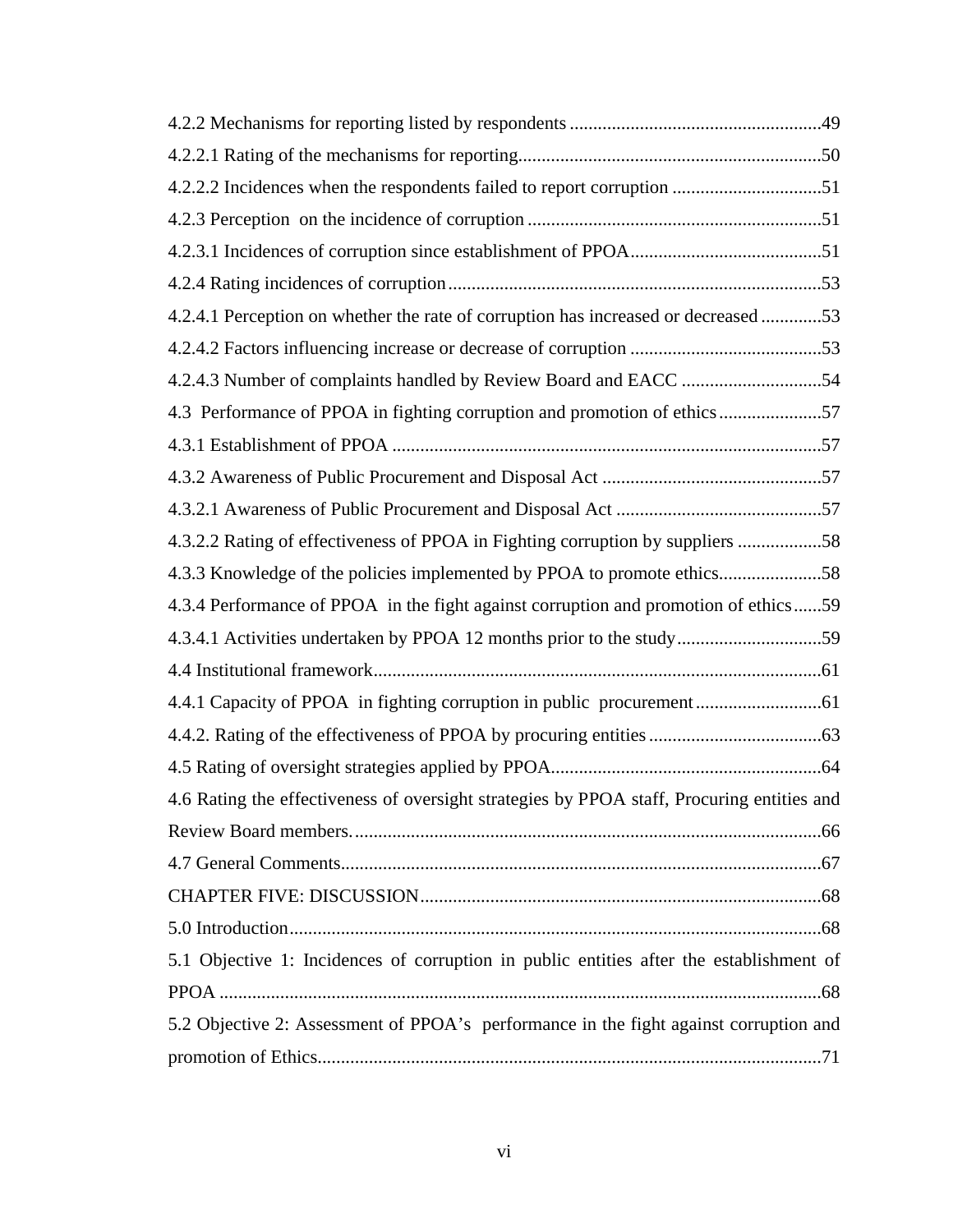| 5.3 Objective 3: Establishing institutional framework and structures as well as the        |
|--------------------------------------------------------------------------------------------|
| capacity of the PPOA in fighting corruption in public procurement74                        |
| 5.4 Objective 4: Ascertaining the effectiveness of the oversight strategies employed by    |
| PPOA to fight corruption and promote Ethics in public procurement77                        |
|                                                                                            |
|                                                                                            |
|                                                                                            |
| 6.1.1 Incidences of corruption in public entities after the establishment of PPOA 79       |
| 6.1.2 Assessment of the PPOA's performance in the fight against corruption and             |
|                                                                                            |
| 6.1.3 Establishing institutional framework and structures in place as well as the capacity |
|                                                                                            |
| 6.1.4 Assessing the effectiveness of the oversight strategies employed by PPOA to fight    |
|                                                                                            |
|                                                                                            |
|                                                                                            |
|                                                                                            |
|                                                                                            |
|                                                                                            |
|                                                                                            |
|                                                                                            |
|                                                                                            |
| APPENDIX IV: QUESTIONNAIRE FOR THE REVIEW BOARD MEMBERS104                                 |
|                                                                                            |
|                                                                                            |
|                                                                                            |
|                                                                                            |
|                                                                                            |
|                                                                                            |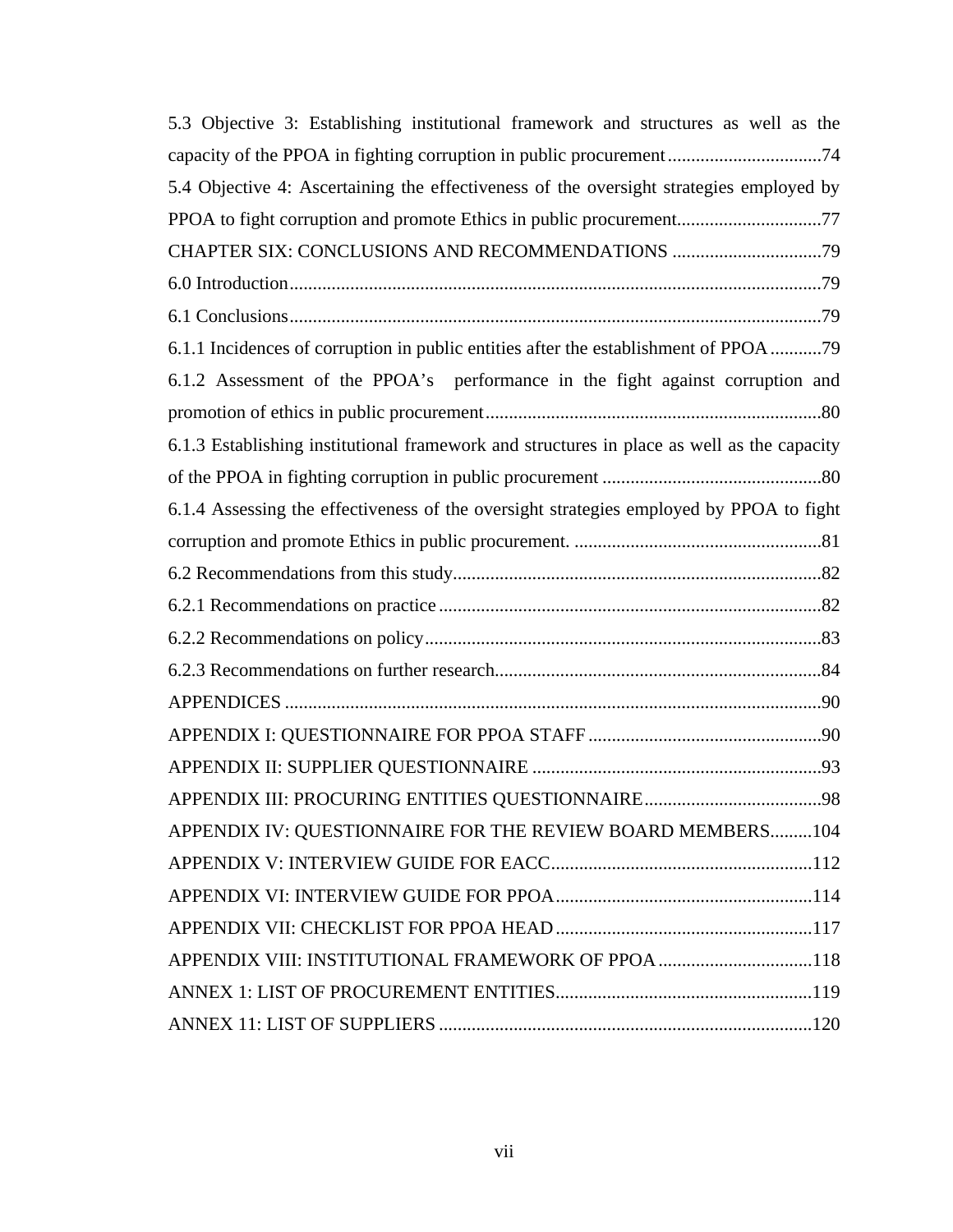# **List of Figures**

<span id="page-8-0"></span>

| Figure 2.1  | Conceptual framework on factors affecting the effectiveness of          | 35 |
|-------------|-------------------------------------------------------------------------|----|
| Figure 4.1  |                                                                         | 47 |
| Figure 4.2  | Years of experience as a Review Board Member----------------------      | 48 |
| Figure 4.3  | No of years when firms started procurement ---------------------------- | 48 |
| Figure 4.4  | Awareness of mechanisms of reporting corrupt practices-------------     | 49 |
| Figure 4.5  | Awareness of Mechanism of reporting by PE----------------------------   | 50 |
| Figure 4.6  | Rating the reporting mechanism on incidences of corruption---------     | 50 |
| Figure 4.7  |                                                                         | 51 |
| Figure 4.8  | Rating the incidences of corruption after the establishment of          | 52 |
| Figure 4.9  | Incidences of corrupt practices encountered by PPOA staff---------      | 52 |
| Figure 4.10 | PPOA, Review board members and procuring entities corruption            | 53 |
| Figure 4.11 | No. of cases heard by Review board between 2007 and 2014(%) ---         | 55 |
| Figure 4.12 | No. of cases handled by EACC between 2007 and 2014--------------        | 56 |
| Figure 4.13 | % of suppliers aware of PPOA' Establishment---------------------------- | 57 |
| Figure 4.14 | % of aware of Public Procurement and Disposal Act-------------------    | 58 |
| Figure 4.15 |                                                                         | 58 |
| Figure 4.16 | Policies implemented to Promote Ethics (%) ---------------------------  | 59 |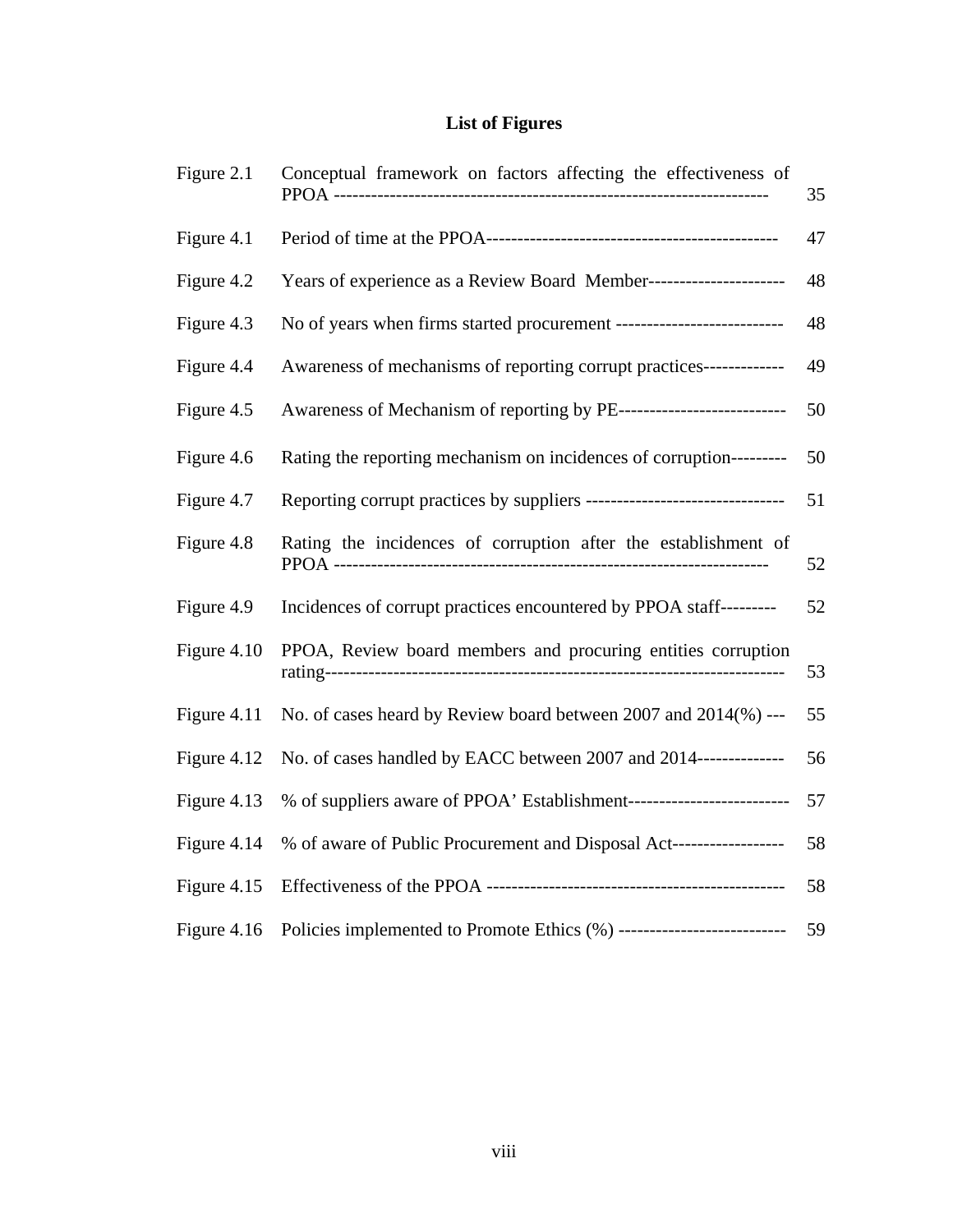## **List of Tables**

<span id="page-9-0"></span>

| Table 2.1 |                                                                               | 37  |
|-----------|-------------------------------------------------------------------------------|-----|
| Table 3.1 |                                                                               | 42  |
| Table 4.1 | Views on factors influencing Increase or Decrease of Incidences of            | 54  |
| Table 4.2 | Number of cases heard by the Review Board 2007-2014--------------------       | 55  |
| Table 4.3 | Number of cases handled by EACC between 2007-2014-------------------          | 56  |
| Table 4.4 |                                                                               | 60  |
| Table 4.5 |                                                                               | 62  |
| Table 4.6 | Rating effectiveness of PPOA with respect to Pillars ------------------------ | 64  |
| Table 4.7 | Oversight strategies employed by the PPOA in fighting corruption and          | 65  |
| Table 4.8 |                                                                               | 66  |
| Table 4.9 | Suggestions on strategies to improve procurement process -----------------    | -67 |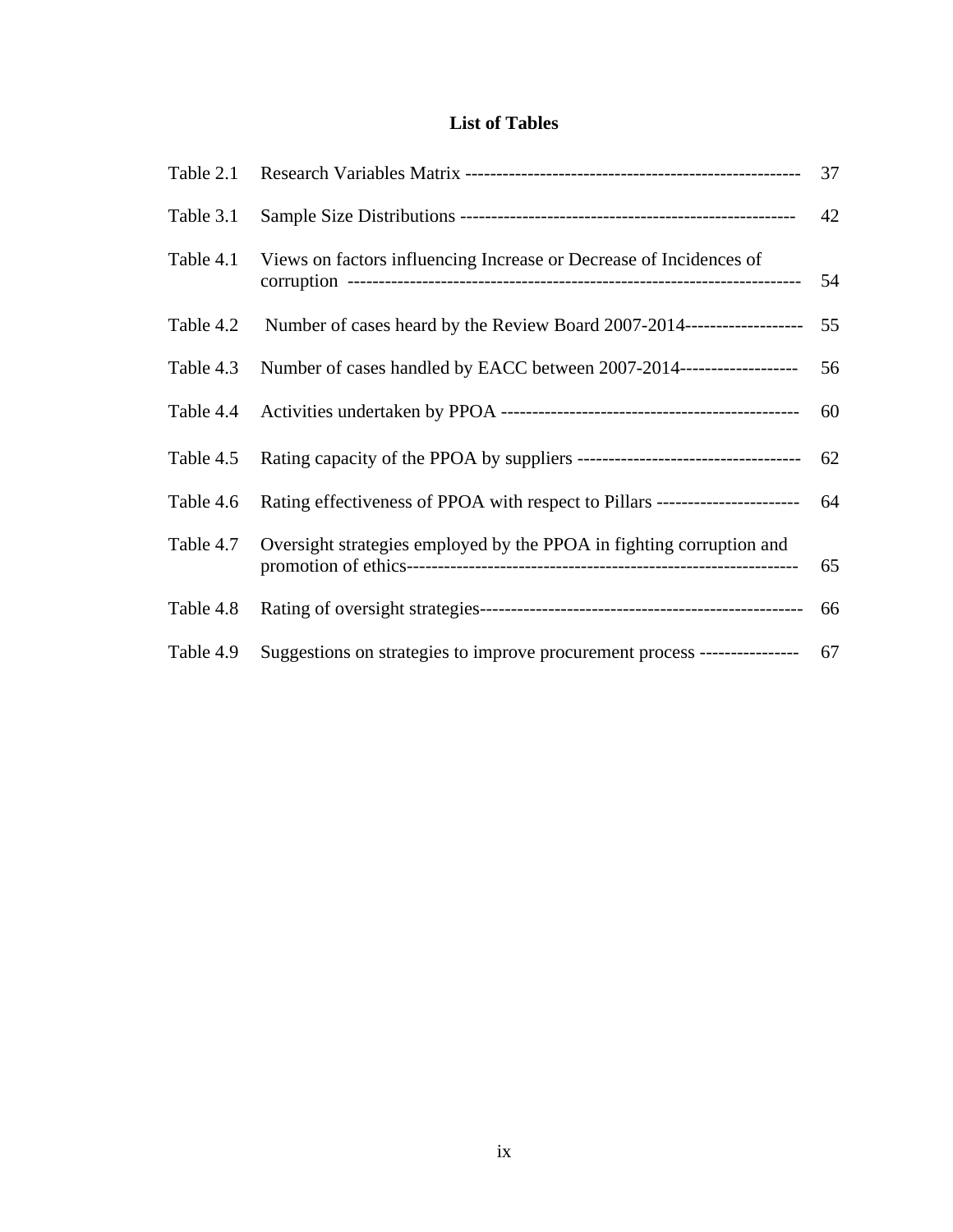## **List of abbreviations**

<span id="page-10-0"></span>

| <b>CTBs</b>   | <b>Central Tender Boards</b>                             |
|---------------|----------------------------------------------------------|
| <b>EACC</b>   | Ethics and Anti-Corruption Commission,                   |
| <b>EWASCO</b> | <b>Embu Water and Sewerage Company</b>                   |
| G.o.K         | Government of Kenya                                      |
| <b>ICT</b>    | <b>Information Communications Technology</b>             |
| <b>IPPMT</b>  | <b>Internal Procurement Performance Measurement Tool</b> |
| <b>KACC</b>   | Kenya Anti-Corruption Commission,                        |
| <b>KEMSA</b>  | Kenya Medical Supplies Authority                         |
| <b>KENAO</b>  | Kenya National Audit Office                              |
| <b>NARC</b>   | <b>National Rainbow Coalition</b>                        |
| <b>PPOA</b>   | <b>Public Procurement Oversight Authority</b>            |
| <b>PPAB</b>   | <b>Public Procurement Advisory Board</b>                 |
| <b>PPARB</b>  | <b>Public Procurement Administrative Review Board</b>    |
| PPD Act       | Public Procurement and Disposal Act                      |
| PE            | <b>Procuring Entity</b>                                  |
| <b>OECD</b>   | Organization for Economic Cooperation and Development    |
| <b>STD</b>    | <b>Standard Tender Document</b>                          |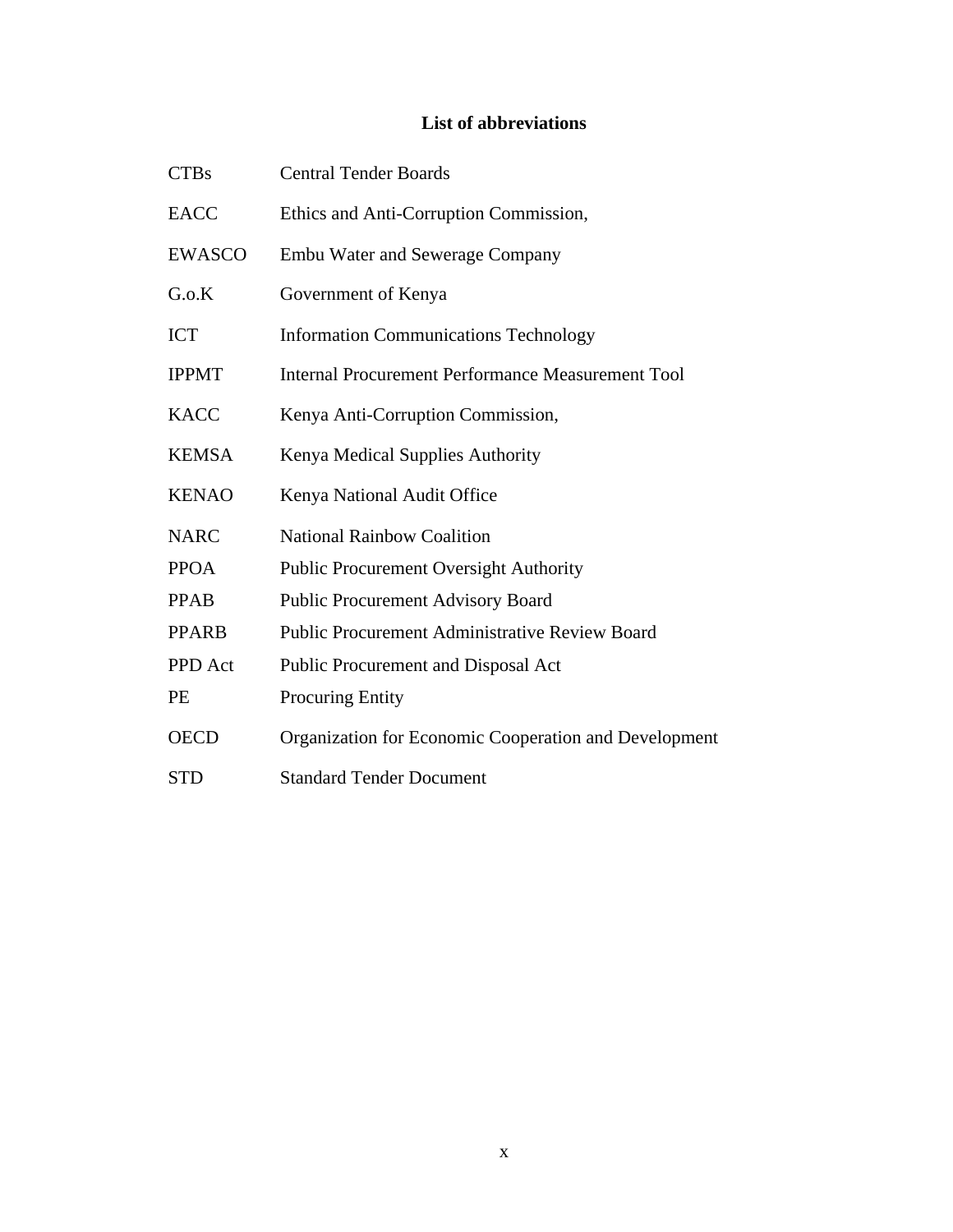## **Acknowledgement**

<span id="page-11-0"></span>I want to thank God for the grace that has brought me this far. Great appreciation goes to Dr. Thomas Kibua whose support and critique made me work harder. Let me also acknowledge the insightful input of Prof. Christine Gichure to this study. I cannot forget the role played by the entire members of the Department of Philosophy and Ethics especially Dr. John Branya who walked with me right from day one when I joined the MAPE class.

I also wish to appreciate my family: my wife Lucy and my children Denis, Jane and Michelle for their encouragement and dedication. My wife deserves gratitude for her immense support and patience in the course of my study. Many a times, I complained that she was behaving like a prefect, for her constant queries on the progress in doing my assignments and preparing for exams.

Appreciation also goes to respondents who made my data collection possible. I cannot forget my fellow classmates especially Caroline Wakori who gave me a lot of encouragement. Finally, my research assistants who helped me in data collection and proofreading of my work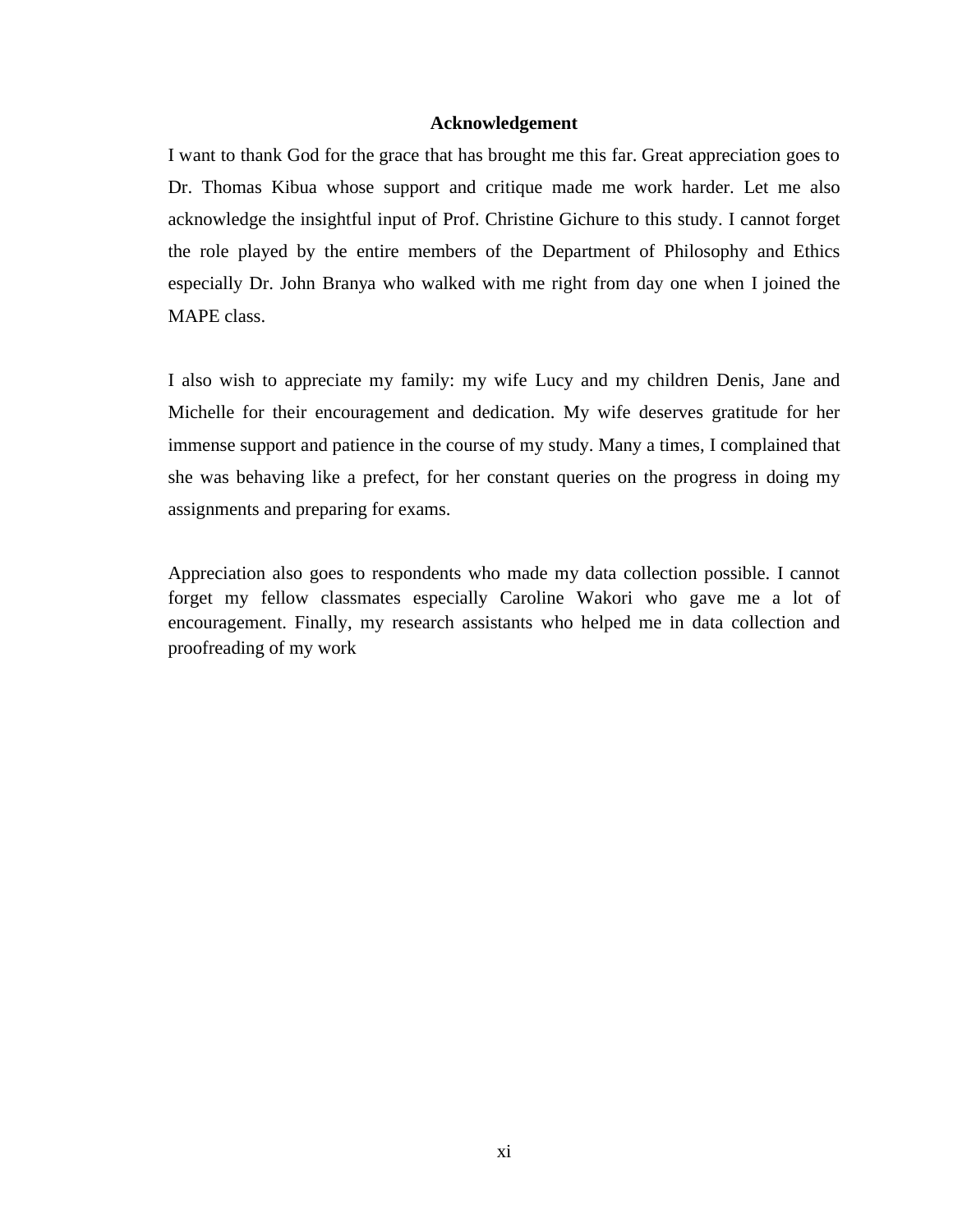## **CHAPTER ONE: INTRODUCTION**

#### <span id="page-12-1"></span><span id="page-12-0"></span>**1.0 Introduction**

This chapter outlines the introduction of the study that was assessing the effectiveness of Public Procurement Oversight Authority [PPOA], in fighting corruption and promoting ethical practices in public procurement in Kenya. However, a new law (Public Procurement and Asset Disposal Act, 2015) has been enacted and commenced on the  $7<sup>th</sup>$ January, 2016. Amongst the changes introduced is the change of the name of the PPOA to Public Procurement Regulatory Authority [PPRA] (GOK, 2015). The chapter was organized to include the following: Background of the study, problem statement, research objectives, and scope of the study as well as the significance of the study.

## <span id="page-12-2"></span>**1.1 Background of the Study**

Public procurement has been said to be the purchase by governments and public entities of goods and services from the private sector to carry out public functions (Financial Sector Deepening, 2008, Nzai & Chitere, 2006. It involves the massive expenditure of public funds in government development projects. It is, therefore, a critical subject. It is said to be the principal means through which governments meet development needs. For instance, the provision of physical infrastructure like railways to be achieved through the Standard gauge railway project (Kenya Railway Corporation, 2014), the Pipeline extension project (Kenya Pipeline Corporation, 2014) and the Olkaria IV power project and by extension the supply of essential products like medicines as done by Kenya Medical Supplies Authority (KEMSA)]. The Kenyan government uses public procurement to support the development of domestic industries, overcome regional economic imbalances and support minority or disadvantaged communities (Akech, 2005).

The ability to exercise discretion in the award of government contracts has been a source of valued political patronage and procurement a means of illicit transfer of funds from the government to private entities (Akech, 2005). This has been exemplified in the scandals on cemetery land in Athi River, Anglo-Leasing security contracts, maize importation scam, misuse of Free Primary Education (FPE) funds, sale of Grand Regency Hotel to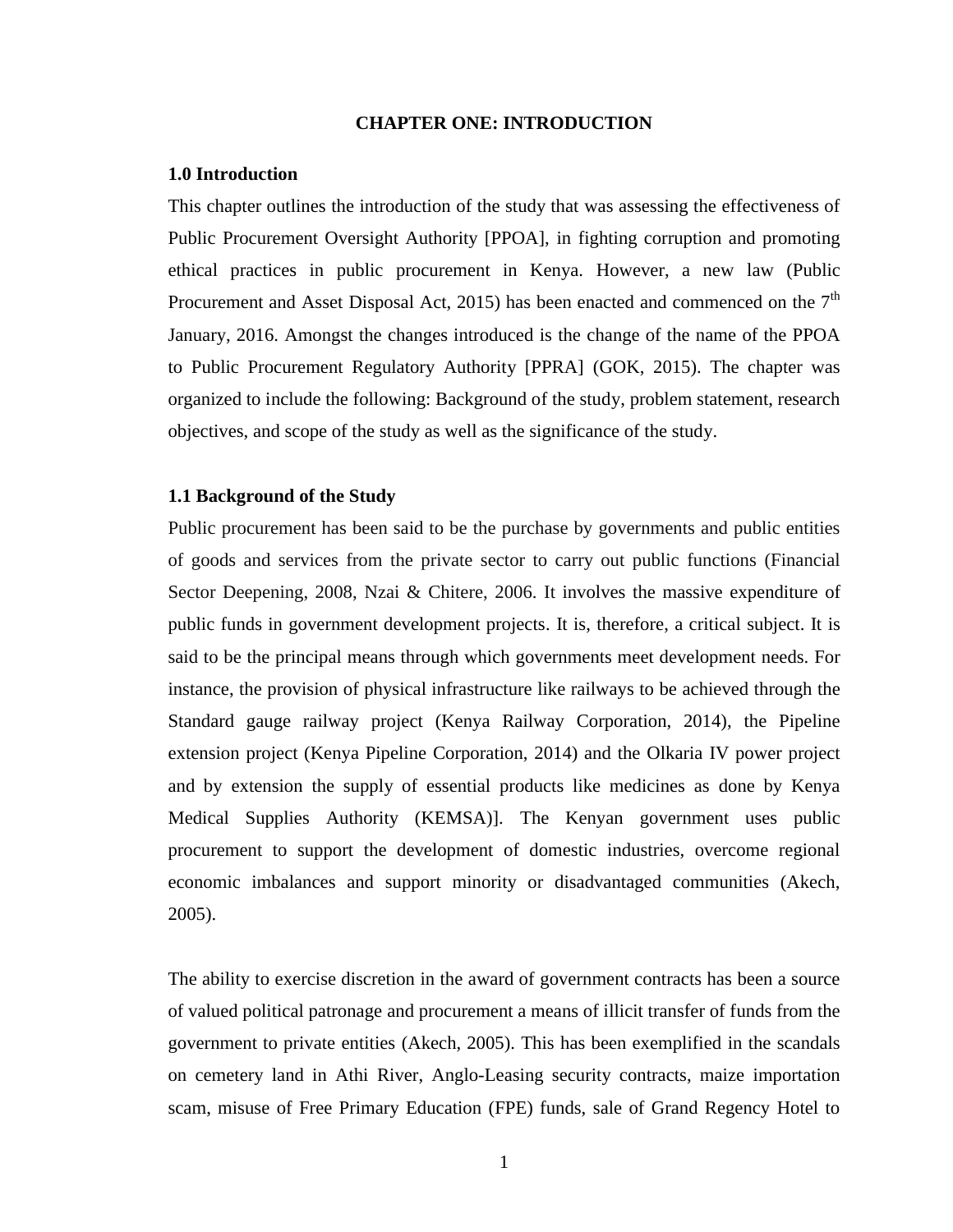Libyan investors, purchase of Kenya's Embassy in Japan, and many others which relate to corruption in public procurement and which have cost Kenya over KSh700bn (USD 8.24 billion) *(*Mars Group*,* 2011).

The mentioned incidences of financial impropriety in state institutions have sparked the corruption debate in Kenya which has been continuing for the last twenty years. The fact that the issue has remained in the realm of public debate is an indicator that very little has been done in fighting the menace. The Annual Report of the Ethics and Anti-Corruption Commission for the year 2010/2011 states that out of the 18 concluded cases the total value of the money involved is a sum of Kshs. 1,652 337,000.00. In that year, the total money involved in 23 cases under investigation was Kshs. 12,737,265,000.00. As regards asset tracing investigation, the value of the completed cases was Kshs. 771,710,000.00 and the values of the on-going cases were Kshs. 3,893,400,000. Also, the Commission states that through proactive action, it disrupted corruption practices in 12 public entities and averted a loss of Kenya shillings 3,893,400,000 (*Ethics and Anti-Corruption Commission, 2010-2011).*

Furthermore, for the year 2011/2012, the annual report is instructive that 10 cases with a total value of Kshs 1,901,450,000 were investigated and completed within the same period, 21 cases were still under investigation all with a monetary value of Kshs 63,774,355,000.The EACC managed to successfully disrupt corrupt practices in 14 situations valued at Kshs 1,208,200,000. The commissions equally managed to successfully trace proceeds of corruption in 4 cases with an asset value of Kshs 126, 500,000.Finally, 13 other cases were still under investigation with the ultimate aim of recovering assets valued at Kshs 19,757,896,386(*Ethics and Anti-Corruption Commission, 2011-2012).*

The figures described which are for a period of two years clearly points to the main problem in public institutions especially those in the public procurement sector which is the large loss of public funds and assets. The Public Procurement Administrative Review Board (PPARB) equally published a case digest for the Years 2008 to 2010. The cases in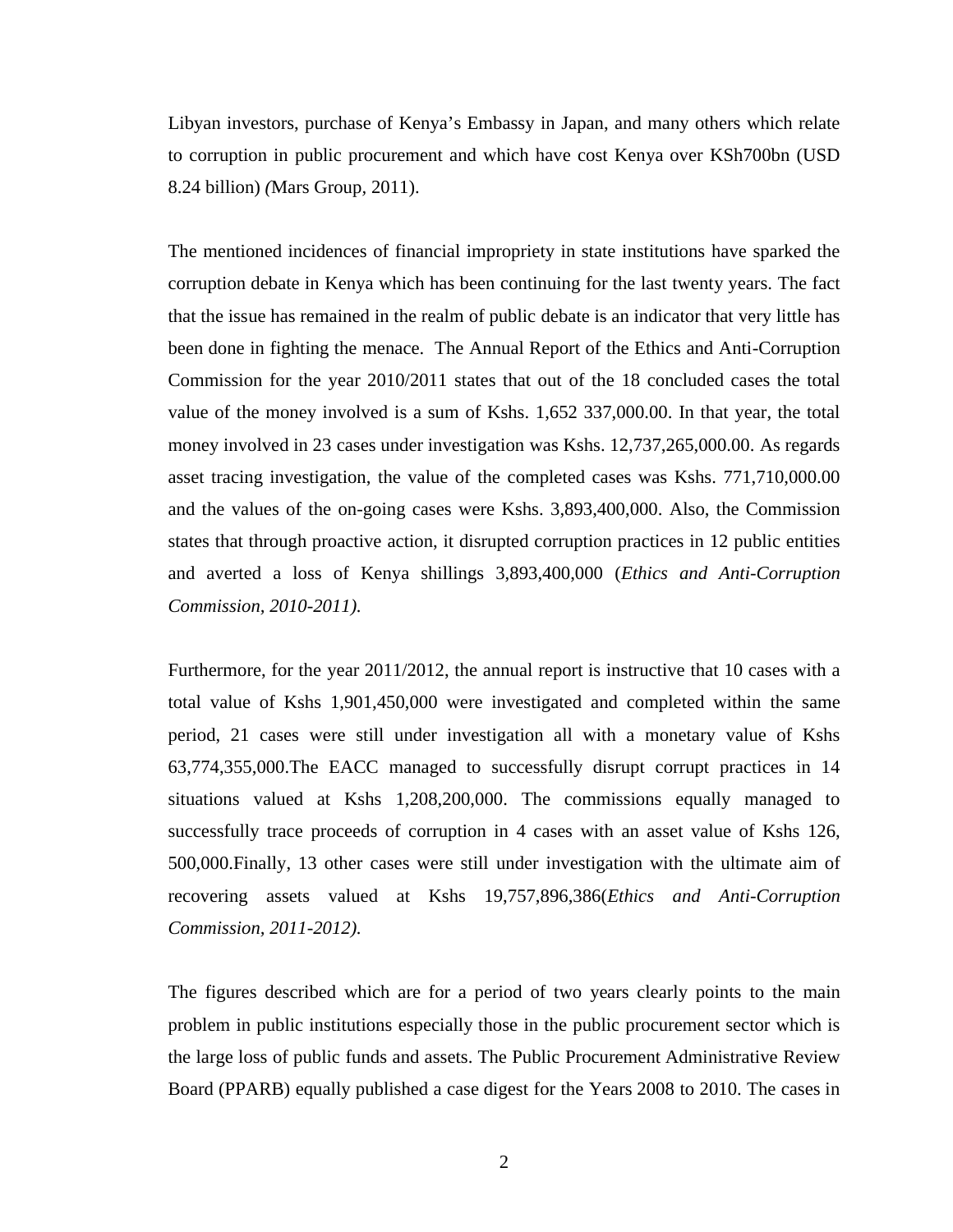it revealed instances of malpractice which if left unchecked, would invariably lead to either loss of public funds or failure to achieve value for money. For instance, while dismissing an application filed by a losing bidder in a tender to construct a modern library at Kenyatta University, the PPARB cited communication through a letter made to the Procuring Entity (PE) by a Candidate when the evaluation process was in progress, amounted to influence or intimidation in breach of Section 38 of the PPD Act, 2005 and clauses of the tender documents, (Ongata Works vs. Kenyatta University, 2009). Similarly, in a tender for provision of inspection of petroleum import services by the Kenya Bureau of Standards, the PPARB in Societe Generale De Surveillance SA (SGS) vs. Kenya Bureau of Standards nullified the tender. One of the main reasons for the nullification was failure by the procuring entity to read out aloud the prices and recording the prices in the tender opening registration even after adopting the two envelope system for the technical and financial proposals. This was a spectacular failure to observe transparency and fairness and the Board seized this opportunity to correct the anomaly. Notably, a similar tender by Kenya Bureau of Standards was the subject of another case before the Review Board, and there were allegations of corrupt practices in the tender process (East Africa Automobile Co Ltd vs. Kenya Bureau of Standards, 2014).

Public procurement has undergone significant changes, from a crude system with no regulations to a legally regulated procurement system in line with the best international practices. Major reforms in public procurement in Kenya can be traced back to the year 1997 (Akech, 2005). A study by World Bank (1997) documented a number of weaknesses in the procurement system; first, was lack of uniformity in the procurement system for the public as a whole, the system did not provide for sanctions or penalties against individuals who breached the regulations in the Suppliers Manual, other than internal disciplinary action. Secondly, application of the rules was not strict, and many of the norms were not followed, while the Suppliers Manual did not cover procurement of works. Moreover, the disputes settlement mechanism relating to the award procedures as set out in the manual, were weak thus failed to provide a mechanism that promoted fairness and transparency. The records of procurement transactions too, in many cases,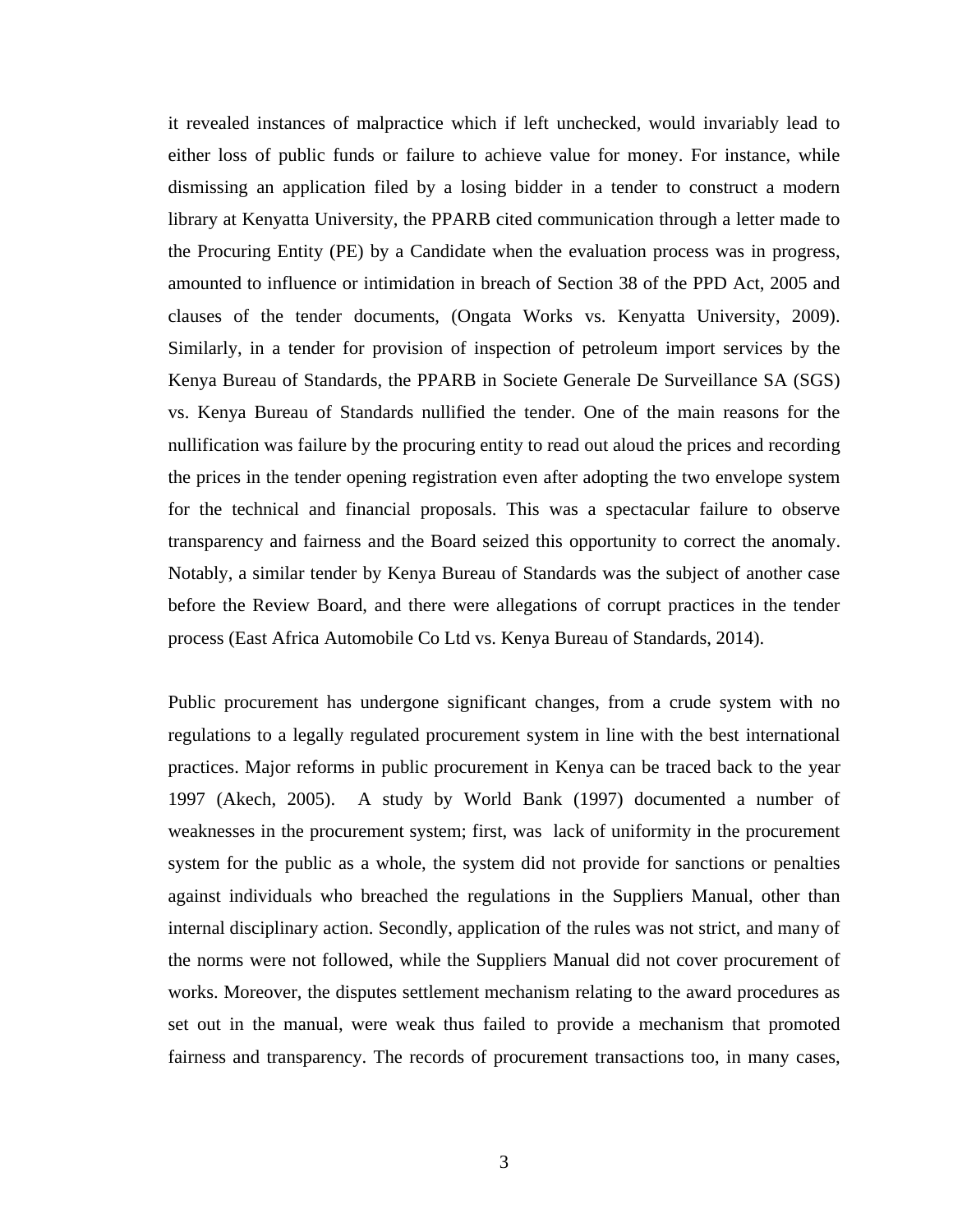were found to be inaccurate or incomplete which led to suspicion of dishonest undertakings at the tender boards (Akech, 2005).

When the NARC government rode into power in 2002, it came in with an official policy of implementation of good financial governance and anti-corruption measures, thus leading to the drafting of new public procurement legislation. Indeed, in the year 2005, the Public Procurement and Disposal Act (2005) was enacted and operationalized on 1st January 2007. Together with the Public Procurement and Disposal Regulations (2006), the PPD Act heralded meaningful public procurement reforms. Key institutions were created under the Act namely; the Public Procurement Oversight Authority (PPOA), the Public Procurement Advisory Board (PPAB) and the Public Procurement Administrative Review Board (PPARB).

Section 9 of the Act (PPD Act, 2005), sets out the roles of the PPOA as follows: Monitoring the procurement system and reporting on its overall function; initiating public procurement policy; ensuring that procurement procedures provided in the Act are adhered to and assisting in the implementation and operation of the public procurement system. In performing these functions, the main objective is to ensure that citizens get value for the money in which the funds are utilized in procurement. The focus of this study is to assess how effective the Authority has performed in fighting corruption and promoting ethical practices in Kenya as it discharges its mandate within the aforementioned legal bounds. The vastness of corrupt practices in Kenya has occurred in public procurement (Herbst, 1990). About 60% of government revenue is spent on procurement, (Kenya Ministry of the National Treasury, 2013); it is, therefore, simple to understand why public procurement has been at the center of corruption. The colossal sums of money lost through procurement related malpractices before and after the establishment of the PPOA call for a succinct assessment.

The reform of public procurement has not been limited to Kenya; rather it has been wide spread across continents. International focus on developing better performing public procurement system has largely been driven by international trade agenda that sought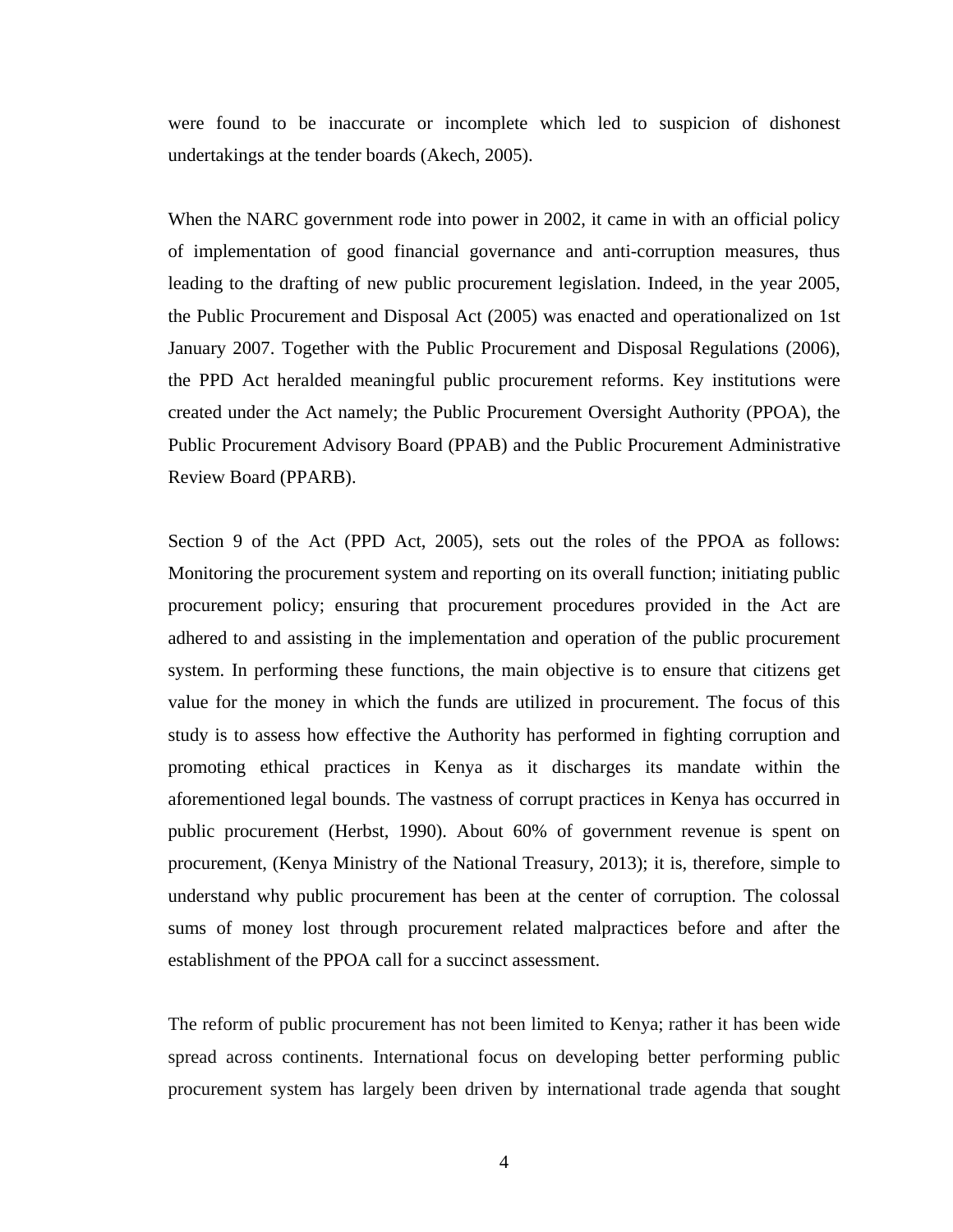cross-country trade much of which is linked to government spending (*OECD report, 2011*). This has led to countries developing fair, open and transparent public procurement systems.

In this regard, Brazil touted as one of the fastest growing economies in the world has experienced re-engineering of its public sector over the last decade. Brazil pursued procurement reform as part of the strategy to obtain benefits a well performing system provides to the overall performance of the public sector. Several laws had been enacted from late 1960's; mid 1980's and again in 1993.This later law was found to be complex and detailed. It was appraised in 10 years and revealed that 50% of the federal procurement was being undertaken using non-competitive methods (*Brazil Country Procurement Assessment report, 2004*). In 2004 onwards, Brazil introduced a simplified procurement system using technological innovations. This had the net effect of reducing non-competitive bidding by 20% (De Janvry, A., & Dethier, J. J., 2012).

Ghana faced challenges in her public procurement system akin to that experienced by Kenya (De Janvry, A., & Dethier, J. J. 2012). As part of the reform process, Ghana equally passed a law –the Public Procurement Act (Act 663) which came into effect in 2004. This law established among others the public procurement board later named public procurement authority. This institution is Ghana's version of PPOA. Equally established by law is an Appeals and Complaints panel. An assessment done later on the public procurement system in Ghana after the promulgation of the procurement Act using OECD/DAC assessment methodology confirmed substantive progress made since 2003 (De Janvry, A., & Dethier, J. J., 2012).

In East Africa, Rwanda makes for an incredible case study. In 2004, Rwanda was operating without a legal framework for the public procurement system (*World Bank Report, 2004*). A study conducted on the public procurement system resulted to a raft of recommendations to improve the system and built on legal, institutional operations and integrity pillars. The Key recommendations included formulation of new procurement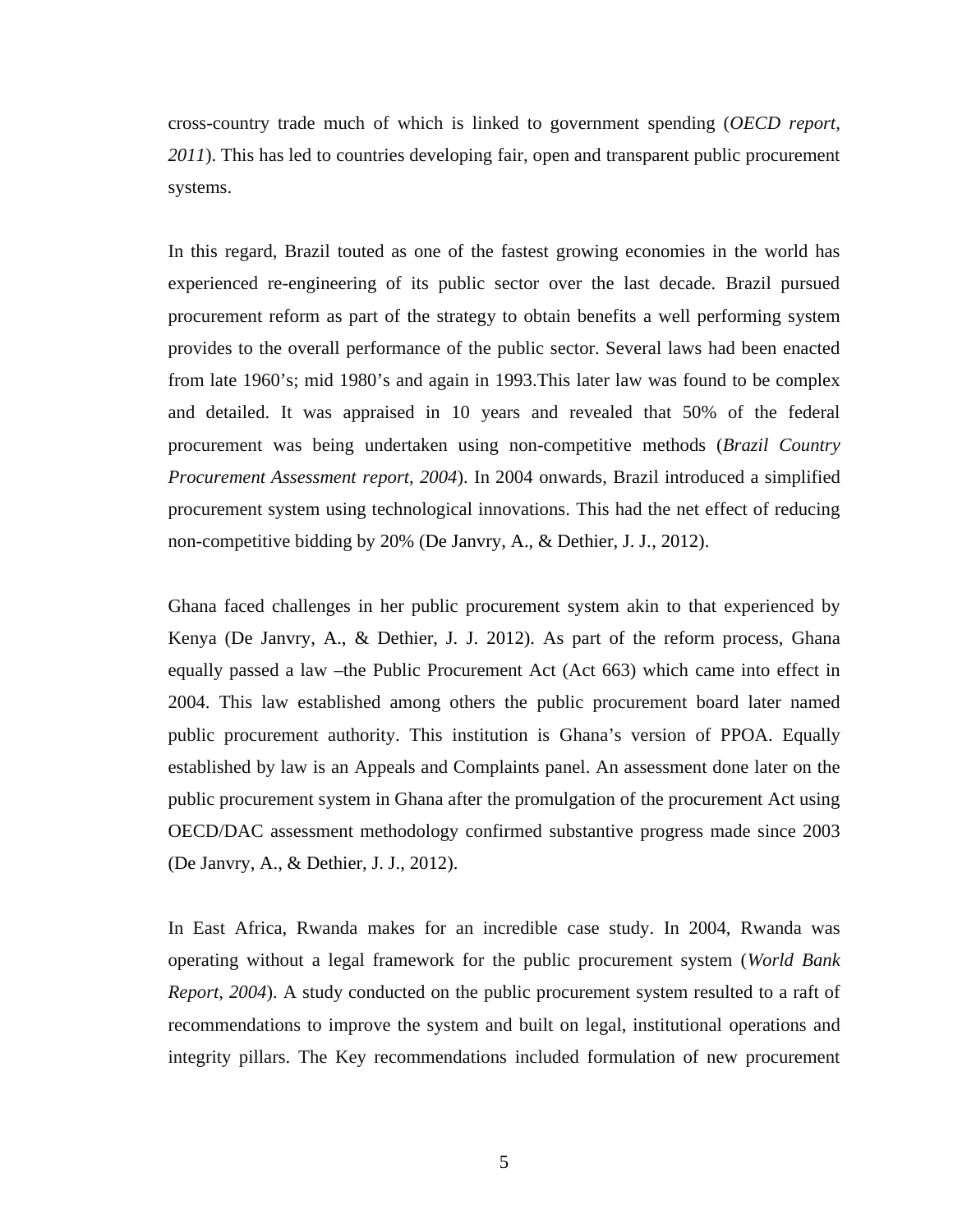law, development of standard building documents, ensuring fraud and corruption were properly addressed in criminal laws et cetera. (De Janvry, A., & Dethier, J. J., 2012).

An appraisal done in 2007 revealed that Rwanda had established a public procurement law consistent with good international practices. That law established the Rwanda Public Procurement Agency (RPPA) whose mandate included undertaking regulation, oversight and capacity building *(OECD Report, 2011).* The common denominator amongst these countries is the evolution of public procurement systems, and reforms pegged on legal reform and establishment of a central institutional framework similar to PPOA. It can be noted that although the public procurement system in Brazil and Ghana improved in terms of effectiveness after the reforms, it's only in Rwanda that integrity and the fight against corruption was categorized as a key pillar for reform and effectiveness of the public procurement system.

## <span id="page-17-0"></span>**1.2 Problem Statement**

#### <span id="page-17-1"></span>**Problem Statement**

In 1997, the World Bank funded a study to assess the public procurement process in Kenya. The study revealed a number of weaknesses in the public procurement sector including; lack of uniformity in the procurement system for the public as a whole, lack of sanctions or penalties against persons who breached the regulations in the Suppliers Manual, poor implementation and enforcement of the Rules and Regulations and there were no clear guidelines on procurement process. Additionally, the dispute settlement mechanisms relating to the award of procedures as set in the manual were weak in ensuring fairness, transparency and accountability hence the records of procurement transactions were found to be either inaccurate and/or incomplete. All this led to suspicion of dishonest and unethical practices.

As part of the reform process, the Public Procurement Oversight Authority (Supra) was created under the PPD Act in 2007. PPOA had been identified as the legal vehicle for streamlining the public procurement sector by ensuring that there was compliance with procurement rules.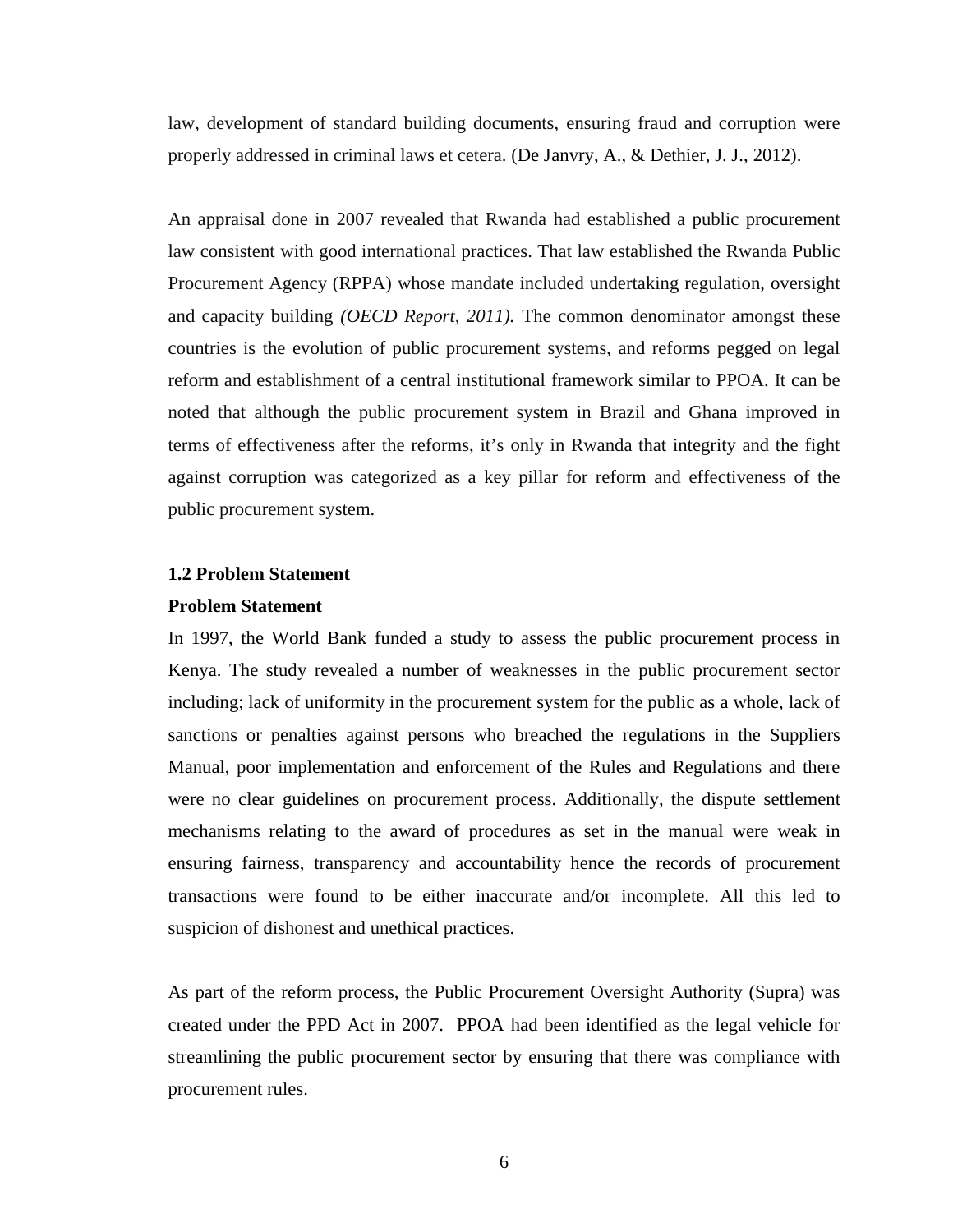However, after the establishment of the PPOA, a study by Engelbert, Reit & Westen, (2012), hold the view that Kenya's public procurement is still riddled with corruption years after its establishment. In view of the finding and taking into account the reports by the EACC, this study is an assessment of the effectiveness of PPOA in the fight against corruption and promotion of Ethics. In so doing, it is possible to say whether the ideals upon which PPOA was premised have been achieved.

## <span id="page-18-0"></span>**1.3 Objectives of the Study**

#### <span id="page-18-1"></span>**1.3.1 General Objectives**

The main objective of the study was to assess the effectiveness of the PPOA in fighting unethical practices in public procurement and make recommendations to strengthen the institution.

## <span id="page-18-2"></span>**1.3.2 Specific Objectives**

The specific objectives were:

- 1. To examine the incidences of corruption in public entities after the establishment of the PPOA.
- 2. To assess the performance of PPOA in the fight against corruption and promotion of ethics in public procurement.
- 3. To assess the availability of institutional framework and structures as well as the capacity of the PPOA in fighting corruption in public procurement.
- 4. To assess the effectiveness of the oversight strategies employed by PPOA to fight corruption and promote integrity in public procurement.

#### <span id="page-18-3"></span>**1.4 Research Questions**

The study was guided by the following questions:

- 1. What is the trend in the incidences of corruption after the establishment of the PPOA?
- 2. How has PPOA performed in the fight against corruption in public procurement?
- 3. Does the PPOA have the institutional framework, structures and the capacity to fight corruption and promote ethics in public procurement?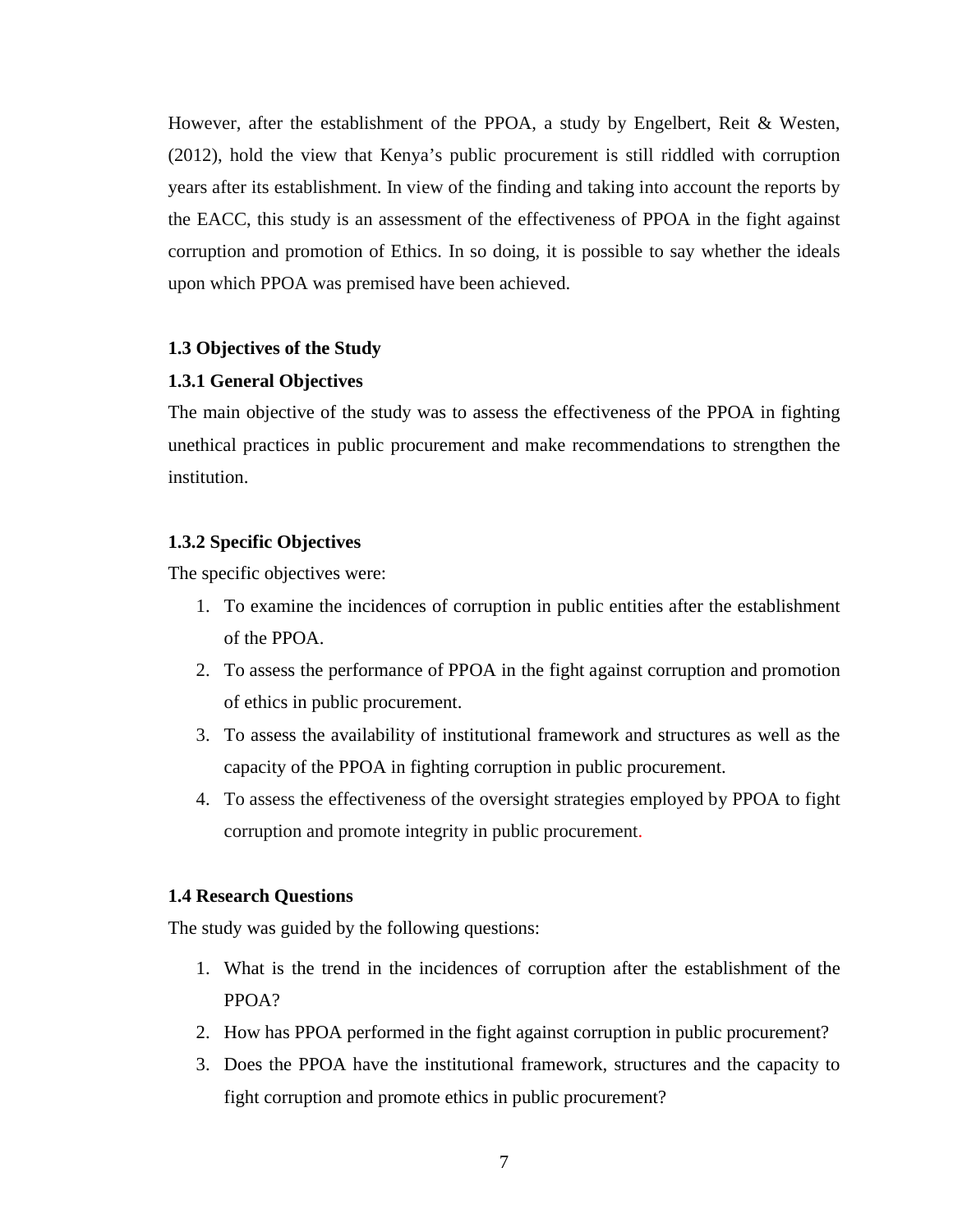4. How effective are the strategies employed by PPOA in the fight against corruption and promotion of Ethics?

#### <span id="page-19-0"></span>**1.5 Scope of the study**

The PPOA is a National Government entity based in Nairobi County and has no branches in other Counties. Therefore, the study was done in Nairobi County. This study targeted the numerous public entities that use public money to procure goods and services. However, it was restricted to the public entities that deal with mega projects. That is the projects that cost billions of shillings. The rationale for restricting the study to procurement in these institutions is that the incentive to bribe and use of political influence is likely to be high. As regards the suppliers, these were selected from the selected procuring entities so that there could be consistency and cross-reference on the research questions. The study also targeted the staff of PPOA and members of the Public Procurement Administrative Review Board.

## <span id="page-19-1"></span>**1.5.1 Delimitation**

Since there are a large number of entities involved in public procurement, this study focused on the institutions that are involved in mega projects and which spend hundreds of millions of tax payer's money and loans that are paid using taxes. (See Annex 1).

## <span id="page-19-2"></span>**1.5.2 Limitations**

The procurement process is not in the public domain and confidentiality is a key factor. Therefore, accessing data was quite challenging especially among the suppliers. In addition, corruption is a two-way process.

## <span id="page-19-3"></span>**1.6 Significance of the study**

The public procurement is a significant vein in the bloodline of this country. It cannot be gainsaid that it is the conduit through which essential goods and services are supplied. This is financed through hard earned taxes from the citizenry and what they deserve is value for their money. Ethics and integrity from persons working in public procurement is an essential starting point. Institutions like the PPOA with an institutional and legal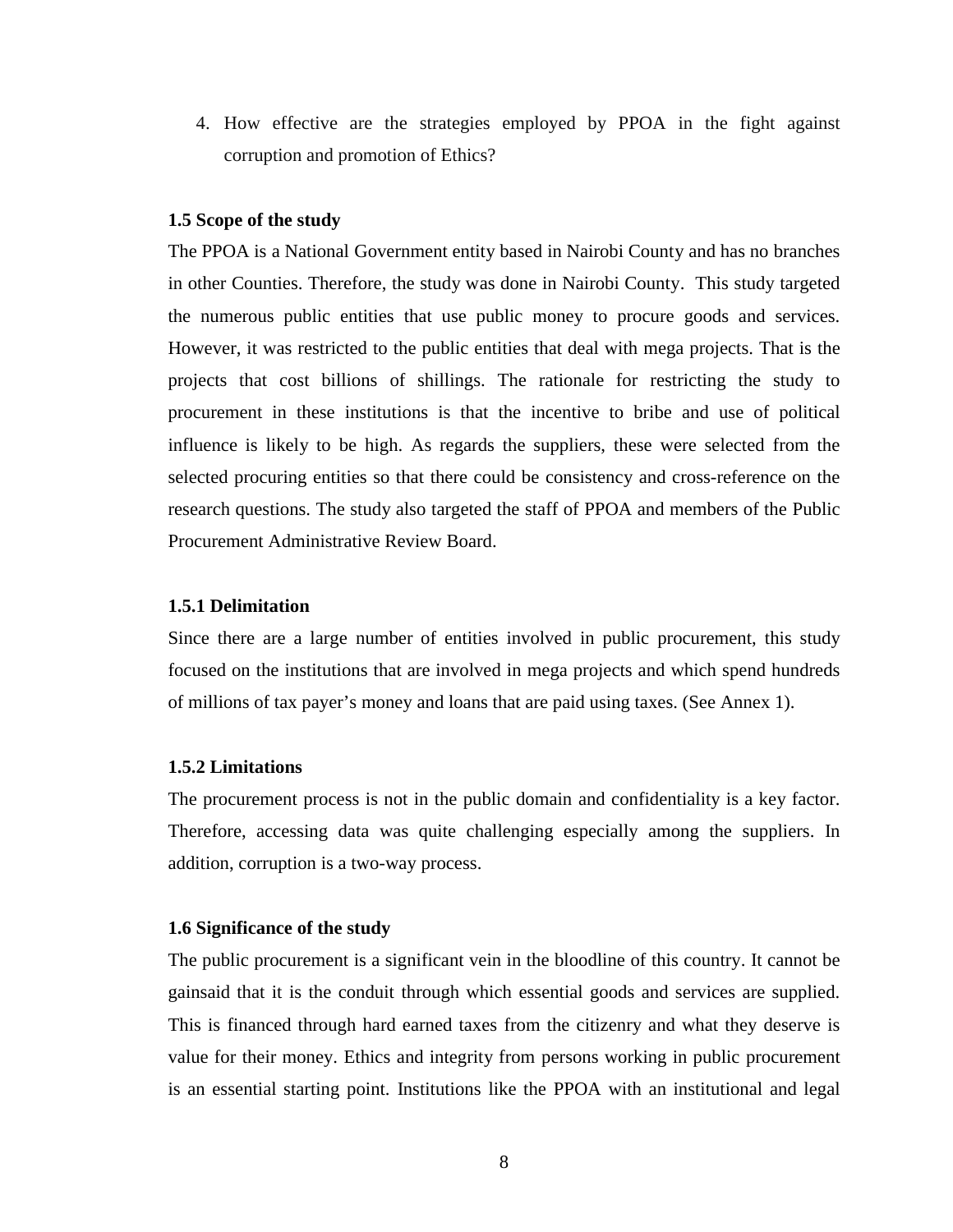framework to ensure compliance with the set rules and regulations in public procurement need to be evaluated and revitalized every so often. The findings of this research, therefore, will be significant and will shed light on the effectiveness of the PPOA in fighting corruption and promoting ethics in public procurement.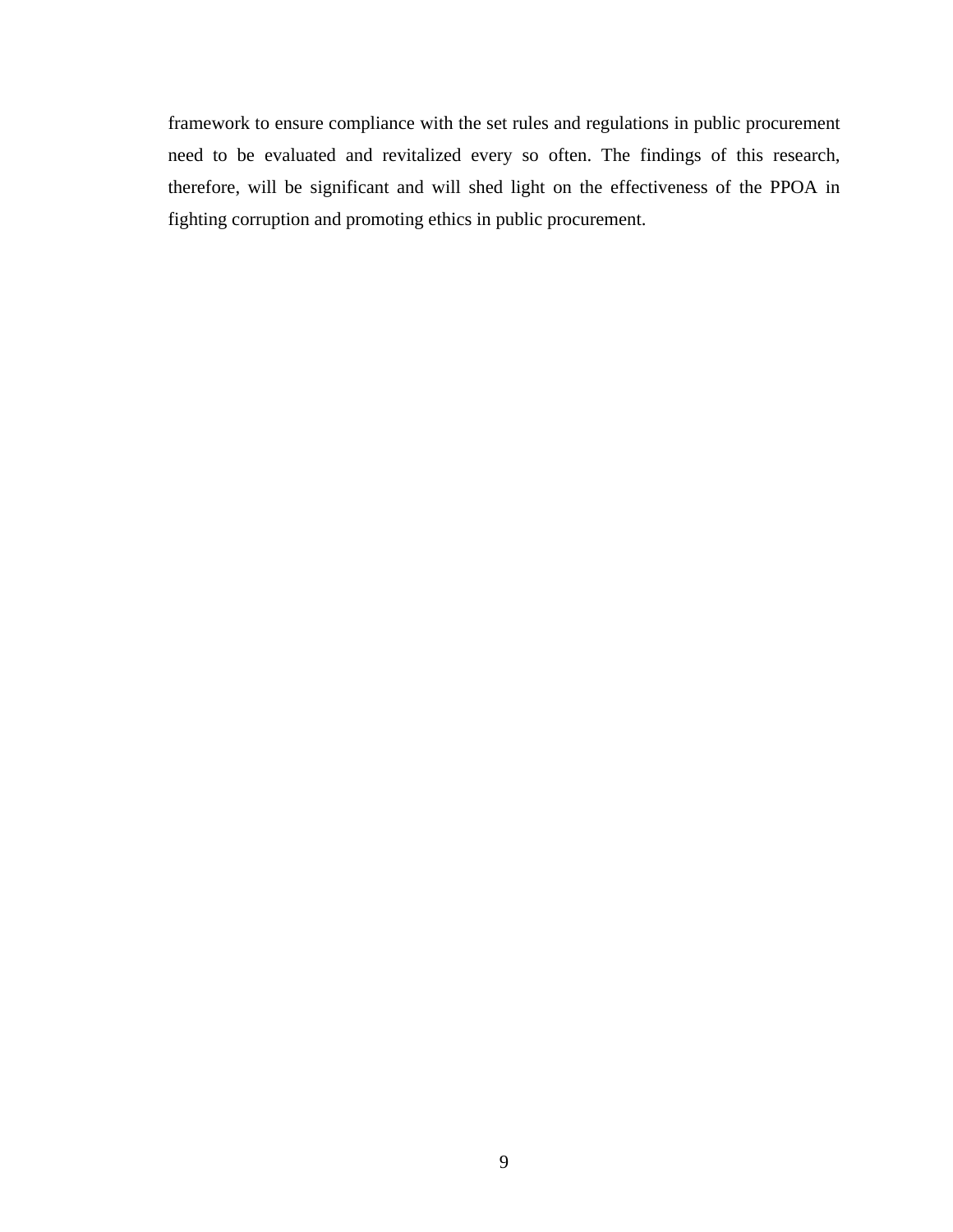### **CHAPTER TWO: LITERATURE REVIEW**

#### <span id="page-21-1"></span><span id="page-21-0"></span>**2.0 Introduction**

This chapter reviews various theoretical concepts, scholarly material authored by other researchers and to a smaller extent, judicial and quasi-judicial views that bear heavily on the topic under study. Relevant theories that explain ethics and corruption are analyzed. Literature on the major themes of the research is explored, that is, incidences of corruption in public procurement; an appraisal of the performance of PPOA and the effectiveness of the framework and oversight strategies of PPOA in fighting corruption and promoting ethics in public procurement. Importantly, this chapter will equally include a theoretical and conceptual framework.

It is surprising that the topic under study is relatively new in the academic field, considering the acquisition of goods and services by public authorities using public money is as old as humanity. The question that lingers in mind is why ethics generally and more specifically ethical procurement had not been embraced as a topic until recently. This raises the question whether corruption in public procurement and the focus on procurement ethics is a new phenomenon or whether it is an accepted fact of life, which public authorities can utilize public resources without transparency and accountability.

The problem statement in this study shows that corruption in public procurement is a vice that is still bedeviling the Kenyan society. As a theoretical solution, it can be argued that there be need to lay more emphasis on promotion of ethics and integrity in the Kenyan society. The question that arises then is; at what stage are the concepts of good corporate governance and business ethics introduced in the Kenyan education system? Moreover, at what point of human development are good ethics inculcated in potential public servants for posterity? If these concepts are to be part of subjects to be taught at the tertiary institutions and as training courses for business executives, it is probably too late to change the character of the person. Moreover, if they value that ethics and morals can be instilled among serving and potential public servants, it should be done early enough.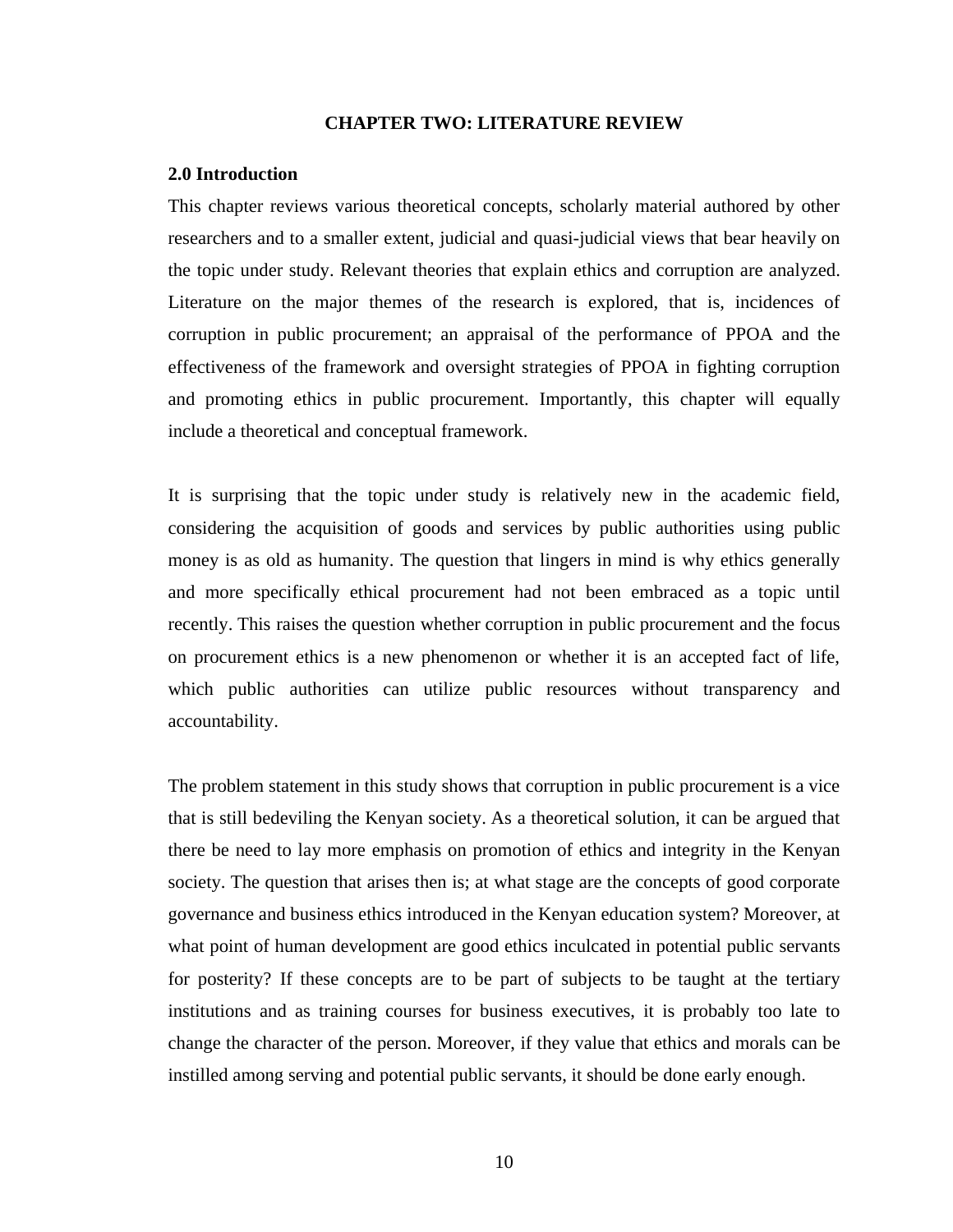As a further theoretical solution, it can be contended that corruption in public procurement can be reduced if it becomes a high risk and low rewarding exercise**.** It can be argued that the fact that many cases of corruption continue to be reported indicate that bending of the procurement process rules is a high reward and a low-risk exercise in Kenya. Weak structures and lack of capacity to monitor how the procuring entities undertake the procurement process will create opportunities for crooked personnel to award tenders to those who do not have the lowest evaluated prices.

Further, having adequate staff, who are properly trained and persons of high integrity, will ensure that there is value for money. The PPOA must work closely with other institutions like the Ethics and Anti-Corruption Commission (EACC) that are involved in the fight against corruption. Corruption is a multi-headed dragon that requires combined efforts of the many arms of government. Therefore, the ability of the PPOA to work closely with other institutions is paramount. An institution can only have an impact if its existence is known to the players in the field. The stakeholders in procurement sector who include the staff of the procuring entities and the suppliers ought to know that there is an eye that oversees their activities.

## <span id="page-22-0"></span>**2.1. Ethical Theories**

Ethics holds a central position in the thesis under study. It can be described as moral principles that govern a person's behavior or the conducting of activity; or a branch of knowledge that deals with moral principles (Zajac, 1996). In a more prescriptive way, ethics can be described as the principle of conduct governing an individual or profession (Somerville & Wood 2008).

In his book on *Business ethics: concepts & cases,* Manuel Velasquez considers the subject of ethics within the conduct of businesses broadly. He defines ethics as the principles of conduct governing an individual or a group and further terms it as the study of morality (Velasquez, 2001). Flowing from these definitions, ethics in public procurement according to this research entails, moral principles governing the conduct of individuals, professionals or groups engaged in procurement activities in the public sector.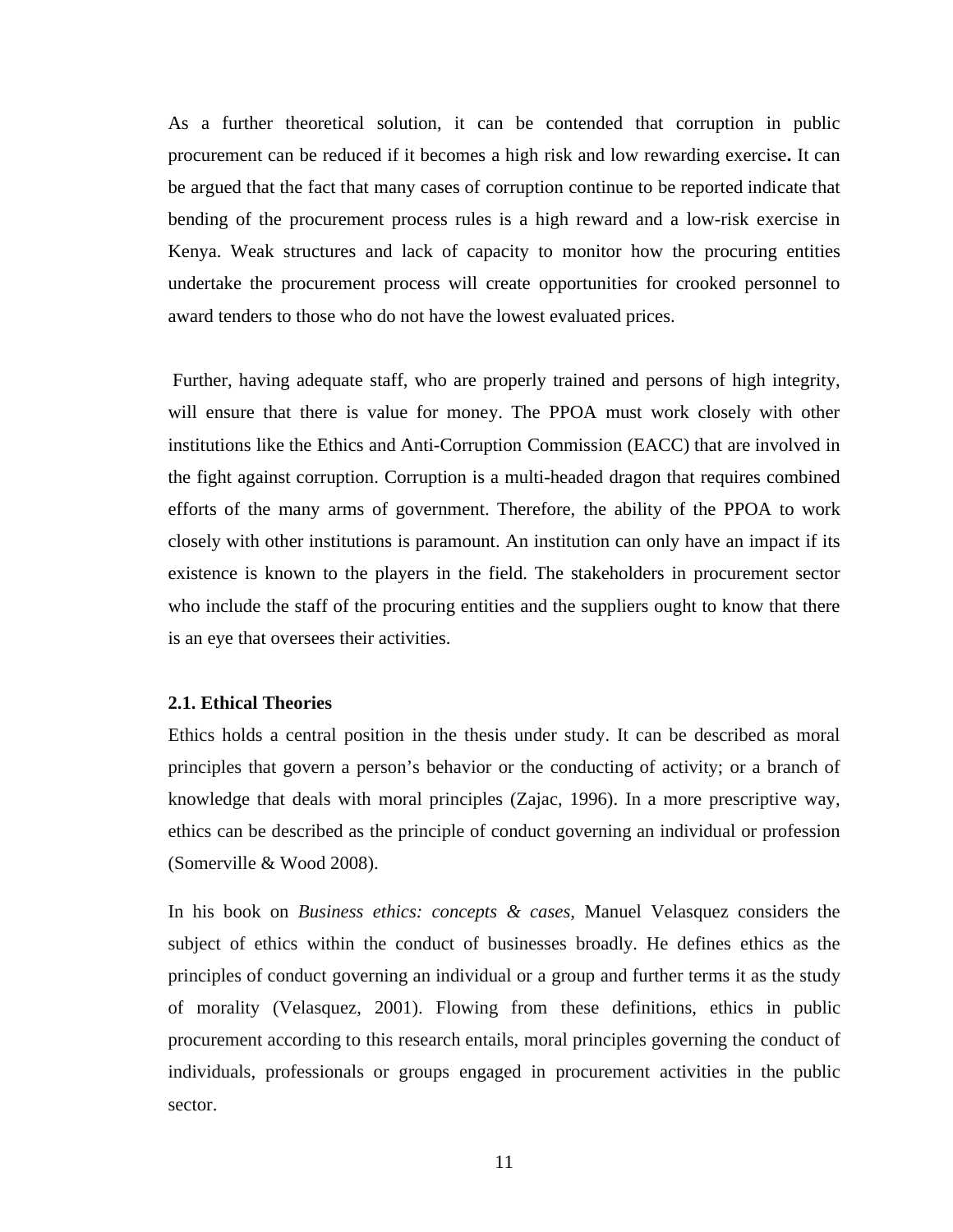Ethics is divided into 3 categories; meta-ethics, normative ethics and applied ethics. In examining business ethics (Gulcan, 2013) begins by stating that many ethical areas emerged under the name applied ethics as opposed to the two other categories being modern day philosophical inventions.

This research takes on a more practical task and considers ethical theories that articulate good habits, duties that people should follow and consequences of their actions on self and others. Major aspects of public procurement fall within the realm of business ethics. Applied ethics uses theoretical ethics to resolve specific moral issues- dominant examples being business ethics and professional ethics for all sectors of life (Gichure, 1997).

It's on this basis that this research adopts the conceptual tools of normative ethics to examine ethical issues that arise in public procurement. This is because public procurement involves much human interaction. The main objective of the suppliers being to make a profit and for public entities to obtain goods and services at the right specifications and prices, thus, creating a business relationship.

### <span id="page-23-0"></span>**2.1.1 Normative Ethics**

Under this theory the golden rule is, we should do to others what we would want others to do to us. It is also a single principle against which we judge all actions. Three classifications exist under this head, which are virtue ethics; duty ethics; and consequentialist theories.

## <span id="page-23-1"></span>**2.1.2 Virtue Ethics**

In virtue ethics emphasis is placed on developing good habits of character not just for learning the rules of conduct. This research traces this concept to Socrates, who 400 years before the birth of Christ, was asking the questions; how ought I to live my life? Moreover, how we ought to live together*,* bound by Aristotle teachings whose complete work is documented in the book, `*The Nicomachean Ethics'*, as revised by Lesley Brown, 2009). Aristotle argued that happiness is the highest good and the end at which all our activities ultimately aim. Only happiness is an end in itself, as such it is the supreme good (Brown, 2009). The difficulty is that people do not agree on what makes for a happy or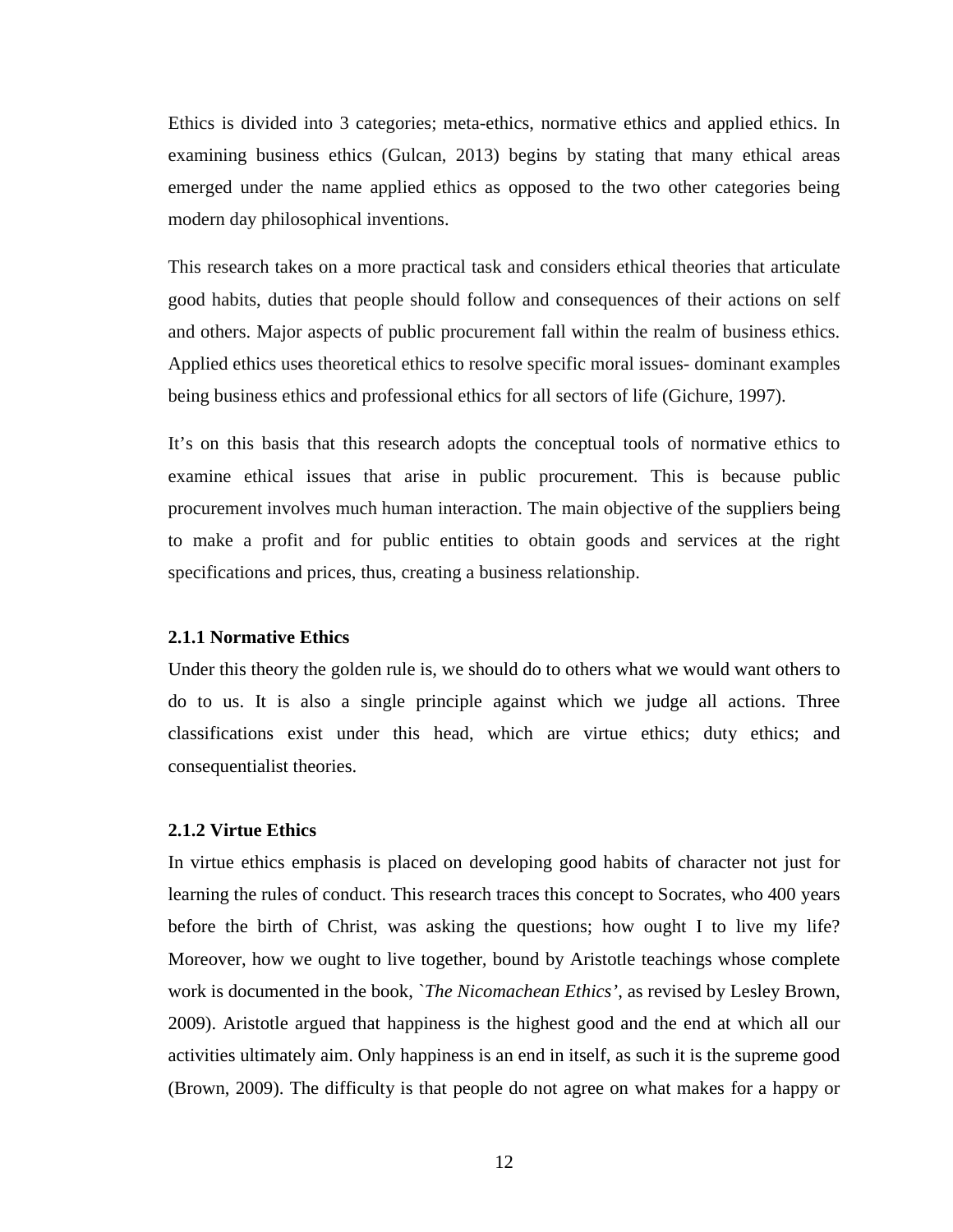good life, so the purpose of ethics becomes to find the answer to this question. He goes further and defines the supreme good as an activity of the rational soul by virtue (Brown, 2009).

In view of these and in relation to public procurement, the effectiveness of PPOA in achieving its objectives relies heavily on the performance of staff on one hand. It further depends to a considerable extent on its staffs' integrity to fight corruption in procurement processes while promoting integrity on the other hand. This makes it imperative to examine what individual staff would make for a happy or good life and where they derive their supreme good; is it in the quality and positive impact of their work or in the material and financial gain?

Moral virtue, according to Aristotle, is a disposition to behave in the right manner as a means between extremes of deficiency and excess, which are vices (Bostock, 2000) and that people learn moral virtue essentially through habit and practice as opposed to reasoning and instructions. Along the same lines, it is asserted that the best measure of moral judgment is a choice since choices are always made voluntarily using rational deliberations (Bostock, 2000). We always choose to aim at what is good, but people are often ignorant of what is good and so aim at some apparent good instead, which is, in fact, a vice.

Essentially, good laws on public procurement and those that tackle corruption can exist in statute books, but to achieve effectiveness the individual players ought to develop habits and practices that promote integrity and which aim at what is good as opposed to what is apparently good. This works better than when the procurement processes and system is left to the vagaries of reason and instructions. It follows then that PPOA puts in place a system where good habits like honesty and fidelity to the laid down laws are nurtured and practiced amongst its employees.

Further, moral philosopher Rosalind Hursthouse is critical of virtue ethics since 'it does not get anywhere' in terms of knowing what we ought to do on a virtue based theory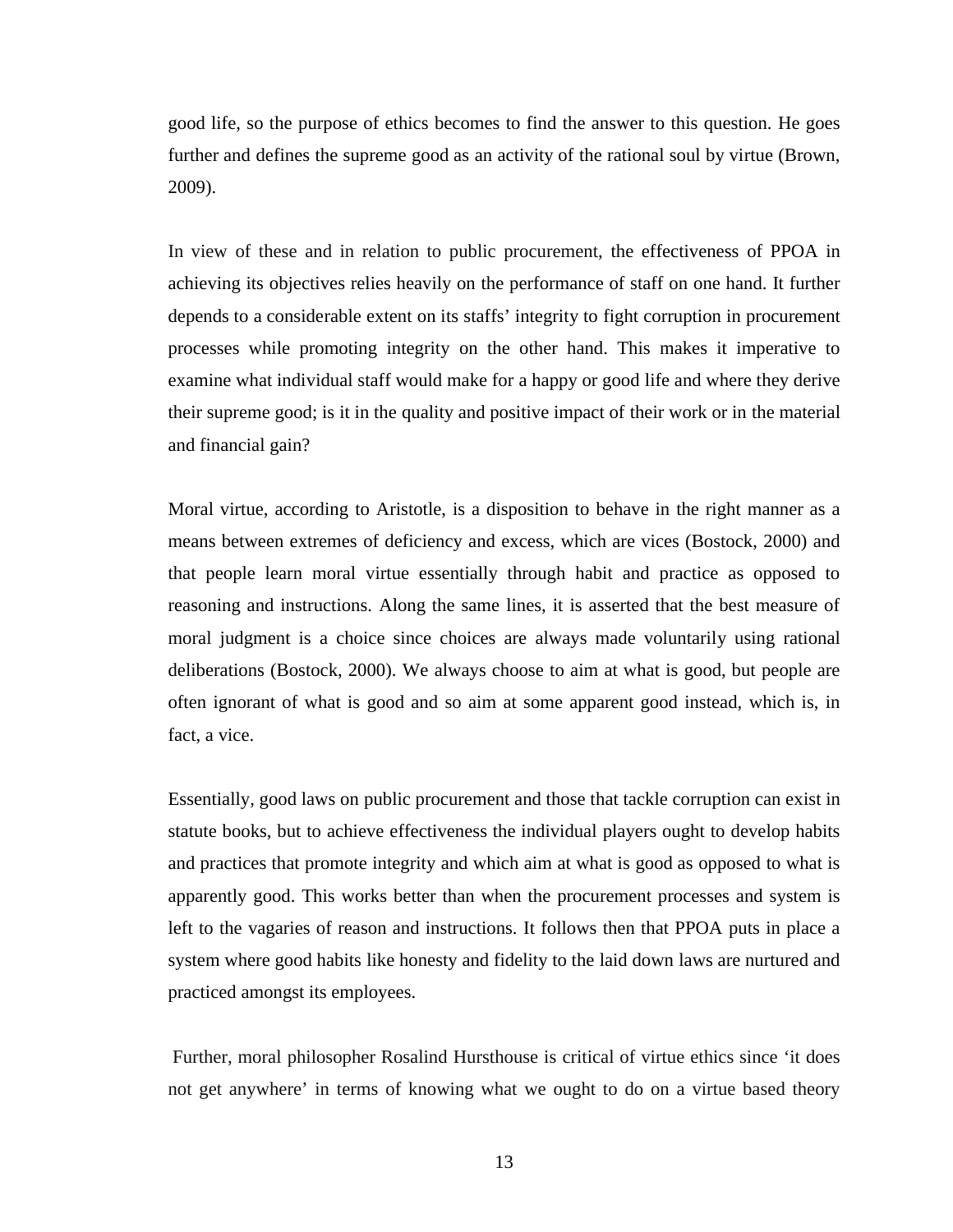(Giersson, 2000). Hursthouse notes, there is no guidance on how to act morally, for instance, take the phrase, "Act as a virtuous person would act given the situation". Although this phrase appears self-evident, on closer contemplation it is not so clear, since it raises more questions:" what is a virtuous person, how is virtuousness defined?" or "what situation is a specific person facing, and what are the factors involved?" In the same vein, although virtue ethics puts value on people it is culturally subjective, for instance, what is considered virtuous now may not have been considered virtuous years ago (Hursthouse, 1997).

These research places consideration on Aristotle's point of view in assessing the institutional measures and actions that PPOA has undertaken to inculcate moral virtues in procurement officers and other employees in the procurement sector ostensibly to enable them handle temptations laid on their path by unscrupulous business persons.

Further and lending credence to the view held by Gichure (supra), HurstHouse (1999) surmises that virtue ethics is both a new and old approach to ethics, old as it dates back to the writings of Plato and more particularly Aristotle. New in that, as a revival of the ancient approach it is a fairly recent addition to contemporary moral theory.

In the book on 'Virtue ethics', (HurstHouse 1999), alludes to the fact that up until 30 years ago, normative ethics was dominated by just 2 theories; deontolology, which took its inspiration from the  $18<sup>th</sup>$  Century philosopher Immanuel Kant, and utilitarianism which derives its modern incarnation from the  $18<sup>th</sup>$  and  $19<sup>th</sup>$  Century Philosophers Jeremy Bentham and J.S Mill (HurstHouse, 1999).

This research has identified education of ethics and awareness on the cumulative negative effects of corruption as well as absence of role models as the gap that needs to be filled to reduce and ideally eradicate lack of values while promoting work ethics in public procurement. In the context of public procurement in Kenya, the procurement process is done in several stages, and what is needed is a workforce of individuals well-grounded in integrity and exemplary ethical practices to play by the rules as provided in the PPDA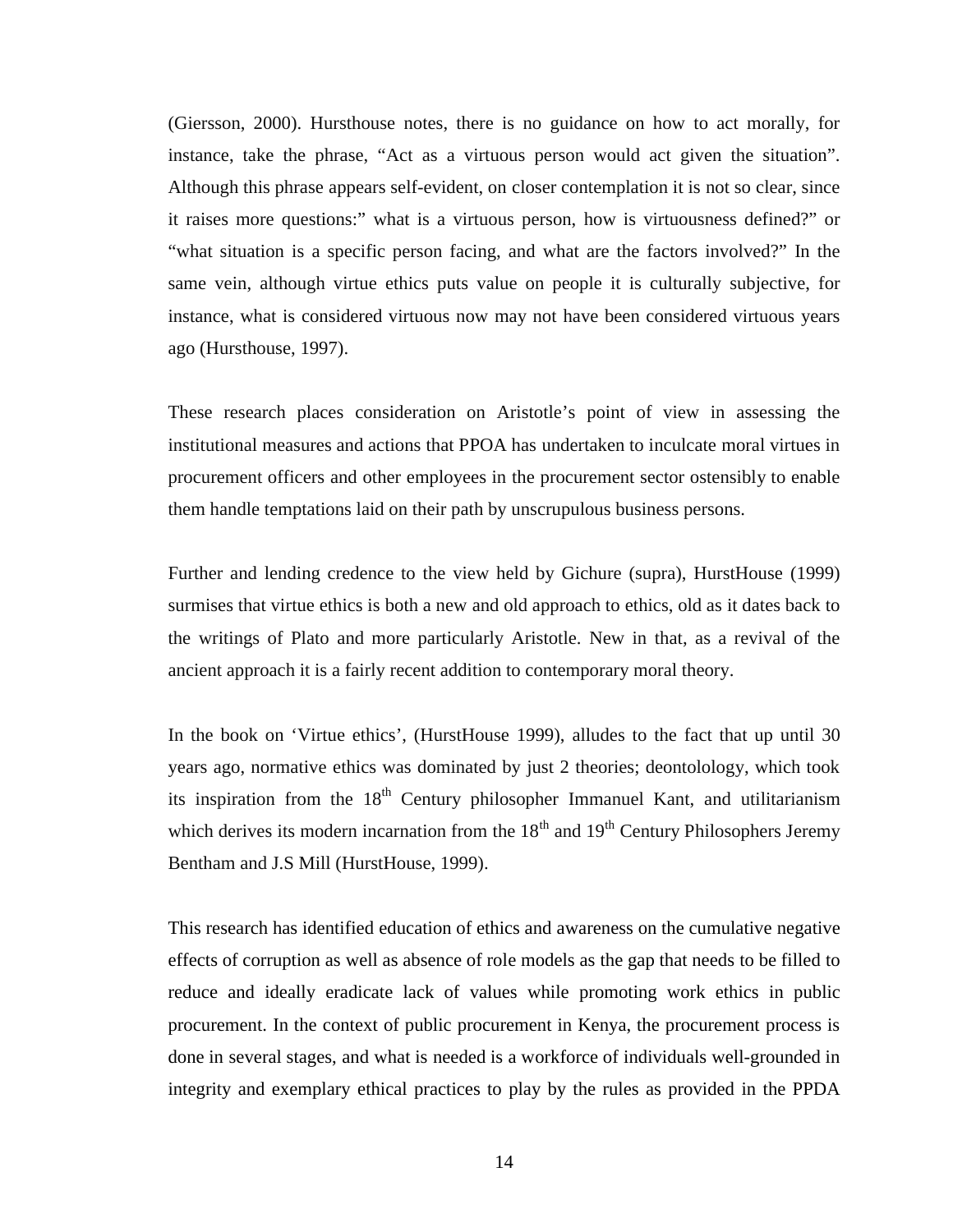and PPDA Regulations. In so doing these individuals should equally report and expose instances of malpractice in general and corruption in particular.

In addition, an important preposition about people's virtues and vices is that once acquired they are strongly entrenched, precisely because they involve so much more than mere tendencies to act in certain ways (HurstHouse, 1999). Carefully reviewed, this statement further reinforces the need to get good morals and habits inculcated to those who serve the public and in this context the public procurement sector as opposed to reversing the situation.

In the book, *'The sources of normativity'* Christine M Korsgaard, delves into the subject of normative ethics and sought grasp of normativity practically in distinct senses. Essentially, Korsgaard (1996) was not looking for an explanation for sociology of knowledge or a genealogy of morals but for a grasp of ways which normative claims may be vindicated. The endeavour to realize perfection is just as much as the endeavour to be what you are-to be good at what you are and so the ancient thoughts of human virtue aimed at excellence (Korsgaard, 1996).

The aforementioned author considers Plato's writing and concludes she is not sure how excellence is achieved on the basis of Plato's views. On the other hand, Aristotle renders that a well brought up person would not need to have excellence forced upon him. He should move naturally towards the achievement of his perfect form. Further, Aristotle isn't much interested in those who are not well brought up in the *Nicomachean Ethics* but they do come towards the end of the book where Aristotle suggests that in this case there is a remedy; it is law (Korsgaard, 1996).

In conclusion Korsgaard (1996) arrives at a conclusion that there is a revolution on moral thought in that, attention has now turned to the problem of fallen humanity since the fallen human being was reluctant, recalcitrant and resistant matter and that we humans are what is wrong with the world. This research in reflection of the above literature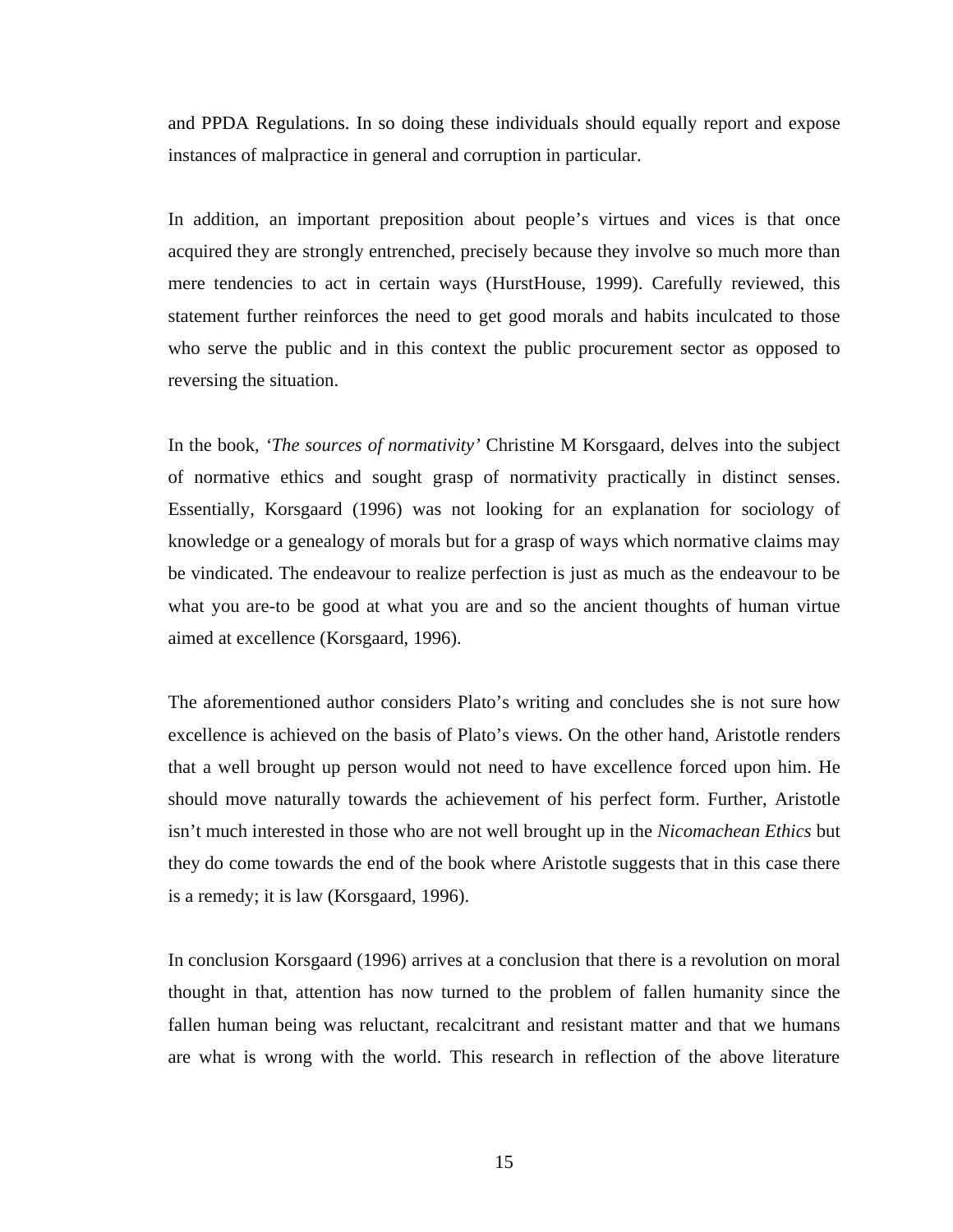equally looks at the habits and character of the acting person vis-à-vis, the law and other factors in the fight against corruption and promotion of ethics in public procurement.

Virtue ethics focuses on the nature of the acting person (Ndolo  $\&$  Njagi, 2014). The actor should base his action on the right virtues. The author draws emphasis on the view that the central theme in virtue ethics is shaping people into morally upright, good and responsible creatures. The book by (Gichure 2008) makes a strong case for instilling ethics and good habits in business and organizations. The main aim of this research is to find out how the PPOA has performed as an organization in promoting ethical procurement and in fighting corruption in public procurement in Kenya.

#### <span id="page-27-0"></span>**2.1.3 Duty Ethics**

These are called non-consequentialist ethics since they deal with principles and are obligatory irrespective of the consequences that might follow from human actions. According to duty ethics, although the consequences of an act are good, some acts are wrong. In duty ethics, actions are judged as ethical or unethical based on duty or the intentions of an actor.

In regard to prepositions on duty ethics, the PPOA has published the Public Procurement Code of Ethics for procuring entities (2011). The purpose of this code is to enable employees of procuring entities to comply with the provisions of the PPDA and the Regulations. It makes it mandatory for employees of procuring entities participating at any stage of the procurement proceedings to sign the code. Employees of PPOA as a procuring entity are subject to this code as well.

Codes of ethics play a significant role not just in public procurement but in business generally. In the article, '*ethics issues prevail in supply chain management'*, Saimaramnath, (2014), observes that a code of business ethics requires all participants in the supply chain process to exhibit high standards of professionalism, personal integrity, transparency and accountability. Equally the code promulgated by PPOA aims at setting and adopting of good practices and ethical standards. Further, PPOA is mandated to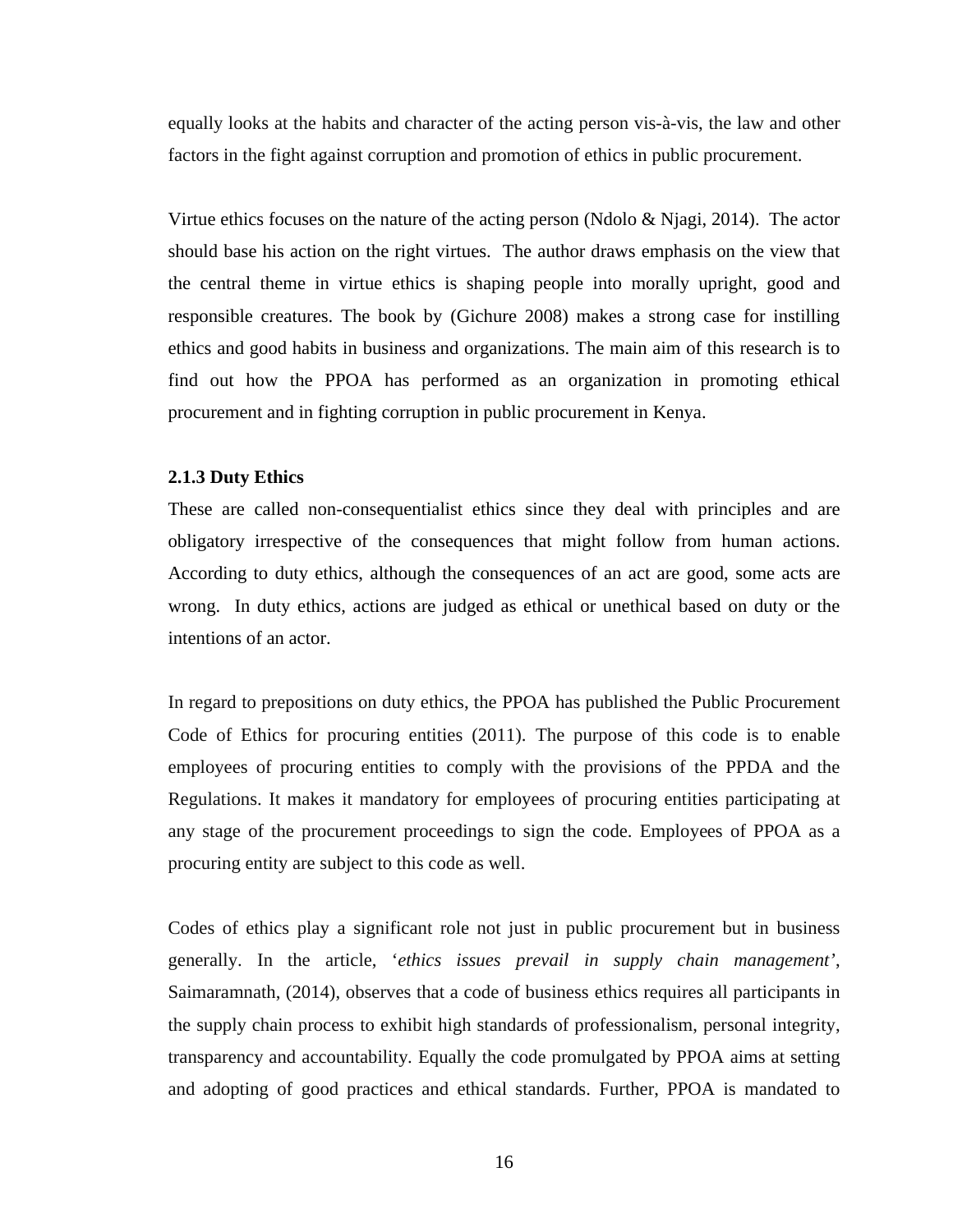undertake continuous training of staff of procuring entities to eliminate malpractices that arise from ignorance. This is a commendable step to start from in setting the pace for reinforcing the duty placed on individuals involved in public procurement to advertently promote integrity and ethical practices and fight corruption.

In conclusion this research considers Kant's categorical imperative put in context, rules out certain practices such as theft, fraud, coercion and so on in business life. Kant's categorical imperative constitutes some element of business ethics. However, it is said that Kantian business ethics is not simply a matter of following the demands of the categorical imperative. It is challenging to arrive at a universal rule based on moral principles that follow duty ethics. The duty ethics approach is practiced by organizations that follow legal and accepted moral norms. They tend to follow particular codes of ethics and by extension avoid improper behavior. This model would yield positive results if adopted by persons involved in public procurement.

In contrast, the effectiveness of codes of ethics is given evaluation by the British Institute of Facilities Management in its report, *'ethical behavior in the construction procurement process'*. The paper observes that the propensity to develop codes of practice is a 'normative' approach to ethical practice. It goes ahead to state, that the 'perennial' dilemma of the industry is that codes of ethics don't necessarily work in practice. That is the code of practice still remains much an ideal with very little embeddeness in industry practices (British Institute of Facilities Management Report, 2006). The upshot being that codifying the ethical values of the organization or profession may not be enough to deal with the ethical ambivalence created and maintained through reward system.

It is useful to note that procurement staffs are moral individuals with conflicting value systems, thus important to focus on individual values and professional ethics (Allen and Davis, 1993). Therefore, this research is concerned on how effective the strategy incorporating implementation of codes of conduct can be set up in public procurement but more importantly exposes the need to focus on the virtues of individual actors as a precursor of fighting corruption and promotion of ethical procurement.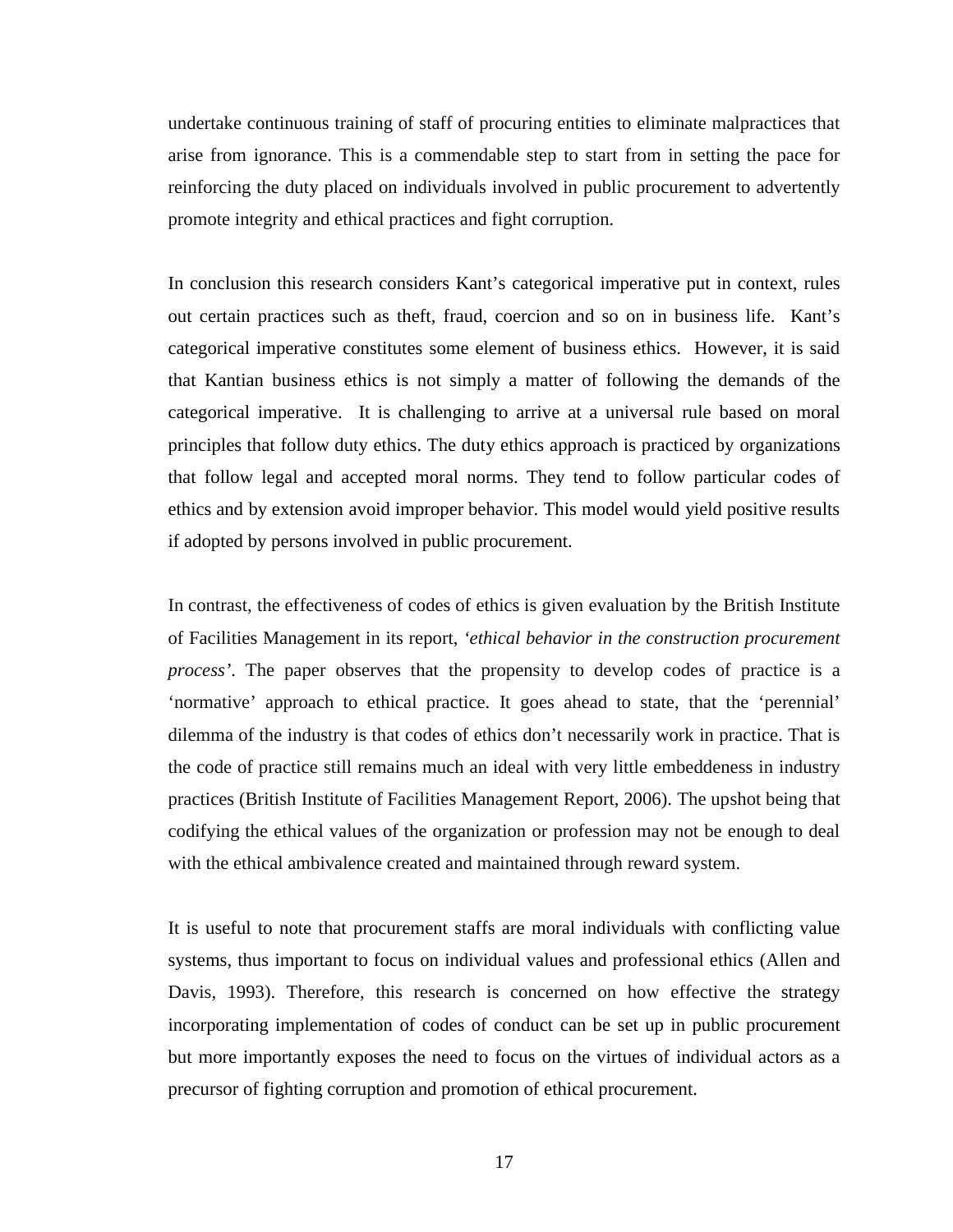## <span id="page-29-0"></span>**2.1.4 Utilitarian Ethics**

These entail the belief that an action is morally right if the consequences of the action are more favorable than any other action**.** The founder of classical utilitarianism is Jeremy Bentham (1748-1834). Bentham's theory is based on the utility principle. According to utilitarianism; an action is right from an ethical point of view if and only if the total of utilities produced by that act is greater than the total of utilities produced by any other act the agent could have performed in its place (Sprigge, 1968).

Utilitarian theories are divided into two types over the issue that "how the judgment is made that particular act is of maximum relative utility or relative minimum disutility" (Hull, 1979). These two types of Utilitarianisms are called; act utilitarianism and rule utilitarianism. Act utilitarians are concerned with the long-term benefit to harm ratios. Act utilitarianism also provides the cost-benefit analysis, so it is attractive to business persons. According to act utilitarianism, following some rules has utility in one society, but in another society has disutility. For example, bribery is always prohibited. However, following the rules `never bribe' has utility in some society, but not following the rule has disutility in another society. Consequently, when utility maximization requires breaking some rules, it is ethical for act utilitarianism (Hull, 1979).

Another type of utilitarianism is rule utilitarianism. Utility maximization and rules play a central role in rule utilitarianism. According to rule utilitarianism, actions are judged as ethical or unethical based on the rules that lead to the greatest good. The difference between act utilitarianism and rule utilitarianism is that act utilitarianism holds to the consequences of an action, while rule utilitarianism holds to the conformity to rules of an action. Rule utilitarians believe that if a rule brings the greatest good, this rule is correct. It may be right to obey the rule for rule utilitarian (Smith, 2009). Thus, in utilitarianism rule actions are to be tested by rules and rules tested by their consequences. John Stuart Mills, in his brief but a brilliant treatise, *utilitarianism* accepts the position advanced by Bentham especially the phrase, "…the greatest happiness to the greatest number..." He noted that Bentham pegged his theory on quantitative terms and hoped to establish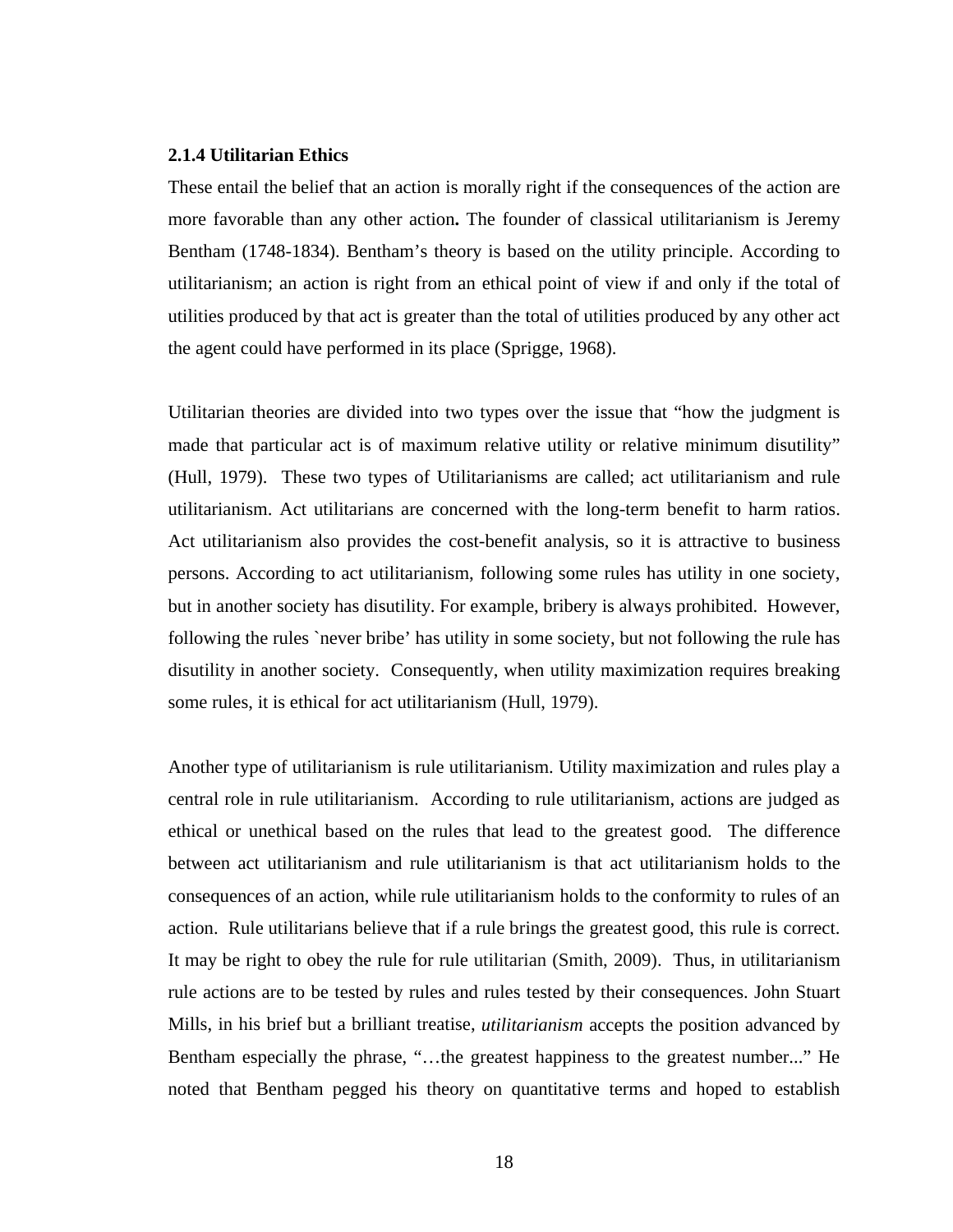utilitarian ethics on a completely scientific basis (Smith, 2009). Mill then modified the position and added a qualitative standard. He asserted that a human being with refined faculties is not satisfied with pleasures of mind but with the pleasure of the intellect, of feelings and imagination, and of the moral sentiment that have higher value than the pleasure of sensation (Smith, 2009).

In a project to construct a public railway line in Kenya, for instance, utilitarians would argue that regardless of whether the procurement process is above board, the cumulative positive impact of the infrastructural project to the greatest number of Kenyans far outweighs the cumulative negative impact and therefore it would be justified to proceed. This school of thought received practical application recently in a procurement dispute where the utilitarian principle as modified by John Stuart Mill was relied upon by the Court of Appeal in the case of *East African Cables Limited vs. The Public Procurement Complaints Review & Appeals Board & Another* (2007) eKLR. The court declined to stop the tendering process for the purchase of transformers by the Kenya Power and Lightning Company. The court aptly applied the utilitarian principle and reasoned that it was incumbent upon it in the circumstances, to choose between two ethical qualities, and was in favor of one that tends to produce the greatest happiness for the greatest number of people, and produce the most good.

In contrast, if the above case was determined on the basis of virtue ethics, it would mean the project was as good as the propriety of the procurement procedure involved in awarding the tender for the purchase of transformers. This is because virtue ethics instructs, that actors in this case government officials, must base their actions on the right virtues. Impliedly, the procurement process should have been conducted with scrupulous honesty and transparency above board within the laid down procedures.

## <span id="page-30-0"></span>**2.2 Theoretical framework**

Ethical lessons emanating from the three schools of thought; virtue ethics, duty ethics and consequentialist theories are diverse and distinct. In relation to public procurement, they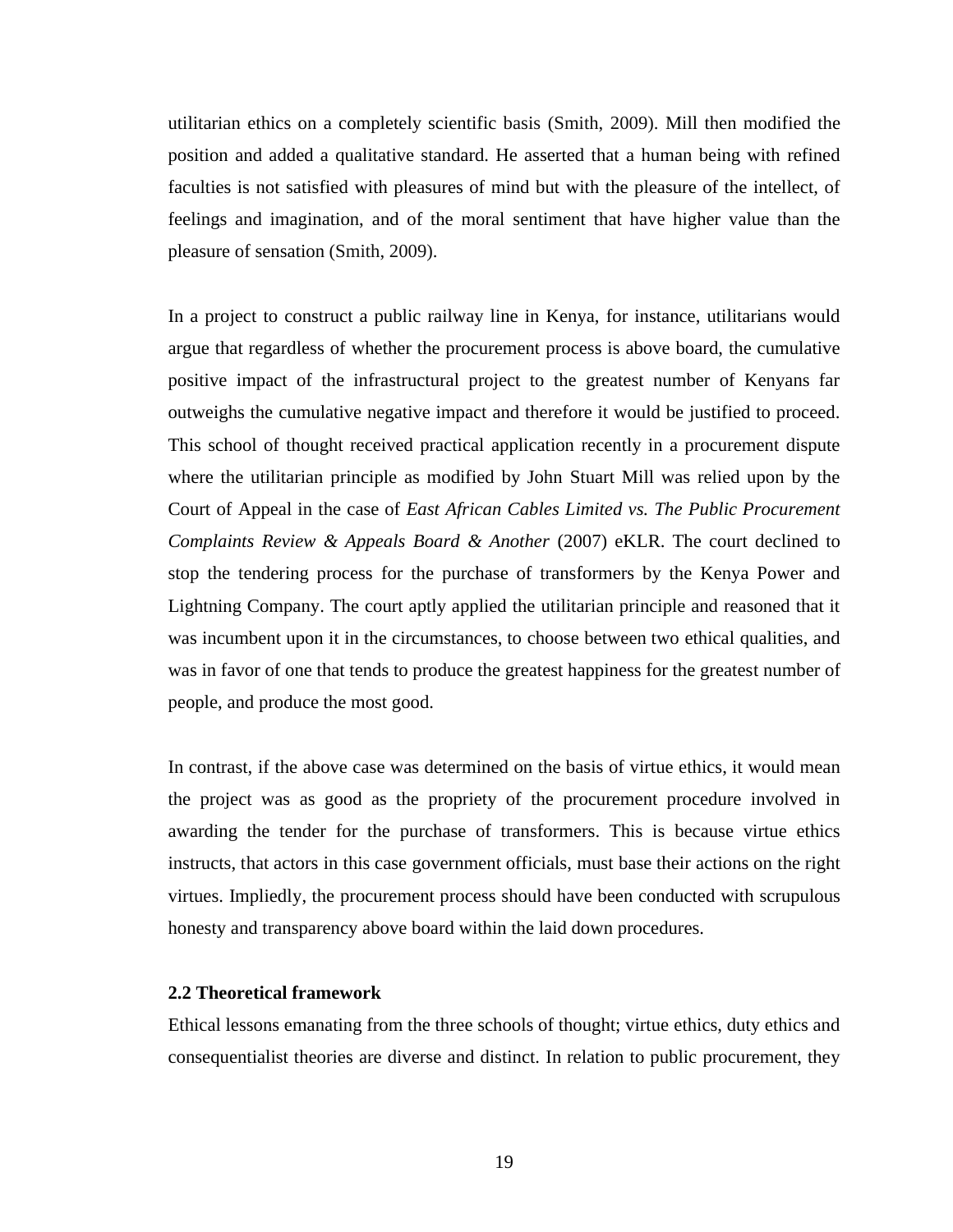all provide an ethical angle which can produce certain results if based upon in designing and implementation of policies to fight corruption and promote ethics.

Whereas duty ethics judges actions as ethical or unethical based on obligatory principles regardless of consequences or intentions of the actor, consequentialist theories in sharp contrast, is primarily founded on the belief that an action is right or wrong if the consequences are favorable than any other action. This would mean that applying duty ethics in public procurement would require and depend on promulgation of codes of conduct and ethics. This is not enough in itself, to be embedded in practice and to deal with ethical ambivalence more so because of the conflicting value system among individuals. On the other hand, consequentialist theories would require choosing amongst two or more ethical qualities and finally favoring one that produces the best benefits, happiness or good to the greatest number of people even if the process entails bending the legal provisions and procedures.

Duty ethics brings out the importance of following set rules and laws such as codes of conduct and ethics as well as public procurement rules. Under utilitarian ethics, consequences of actions are important to consider as an ethical approach in the fight against corruption and promotion of ethics. However, the conscientiousness of duty and consequences need the sensitivity to good actions that is, if virtue is imbued in society, then society will fulfill its duty to serve and the consequences will be good. Virtue ethics tackles the root problem of lack of ethics. It focuses on the character, habits and values of the acting person.

This research emphasis on the virtue ethics school of thoughts since inculcating and promoting ethical behavior requires an understanding of the individual and situational factors that influence character. The public procurement process even where it is automated will not change ethically unless those engaged in the practice are changed. This means that where it is driven by persons of high moral principles, the chances of unethical practices are likely to be low since it only needs one whistleblower to disrupt corrupt procurement. If these model is adopted it would proactively offer positive solutions in dealing with the complex phenomena of corruption and thus promote ethics in public procurement as compared to the other theories.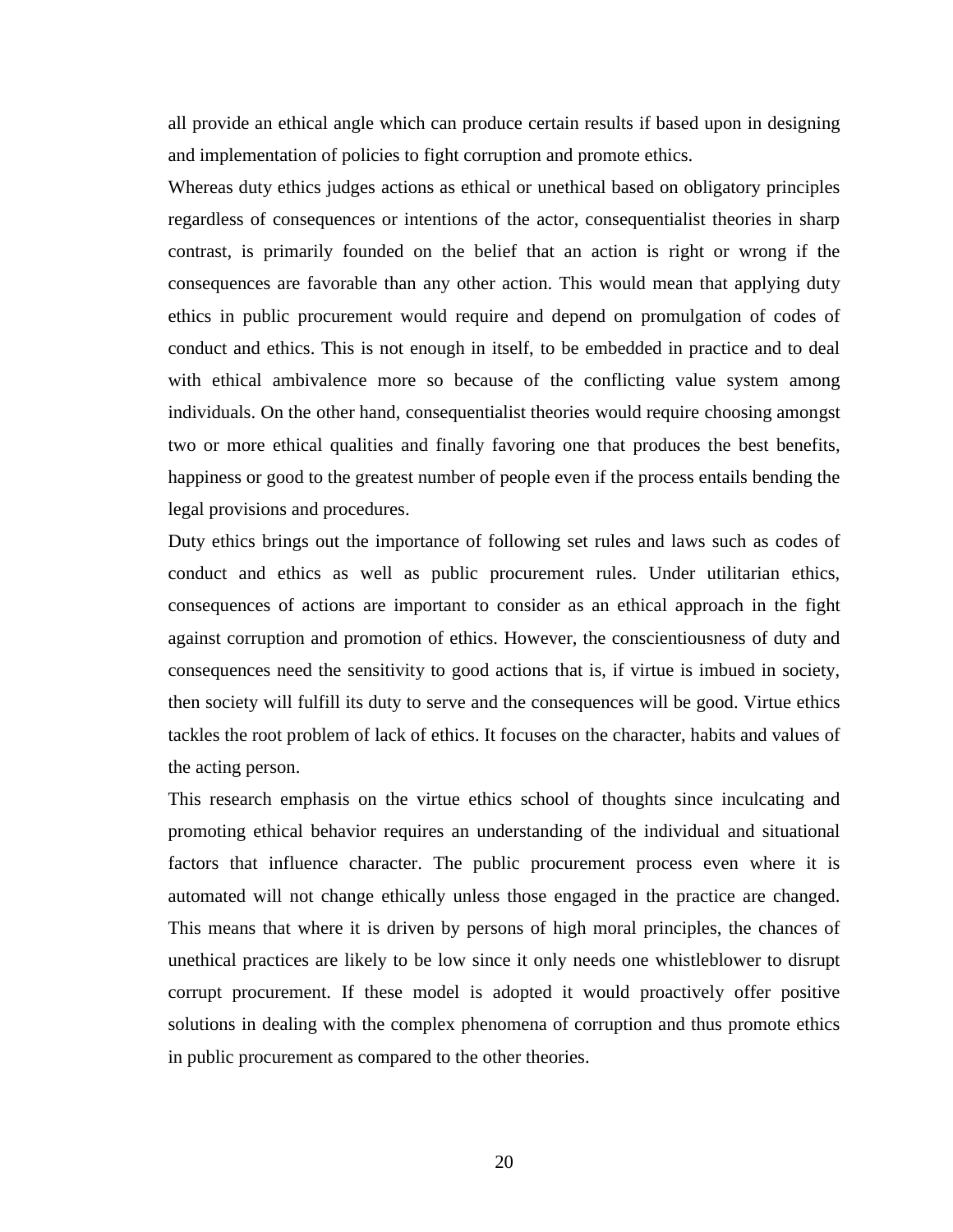## <span id="page-32-0"></span>**2.3 Ethical Issues In Public Procurement**

The process of procurement or the purchase of goods and services offers the most potential for ethical abuses or violations (Elshleman 2002). Ethical procurement practices need to be adopted to significantly lower or ideally eradicate ethical abuses or violations in public procurement. The following cardinal principles drive procurement ethics; impartiality or objectivity, openness and full disclosure, confidentiality, due diligence, competence and duty of care, fidelity and professional responsibility, avoiding potential or apparent conflict of interest (Lyson, 2006). These can be characterized by accountability, responsiveness, professionalism, transparency, open competition, confidentiality, non-discrimination and fair play (Lyson, 2006). To reflect these cardinal principles that drive procurement ethics, a lot is dependent on the legal, institutional framework and the individual players constituting personnel working within the public procurement system. The legal framework as enacted in 2005 appears to have anchored the much needed reforms aimed at streamlining public procurement. However, public procurement is dodged by malpractice. This research identifies the effectiveness of the institutional framework in place to fight corruption and promote ethics in public procurement as the areas that bear that ultimate response to these malpractices and which require urgent and in depth attention.

In any given sector where the relevant ethical issues of concern are identified and discussed. It often leads to a further question on when do these ethical issues become ethical problems. An observation from schlegelmilch and Oberseder (2007) in the article, *'ethical issues in global supply chain'*, weighing in on ethical issues pertaining to producers describe things like child labour, fair working conditions, fair wages, counterfeits among others as the ethical issues. In the same context and citing (Crane and Matten, 2007), the ethical problem arises when the companies fail to enforce regulations, such as wearing a safety helmet or passively permit workers to ignore appropriate safety regulations. In the same breadth it follows then that, corruption, dishonesty; unfair tendering prices are some of the ethical issues that arise in public procurement. Ethical problems emerge when institutions like PPOA fail to enforce regulations that fight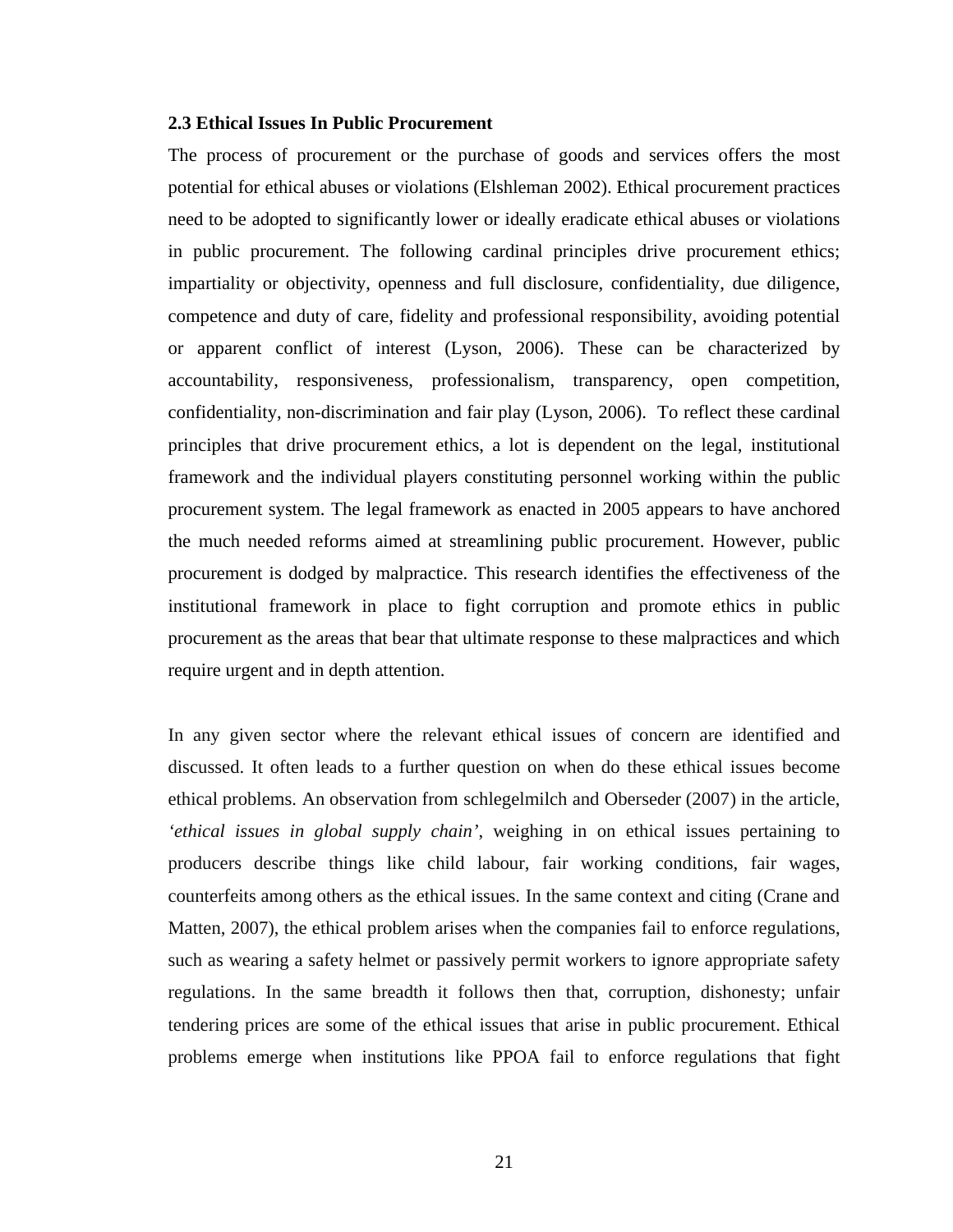corruption and promote ethics in public procurement. This research seeks to assess this ethical problem and the effectiveness of PPOA in dealing with the ethical issues.

Its borne in the minds of Ndolo and Njagi (2014) that public procurement offers an opportunity for ethical violations, thus they argue, that the pressures which the marketplace exerts on purchasing departments makes it important for players in the procurement system to ''recognize and understand'' both professional and ethical standards required in the performance of their duties. The need to focus on the ethics of individuals in the public procurement sector, specifically those working with PPOA is clearly captured for these reasons. First, procurement staffs are the representatives of their organization in dealing with suppliers, thus the very important need to have and maintain sound ethical conduct. This not only earns respect and good will from the suppliers but also legitimizes the entire procurement process and the laid down systems.

Second, training in procurement ethics solutions tend to center on the need to indoctrinate students from the earliest ages through college, in the finer points of their civic and ethical responsibilities (Ndolo & Njagi, 2014). It's appreciated that PPOA is mandated to carry out training and capacity building to the various players and has equally published the code of conduct for staff of procurement entities with a view point of meeting this particular objective.

In looking at the various literatures on integrity and ethics in public procurement, this research notes that discourse on integrity and ethical standards in public procurement has not been robust especially within the African continent. This is reiterated by (Gichure 2008) in her statement that ethics is a relatively new academic field in Africa and elsewhere. She further states that whereas in the developed world it features prominently, in Africa this is yet to happen despite several countries being high on the list of world corruption for a long time. Ethics and corruption have a strong correlation. Corruption arises when individual and public ethics is at its lowest. Given the preceding, the question that comes to mind is why ethics in Africa was not embraced as a topic until recently and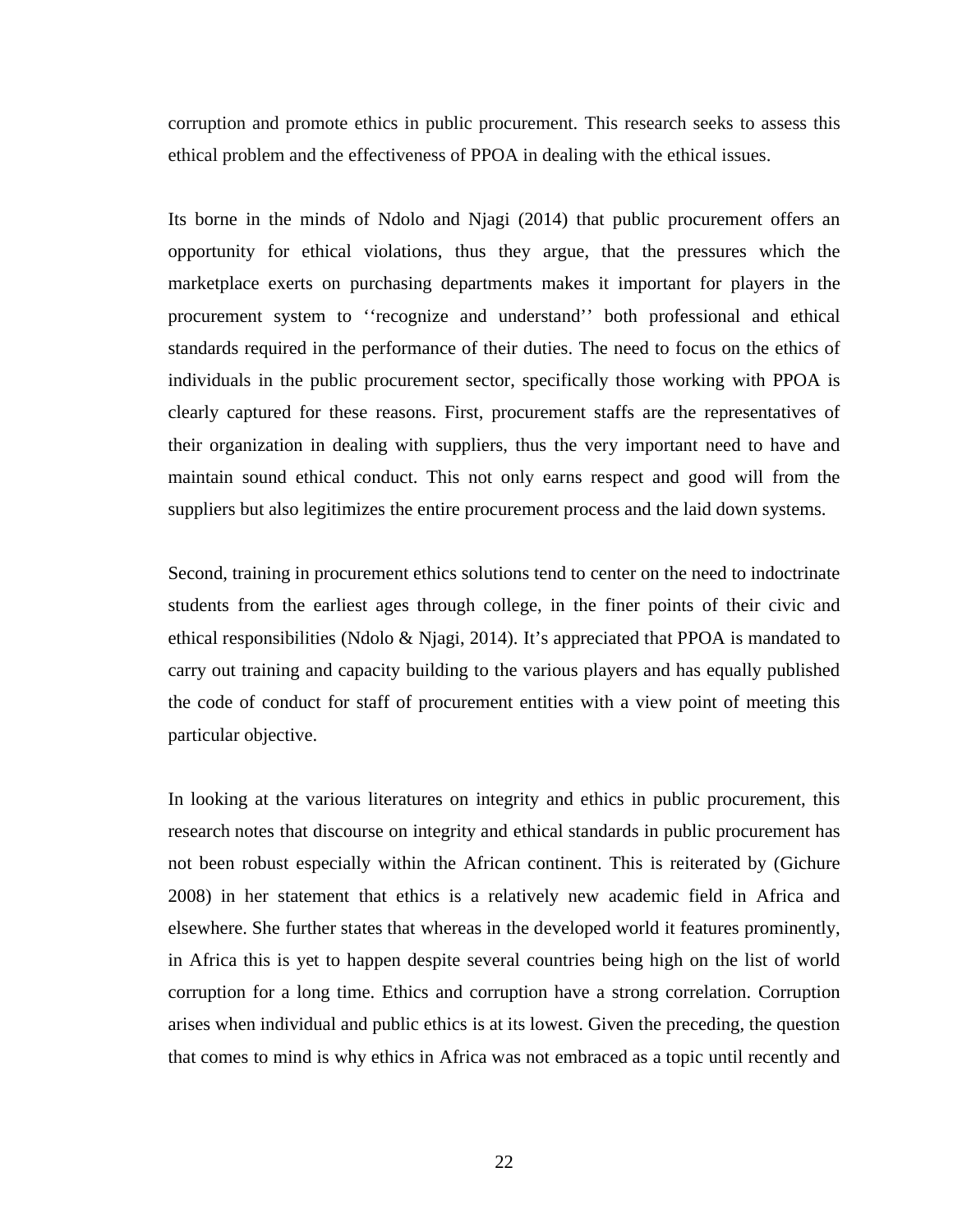why it is an integral component of public discourse. This section, reviews critically different ethical theories and gives their significance if applied in public procurement.

## <span id="page-34-0"></span>**2.3.1 Corruption In public Procurement**

The main purpose of the procurement process is to ensure openness to all stakeholders involved in the procurement exercises. One of the ethical issues in public procurement that advertently negates openness and transparency and of considerable concern to this research is corruption. In the context of public procurement in Kenya, corruption is largely driven by individuals who misuse their position or influence to be awarded tenders. The literature on corruption gives a broad spectrum on the subject. Langseth (2006) provided the most widely cited typology in breaking down the concept of corruption. He classified it, as public-office-centered, market-centered, or public-interestcentered (Langseth 2006).

Equally, the involvement of public workers in private enterprise has been the root of corruption in public procurement because the rules created to guard against conflicts of interest have invariably been breached (Akech, 2005).For instance, the Magistrate's Court in its judgment in the criminal case of *R v Rebecca Mwikali Nabutola & 2 others (2012),* [unreported] found the 3rd accused guilty of having engaged in business with the same state corporation on whose Board he was sitting. The PPD Act under *Sec 33* bars public officials and their relatives from participating in public tenders. The PPOA comes in to provide institutional safeguards in the exercise of its duties by ensuring compliance with this rule. This in itself is a mode of fighting corruption. The question is whether this has been done effectively. As reviewed by Akech (2005), it is important to note common practices in public procurement where public officers under the influence of powerful politicians and business people only invited preferred firms. This has equally been alluded to by Langseth (2006) who adds that corruption takes the form of creating situations of emergencies and urgencies so as to use single source bidding (Langseth 2006).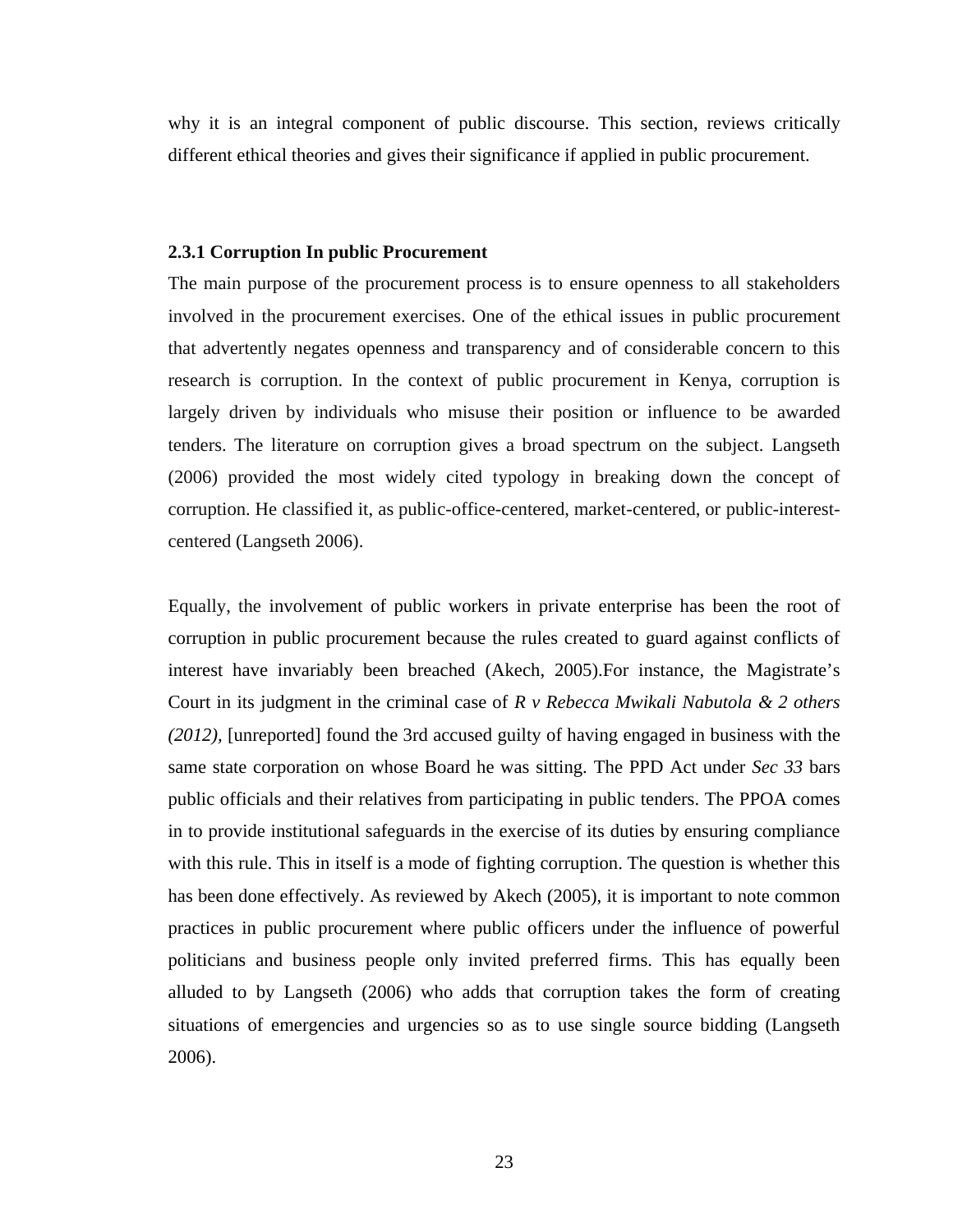#### <span id="page-35-0"></span>**2.4 Incidences of Corruption in Public Procurement**

The lack of procurement laws to provide a basis and framework to fight corruption and promote ethics was widely decried before 2005.Large sums of money meant for purchase and provision of services to the public was wasted, misused and fraudulently acquired (*Mars Group, 2011)*. The considerably high amounts of money spent on infrastructural projects and service delivery by public entities is funded by the exchequer and with the assistance of donors (*The National Treasury, 2015*). This necessitated, J.M.Migai Akech to interrogate the efficiency and the safety nets available or lack of them thereof in accounting for developmental funds but specifically donor funds in an Article titled, '*Development Partners and Governance of Public Procurement in Kenya: Enhancing Democracy in the Administration of Aid*', published in the New York Journal of International Law and Politics in 2005. Akech (2005), explains that donor countries have sought to abandon stand-alone projects in favor of 'sector-wide approaches', this is out of the realization that conditions rarely persuade developing countries to reform their policies and that those governments are often "overwhelmed by the sheer number of Donors and Donor projects with the result that public expenditure becomes an unplanned aggregation of Donor projects lacking a coherent framework of policies, priorities and service standards". The reforms referred to are in the public procurement where Donors made specifications and procurement reforms as a precondition for lending.

This Article was written and published against the backdrop of huge losses as a result of deficiencies in public procurement and way before the enactment of the PPD Act (Supra). Led by the World Bank, Donors pushed for reform of the procurement system in Kenya to make it more transparent and to a large extent in line with international standards.

The *Exchequer and Audit (Public Procurement) Regulations* 2001 was enacted. Although the Regulations streamlined the procurement processes by abolishing the Central Tender Boards (CTBs) and established the Public Procurement Directorate (PPD), the latter had sufficient autonomy and enforcement powers. Akech (2005) further, affirms that the Regulations brought in sound public procurement principles in significant respects. However, he concludes that the regulations lacked a firm legal basis, for the Minister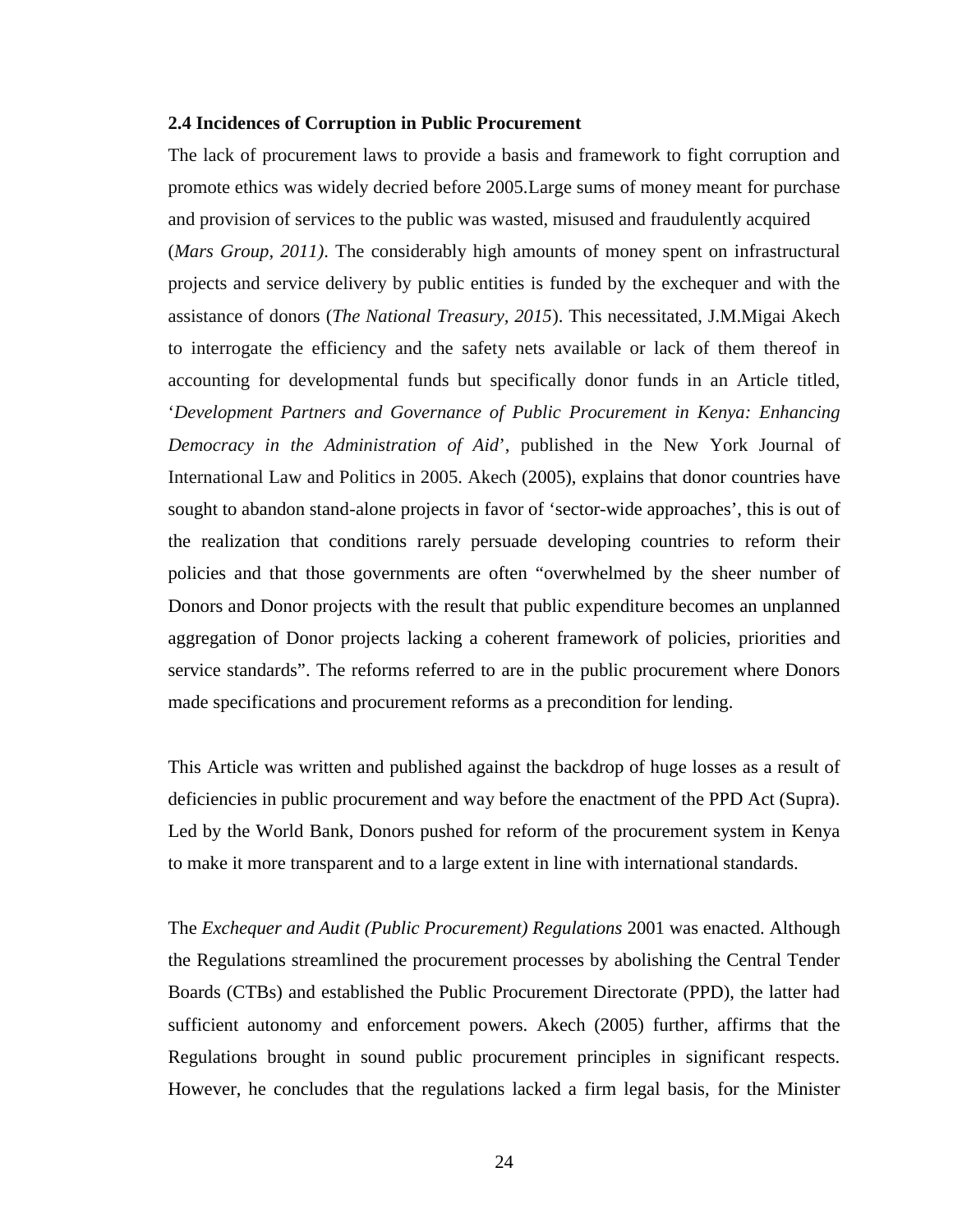could simply end the regime by repealing the regulations. The upshot of the Article is the recommendation by the author for the enactment of a strong public procurement law regime. He cites the tenor of the Public Procurement Disposal Bill, 2005; as a well cut out piece of legislation. He mentions the creation of the office of the Director General of PPOA, with the much-needed powers will curb corruption and improve efficiency. To Akech (2005) enactment of the PPD Act and the creation of the office of the Director General PPOA would go a long way in reducing corruption in public procurement.

However, the level of corruption in public procurement is still high. All major transactions require competitive bidding by law; yet foreign firms experience discrimination in the tendering process and report that corruption and favoritism typically influence the bidding on government projects (Investment Climate Statement, 2014). The Ethics and Anti-corruption commission, whose mandate is to combat and prevent corruption by enforcing the law, providing education to the public and promoting good practices, carried out a research in 2013 seeking to evaluate the level of corruption in public procurement. In the study, it was found that the procurement sector was very vulnerable to corruption and fraud. One of the reason cited being, the large amount of money and resources that the Government spends to provide services to its people. According to reports, in 2013/2014, EACC received 117 cases relating to irregularities in public procurement for investigations. The study recommended that there should be thorough and regular vetting of suppliers and all officers in procurement; use intelligence mechanism to gather information and e-procurement among others (EACC, 2013/14).

A similar study was conducted by Transparency International in 2013 and the findings showed that corruption is a serious problem in Kenya. Out of five Kenyans, three said that corruption is a problem most rampant in the public sector. They added that corruption remained a great challenge (Transparency International, 2013). Moving on, tendering fraud according to (PWC 2014) is the fastest growing economic crime in Kenya. The statistics go on to reveal that, one out of every three companies reports experiencing fraud in procurement during the past two years. In the same report, (PWC, 2014) is instructive that almost half of all businesses report extortion by Kenyan public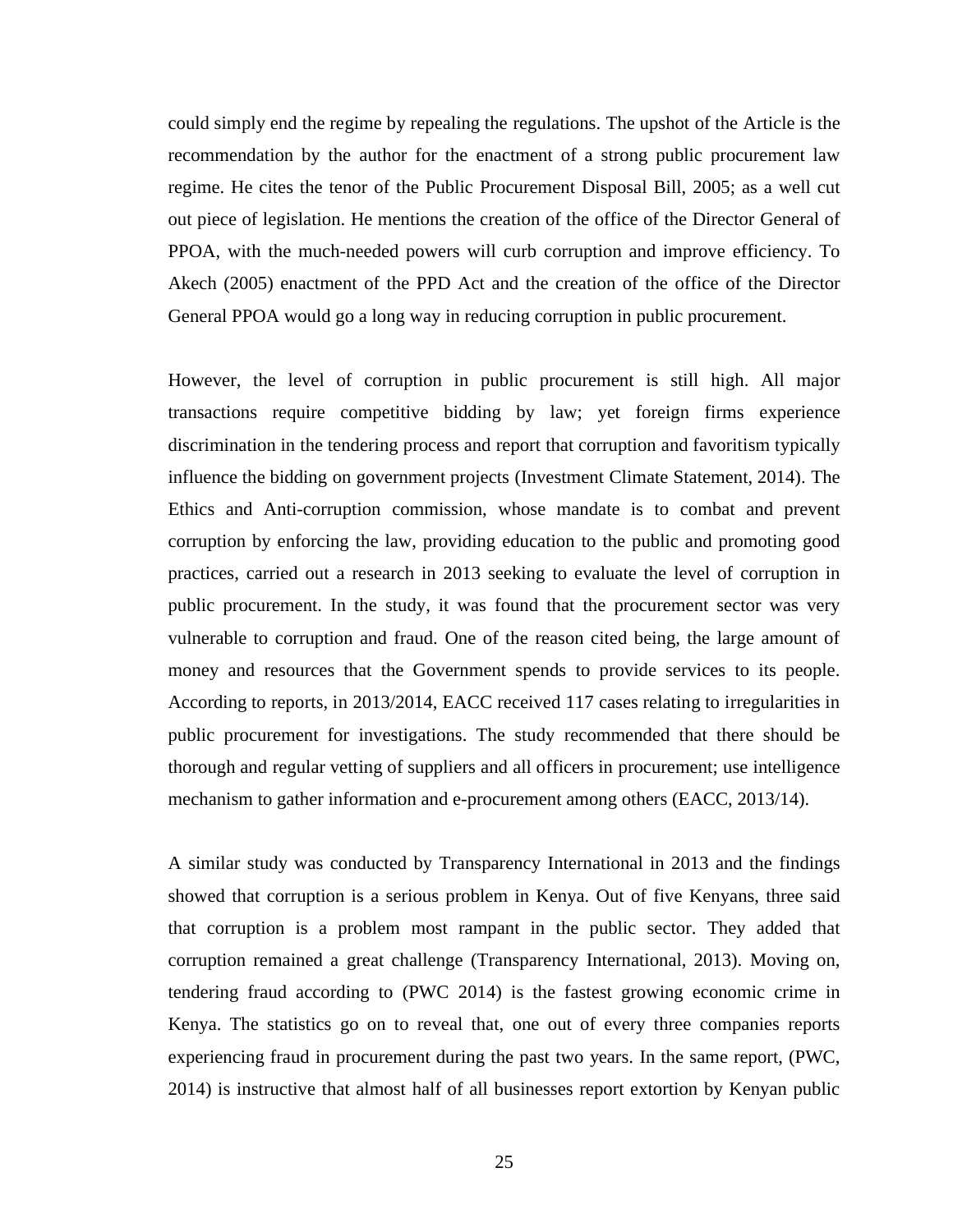officials in exchange for winning a tender or getting business. This is happening despite the PPDA which sets up the PPOA and with clear objectives in *Section 2* that aims to promote good practices. These include among others transparency, fairness, nondiscrimination, objectivity, accountability, integrity, maximization of the economy and efficiency. If these objectives are achieved, corrupt practices in the procurement sector will be reduced, if not eliminated. This research contends that the strategies employed by PPOA to monitor compliance play a big role in fighting corruption. However, as a lot of studies focus on examining regulatory compliance, this study identified a gap and looks at the effectiveness of the strategies PPOA has put in place in fighting corruption and promoting ethical practices from the perspective of individual actors.

This research further looks at the correlation of the incidences on corruption vis-à-vis the ethics of various individual actors in public procurement; comparatively from the perspective of Philippines as captured in book '*Towards Improved Corporate Governance, A Handbook on Developing Anti-Corruption Program" by the Asian Institute of Management,* A question, which applies to Kenya, is asked; why is corruption prevalent in procurement? It observes in a study conducted by the Social Weather Station, that three of the four top government activities where corruption was perceived to be rampant are activities in procurement, namely the building of roads, providing textbooks to students in public schools and purchasing of office supplies and equipment. It states that the only non-procurement related activity is the collection of taxes. It states that the reason corruption is rampant in procurement in the Philippines is because it is a high rewarding – low-risk venture. This research appreciates the suggested causes of corruption as alluded and focuses on arriving at preventive measures by looking at the ethical angle and providing recommendations.

### **2.5 Ethics in Public Procurement in Kenya**

Corruption practices in public procurement before the establishment of PPOA, involved public officers often under the influence of powerful politicians and businessmen. They did this by inviting preferred tenders, favoring certain firms at short listing stage,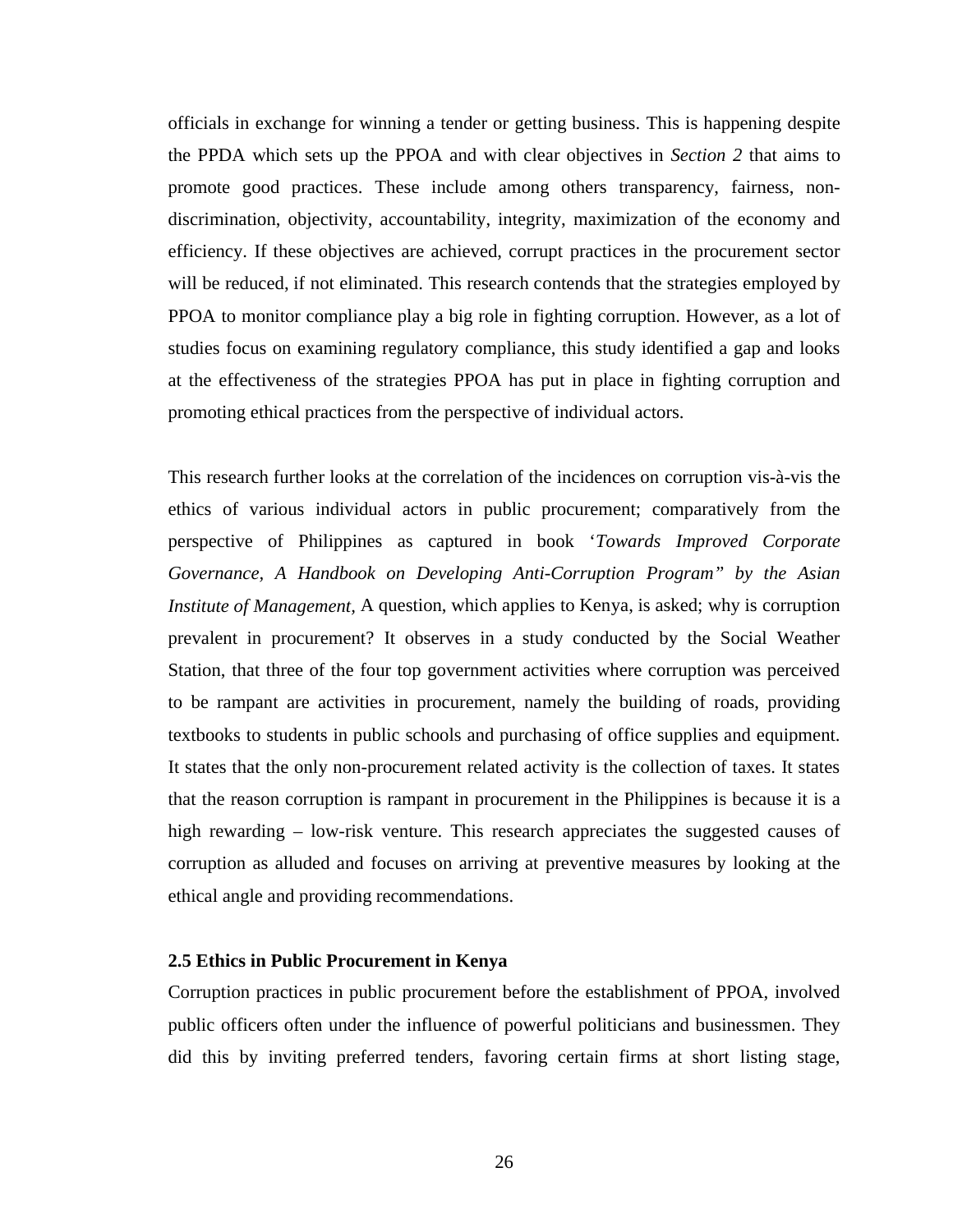designing tender documents to favor particular firms and releasing confidential information (Odhiambo & Kamau, 2007).

After the establishment of the PPOA the fight against corruption as per its performance appears to be patchy, interminent and as a result reform is yet to take its intended form (Lewa 2007).This is contrasted with Uganda and Tanzania which Lewa (supra) argues have openly embraced and implemented economic-wide reforms in procurement. The scandals like Maize Scandal (2009/10), the sale of the Grand Regency Hotel (2009), Triton Oil Scandal (2009/10) (KACC, 2010) all occurred in public procurement and after the establishment of PPOA.

Although he identifies the lack of institutionalized morality (Kimani, 2012), in his conclusion he attributes corruption in public procurement to political patronage. The issue of morality at the institutional and individual players' level is the gap this research was intended to examine and show how effective PPOA has been in fighting corruption and promoting ethics. In a memorandum submitted to PPOA by The Institute for Social Accountability (TISA) titled, '*Towards a new integrity culture in local governance in Kenya'*, Gikonyo (2010) focuses on the role of citizens in oversight of public procurement processes, she equally makes an assessment of performance PPOA thus far. The paper mentions that despite strong provisions contained in the procurement laws PPOA is not 'enforcing financial discipline' to reign on runaway corruption especially on public procurement undertaken by constituencies. This she attributes to lack of proper training to ministries and elected levels of government as well 'pervasive' secrecy which promotes corruption, and in this regard Gikonyo (2010), mentions lack of an open information policy and procurement records and supplier information being confidential. Other authors have written on ethics and public procurement in Kenya (Kangogo & Kiptoo, 2013) in a paper on *Factors affecting ethical standards in public procurement in Kenya,* state that public procurement is one of the most discussed topics in Kenya, and Africa's public domains. The authors state that through flawed public procurement, the Kenyan tax payer has lost billions of shillings over the last twenty years (Kangogo & Kiptoo, 2013). In addition, the paper identifies unethical practices as a major factor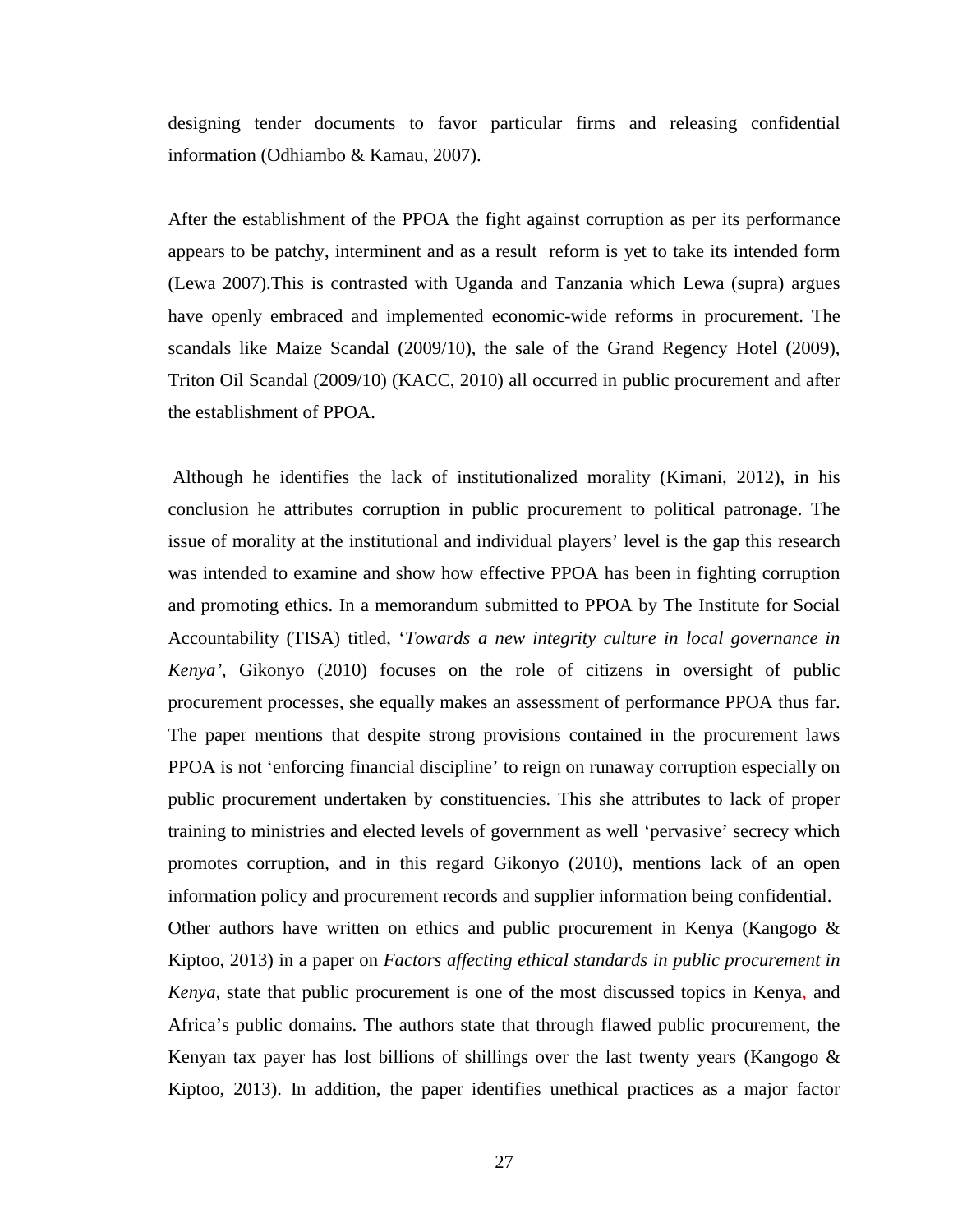contributing towards inefficiencies in procurement in major public institutions through fraud, favoritism and extravagance.

The paper partly concludes that the Kenyan procurement management is deficient of ethical inclination and recommends that it ought to employ ethical consideration to reinvent itself (Kangogo & Kiptoo, 2013). One of the issues identified as contributing to unethical behavior amongst the procurement profession is the salary and that better pay of the procurement professionals, tend to make procurement professionals observe the professional code of ethics. To that extent, a contentious issue and knowledge gap that calls for further examination comes out. This research contends that the question of a moral life does not depend on the level of wealth. The moral life is an inner disposition and a realization that by engaging in corruption one is devaluing his/her personhood. The assertion by (Kangogo & Kiptoo, 2013) that a high salary can reduce corruption can also be seen to suggest that the wealthier a person is, the lower the likelihood of engaging in corruption.

The paper has made generalized comments and has not examined in detail the various players in the procurement sector. Also it has not identified the various unethical practices that are common in the public procurement sector in Kenya. Instead, the authors have only identified the individual, organizational and environmental factors that affect ethical standards in public procurement in Kenya. The study recommends some measures that can improve the ethical standard that include; independent procurement audits and rigorous monitoring, proper documentation of procurement activities, review of the salaries of procurement professionals, enhancement of the procurement cycle and elimination of politics in the procurement process.

Equally, the authors have laid very little emphasis on the use of ethics as a tool for fighting corruption. As gleaned from Aristotle's philosophical work that repletion of good habits learns moral virtues. A salary increment to a corrupt person cannot change the character of the person. Finally, one of the questions that arise from the topic under study is how to assess the efficiency of PPOA in the fight against corruption. A useful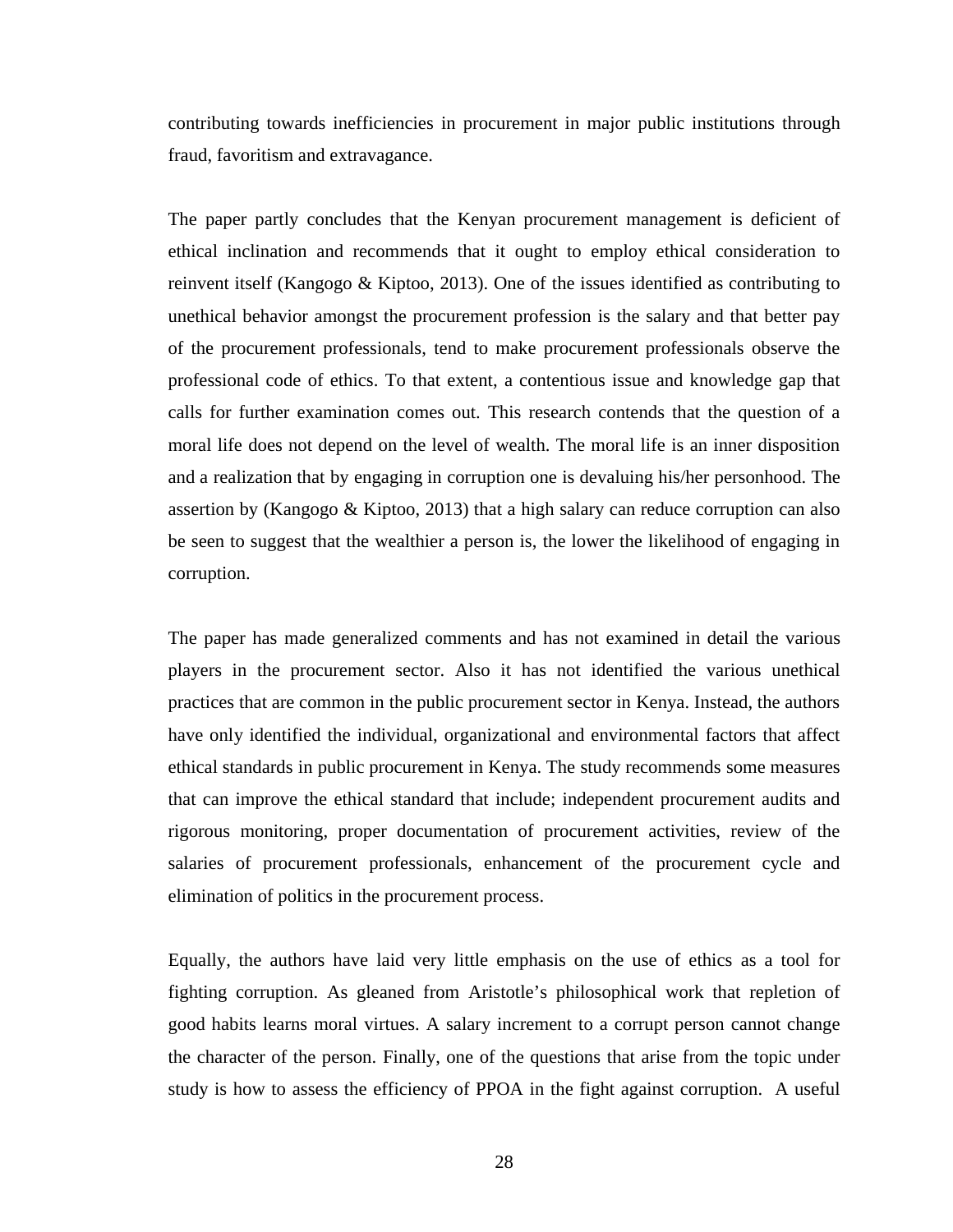guide is found in a paper by The Hungarian Gallup Institute titled *'Basic methodological aspects of corruption measurement: lessons learned from the literature and pilot study'*  (Hungarian Gallup Institute, 2009). The paper points out that there is an inherent paradox of all attempts for measuring corruption. It states that research that measures corruption has an assumption that there are a finite number of different corruptive activities that the research can count. It states that measuring corruption is a complex exercise as it is impossible to have a one-by –one definitive categorization. The paper states that whereas there is a consensus that real volume of corruption cannot be measured or calculated, there are approaches that indicate the spread of corruption in societies. It identifies three methods namely, measuring general or target group perception concerning corruption; measuring incidences of corruptive activities or the proxy method, and using of expert estimates.

#### **2.6 Effectiveness of the Institutional Framework and Oversight strategies of PPOA**

PPOA carries out oversight with the objective of ensuring implementation of the PPDA, 2005 and the PPDA Regulations, 2006.This function is anchored on a comprehensive legislative and institutional framework. In this capacity, PPOA has set up compliance, capacity building, policy and research and ICT pillars as strategic pillars in discharging its mandate. Despite this clear mandate, several procurement audits reveal noncompliance with procurement laws and regulations. The PPOA report (2009) noted that there was low level of compliance in the sense that a low share of procurement was done through open tendering.

A study by KPMG International (2008), found that public procurement still suffers from fraud and misconduct. This research contends that this is attributable to the PPOA framework, structures and capacity to enforce the PPDA sanctioned compliance as well as bringing a sharp focus to its oversight strategies. PPOA conducted a review of procurement process of KPA and KRA in Mombasa County and found that there was deviation by the two procuring entities from the general and specific regulations and that there compliance level was low (PPOA, 2009) as cited by (Sang, 2014).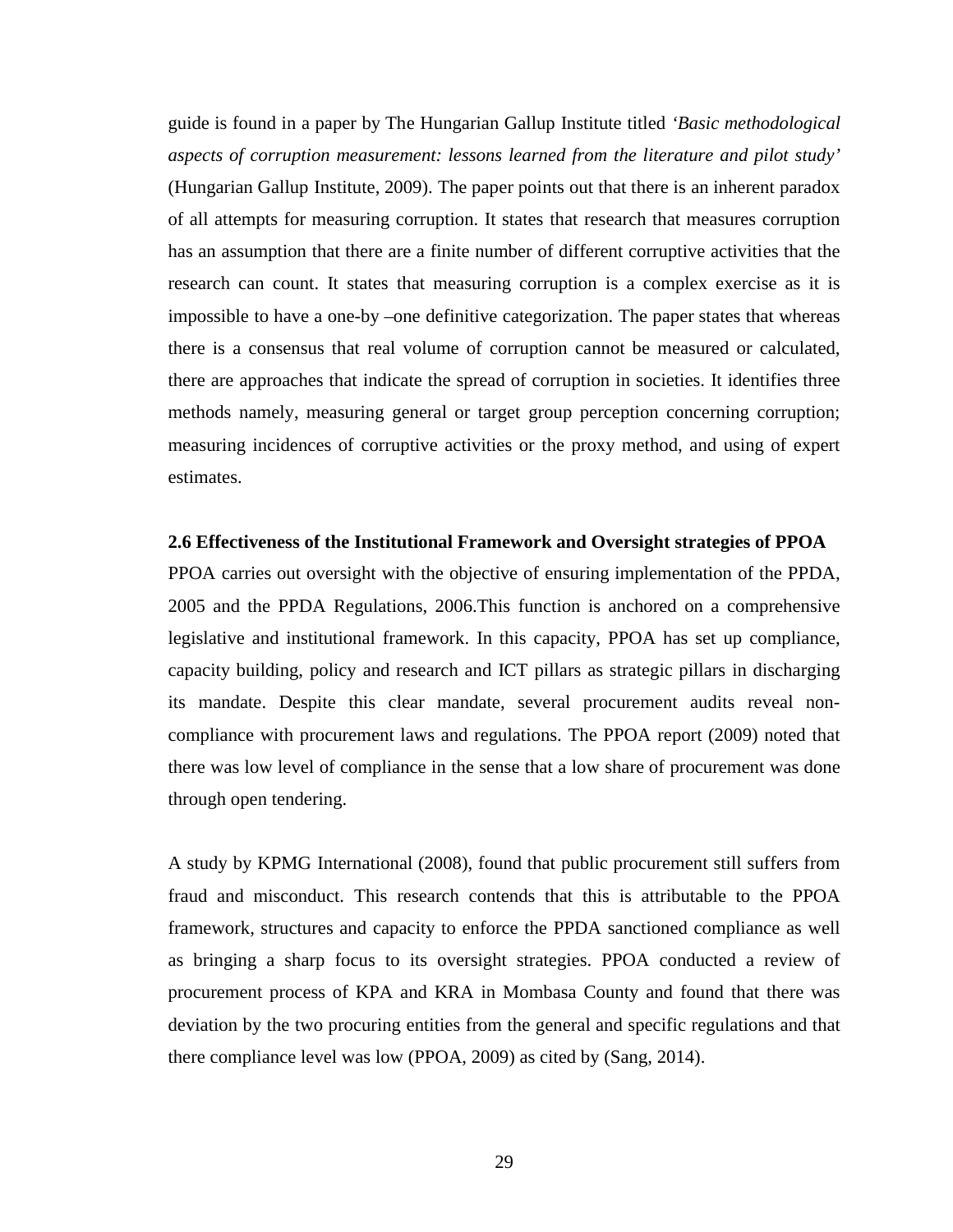In ensuring compliance with policies, rules and regulations of PPDA, PPOA has managed to pilot assessment of the country's procurement system using OECD/DAC benchmarking methodology. Further, it has reviewed 38 PEs and revised the  $1<sup>st</sup>$ procurement audit/ review manual and issued the  $2<sup>nd</sup>$  edition (PPOA, 2008-2013). This was coupled with conducting investigations in 10 procurement proceedings as well as developing an IPPMT for use by PEs and piloted the same in 20 PEs and initiated debarring proceedings of errant suppliers. In regard to capacity building, PPOA developed capacity building and training manuals. Over 30,000 persons were trained since 2008 (PPOA, 2008-2013). Policy and research was adopted as a strategy. PPOA developed, revised and distributed standard tender documents, procurement manuals, guidelines and standard procurement formats (PPOA, 2010).This went along with participation in sectorial, regional and national stakeholder forums. Importantly, PPOA produced periodicals containing a review of market price index of common user item (Supra). Finally, PPOA prequalified procuring agents and authorized insurance companies to issue bonds. It developed and has since re-designed the PPOA website. The administrative review board with the administrative support of the PPOA has listened and determined 374 cases between 2007 and 2012 and even decentralized hearing of cases having heard 3 cases in the county in 2012 (PPOA 2008-2013).

A number of studies have been done to assess the effectiveness of these strategies. In a study by (Amemba, Nyaboke. et al) to establish challenges affecting public procurement performance in Kenya, the researchers argue public procurement is faced by challenges because existing legislation does not foster use of technology in procurement process. The paper, '*factors affecting public procurement in Kenya*' concludes that public procurement can only be improved through review of existing legislation to encourage extensive use of technology in the management of the procurement process, fostering of long term buyer-supplier relations and stakeholder involvement through trainings and sensitization on practicing ethical behavior when conducting procurement. This points out to the various aspects of the effectiveness not only of the institutional framework but to the oversight strategies themselves. The research mentions the need of inculcating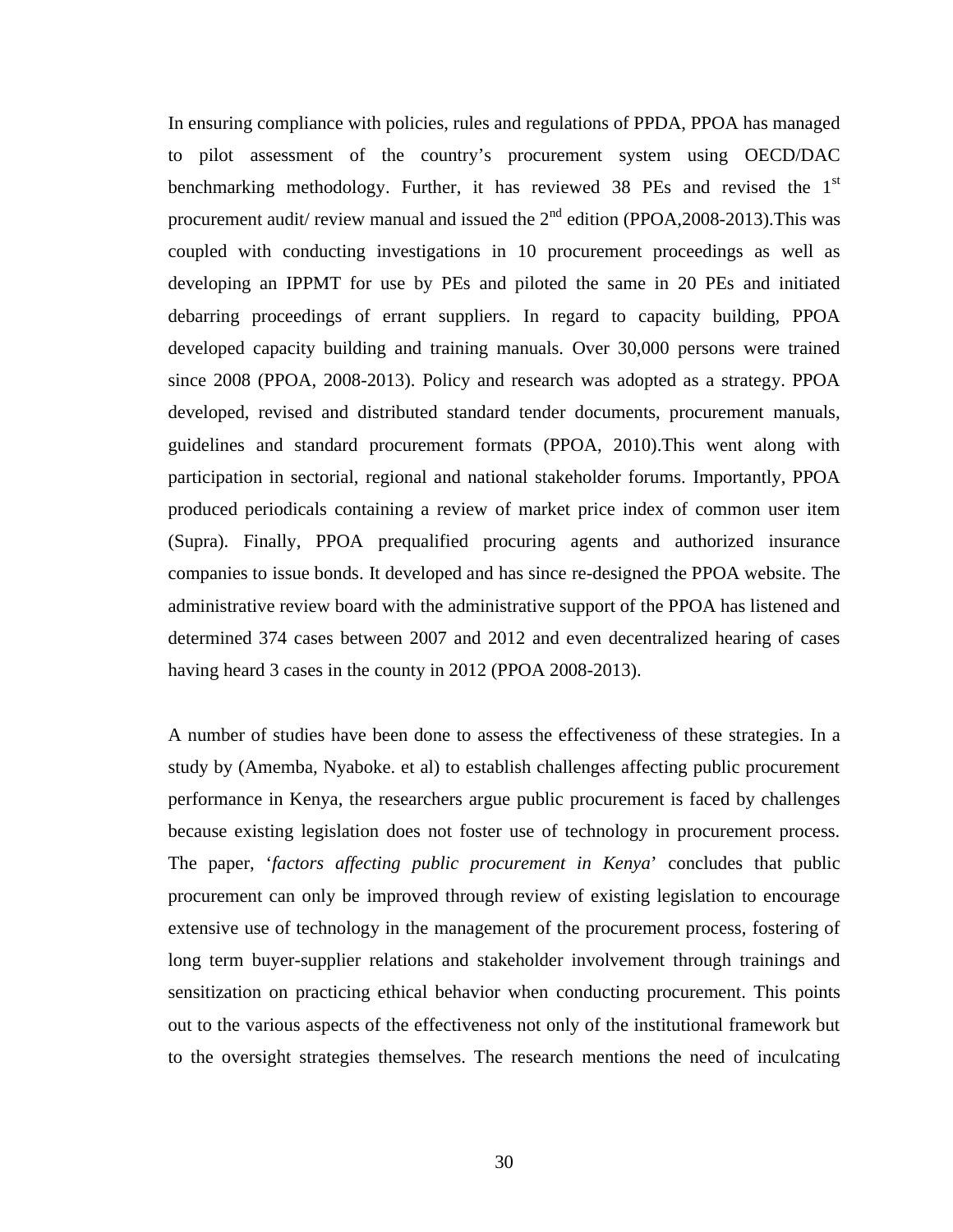ethical behavior as a tool of fighting corruption but has been given it little emphasis as a strategy. An aspect the contents of the topic under study has captured as a gap.

In another research titled, '*Effectiveness and efficiency of public procurement and disposal Act in shaping competitive purchasing in disposal in the civil service in Kenya'.* Alala & Deya (2013), state that most public servants are conversant with the PPDA but many are ignorant of the regulations and manuals. Their research equally reveals that, since the enactment of the PPDA which essentially establishes PPOA there has been an improvement in competitive purchasing and disposal in the civil services especially in achieving employment of standard procurement procedures and development of a workable legal regime.

The research concludes that generally the PPDA lacks 'implementers' and specifically has not been effective in improving public confidence in the procurement system achieving of transparency and in creating a reliable ICT system. It follows then that PPOA has not been entirely effective in its strategies notably that of capacity building and training. In another article, *factors affecting compliance with public procurement laws and regulations: A case study of public entities in Mombasa County'* by William Kipkemboi Sang, documented that there is weak enforcement mechanism of compliance to the PPDA and the PPDA Regulations. This creates an abuse of the system and at times with impunity (Hunja, 2003).

As an oversight strategy and in ensuring enforcement of compliance, PPOA ought to work in collaboration with other agencies. These agencies are EACC which can undertake further investigation and recommend prosecution of complaints and the offenders. Working in this area as well is the Kenya National Audit Office (KENAO) and the Internal Audit General (I.A.G) whereby internal audit is governed by the Public Finance Act, 2003 and this is done on an ongoing basis. KENAO carries out external audit and derives the mandate from the Constitution, 2010 and Public Audit Act, 2003 (Sang, 2010).This research identifies and interrogates collaboration with other agencies as a strategy in fighting corruption and fighting corruption in public procurement.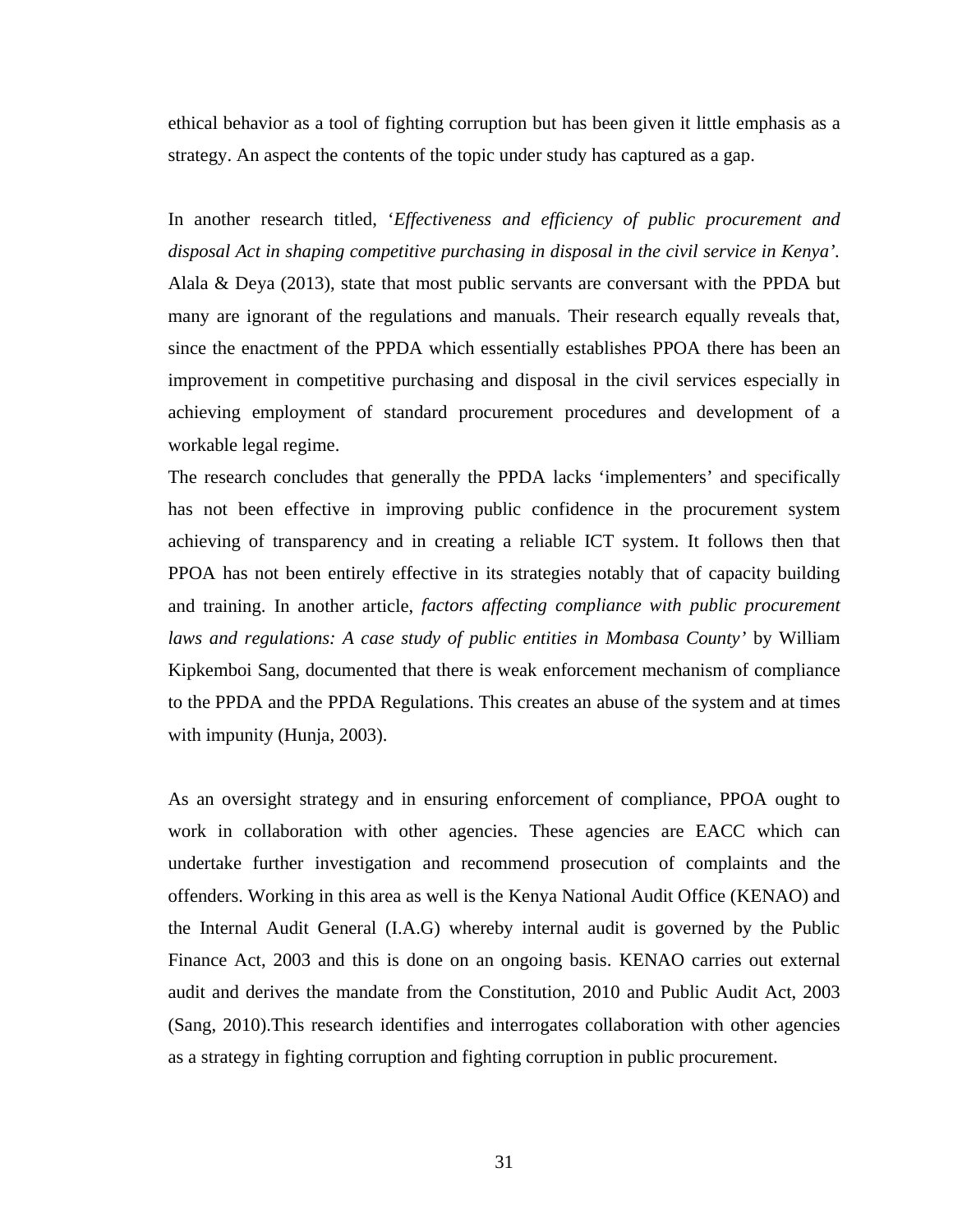Likewise, a paper on *Internal Factors Affecting Public Procurement Process Of Supplies In The Public Sector; A Survey Of Kenya Government Ministries*, observed that, given the impact of procurement activities on the operation and effectiveness of public sectors in Kenya, it is essential that these activities be performed by qualified staff with high professional and ethical standards (Ngugi & Mugo, 2010).The authors further identified four factors that affect the procurement process namely; accountability, information communication technology, the internal of procurement and ethics. Regarding ethics, the authors state that ethical behavior encompasses the concepts of honesty, integrity, probity, diligence, fairness, trust, respect and consistency (Ngugi & Mugo, 2010).

Further, that ethical behavior includes avoiding conflict of interest and improper use of an individual's position. The study makes some conclusions, and one of them is that ethics has affected procurement process at Kenya Government ministries to a moderate extent (Ngugi & Mugo 2010). This is an understatement as persons who conduct the procurement process are the same ones who preside over a corrupt system. Ndolo and Njagi (2014) sought to establish the effect of ethics on the effectiveness of procurement process at the EWASCO-Embu. The study concluded that 99% of the respondents pointed out that the firm had no code of procurement ethics. The firm lacked training policy on the procurement process and had poor implementation records on Government policy as set in the Public Procurement and Disposal Act 2005, Public Procurement Regulations 2006 and the Procurement Manual. The study also found out that despite the fact that EWASCO had no procurement code of ethics, 85.7% of the respondents strongly believed that a code of ethics would lead quality purchase and less time of the procurement process and 97.1% strongly agreed that a code of ethics would make the procurement process less costly.

The researchers recommended that there be need for the establishment of a procurement training policy and a code of ethics as this could provide the staff involved in the process with much-needed knowledge (Ndolo & Njagi, 2014). Along the same lines, Awuor (2014) observes that ethical behavior in procurement has been and is still a central issue in supply chain matters. He further observes that despite immense issues in this area, few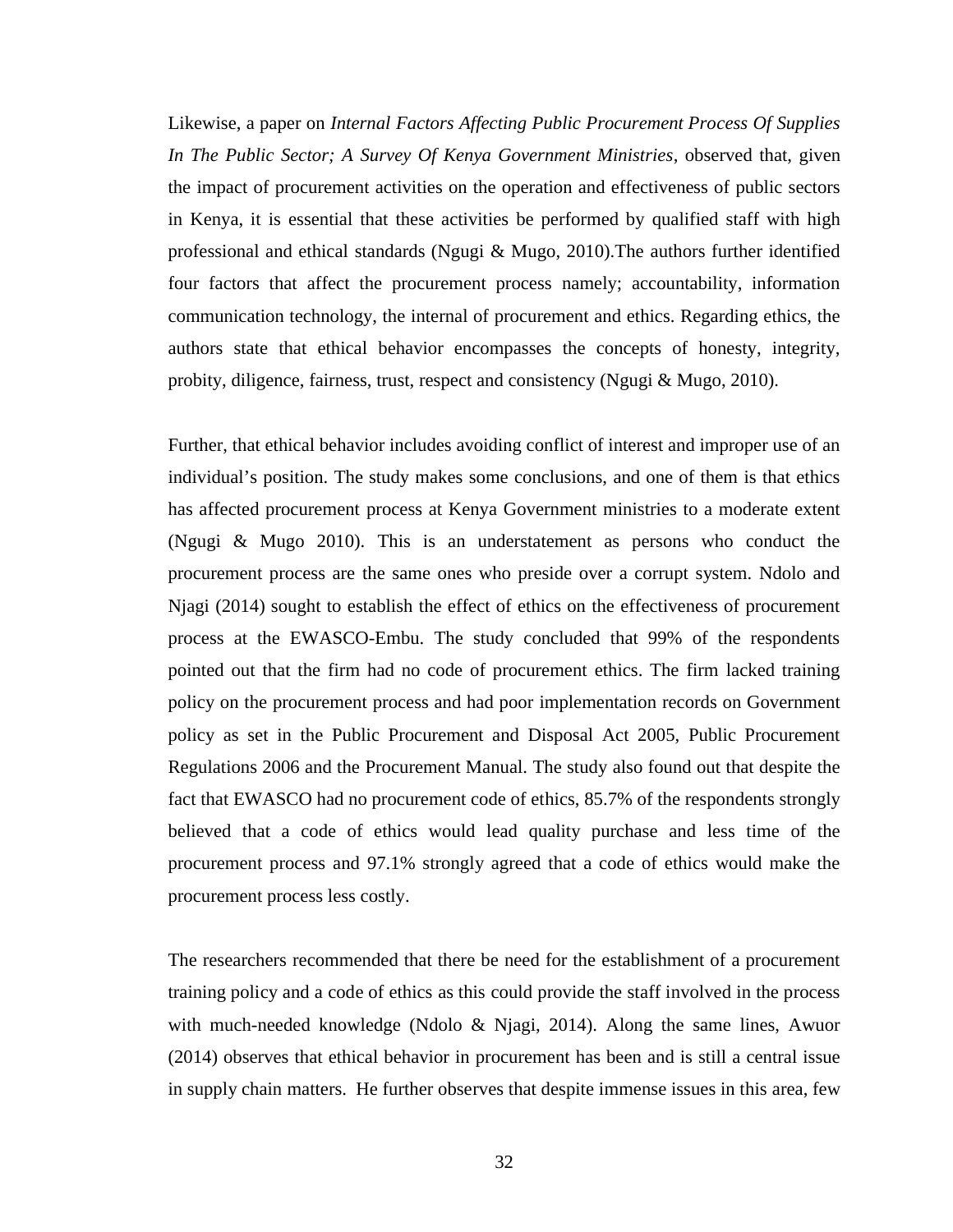studies have delved into the precursors that generate the recurrent malpractices in the procurement process (Awuor, 2014).The author states that ethical procurement leads to sustainable supplies relationship that is marked by mutually beneficial terms, fair practice and trust. Ethical procurement improves the supplier's liability and good ethical practice; it also enhances an institution's integrity and reputation. It is, therefore, important for procurement staff to be trained particularly on how to resolve ethical dilemmas, and competing priorities (Awuor, 2014).

In addition, the author observes that a procurement professional should have professional qualifications in procurement and supply management, and should be a member of a recognized professional association of procurement and supply. He observes that this definition leaves out the academic qualification that such a professional should possess and the Public Procurement Oversight Authority is supposed to define the required academic qualifications, (Awuor, 2014).

The research concludes and recommends that procurement staff should be trained on specific relevance of ethics in their work and how they can obtain guidance when facing dilemmas. The author further observes that the institute of business ethics suggests that ethical practices should be included in staff performance review to ensure that ethical commitments are lived up to. The author quotes Bailey, who has identified four elements that exist in an organization that makes ethical behavior conducive to an organization. The four elements necessary to quantify organizations ethics are; written code of ethics and standards, ethics training for executive managers and employees availability for advice on ethical situations and systems for confidentiality (Awuor 2014).

The study established that ethical procurement is depicted in organizations that follow stipulations of ethical organizational policy, where provisions of the ethical policy are reasonable and appropriate, where procurement professionals are recognized and where top management is supportive of implementation of ethical culture. Further, such organizations have in place, mechanisms to curb ethical malpractices such as communication channels to report incidents and with a structure that encourages staff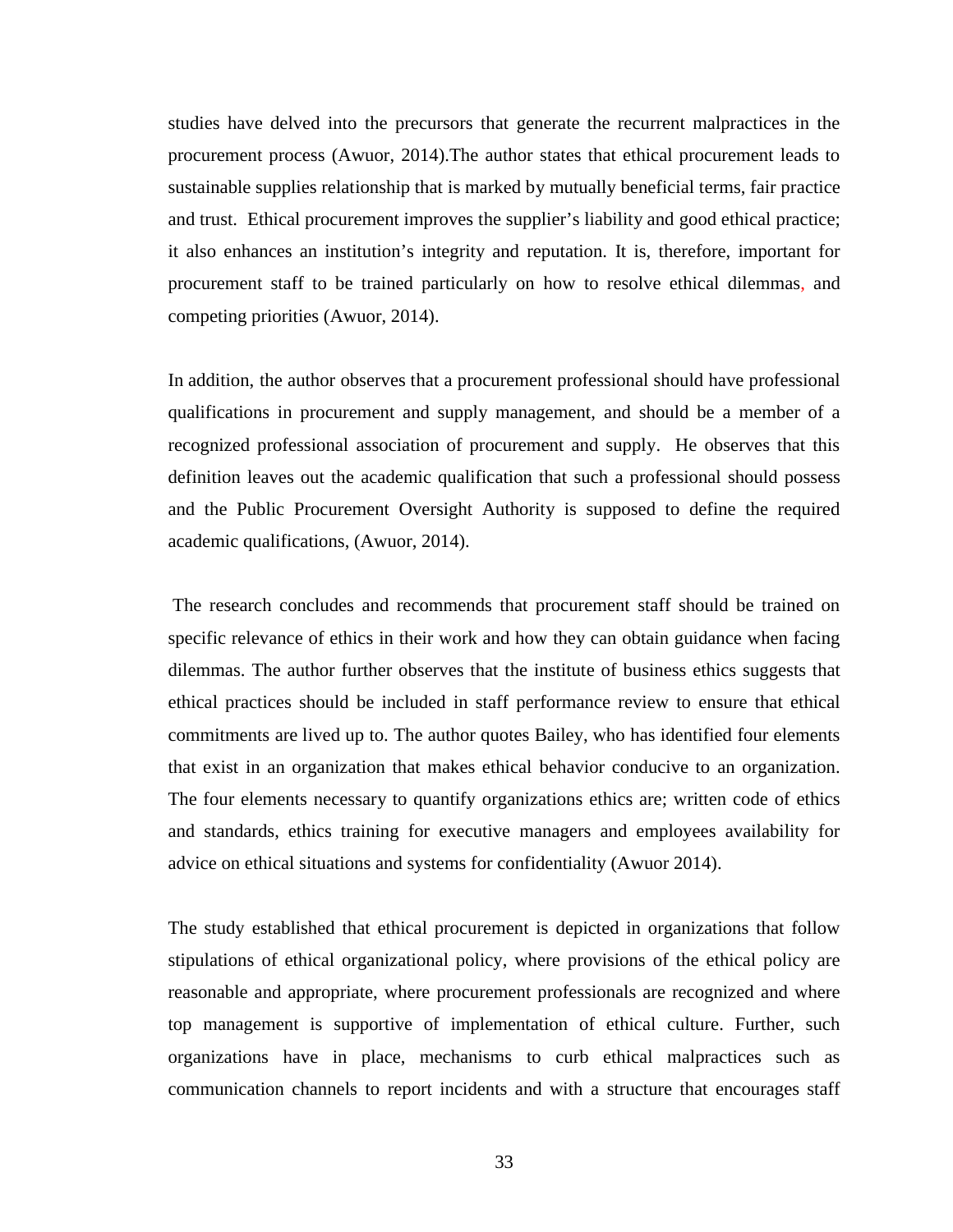members to report incidents of unethical conduct. From the research finding on and the influence of purchasing maturity on ethical procurement- the finest deduction of this research is that indeed, purchasing maturity is a precursor to ethical procurement and organizations in Kenya are well on their path to a strategic dimension of purchasing and supplies which induces a proactive stance to ethical procurement.

The PPOA published *the Public Procurement and Disposal Manual* in the year 2009. The manual sets out the general public procurement law and general procurement principles. The manual has a section that deals with the applicable ethics in procurement. It states that to achieve value for money and promote efficiency, public procurement policy must adopt a strong ethical bent. It calls for the adoption of a strong sense of ethics such as avoiding collusion, discouraging fake completion, removing arbitrariness from the bid evaluation process, and avoiding conflict of interest (Public Procurement Oversight Authority, 2009).

#### **2.7 Chapter Summary**

The literature on ethics and ethical procurement place a heavy burden of expectation on individual procurement staff while exposing the gap in instilling values and trainingprocurement ethics. Secondly, material on compliance with procurement procedures revealed that compliance is a challenge especially if no measures have been put in place. On the issue of corruption, the review established that corruption is difficult to eliminate in the procurement process, but its reduction has the potential of significantly increasing effectiveness and efficiency of resources allocation. In addition, monitoring and evaluation activities have also been established to be of utmost importance in the fight against corruption in procurement. The review also established that it is important to have policies and appropriate regulations in place to make sure that procurement practices are carried out as they should be. Despite detailed studies in this area, there exists a gap in relating these anticorruption measures to procurement authorities. The studies do not explain the effectiveness of bodies like PPOA in promoting ethics and fighting corruption by ensuring integrity through practices such as monitoring, policy implementation among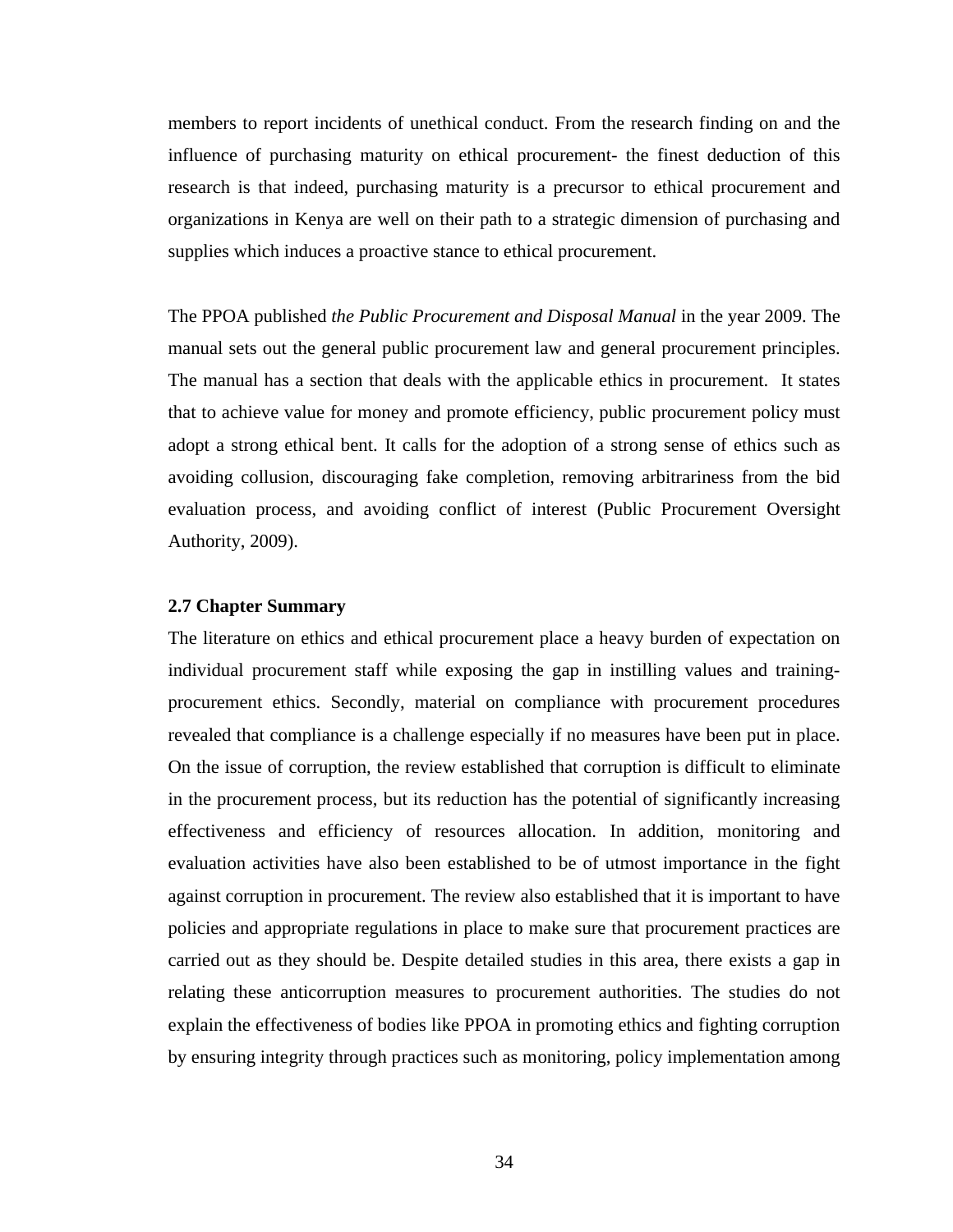other anticorruption measures. This study focuses on the PPOA specifically with a view of filling the gap identified on the issue of corruption in public procurement.

### **2.8 Conceptual framework**

A conceptual framework is a set of ideas and principles which are taken from related fields of enquiry then used to structure a subsequent presentation (Biklen 2003). In this study, the conceptual framework was used to show the relationship between the dependent variables and the independent variables.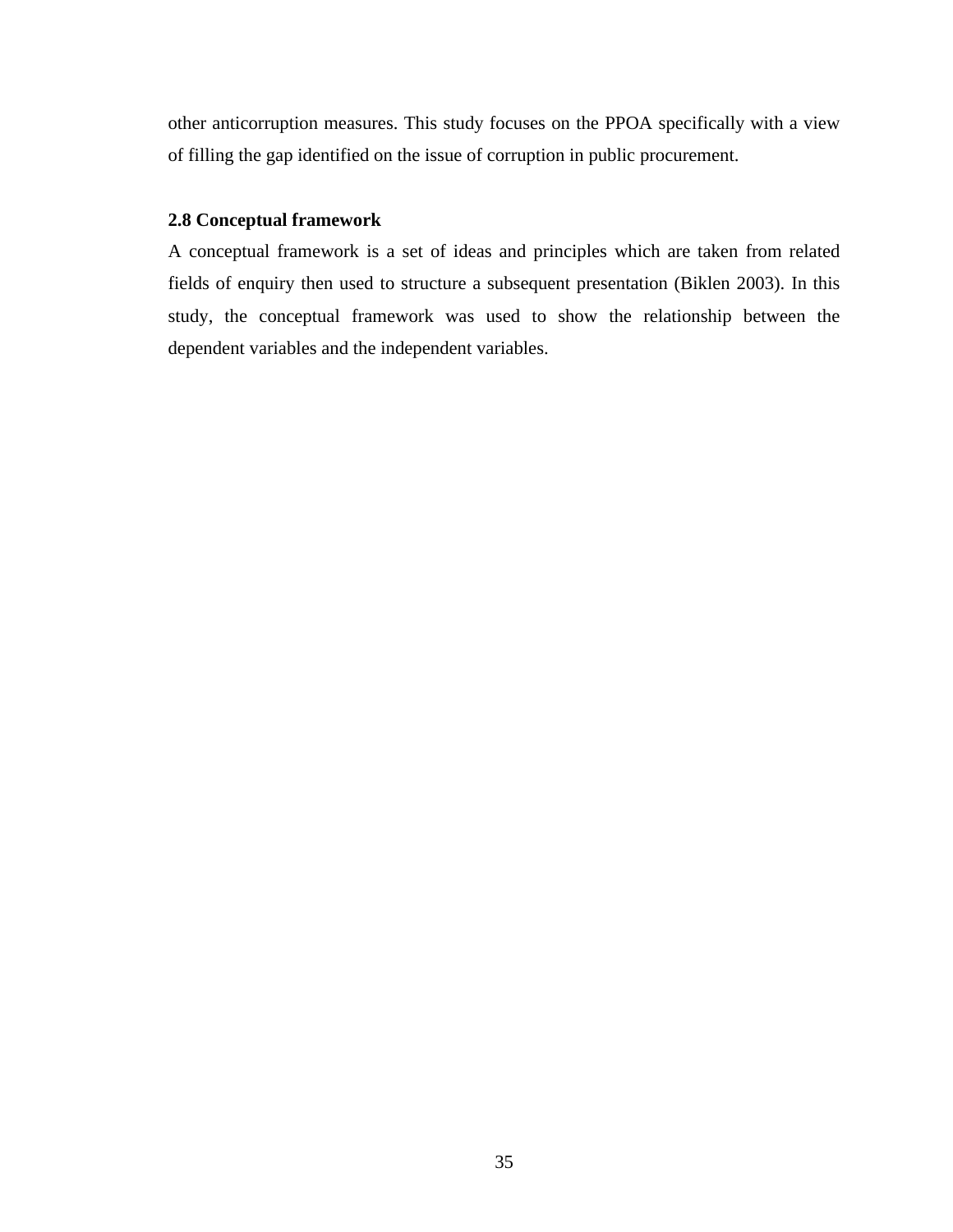

Figure 2.1: Conceptual framework on factors affecting effectiveness of PPOA

# **2.9.1 Dependent Variable**

The dependent variable for this study was the effectiveness of the PPOA in fighting corruption and promotion of integrity which was measured by the number of cases or incidences of corruption in public procurement that have been reported or identified.

# **2.9.2 Independent Variables**

The independent variables in this study were the items for which data was collected to demonstrate their influence on the effectiveness of PPOA in the fight against corruption and promotion of ethics in public procurement. They included the availability of effective institutional framework and structures created by PPOA towards fighting corruption, the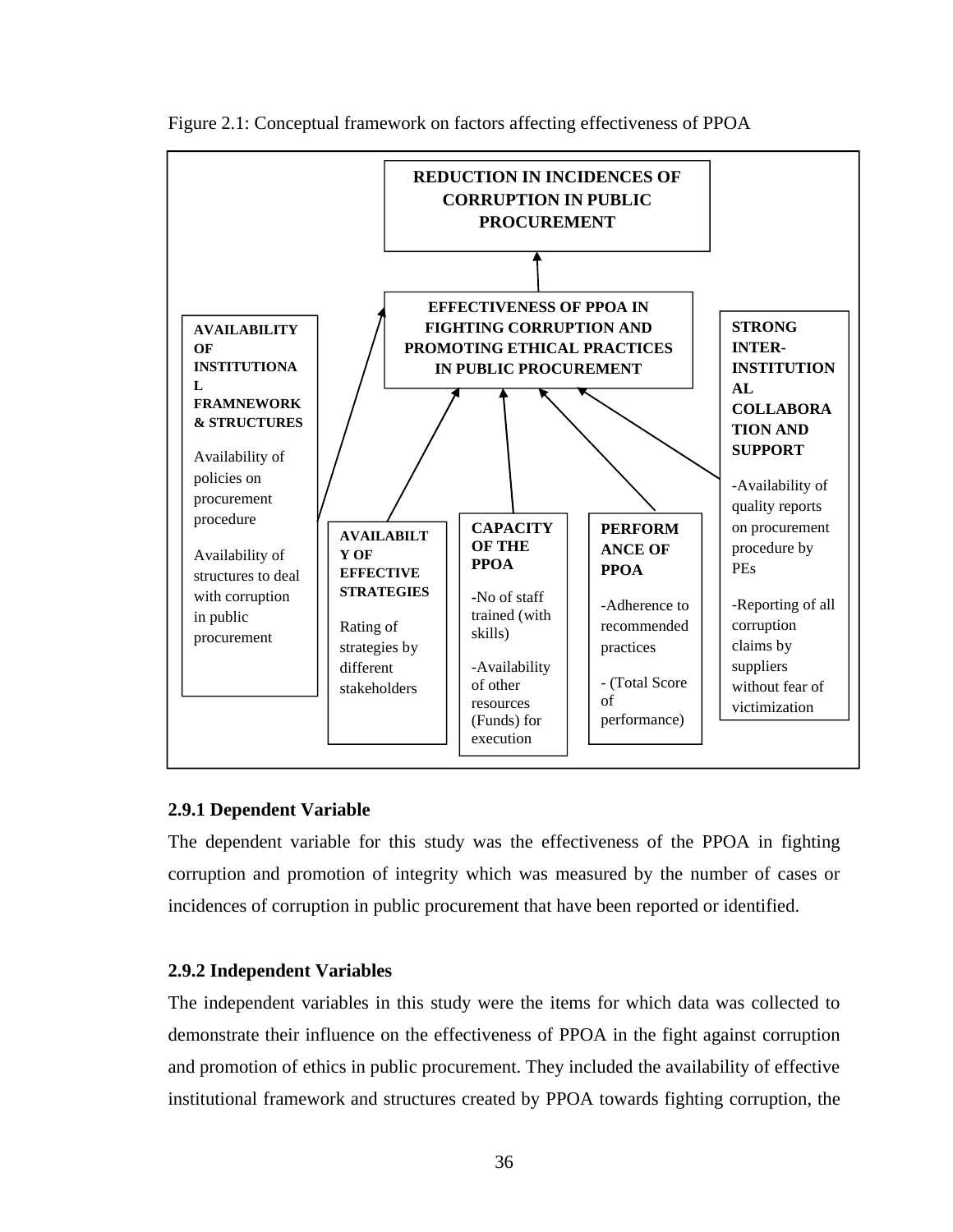capacity of the PPOA in fighting corruption that was determined by exposure to training on the recommended package and availability of other resources like funds to facilitate operations of the PPOA.

The other independent variables included; presence or absence of effective strategies to fight corruption and promote ethics that were determined by the perceptions of different stakeholders towards different oversight strategies; the performance of the PPOA as determined by the performance score on compliance to the recommended practices and availability of institutional collaboration and support. That is the availability of quality records from procuring entities, availability of efficient followed ups by EACC on reported cases and continued reporting of all corruption complaints by suppliers without fear of victimization.

# **Table 2.1 Research Variables Matrix**

| Variable type | Variable            | Measure                                            |
|---------------|---------------------|----------------------------------------------------|
| Dependent     | Promotion of        | or incidences<br>Number of cases<br>of corruption  |
| Variable      | integrity and fight | reported in public procurement                     |
|               | against corruption  |                                                    |
| Independent   | Availability of     | -Presence or absence of effective structures and   |
| Variables     | Institutional       | policies to fight corruption and promote ethics in |
|               | framework for       | public procurement                                 |
|               | addressing          | -Availability of regulations and manuals in place  |
|               | corruption and      |                                                    |
|               | promoting ethics    |                                                    |
|               | Adequate capacity   | -Presence of an established institution            |
|               | of PPOA in the      | -Presence of recruited staff                       |
|               | fight against       | -Exposure of the staff to training                 |
|               | corruption and      | -Availability of adequate budgetary allocation for |
|               | promotion of ethics | enhanced performance                               |

The study variables are as shown in the matrix below;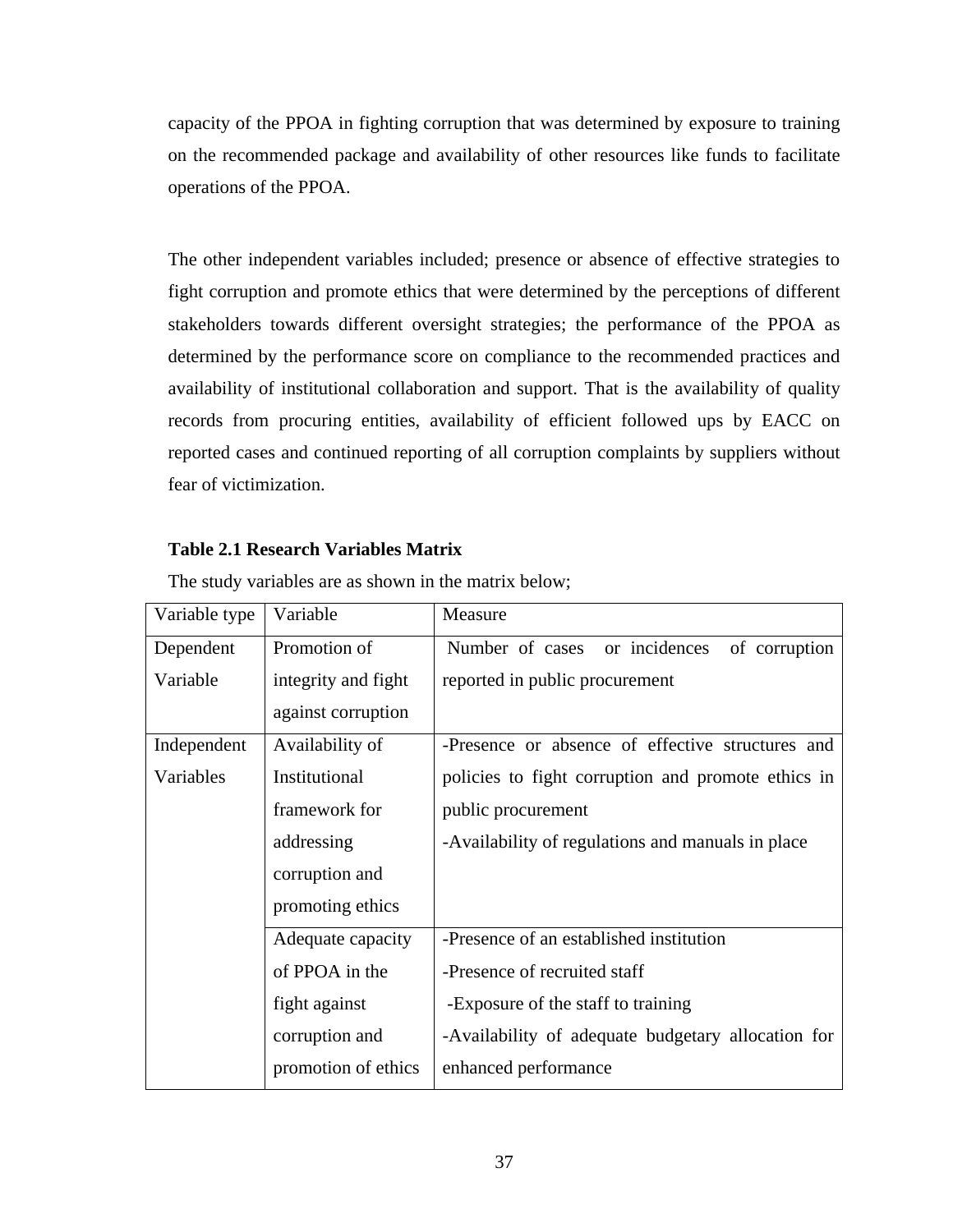|                      | -Presence of effective information technology         |
|----------------------|-------------------------------------------------------|
|                      | information system                                    |
|                      | -Effective reporting mechanism                        |
| Availability of      | -Perception of different stakeholders on the efficacy |
| effective strategies | the oversight strategies towards<br>of<br>fighting    |
| towards fighting     | corruption                                            |
| corruption and       |                                                       |
| promoting ethics     |                                                       |
|                      |                                                       |
| Performance of       | Score on achievement of the target by PPOA on the     |
| PPOA towards         | recommended practice in fighting corruption and       |
| fighting corruption  | promotion of ethics in public procurement             |
| and promotion of     |                                                       |
| ethics               |                                                       |
| Availability of      | -The extent of internal anticorruption measures       |
| institutional        | -The extent of external anticorruption measures       |
| collaboration and    | -Availability of quality records from Procuring       |
| support              | Entities                                              |
|                      | -Continued reporting of all corruption complaints     |
|                      | by suppliers without fear of victimization.           |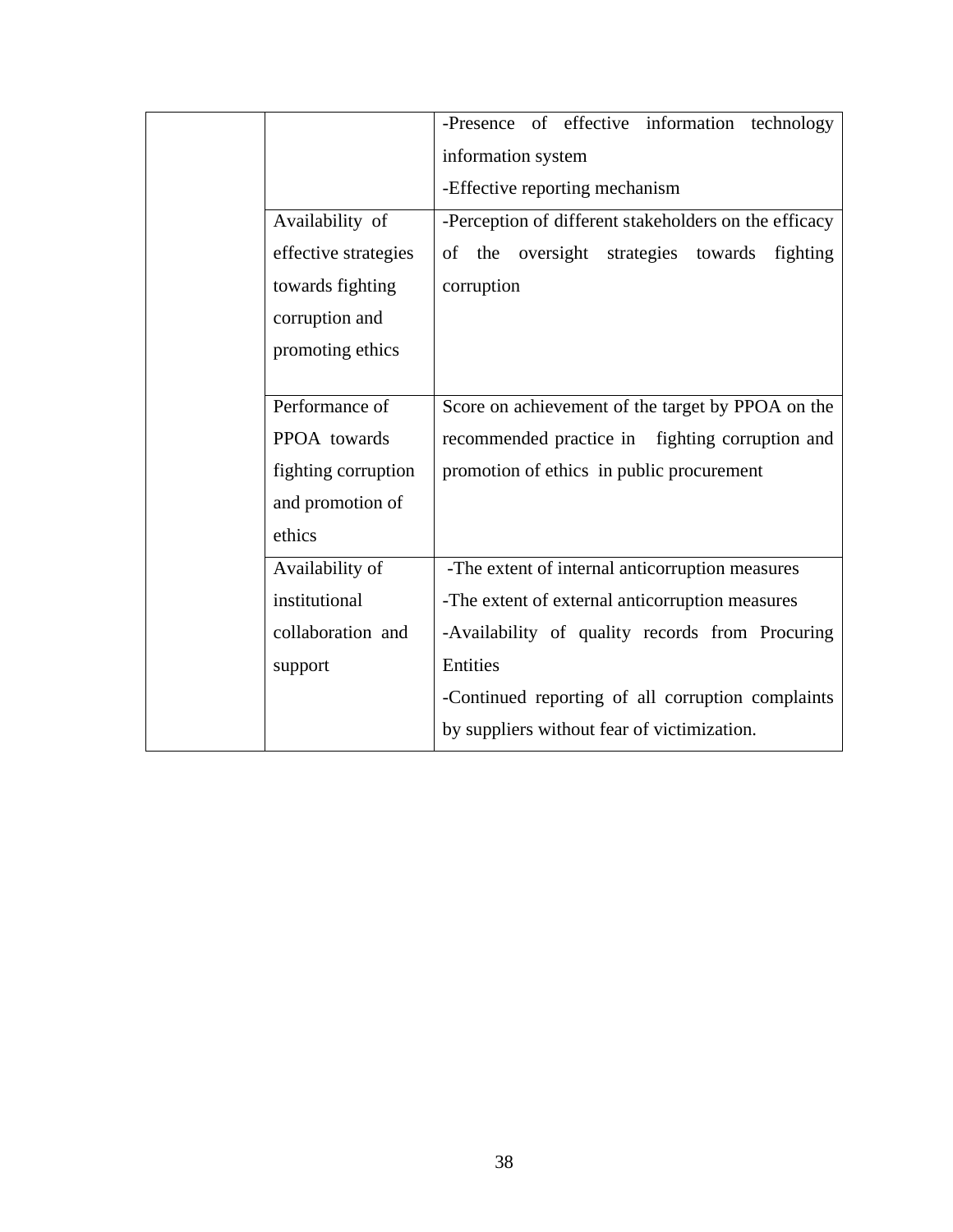#### **CHAPTER THREE: METHODOLOGY**

#### **3.0 Introduction**

This chapter examines various methods and procedures that were adopted in conducting the study to answer the research questions. It is organized as follows: research design, study variables, population and sample, data collection methods, sampling design and sample size, research procedures, data analysis methods and lastly the chapter summary.

#### **3.1 Research Design**

This study adopted a cross-sectional design which allows a situational analysis of the PPOA's operations and interaction of other factors at a particular point in time to describe the effectiveness of the PPOA in reducing the incidences of corruption and promoting ethical practices in public procurement. It involves a one-time interaction with groups of people. In this study, the researcher interacted with the participants involving interviews to collect the necessary information. The design allowed deductions to be made by the researcher on the performance of PPOA with regard to fighting corruption and promotion of integrity in the procurement process. In this regard, the researcher was able to determine if PPOA as an institution had effectively succeeded in reduction of corruption and promotion of ethics.

### **3.2 Population and sampling**

#### **3.2.1 Target Population**

This study targeted to interrogate the main players in the procurement sector. These constituted the procuring entities, the Staff of PPOA, members of the Public Procurement Review Board, the procuring entities and the suppliers to the procuring entities. To start with, the study targeted all procuring entities (all parastatals) involved in the procurement process. This accounted to a total of 262 parastatals, (GOK, 2013). However, the focus of the study was on those parastatalsp which were involved in mega procurement thus, 30 parastatals were targeted. Likewise, the study targeted all procurement officers from the institutions considered to engage in mega procurement which accounted for 150 officers, See table 3.1). The procurement officers were interviewed because of the important role they play in the procurement process. They participate in the drafting of the tender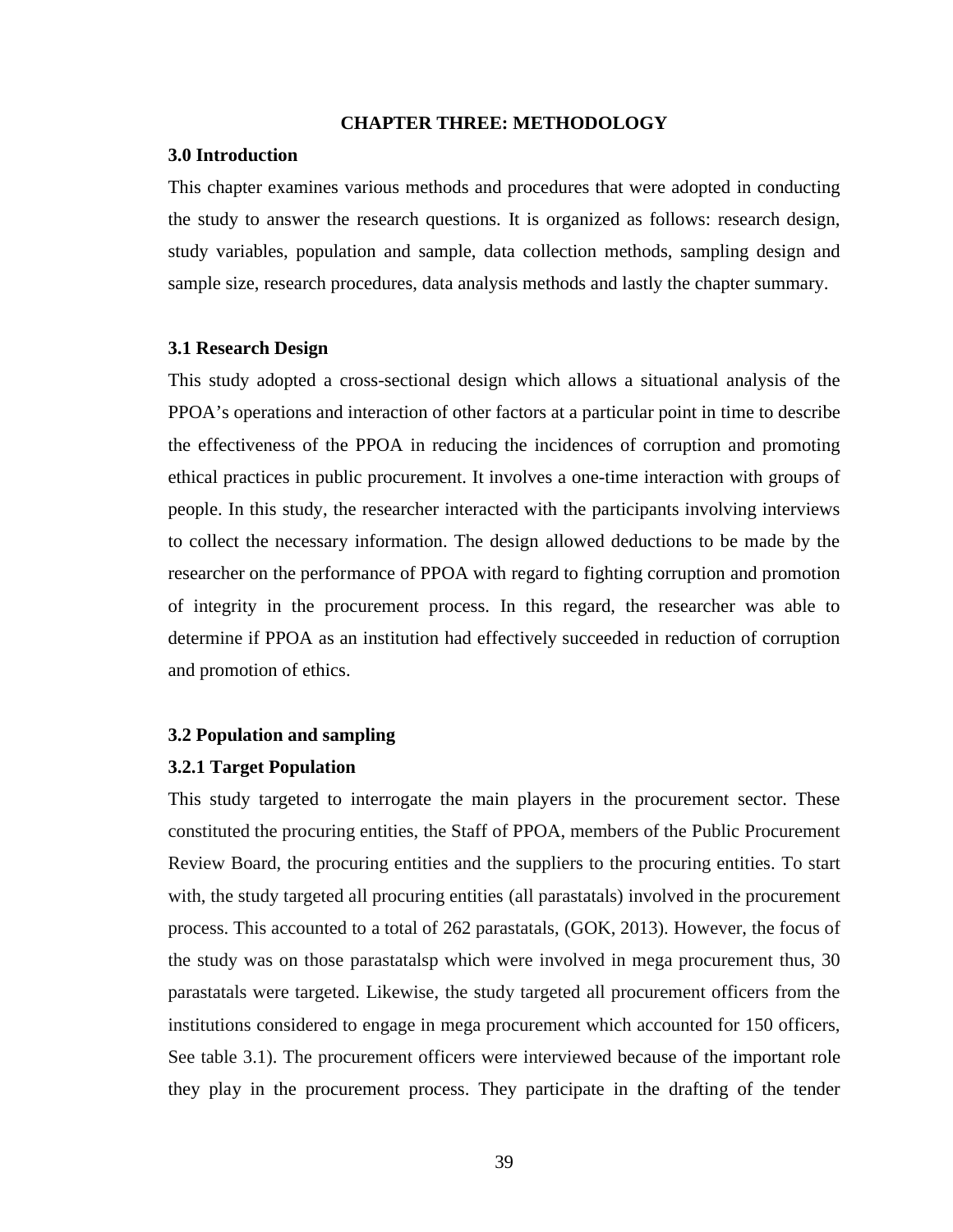documents; sat in the tender processing committee as well as overseeing the procurement matters in the procuring entities.

Secondly, the study targeted all staff of PPOA which accounted for 70 members since they were expected to give insights into the institutional structure of the PPOA, the tools used to monitor compliance, the schemes that have been implemented to promote ethics and integrity and how the institution collaborates with other institutions that are engaged in the fight against corruption. In addition, members of the Review Board (9 in total) were targeted since they determines the complaints arising from the tender process and it keeps a record of the cases that have been lodged by aggrieved suppliers.

Similarly, all suppliers involved in the mega projects of the selected parastatals (50 in number) were targeted since they were involved in the provision of goods and services. They have firsthand experience on the malpractices that occur in procurement. They receive a direct hit when there is a lack of transparency, fairness and accountability. Under *Section 3* of the PPD Act, aggrieved suppliers have a right to appeal to the Review Board and thus, their experience is vital in the assessment of the effectiveness of PPOA. This study also targeted a review of Ethics and Anti-corruption Commission (EACC) report on cases that have been investigated and prosecuted since the creation of the PPOA and how the two institutions collaborate.

#### **3.2.2 Inclusion Criteria**

The Procuring entities selection was based on the monetary value of the projects targeting the ones that are involved in multi-billion projects. That is, the consideration was based on entities handling projects worth Kshs, 100 million and above as per the PPOA's of the year 2014 and 2015, (PPOA, 2015). This took into account the different sectors of the economy like health, transport and energy sectors. As regards the Suppliers, it targeted those who have participated in the procurements in the selected procuring entities.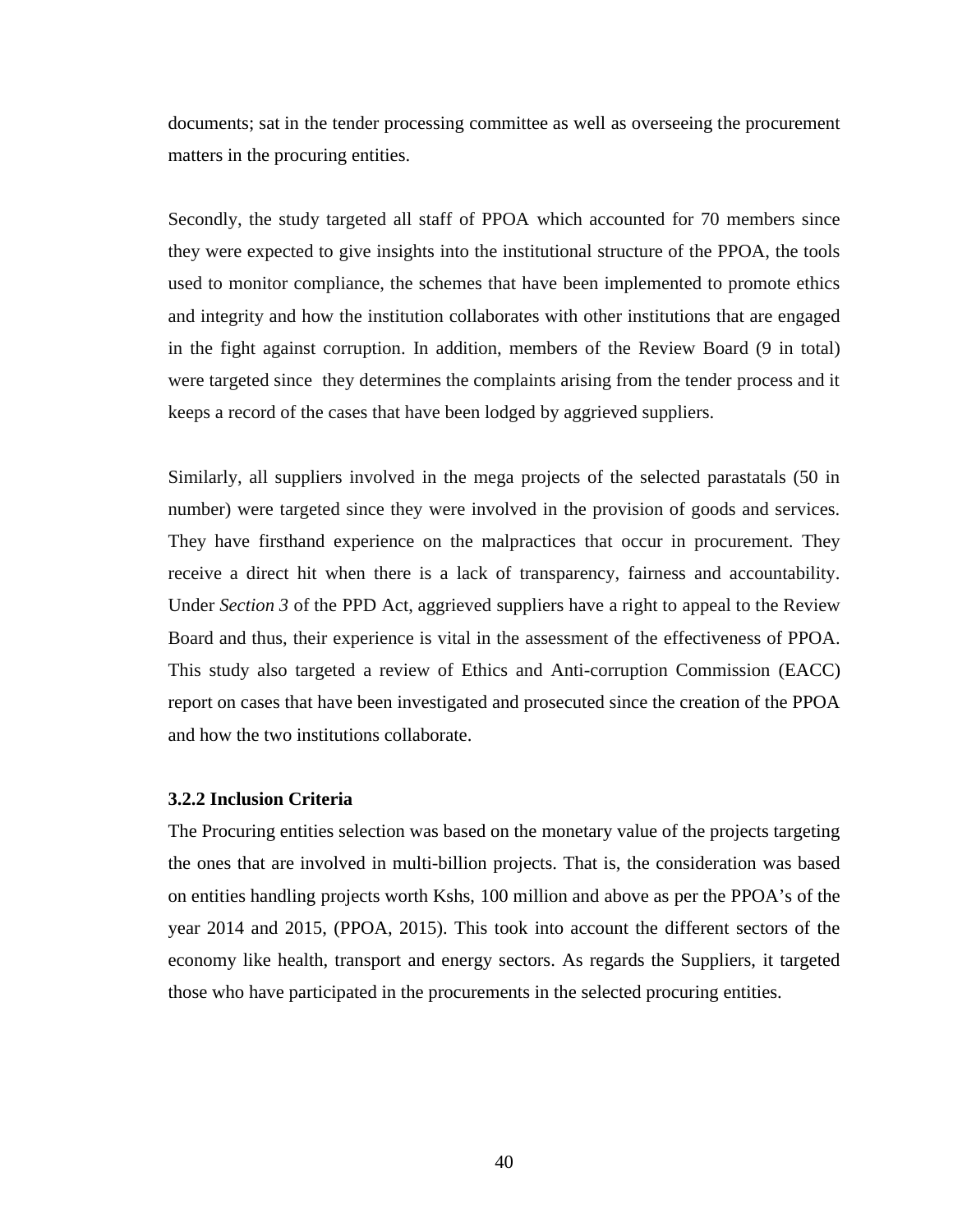#### **3.2.3 Exclusion Criteria**

The staff of the PPOA and members of the Review Board who had served for less than one year were excluded as they may not have the necessary experience to give credible information.

#### **3.2.4 Sampling Design and Sample Size**

#### **3.2.4.1 Sampling Design**

Capturing the variability in a population allows for more reliability of the study. The qualities of an effective population include diversity, representation, accessibility, and knowledge, (Kombo & Tromp, 2006). Purposive sampling was used to select the PPOA and members of the board to answer the research questions. A list of all members was generated and 30% computed to form the study sample. Thereafter, simple random sampling was done to select the respondents in the two categories.

With regards to procurement entities, purposive sampling design was adopted to select those involved in mega projects since the study was focusing on procuring entities that are involved in mega projects. They included; Kenya Railways; Kenya Pipeline Corporation; Kenya Ports Authority; KEMSA; Kenya Power and Lighting Company; Energy Regulation Authority; Kenya Generating Company; Kenyatta National Hospital; Geothermal Authority; Kenya National Highways Authority and the Kenya Airports Authority. In addition, the choice of the procurement officers to be interviewed was based on their involvement in top mega procurement projects in acquiring goods and services for the benefit of the public. The sampling frame, therefore, comprised of all procurement officers from 11 entities who met that criteria and a proportion of the total were considered for this study. Simple random sampling was used to select respondents from the list of procurement officers.

Likewise, purposive sampling was adopted in selecting the suppliers who had shown interest in challenging the decisions of the procuring entities when aggrieved, as guided by Section 3 of the Public Procurement and Disposal Act, 2005.The suppliers selected were those who had been involved in the supplies of goods and commodities in the mega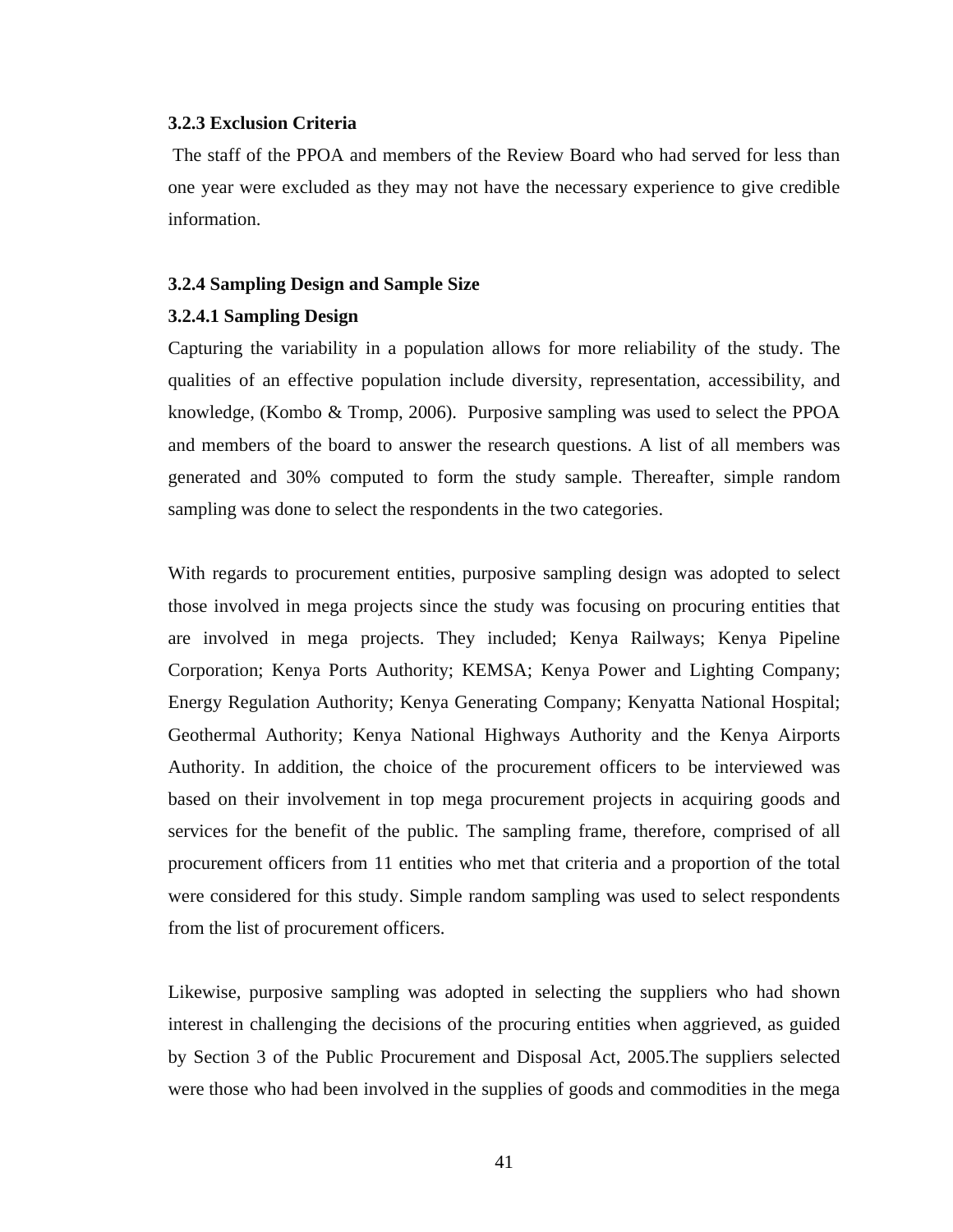projects in the already selected procurement entities (Annex 2). Simple Random sampling was used to identify a proportion of suppliers to participate in the study.

# **3.2.4.2 Sample Size Determination**

The sample size calculation was done using Mugenda & Mugenda (2003) recommended proportion of 20%. Therefore, a minimum of 30% proportion of all categories of the respondent was adopted. The distribution of all the respondents is shown in Table 3.1.

| Category                                  | <b>Population</b>  | Sample size $(30\%)$ |  |
|-------------------------------------------|--------------------|----------------------|--|
| PPOA staff                                | 70                 | 21                   |  |
| Mega Suppliers                            | 50                 | 15                   |  |
| Mega projects procuring entities' staff   | 150                | 45                   |  |
| Review board members serving between 2007 | 9                  | 3                    |  |
| to 2014                                   |                    |                      |  |
| Total                                     | 279                | 84                   |  |
| <b>EACC &amp; PPOA</b>                    | For secondary data |                      |  |

**Table 3.1 Sample Size Distributions**

# **3.3 Data Collection Methods**

# **3.3.1 Research instruments**

The research instruments that were used include questionnaires, interview schedule guide and a checklist for secondary data. This study relied mainly on primary data collection using questionnaires. The questionnaires were structured for each category of the population to be sampled. The research instruments focused on the respondents' views on the effectiveness of the legal institutional framework, the effectiveness of the PPOA in monitoring public procurement systems, the strategies that are in place to promote transparency and fairness in the process and the competence of the indicators used to establish corruption practices in the public sector. The instruments contained both open and closed ended questions to allow for detailed review of the questions by the respondents.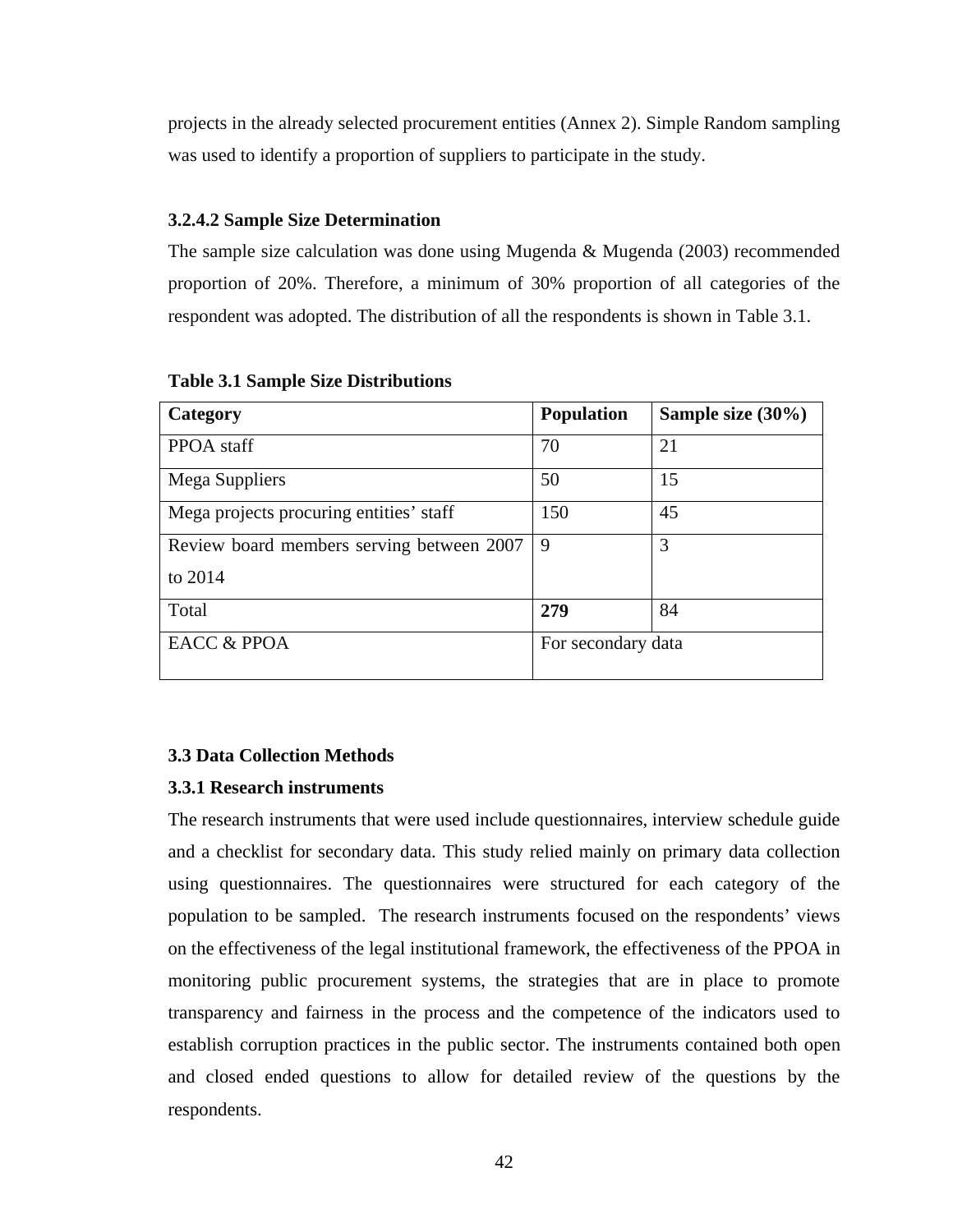In addition, a checklist was used to guide the researcher while collecting the secondary data from the reports of the EACC and PPOA retrospectively for the last eight years since the establishment of the PPOA. The checklist was to capture data on; the number of cases of malpractices reported every year and number of cases terminated (successfully terminated).The data collected was used to describe the trends on the performance of PPOA in the fight against corruption and promotion of integrity in public procurement.

#### **3.3.2 Data collection procedure**

Data collection involves gathering of information related to the study in question. In this study, the data focused on the effectiveness of the PPOA. The questionnaires were structured according to the objectives of the study and contained both open-ended and closed-ended questions. They were administered through drop and pick methods to allow the respondents enough time to fill the questionnaire. In addition, interviews were conducted using interview guides and there after a checklist used for the secondary data.

#### **3.4 Data Analysis**

Analysis of data involved examination of information collected by the researcher to make deductions and inferences. This involved the uncovering of the underlying structures; extracting important variables, detecting any anomalies and testing any underlying assumptions. It is, therefore, clear that the main object of data analysis is to scrutinize data gathered and making inferences. In this study, it was critical to know whether the incidences of corruption have either decreased or increased after the creation of the PPOA. The first step was to clean code and edit the data. The output generated was used to describe and summarize the data in a meaningful way to allow easy interpretation. Descriptive statistics was summarized in frequencies and percentages supported by means, tables, frequency distributions and presented in the form of charts to present the findings.

Also, an evaluation of the practices of the PPOA was done to assess their compliance in fighting corruption. The researcher awarded a score of "1" for every recommended practice and score of "0" given for any recommended practice that was not adhered to.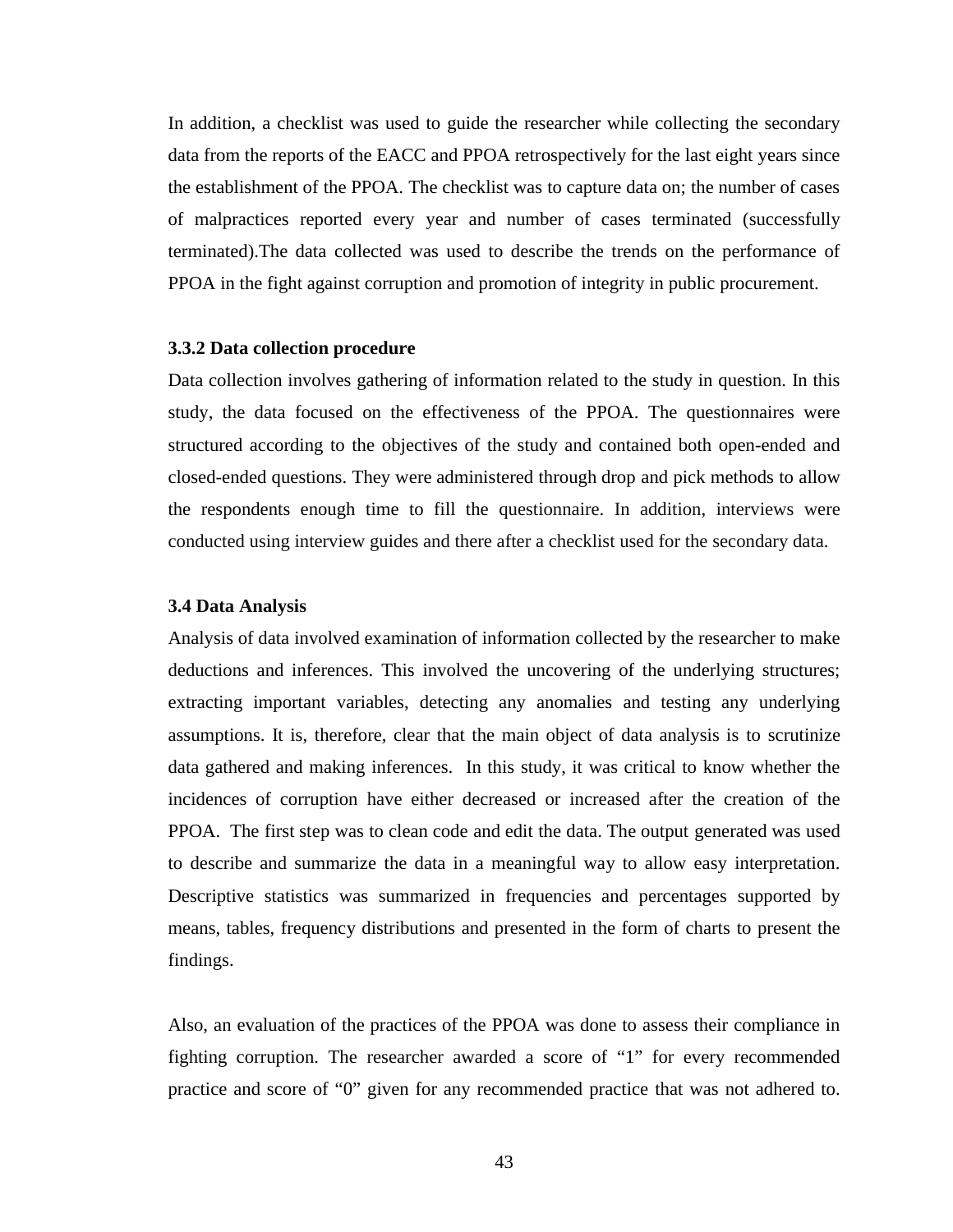The total scores were then computed for every adhered practice to determine the performance of the PPOA. This was categorized as below average, average performance and high performance for those with high scores. Likewise, the respondent' perceptions towards the effectiveness of the oversight strategies in fighting corruption and upholding integrity in public procurement were analyzed using the Likert scale. This involved respondents indicating the extent to which they find each oversight strategy as effective in curbing the menace.

Regarding capacity, the PPOA staff who had received the recommended package of training was considered as having adequate capacity while those found not having received the recommended package were termed as having inadequate capacity required to facilitate good performance with regard to fighting corruption in public procurement. In addition, a summary of all incidences of corruption since the creation of the PPOA was done. This was generated after a review of the secondary data from EACC and PPOA with the use of a checklist. This was compared with cases reported before the establishment of PPOA to determine the change that was associated with the effectiveness of the PPOA. That is, a reduction in number of corruption cases would have meant that PPOA was successful in its mandate of promotion of ethics in Public procurement while an increase in corruption incidences would have given an indication of poor performance thus the need to establish the hindrances to good performance.

Qualitative data containing views of the PPOA staffs, suppliers, procurement entities, members of the Review Board on oversight strategies structures and policies in place to fight corruption were coded in word for content and thematic analysis. This involved a detailed exploration of common themes and assigning of labels to variable categories. The categories or themes were identified in advance, in line with the objectives and scope of the assessment. The coding consisted searching for the common themes that were established as categories into which, later, information was inserted. The themes were clustered in a patterned order so as to identify variables that predict general concepts and isolate repetitions. Inferences were made from particular data under each theme and conclusions drawn from the research findings. Qualitative data was used for triangulation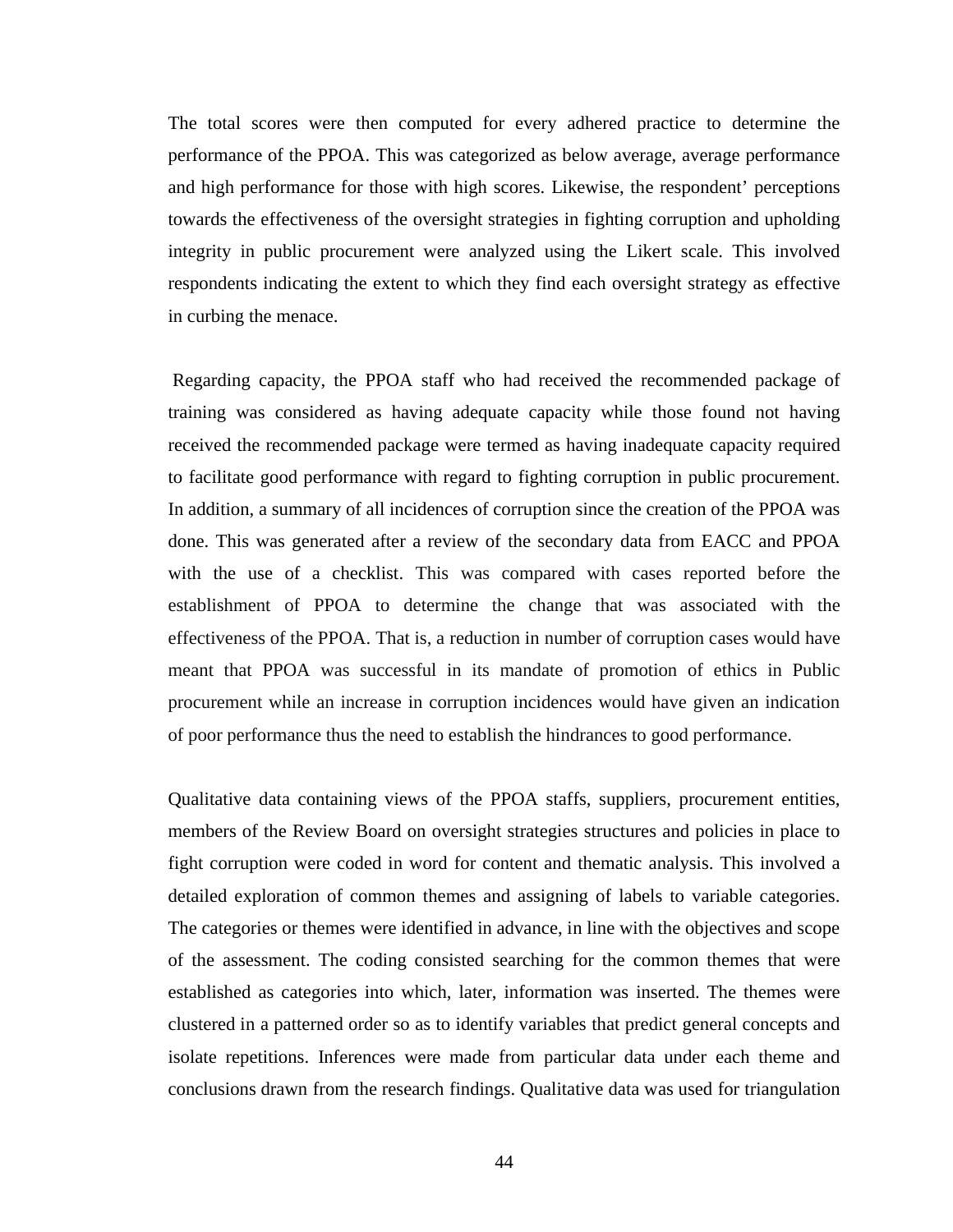of the findings, and to complement the quantitative data from rating score. Analyzed data was presented in pie charts, tables and graphs as per the objectives.

#### **3.5 Research Quality**

In order to ensure quality of the research, both validity and reliability of the instruments was checked before commencing data collection. The validity and reliability of the instruments was determined through the judgment made by the panel of experts and supervisors in the area of study. Pretesting of instruments also took place before conducting the study. Necessary adjustments were done to enhance appropriateness of language and clear out ambiguity of words. The research assistants were trained to ensure that they used standard procedures and they collected the intended information.

#### **3.6. Ethical considerations**

The researcher obtained a research permit from Strathmore University, post graduate school before commencing on data collection. Additionally, the researcher sought informed consent from respondents and indicated to the respondents that the exercise was voluntary and confidential. This was done by explaining to the respondents the purpose of the study, their expected roles in the study, the potential risks of participation, the need for them to cooperate by answering the questions as faithfully as they could and their freedom to withdraw from the study without any fear. Throughout the study, the researcher ensured high ethical standards and observed the ethical obligations in data collection of any sort be it interviews, case studies or even observation. Due to the issue of confidentiality, the data was accessed by only those people involved in the study.

#### **3.7 Chapter Summary**

In summary, this chapter examined the different aspects of the methodology. This study adopted a descriptive study design with dependent variable being the performance of PPOA in fighting corruption and promoting ethical practices. The independent variables included the availability of effective institutional framework and structures created by PPOA towards fighting corruption and promoting ethical practices as well as the capacity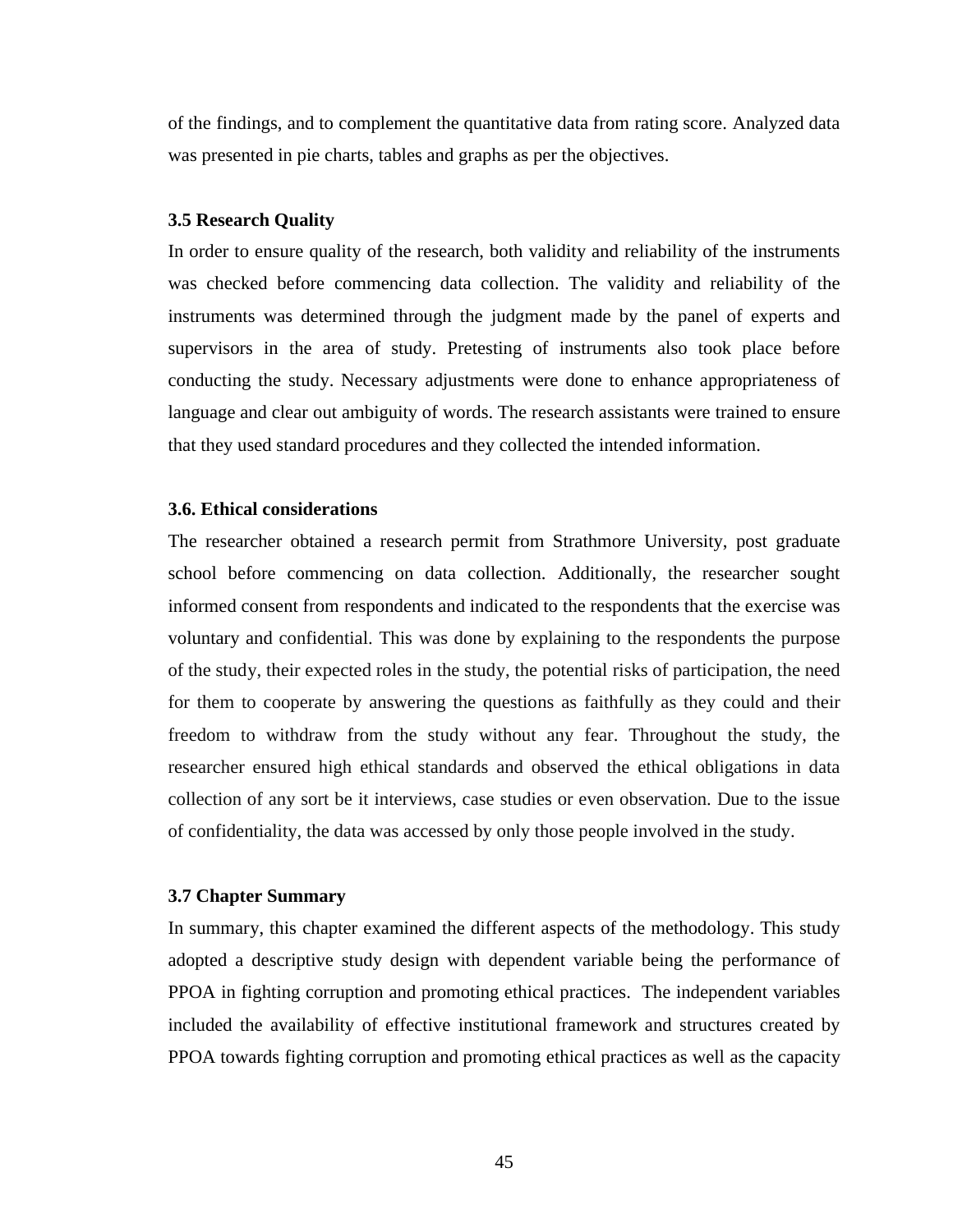of the PPOA in fighting corruption that were determined by exposure to training on the recommended package.

Purposive sampling was used to select different categories of the study subjects while simple random sampling used to select the respondents. A total of 84 respondents were interviewed, (see table 3.1). Descriptive statistics was used to generate data on study variables. Inferences were made on the performance of the PPOA; this was drawn from the performance score. Also, content analysis was used to analyze qualitative data on views and perceptions of the respondents. This categorized the content in to study themes as per the objectives. The results were presented in tables, graphs and pie charts.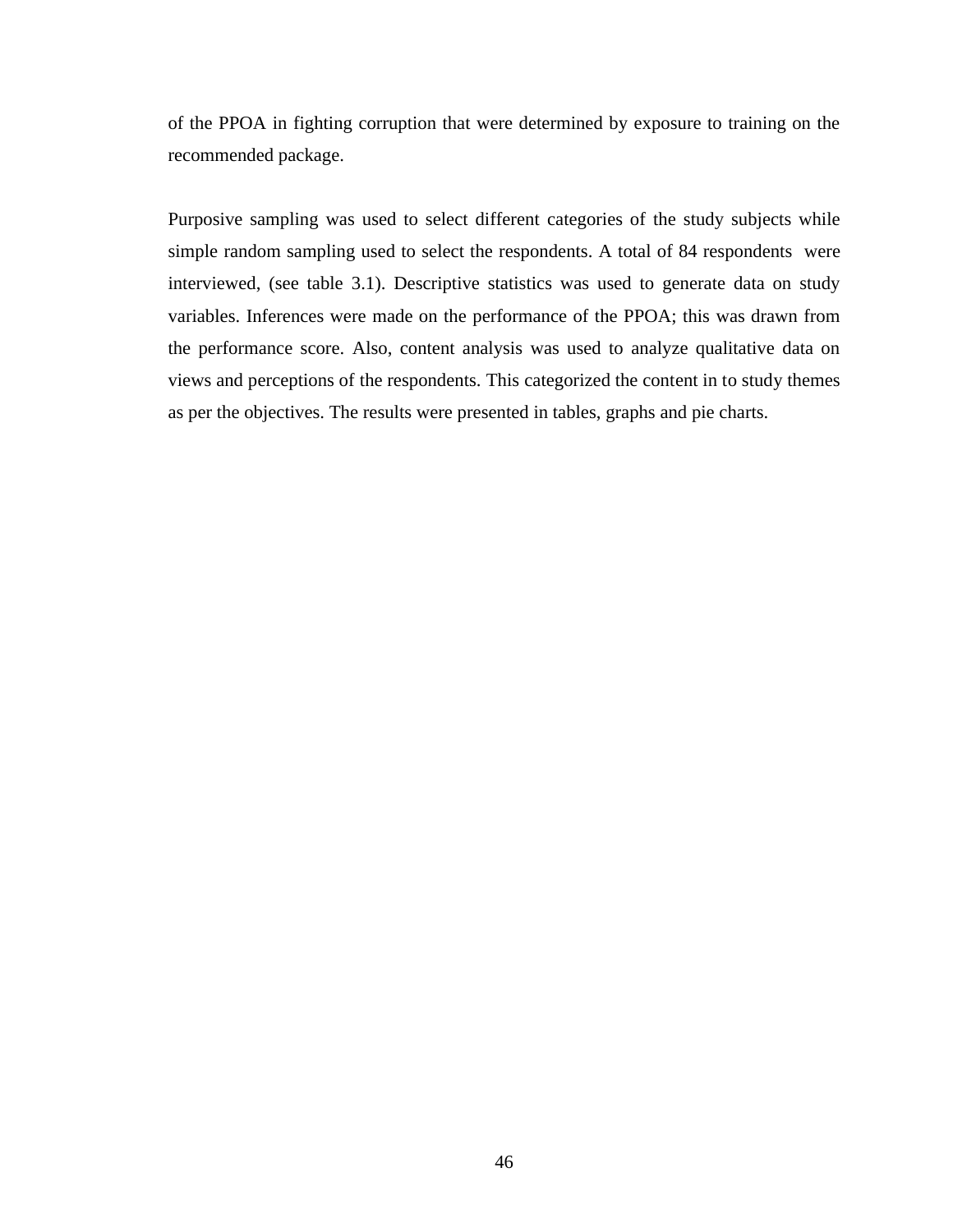# **CHAPTER 4: PRESENTATION OF RESEARCH FINDINGS**

#### **4.0 Introduction**

This chapter is a presentation of the study findings based on the data collected through interview questionnaires with the Procuring entities, public procurement Oversight Authority staff, Review Board members and the suppliers as well as secondary data from EACC and PPOA

# **4.1 General Information Of The Respondents**

### **4.1.1 Duration of time worked as PPOA Staff**

The respondents were asked to state the period they had worked as PPOA staff. About half ( 57%) reported to have worked for more than fours years, 24% had worked for about 2 to 4 years while 19% had worked for less than 2 years (Figure 4.1).



*Figure 4.1 : Period of time at the PPOA*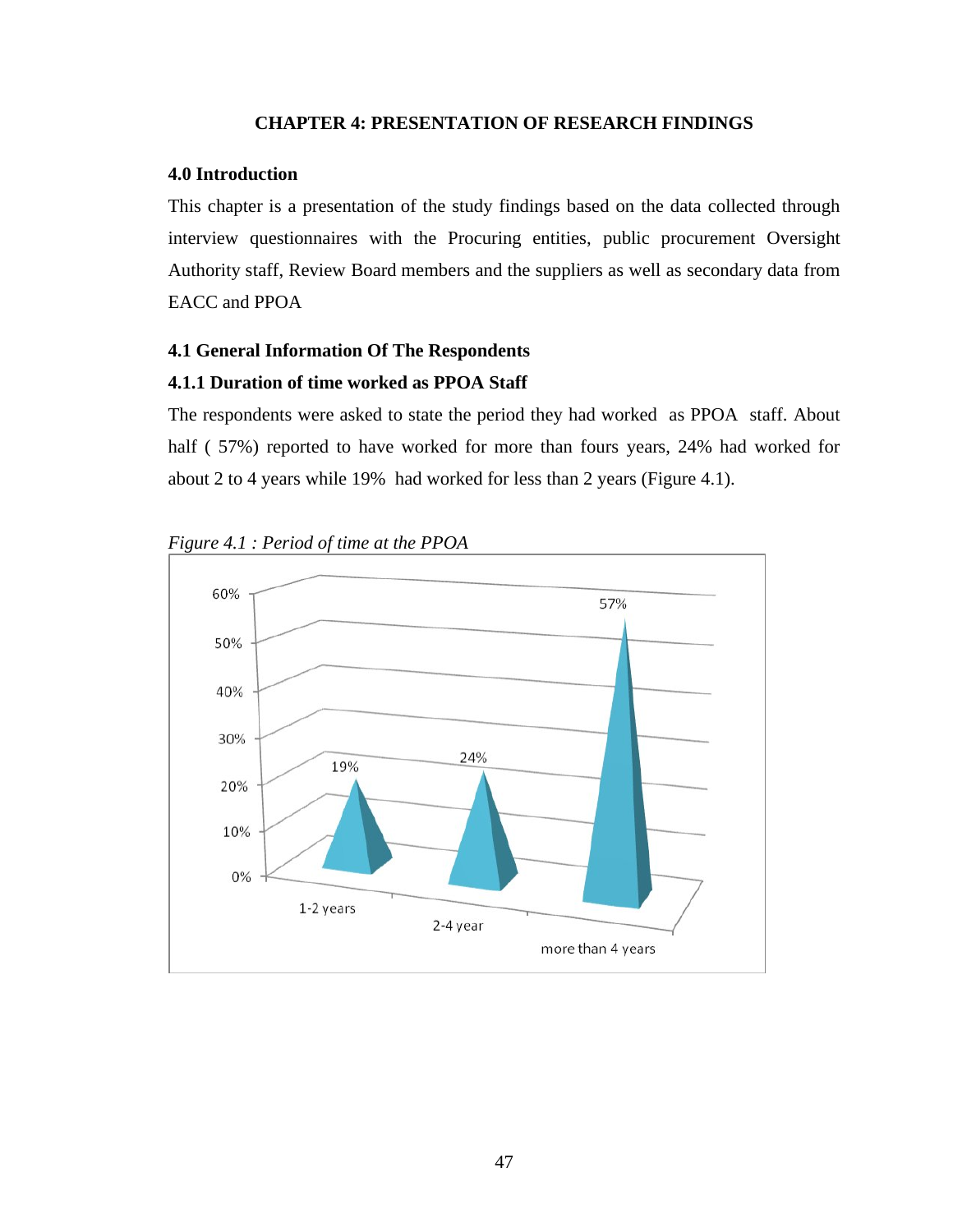# **4.1.2 Duration of the time worked as Staffs of Review board**

In addition the researcher sought to establish the duration of time in years that the respondents had worked as staffs of the review board. The findings in Figure 4.2 shows that half of them (50%), had worked for more than four years, 38% worked for 2-3 years while 13% had worked for a period of one to two years prior to the study.



*Figure 4.2: Years of experience as a member of Review Board*

# **4.1.3 Duration of interaction between the suppliers and the PPOA staff**

*Figure 4.3: Number of years since the firms began procurement process*

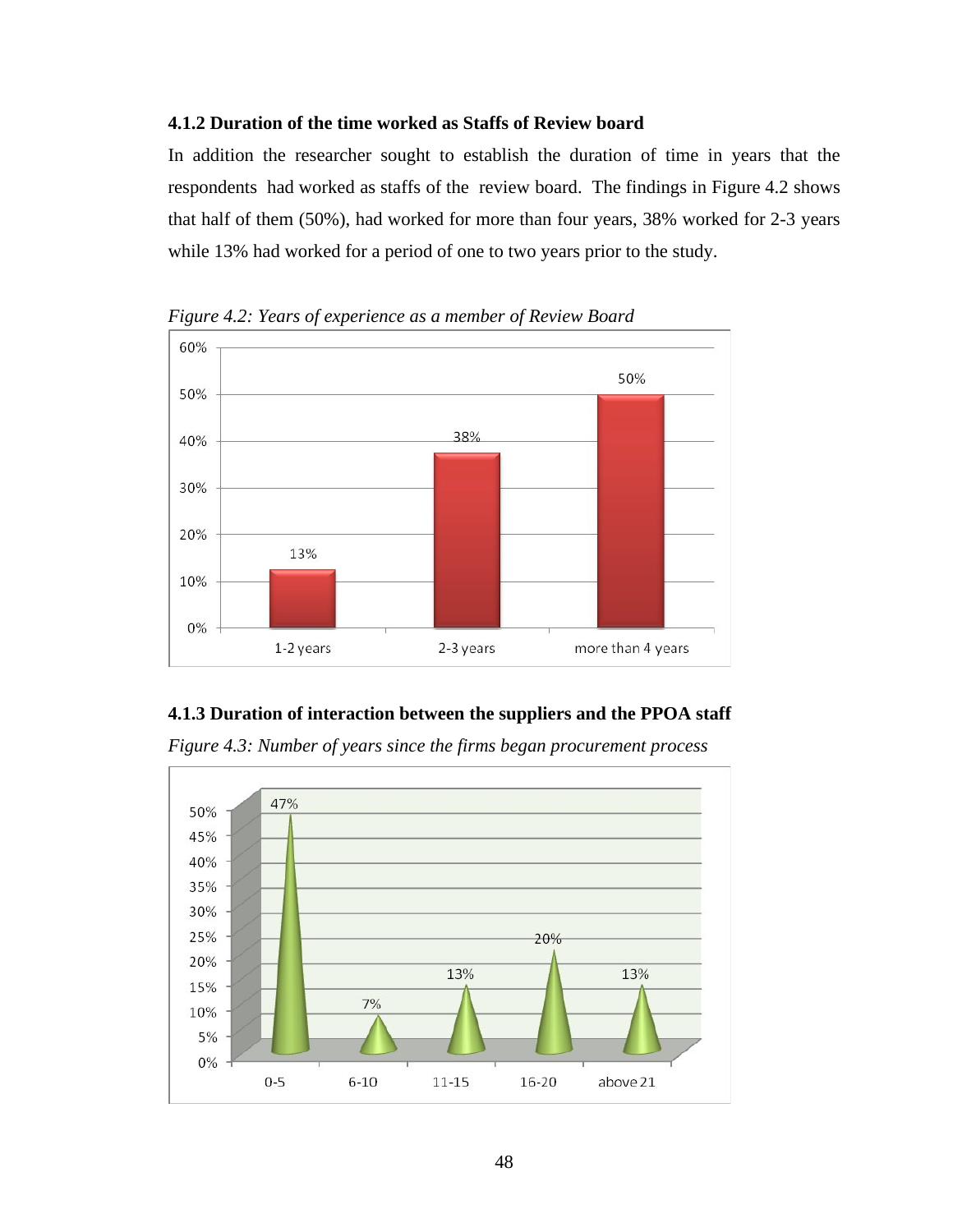The suppliers were asked when their firms started participating in procurement. 47% indicated they had participated between 0-5 years, 7% indicated between 6-10 years 13% indicated between 11-15 years while 20% indicated between 16-20 years as shown in Figure 4.3.

#### **4.2 Incidences of corruption in procurement since establishment of PPOA**

### **4.2.1 Reporting mechanism**

Different categories of respondents were asked to state if they were aware of any mechanisms of reporting corrupt practices. Majority of the of the respondents (85%) in procuring entities and 67% of the suppliers indicated that they were aware of the reporting mechanism while 15% of the procuring entities and 33% of suppliers respectively were aware of the mechanisms for reporting corruption practicies.



*Figure 4.4:Awareness of mechanisms of reporting corrupt practices*

# **4.2.2 Mechanisms for reporting listed by respondents**

The respondents from the procuring entities further cited some of the mechanisms used to to reporrt malpractices in their procurement process. The most common mechanism was use of suggestion boxes as cited by about half of the respondents. This was followed by corruption prevention committee (34%), reporting center and dedicated email address both at (16%) as shown in figure 4.5.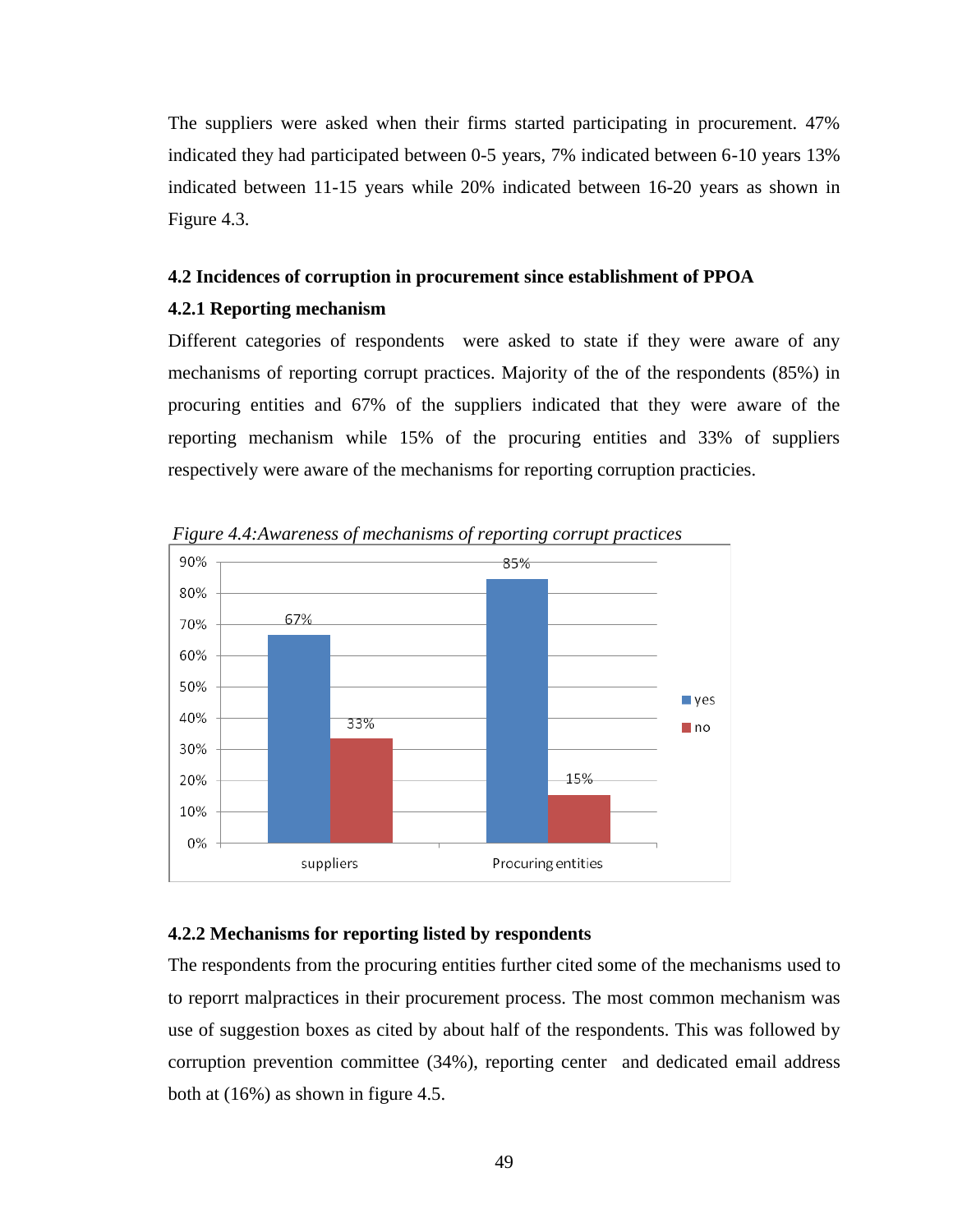

*Figure 4.5:Mechanism of reporting by procuring entities*

### **4.2.2.1 Rating of the mechanisms for reporting**

The suppliers were also asked to rate the reporting mechanism on incidences of corruption in public procurement and 33% rated it as average, 27% rated it as good, 20% rated it as below average and only 7% rated it as excellent. Figure 4.6 shows the ratings.



*Figure 4.6: Rating the reporting mechanism on incidences of corruption*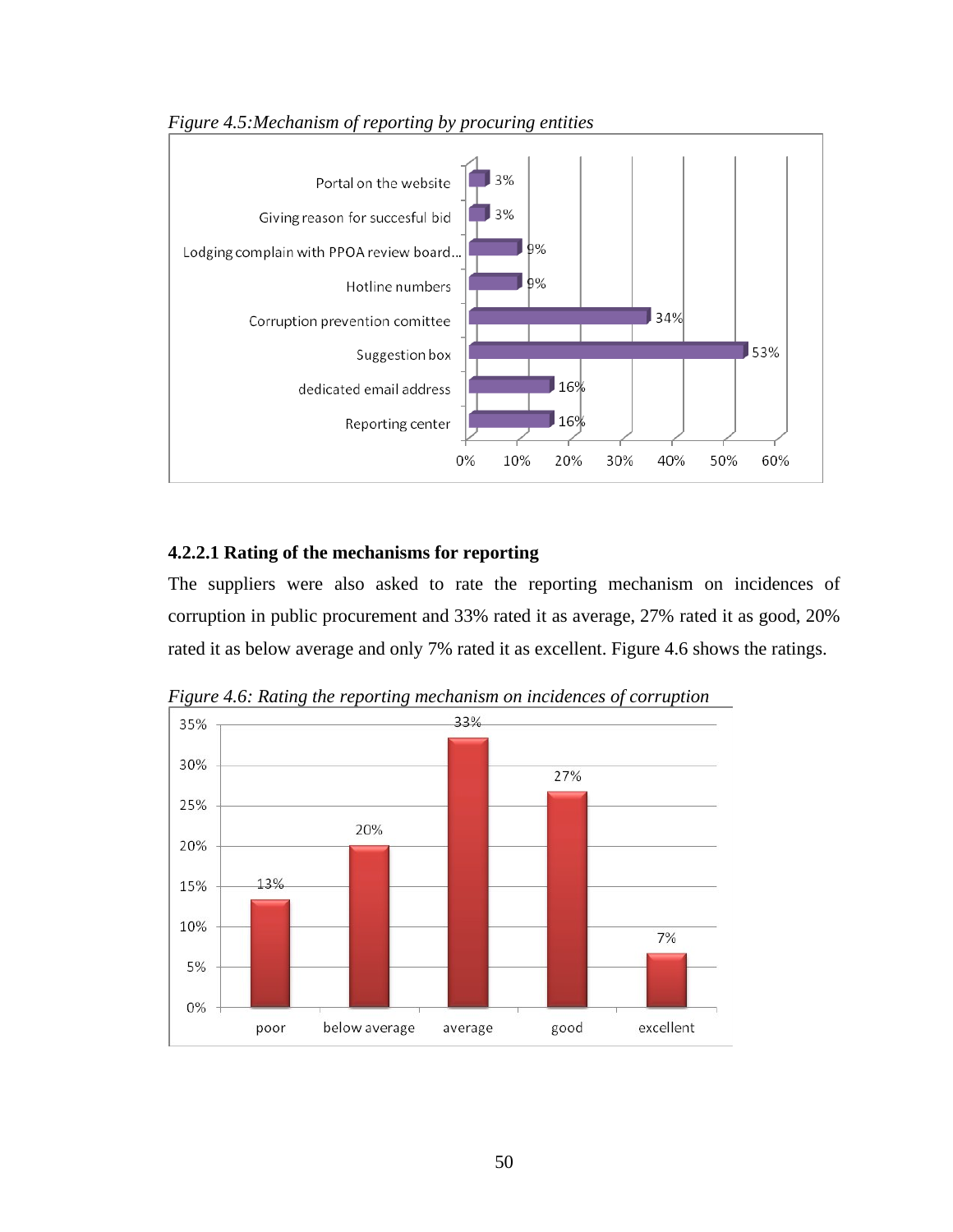### **4.2.2.2 Incidences when the respondents failed to report corruption**

Moreover, the researcher sought to establish if the there were times when incidences of corruption were not reported because of fear of victimizatoin. More than half(54%) of the suppliers reported that there were instances that they couldn't report the corrupt practices while 47% said that their reporting was not influenced by fear of victimization.



*Figure 4.7 : Reporting corrupt practices by suppliers influenced by fear of victimization* 

# **4.2.3 Perception on the incidence of corruption**

# **4.2.3.1 Incidences of corruption since establishment of PPOA**

The suppliers were asked to rate the incidences of corruption after the establishment of PPOA. 33% of the respondents felt that the incidences of corruption were average after the establishment of PPOA, a similar percentage rated it as moderate, 7% said it was high and and 20% did not know while 7% rated it as very high as shown in figure 4.8.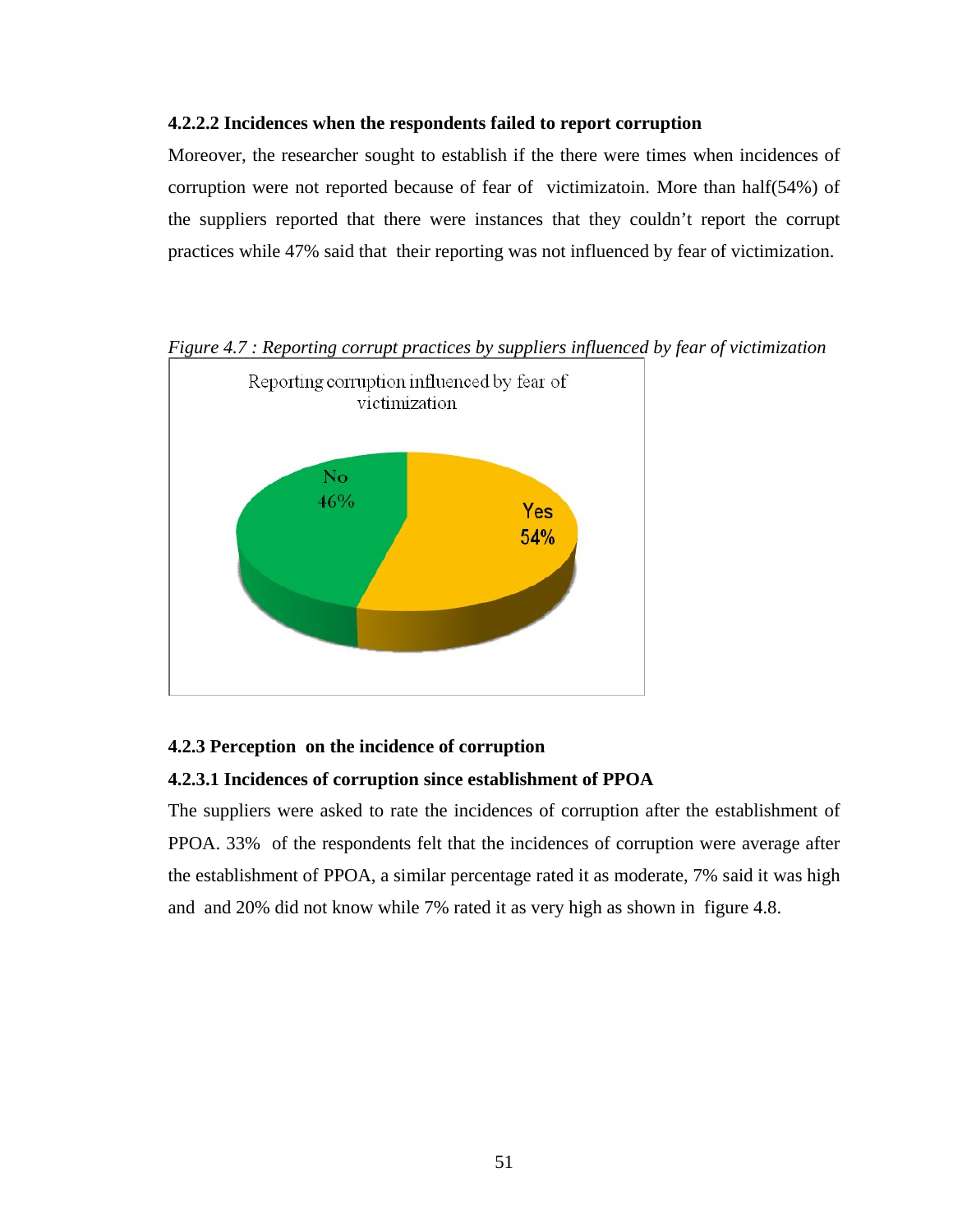

*Figure 4.8: Rating the incidences of corruption after the establishment of PPOA*

# **4.2.3.2 Incidences of corrupt practices encountered by PPOA staff**

The respondents from PPOA were asked if in the process of their work they had encountered incidences of corrupt practices in the last two years. Majority of them (75%) reported to have encountered corruption practices while 25% had not.



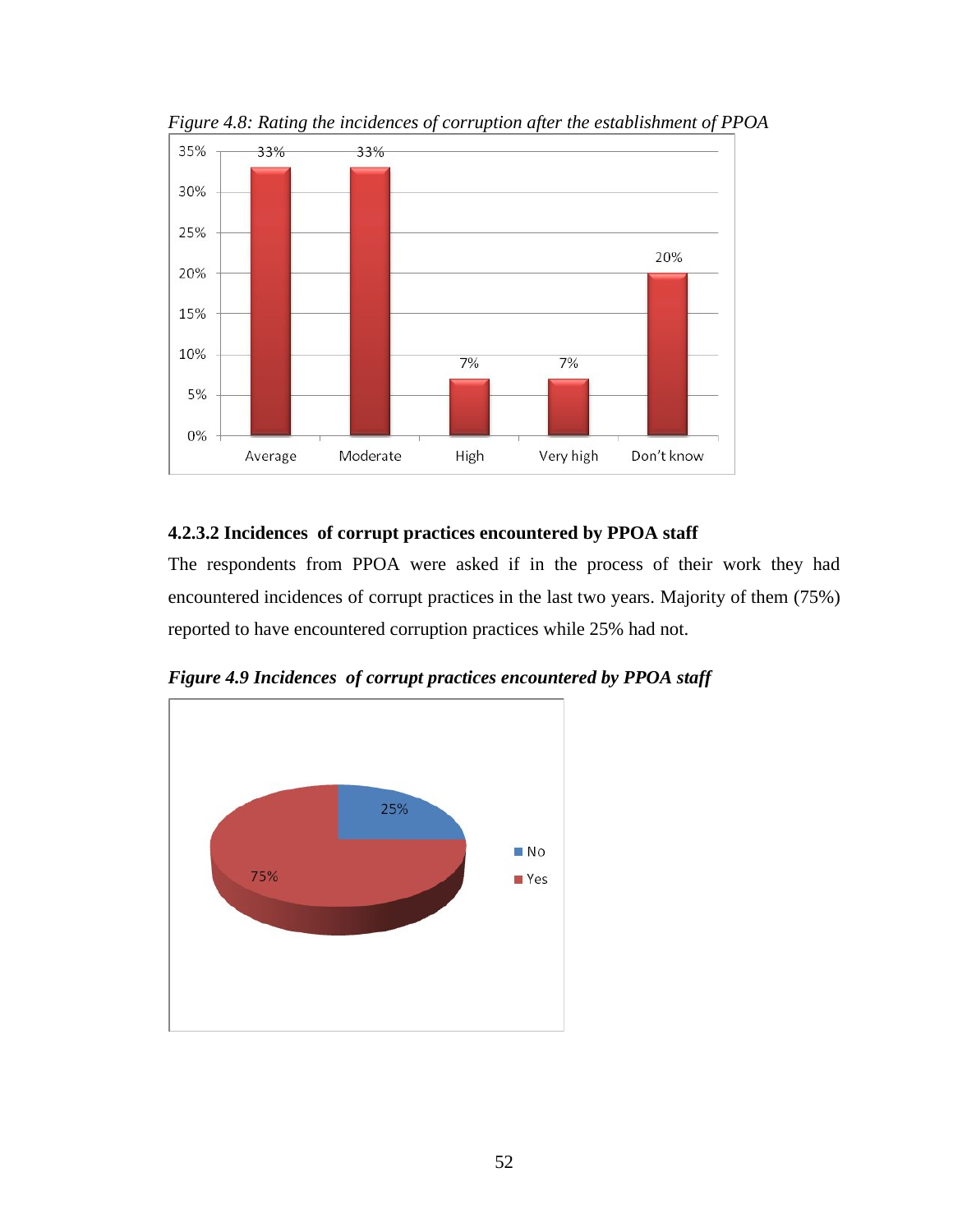However, the respondents were quick to comment that some of the incidences they handled may not necessarily translate to corrupt practices and added it could be as a result of lack of information. The respondents further cited that some of the incidences related to non compliance, bid rigging, lack of awareness, capacity building and sensitization.

#### **4.2.4 Rating incidences of corruption**

### **4.2.4.1 Perception on whether the rate of corruption has increased or decreased**

The respondents, that is, PPOA staff, members of the review board and procuring entities were further asked whether the rates of corruption had increased or decreased since the establishment of the PPOA. Majority of PPOA staff (76%) felt the corruption practices had decreased while 24% felt otherwise. However all (100%) respondents from procuring entities and members of the review board felt that incidences of corruption had decreased as shown in Figure 4.10.



*Figure 4.10: PPOA, Review board members and procuring entities corruption rating*

#### **4.2.4.2 Factors influencing increase or decrease of corruption**

The respondents were asked what they thought had influenced the increase or decrease of corruption. Those PPOA staff who had said it had decreased cited sensitization on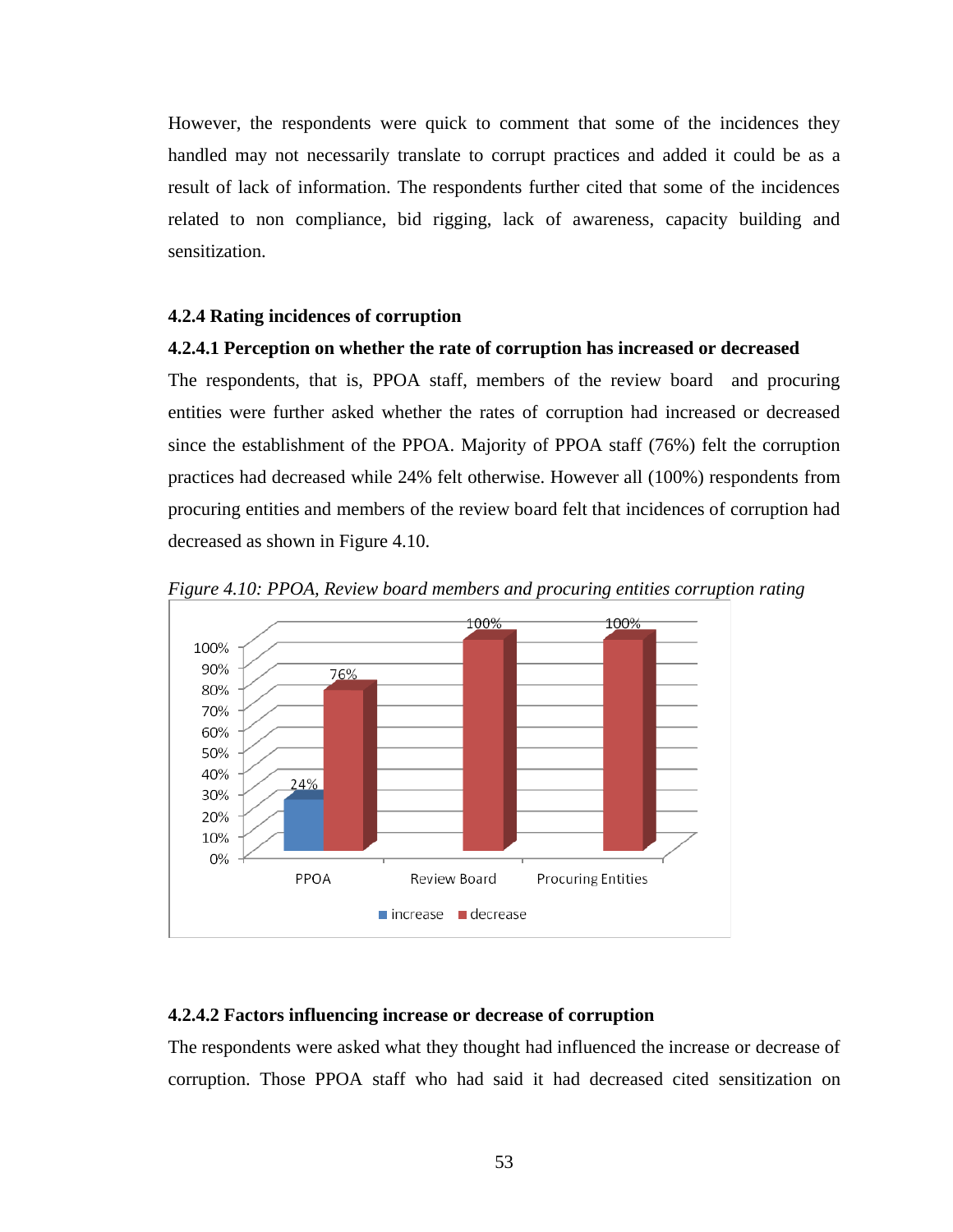anticorruption practices and awareness, frequent assesment and reviews, presence of the authority among others. Those who said it had increased cited political interference as the main hinderance, (table 4.1).

| Responses from PPOA staff $(N=16)$                                         |                |               |  |
|----------------------------------------------------------------------------|----------------|---------------|--|
| Factors influencing decrease of incidences of corruption                   | n              | $\frac{0}{0}$ |  |
| Presence of the authority makes one comply with the law                    |                | 18            |  |
| Because of the frequent assessment and review                              | $\overline{2}$ | 12            |  |
| Due to establishment of county government there are checks<br>and balances |                | 12            |  |
| Sensitization on anticorruption practices and awareness                    | $\overline{4}$ | 25            |  |
| Corporate decision making                                                  | $\overline{2}$ | 12            |  |
| Capacity building                                                          | $\overline{2}$ | 13            |  |
| <b>Factors influencing increase of incidences of corruption</b>            |                |               |  |
| Political interference                                                     | $\mathbf{1}$   | 8             |  |
| <b>Responses from Procuring entities N=26</b>                              |                |               |  |
| Factors influencing decrease of incidences of corruption                   |                | $\frac{0}{0}$ |  |
| Law enforcement                                                            | 10             | 40            |  |
| Equal opportunity especially the youth and women                           |                | 10            |  |
| Policy implementation by PPOA                                              |                | 10            |  |
| Transparency and accountability                                            | 5              | 20            |  |
| <b>Factors influencing increase of incidences of corruption</b>            |                |               |  |
| Impunity by senior government officials                                    | $\overline{4}$ | 15            |  |
| Lack of transparency and accountability                                    | 1              | 5             |  |
| <b>Responses from Review board members N=1</b>                             |                |               |  |
| <b>Factors influencing decrease of incidences of corruption</b>            |                |               |  |
| strict law and regulations                                                 |                | 100           |  |

# **4.2.4.3 Number of complaints handled by Review Board and EACC**

The study sought to find out procurement related complaints that had been handled by PPOA and EACC since the establishment of PPOA in 2007 to 2014. The summary of cases is shown in Table 4.2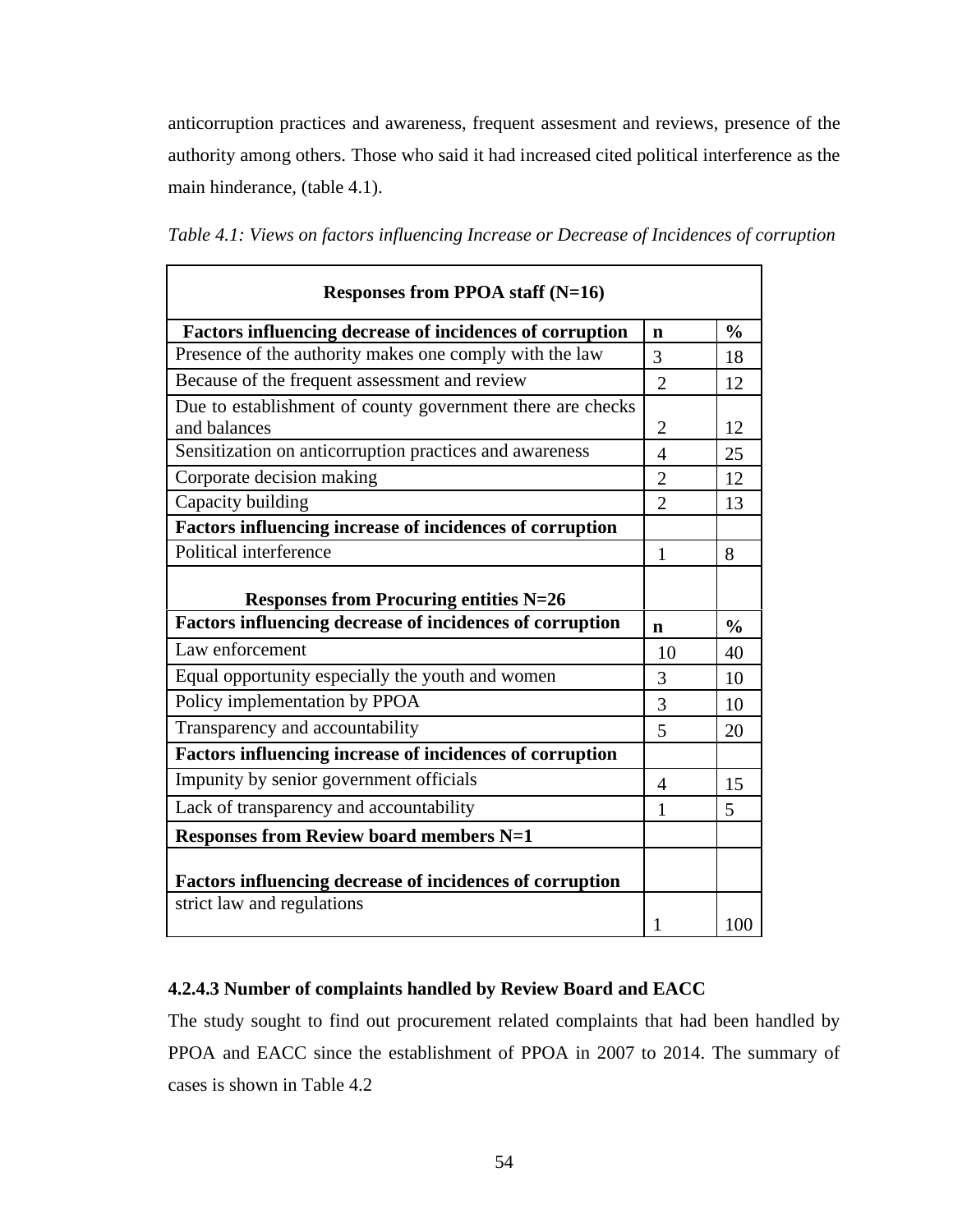| Number of cases heard by the Review board since 2007 |                                       |                                     |  |  |
|------------------------------------------------------|---------------------------------------|-------------------------------------|--|--|
|                                                      |                                       | No.<br>complaints<br>of procurement |  |  |
| Year                                                 | No. of procurement related complaints | forwarded to EACC                   |  |  |
| 2007                                                 | 70                                    |                                     |  |  |
| 2008                                                 | 43                                    |                                     |  |  |
| 2009                                                 | 60                                    | 6                                   |  |  |
| 2010                                                 | 69                                    | C                                   |  |  |
| 2011                                                 | 57                                    |                                     |  |  |
| 2012                                                 | 73                                    | 3                                   |  |  |
| 2013                                                 | 52                                    |                                     |  |  |
| 2014                                                 | 60                                    | 20                                  |  |  |

*Table 4.2: Number of cases heard by the Review board 2007-2014*

The year 2012 had the highest number of procurement related complaints heard by the Review board at 73, followed by Year 2007 at 70, while Year 2008 recorded the least number of procurement complaints at 43. However year 2014 had the highest number of procurement related cases forwarded to EACC at 20, followed by year 2009 at 6 while year 2008 and 2011 did not forward any complaints related to procurement to EACC. The trend is shown in Figure 4.11



*Figure 4.11: Number of cases heard by Review board between 2007 and 2014*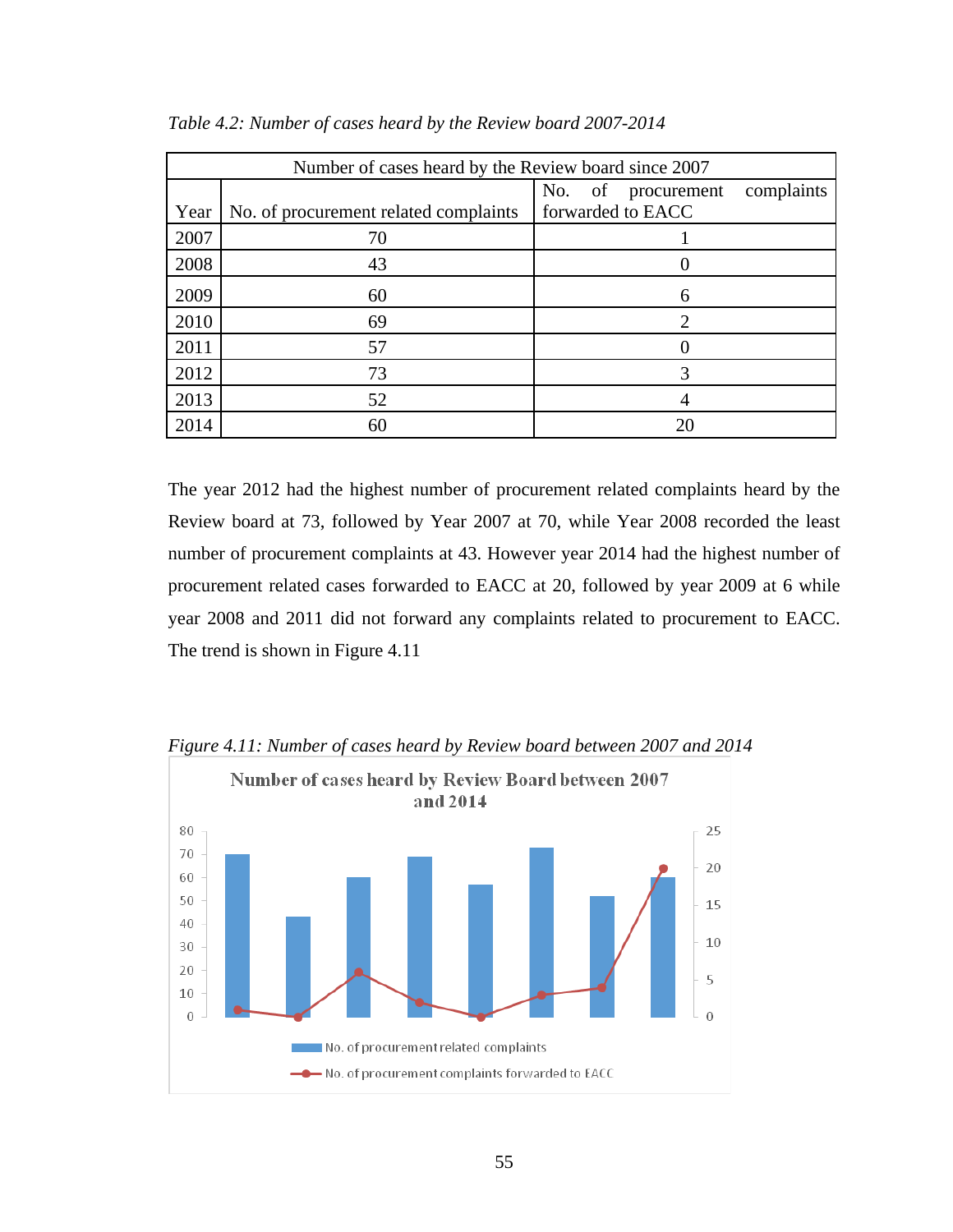| Procurement related complaints handled by EACC |     |  |
|------------------------------------------------|-----|--|
| 2007                                           | 74  |  |
| 2008                                           | 57  |  |
| 2009                                           | 99  |  |
| 2010                                           | 104 |  |
| 2011                                           | 126 |  |
| 2012                                           | 117 |  |
| 2013                                           | 100 |  |
| 2014                                           | 155 |  |

*Table 4.3 Number of cases handled by EACC between 2007- 2014*

The table indicates an increase of complaints handled by the EACC since 2007 to 2014 whereby year 2007 had 74 and year 2008 had 57 as the least while 2014 recorded the highest this shows an upward trend of procurement related complaints handled by EACC.

This can be presented in a line graph as shown in figure 4.12

*Figure 4.12: Number of cases handled by EACC between 2007 and 2014*

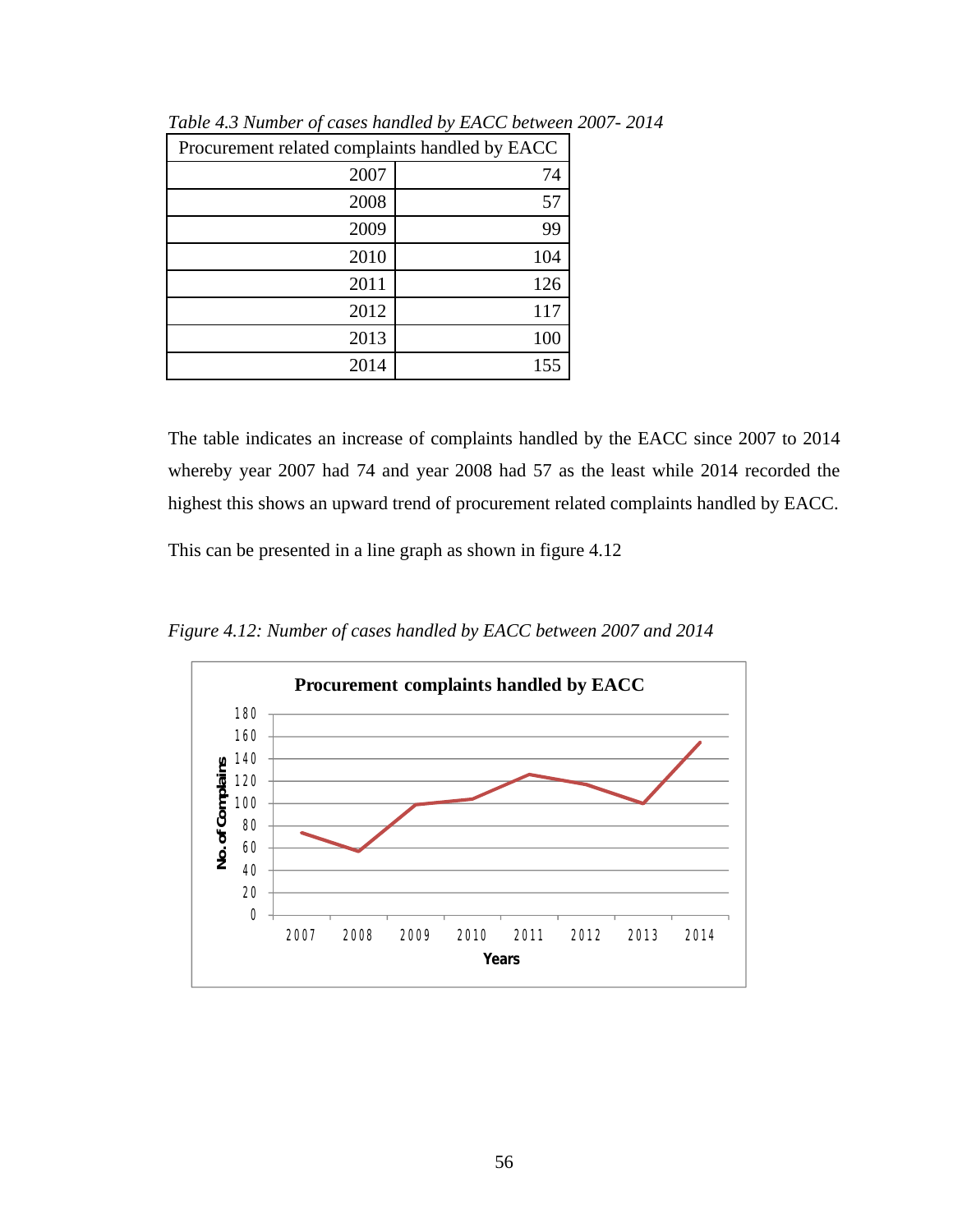# **4.3 Performance of PPOA in fighting corruption and promotion of ethics 4.3.1 Establishment of PPOA**

The researcher also established if the the suppliers and the procuring entitities were aware of the establishment of the PPOA. Majority of the respondents in the procuring entities (86% ) and suppliers (87%) were conversant with the establishment of PPOA while a few of the (14% of Suppliers and 13% of the Procuring ) were not aware.



*Figure 4.13: Percentage of Suppliers and procuring entities aware of PPOA establishment* 

# **4.3.2 Awareness of Public Procurement and Disposal Act**

# **4.3.2.1 Awareness of Public Procurement and Disposal Act**

The suppliers were asked whether they were aware of the Public Procurement and Disposal Act. Majority of suppliers (87% ) reported to have been aware of the Act while 13% were not aware of the Act (Figure 4.14)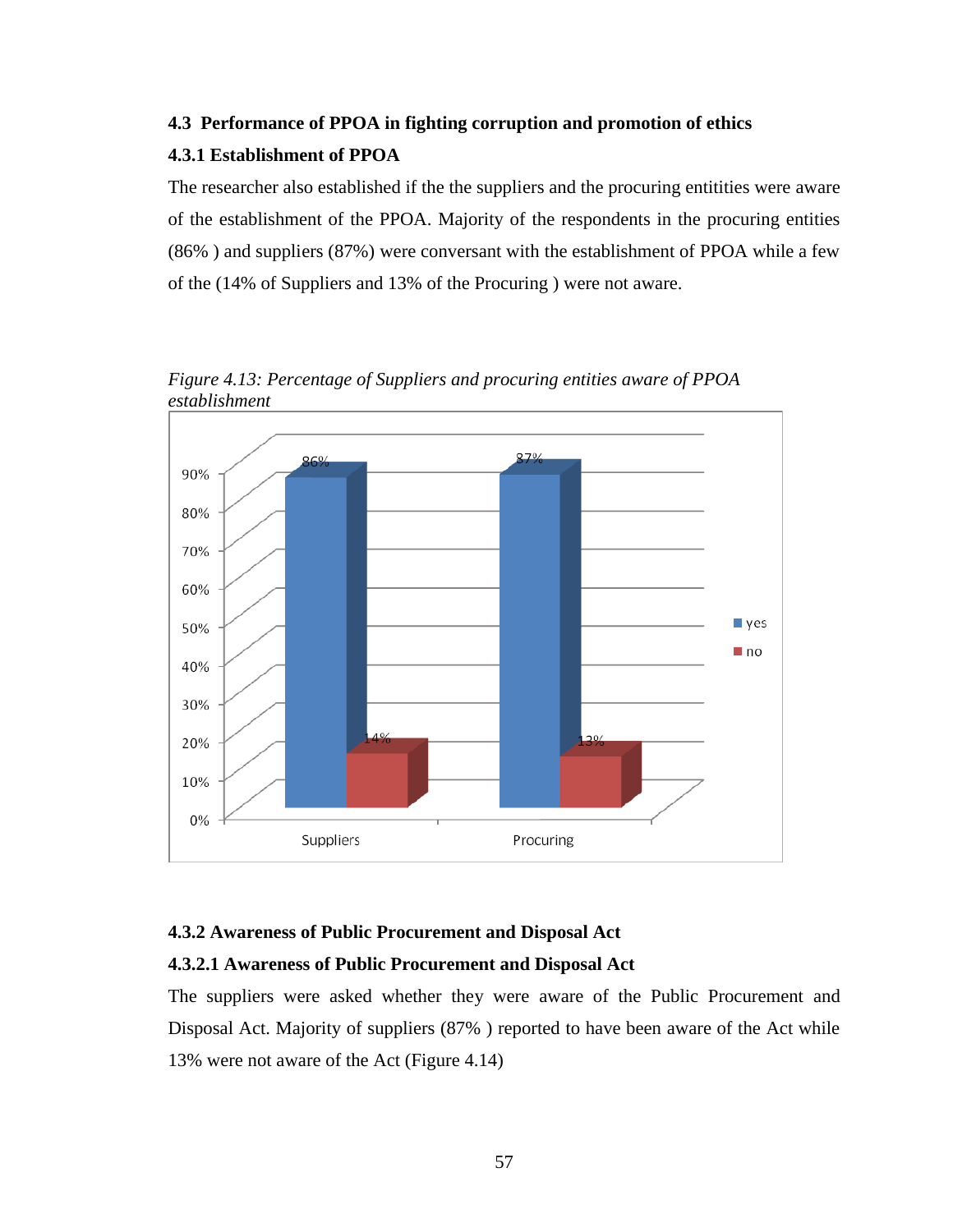

*Figure 4.14:Percentage of Suppliers aware of public procurement and disposal Act*

# **4.3.2.2 Rating of effectiveness of PPOA in Fighting corruption by suppliers**

Further, the suppliers were asked to rate the effectiveness of the PPOA in relation to fighting corruption and promotion of ethics. 47% rated it as good, 33% said it was normal, 13% said it was highly effective and 7% said it was excellent. Figure 4.15 shows the responses.



*Figure 4.15:Effectiveness of the PPOA* 

# **4.3.3 Knowledge of the policies implemented by PPOA to promote ethics**

The suppliers were asked whether they knew the policies and activities that had been implemented; 90% said Yes while 10% said No. Further, the respondents were asked to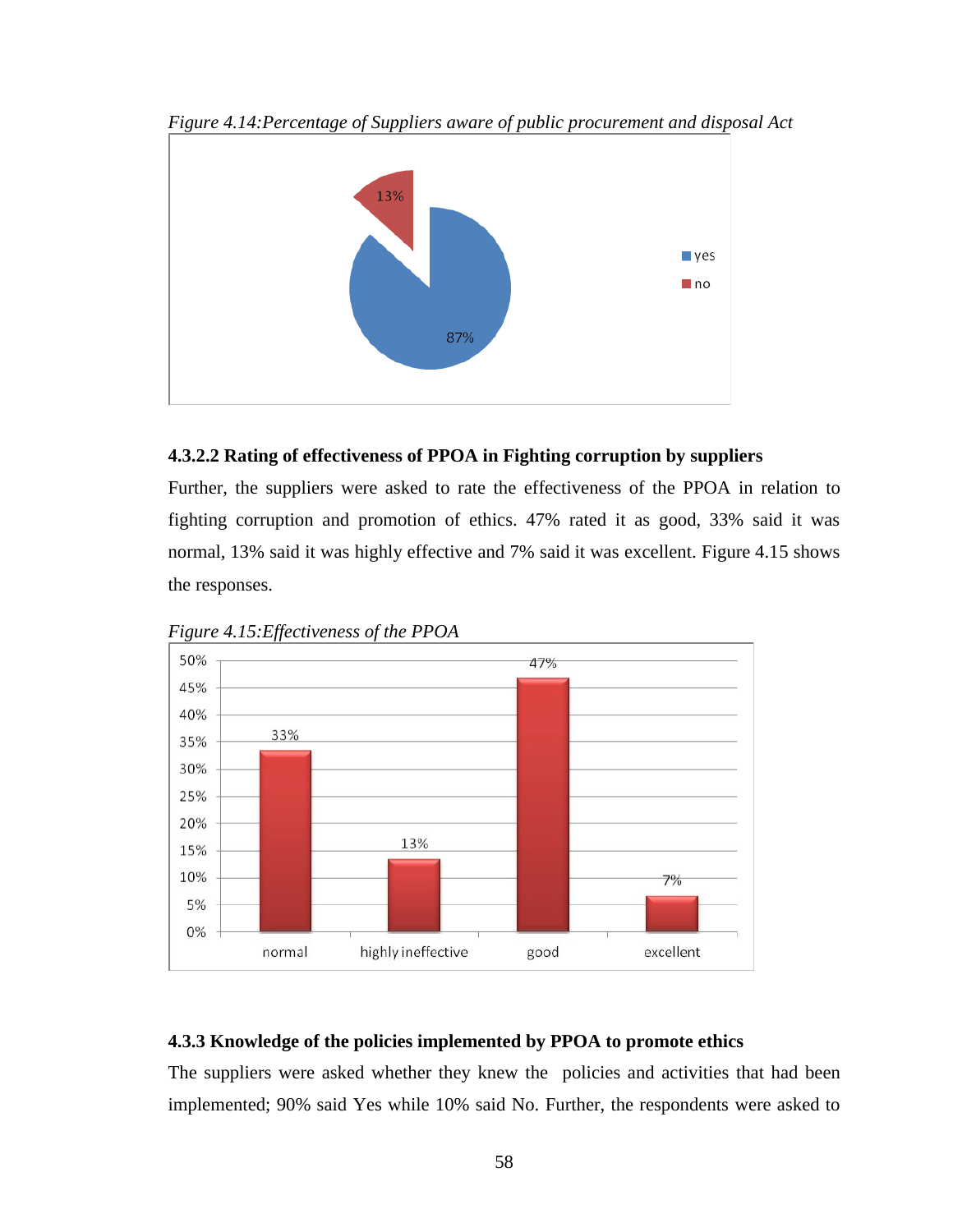list the policies and activities that have been implemented by PPOA to promote ethics. The figure 4.16 shows a summary of their views.



*Figure 4.16: Policies that have been implemented to Promote Ethics* 

# **4.3.4 Performance of PPOA in the fight against corruption and promotion of ethics 4.3.4.1 Activities undertaken by PPOA 12 months prior to the study**

The resercher sought to establish from the head of PPOA, the activities undertaken by the insitution 12 months prior to the study. A score of 1 was allocated for all achieved target. The activities are listed in Table 4.4.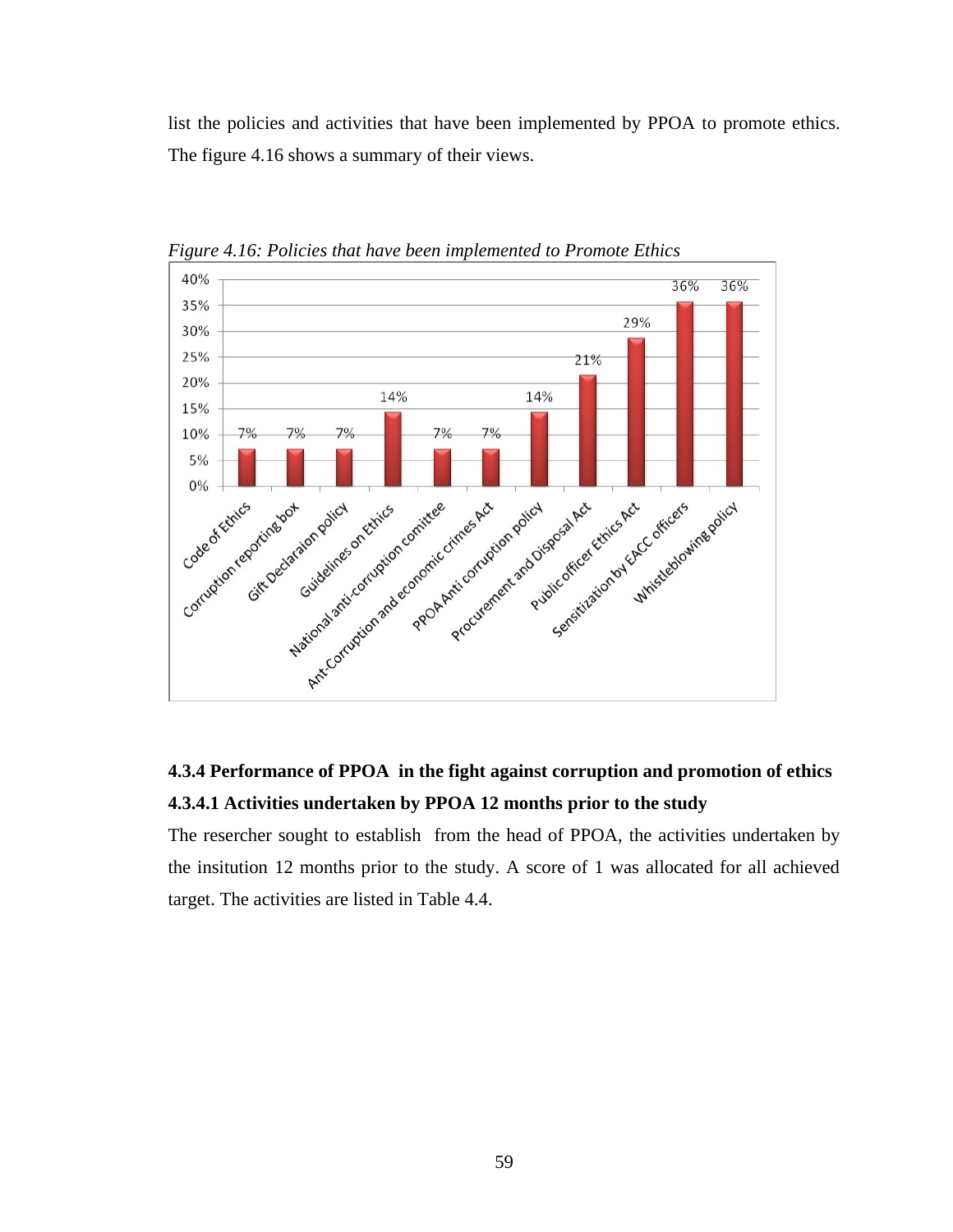|                         | $\frac{1}{1}$<br>Recommended activities for PPOA(Target for 12 | $1=$            | $0 = Not$       | <b>Remarks</b>    |
|-------------------------|----------------------------------------------------------------|-----------------|-----------------|-------------------|
|                         | months)                                                        | <b>Achieved</b> | <b>Achieved</b> |                   |
| $\mathbf{1}$            | Conduct 10 Public Procurement and                              | $\mathbf{1}$    |                 | 10 done           |
|                         | Disposal Reviews/Audits                                        |                 |                 |                   |
| $\overline{2}$          | Conduct 20 Public Procurement and                              | $\mathbf{1}$    |                 | 120 Done          |
|                         | Disposal assessments                                           |                 |                 |                   |
| $\overline{\mathbf{3}}$ | Conduct investigation of the reported cases                    |                 | $\bf{0}$        | 2 Investigations  |
| $\overline{\mathbf{4}}$ | Handling reported cases for debarment                          |                 | $\bf{0}$        | 2 firms           |
| 5                       | Address all complains raised by                                | $\mathbf{1}$    |                 | Done Always       |
|                         | stakeholders/whistle blowers                                   |                 |                 |                   |
| 6                       | To review mandatory reports to PPOA                            | $\mathbf{1}$    |                 | Done Always       |
| $\overline{7}$          | Analysis of tenders and prequalification                       | $\mathbf{1}$    |                 | Done daily        |
|                         | notices by the assigned desk officers                          |                 |                 |                   |
| 8                       | Conduct contact audit                                          | $\mathbf{1}$    |                 | Always            |
| $\boldsymbol{9}$        | Capacity building and empowerment                              | $\mathbf{1}$    |                 | Done daily        |
| 10                      | Wide access to procurement information                         | $\mathbf{1}$    |                 | To PEs and        |
|                         | by the stakeholders                                            |                 |                 | bidders           |
| 11                      | Enabling accessibility and participation in                    | $\mathbf{1}$    |                 | Through media,    |
|                         | public tenders                                                 |                 |                 | journals and      |
|                         |                                                                |                 |                 | website           |
| 12                      | Adoption of E-procurement                                      | $\mathbf{1}$    |                 | Partners with     |
|                         |                                                                |                 |                 | national treasury |
| 13                      | Development and issuance of manuals and                        | $\mathbf{1}$    |                 | For frequently    |
|                         | guidelines to simplify the procurement                         |                 |                 | asked questions   |
|                         | process                                                        |                 |                 |                   |

*Table 4.4: Activities PPOA undertaken by PPOA 12 months prior to the study*

From the findings, it is clear that PPOA achieved most of the activities that it had set to do. They had set to conduct 10 reviews/audits and this was achieved. They also surpassed their target to conduct 20 assessments and they conducted 100 more. PPOA also addresses complaints, review mandatory reports, do analysis of tender and pre-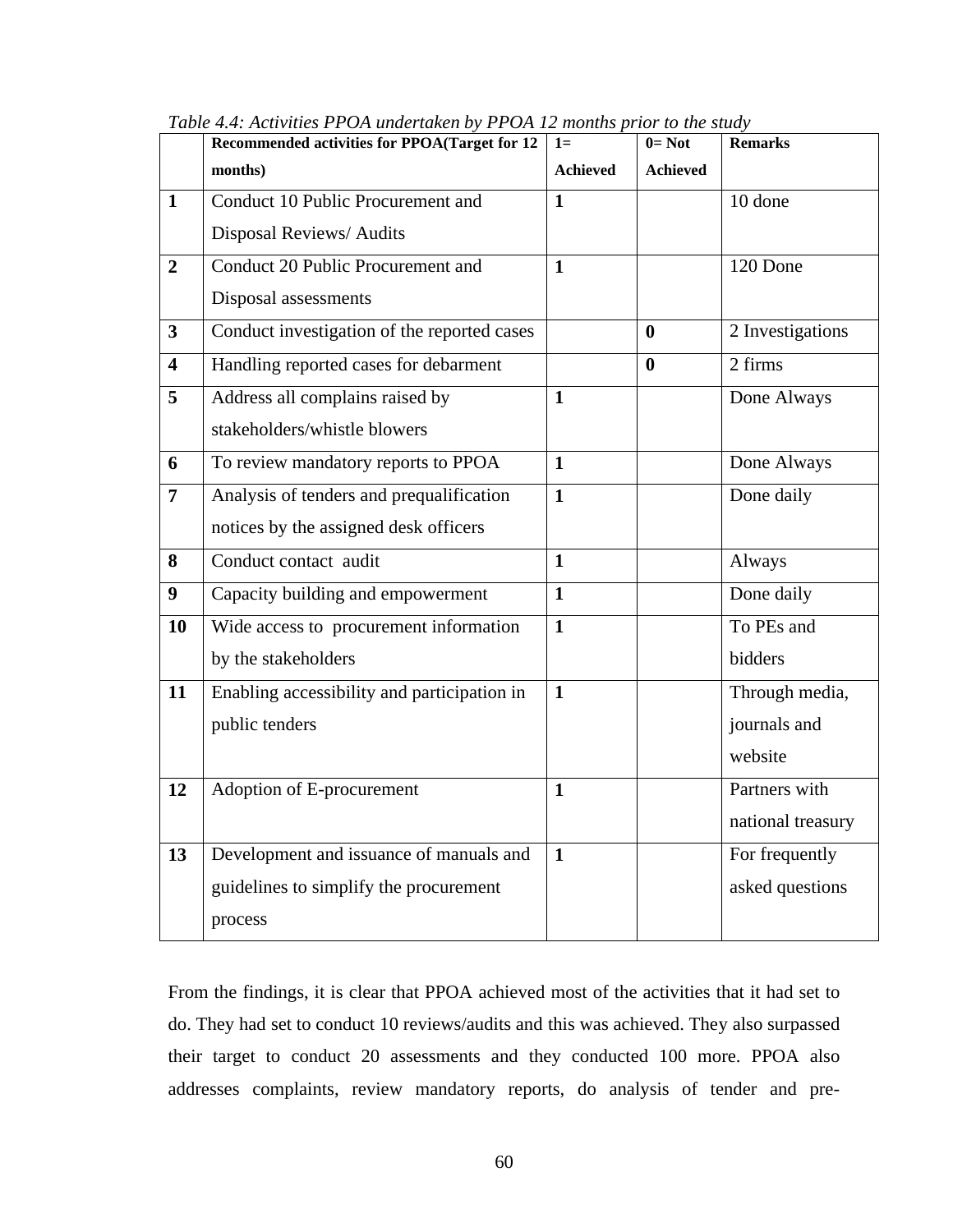qualification notices as well as capacity building always. Generally, most of the activities had been achieved. However, some were not achieved like conducting investigation of the reported cases, handling reported cases for debarment and the review of mandatory reports to PPOA.

### **4.4 Institutional framework**

The researcher sought to assess the presence or absence of institutional framework and structures in PPOA to fight corruption and promote ethics in Public procurements,(See Appendix vii ; Interview guide for PPOA).The findings show that PPOA is headed by the Director General and has two directorates namely; the Directorate of Technical services and the Directorate of Finance and Administration each headed by a General Manager. The Directorate of Technical services is also structured into four functional departments which are: Compliance, Capacity building, Administrative Review Secretariat and Policy and Research.

The findings show that the compliance department ensures that there is compliance with rules, regulations, policies and procurement law. The capacity building department determines professionalism of all those who are involved in procurement process. For the Administrative review secretariat, they offer administrative functions to the review board while the policy and research department develops policy based on comprehensive and current data. The directorate of Finance and Administration is structured into three functional departments: Finance, Human Resource and Administration and Procurement. The authority has also the corporate services, internal Audit and ICT departments. The layout of the framework and departments are shown in Appendix viii.

#### **4.4.1 Capacity of PPOA in fighting corruption in public procurement**

When asked to rate the capacity of PPOA in relation to some pillars, the respondents in the PPOA, Supply, Review Boards Members, and Procuring Entities gave the following responses as shown in Table 4.5. In respect to Training on best practices, 44% of the suppliers rated it as above average while 28% rated it as below average, 44% of the respondents in the procuring entities rated it above average and 52% of the PPOA staff rated it as above average.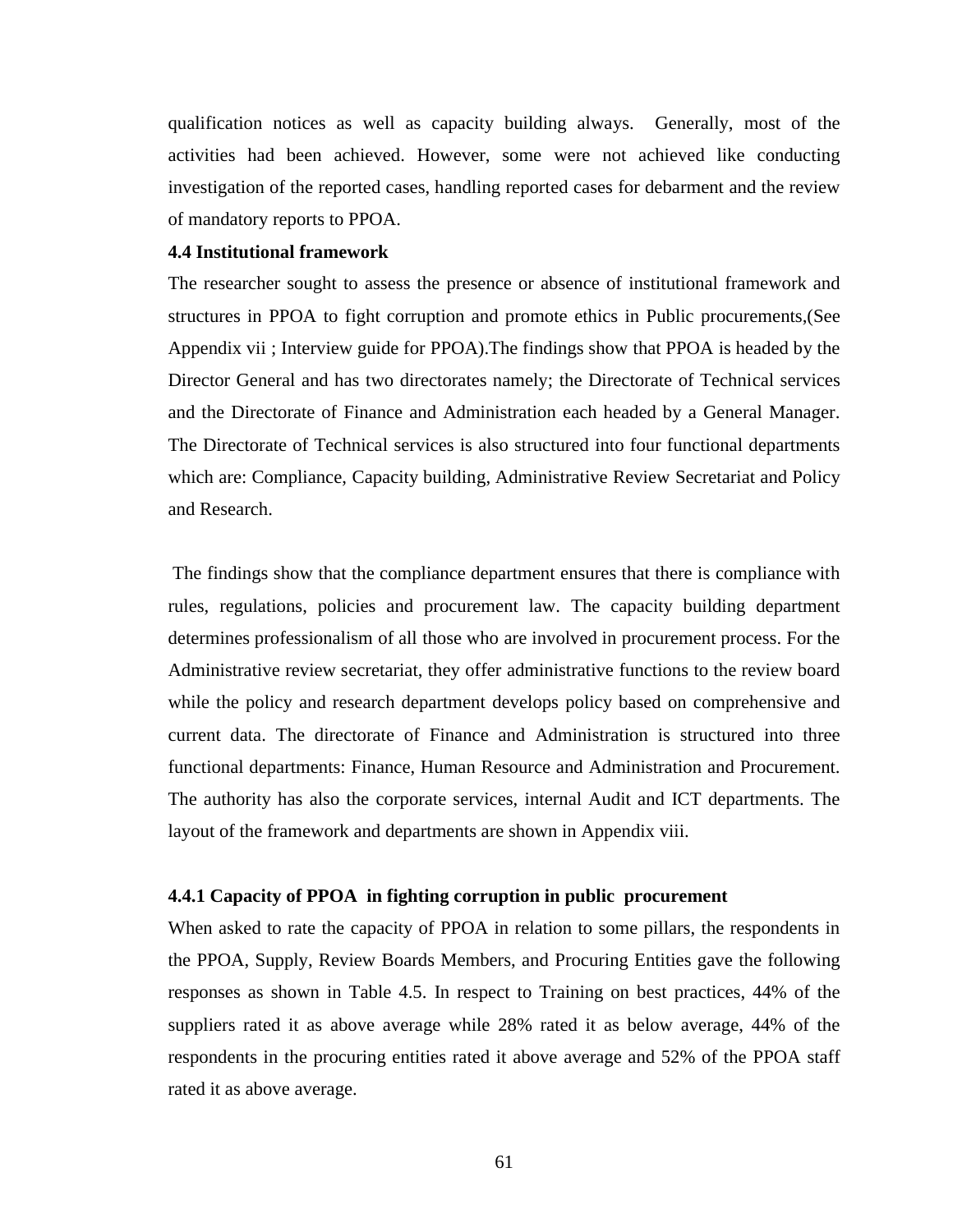|                   |              | <b>Suppliers</b> |               | Procuring      |               | <b>Review Board</b> |               | <b>PPOA</b>    |               |
|-------------------|--------------|------------------|---------------|----------------|---------------|---------------------|---------------|----------------|---------------|
|                   |              | Ratings N=       |               | entities       |               | members             |               | Ratings        |               |
|                   |              | 14               |               | ratings N=41   |               | Ratings N=5         |               | $N = 21$       |               |
| Training on       |              | N                | $\frac{0}{0}$ | $\mathbf n$    | $\frac{0}{0}$ | $\mathbf n$         | $\frac{0}{0}$ | $\mathbf n$    | $\frac{0}{0}$ |
| best practices    | <b>Below</b> | $\overline{4}$   | 28            | 6              | 15            | $\overline{2}$      | 40            | 5              | 24            |
| (regarding        | Average      |                  |               |                |               |                     |               |                |               |
| Procurement       | Average      | $\overline{4}$   | 28            | 17             | 41            | $\mathbf{1}$        | 20            | 5              | 24            |
| Law)              | Above        | 6                | 44            | 18             | 44            | $\overline{2}$      | 40            | 11             | 52            |
|                   | average      |                  |               |                |               |                     |               |                |               |
| Technological     | <b>Below</b> | $\overline{4}$   | 28            | 10             | 25            |                     |               |                |               |
| capacity          | Average      |                  |               |                |               |                     |               |                |               |
|                   | Average      | 5                | 36            | 21             | 50            | $\overline{4}$      | 83            | 10             | 45            |
|                   | Above        | $\overline{5}$   | 36            | 10             | 25            | $\mathbf{1}$        | 17            | 8              | 40            |
|                   | average      |                  |               |                |               |                     |               |                |               |
| Innovation in     | <b>Below</b> | 5                | 36            | 12             | 29            | $\mathbf{1}$        | 20            | 3              | 15            |
| enhancing         | Average      |                  |               |                |               |                     |               |                |               |
| transparency      |              |                  |               |                |               |                     |               |                |               |
| and fairness e.g. | Average      | $\overline{4}$   | 28            | 17             | 42            | $\mathbf{1}$        | 20            | 11             | 52            |
| e-procurement     | Above        | 5                | 36            | 12             | 29            | 3                   | 60            | 6              | 29            |
|                   | average      |                  |               |                |               |                     |               |                |               |
| Ability to        | <b>Below</b> | 9                | 65            | 11             | 27            | $\mathbf{1}$        | 17            | $\overline{4}$ | 19            |
| collaborate with  | Average      |                  |               |                |               |                     |               |                |               |
| other             |              |                  |               |                |               |                     |               |                |               |
| institutions      | Average      | $\overline{2}$   | 17            | 12             | 29            | 3                   | 66            | $\overline{7}$ | 34            |
| engaged in the    | Above        | $\overline{3}$   | 18            | 18             | 44            | $\mathbf{1}$        | 17            | 10             | 47            |
| fight against     | average      |                  |               |                |               |                     |               |                |               |
| corruption        |              |                  |               |                |               |                     |               |                |               |
|                   | <b>Below</b> | 8                | 54            | $\overline{5}$ | 12            | 3                   | 60            | $\overline{2}$ |               |
| Service delivery  | Average      |                  |               |                |               |                     |               |                |               |
| to stakeholders   | Average      | $\overline{2}$   | 14            | 14             | 34            | $\mathbf{1}$        | 20            | 6              | 29            |
|                   | Above        | $\overline{4}$   | 30            | 22             | 54            | $\mathbf{1}$        | 20            | 15             | 71            |
|                   | average      |                  |               |                |               |                     |               |                |               |
|                   | <b>Below</b> | 3                | 21            | 9              | 23            | $\mathbf{1}$        | 23            | $\overline{4}$ | 20            |
| Availability of   | Average      |                  |               |                |               |                     |               |                |               |
| adquate           | Average      | 6                | 43            | 13             | 31            | $\mathbf{1}$        | 23            | 13             | 60            |
| budgetary         | Above        | 5                | 36            | 19             | 46            | 3                   | 54            | $\overline{4}$ | 20            |
| allocation        | average      |                  |               |                |               |                     |               |                |               |

*Table 4.5: Rating capacity of the PPOA by Suppliers, Procuring entities , Review Board and PPOA staff*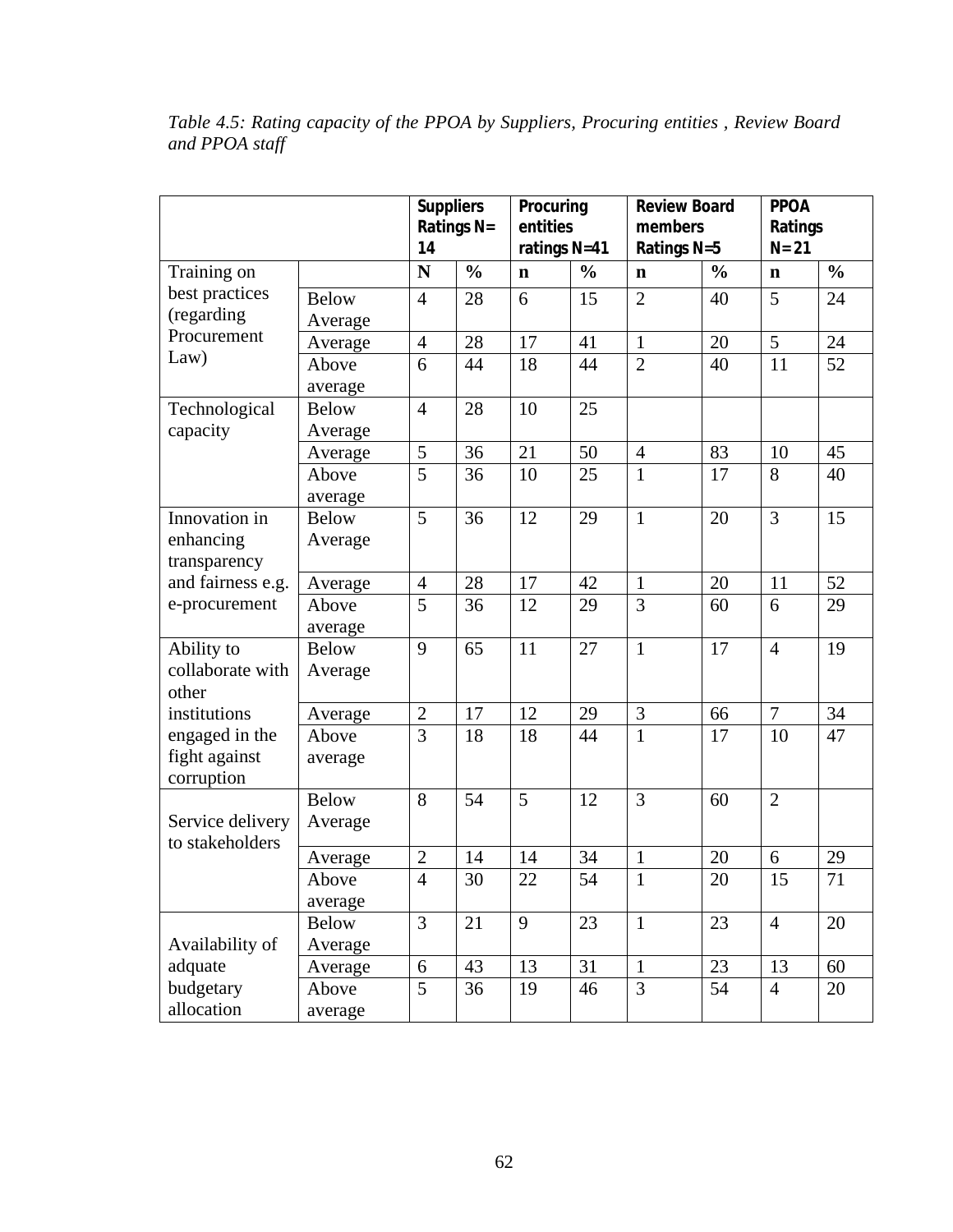Secondly, innovation in enhancing transparency and fairness was rated average by both suppliers and Procuring entities at 28% and 42%respectively, while PPOA indicated it was below average (52%)% and Review Board rated it above average (60%).

Further,ability to collaborate with other institution engaged in the fight against corruption was rated poor by suppliers at 65%, below average by the Review Board at 66%, average by procuring entities at 29% and above average by PPOA at 47%. With respect to Service delivery to stakeholder, the suppliers rated it below average at 54%, a similar number of the procuring entities rated it as above average while 60% Review Board rated it at below average. As regard to availability of adequate budgetary allocation 43% of the suppliers rated it as average, 46% of the procuring entities and 60% of the PPOA staff rated it as average.

### **4.4.2. Rating of the effectiveness of PPOA by procuring entities**

Procuring entities were asked to rate the effectiveness of PPOA in relation to some pillars. With regard to transparency and accountability 55% rated it as effective while 4% rated it as ineffective. In relation to consistency, 74% of the respondents rated it as effective and 17% rated it as neutral. Concerning integration with other policies, 73% of the respondents rated it as effective (Table 4.6).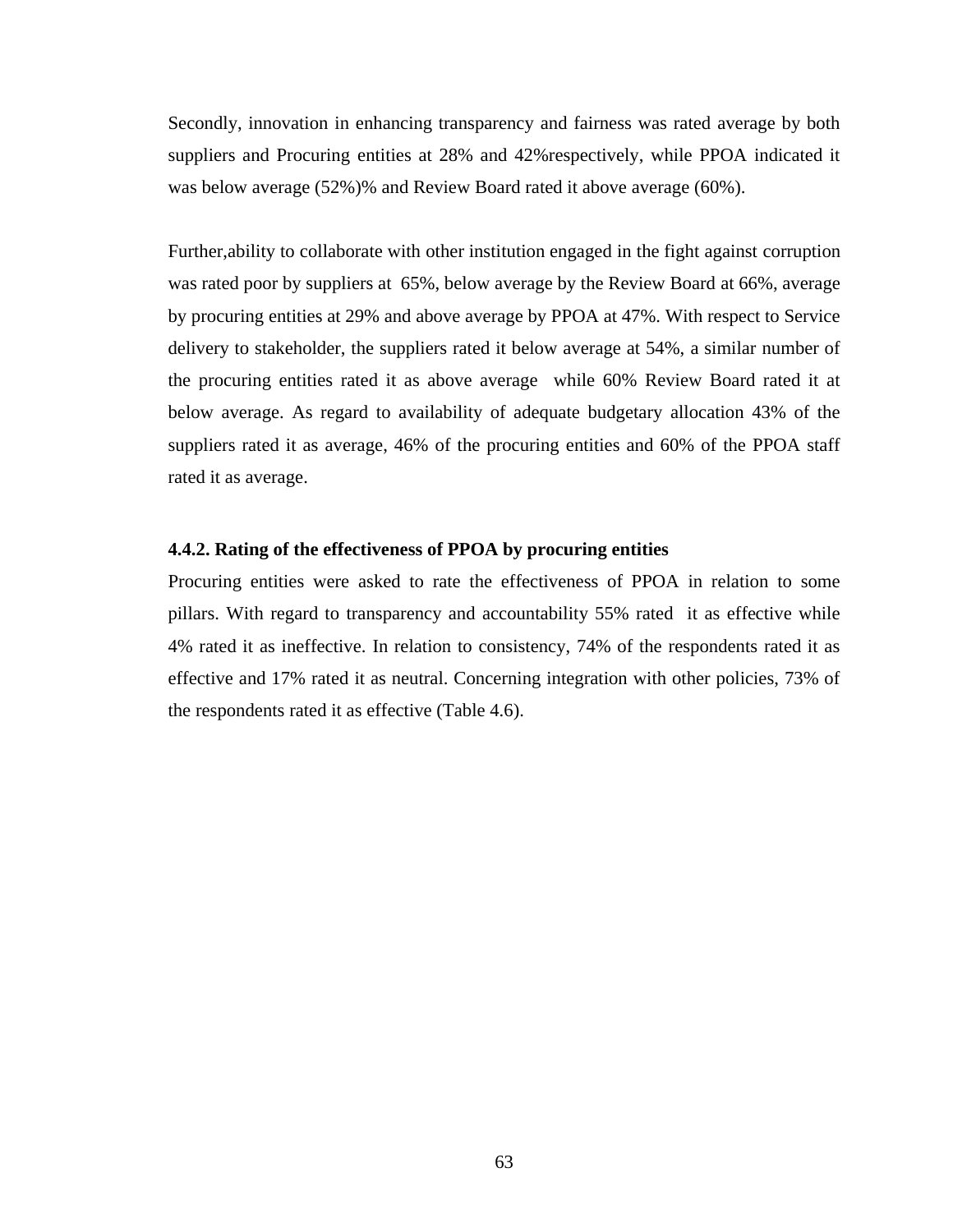|                            |             | Procuring       | <b>Entities</b> |  |
|----------------------------|-------------|-----------------|-----------------|--|
|                            |             | $N=42$          |                 |  |
| Transparency and           |             | $\mathbf n$     | $\frac{0}{0}$   |  |
| Accountability             | Ineffective | $\overline{2}$  | $\overline{4}$  |  |
|                            | Neutral     | $\overline{2}$  | $\overline{4}$  |  |
|                            | Effective   | 38              | 92              |  |
| Efficiency                 | Ineffective | 12              | 28              |  |
|                            | Neutral     | 20              | 48              |  |
|                            | Effective   | 10              | 24              |  |
| Consistency                | Ineffective | $\overline{4}$  | 9               |  |
|                            | Neutral     | $\overline{7}$  | 17              |  |
|                            | Effective   | $\overline{31}$ | 74              |  |
| Open and Effective         | Ineffective | $\overline{7}$  | 17              |  |
| Competition                | Neutral     | 14              | 33              |  |
|                            | Effective   | 21              | 50              |  |
| Ethics and fair dealings   | Ineffective | $\mathbf{1}$    | $\overline{2}$  |  |
|                            | Neutral     | $\overline{4}$  | 10              |  |
|                            | Effective   | 37              | 88              |  |
|                            | Ineffective | 3               | 6               |  |
| Integration with other     | Neutral     | 9               | 21              |  |
| policies                   | Effective   | 30              | 73              |  |
|                            | Ineffective | 11              | 25              |  |
|                            | Neutral     | 13              | 31              |  |
|                            | Effective   | 18              | 44              |  |
| Due Process<br>and dispute | Ineffective |                 |                 |  |
| resolution                 | Neutral     | 5               | 12              |  |
|                            | Effective   | 37              | 88              |  |
| Professionalism            | Ineffective | 12              | 24              |  |
|                            | Neutral     | 10              | 34              |  |
|                            | Effective   | 30              | 71              |  |

*Table 4.6: Rating of effectiveness of PPOA with Respect to principles/Pillars*

# **4.5 Rating of oversight strategies applied by PPOA**

The suppliers were asked to rate the effectivenes of the oversight strategies employed by PPOA to fight corruption and gave the following ratings. The findings indicate that majority of the suppliers (72%) agreed that elimination of the red tape by having so many stages in the evaluation and award of tender would reduce corruption while 14%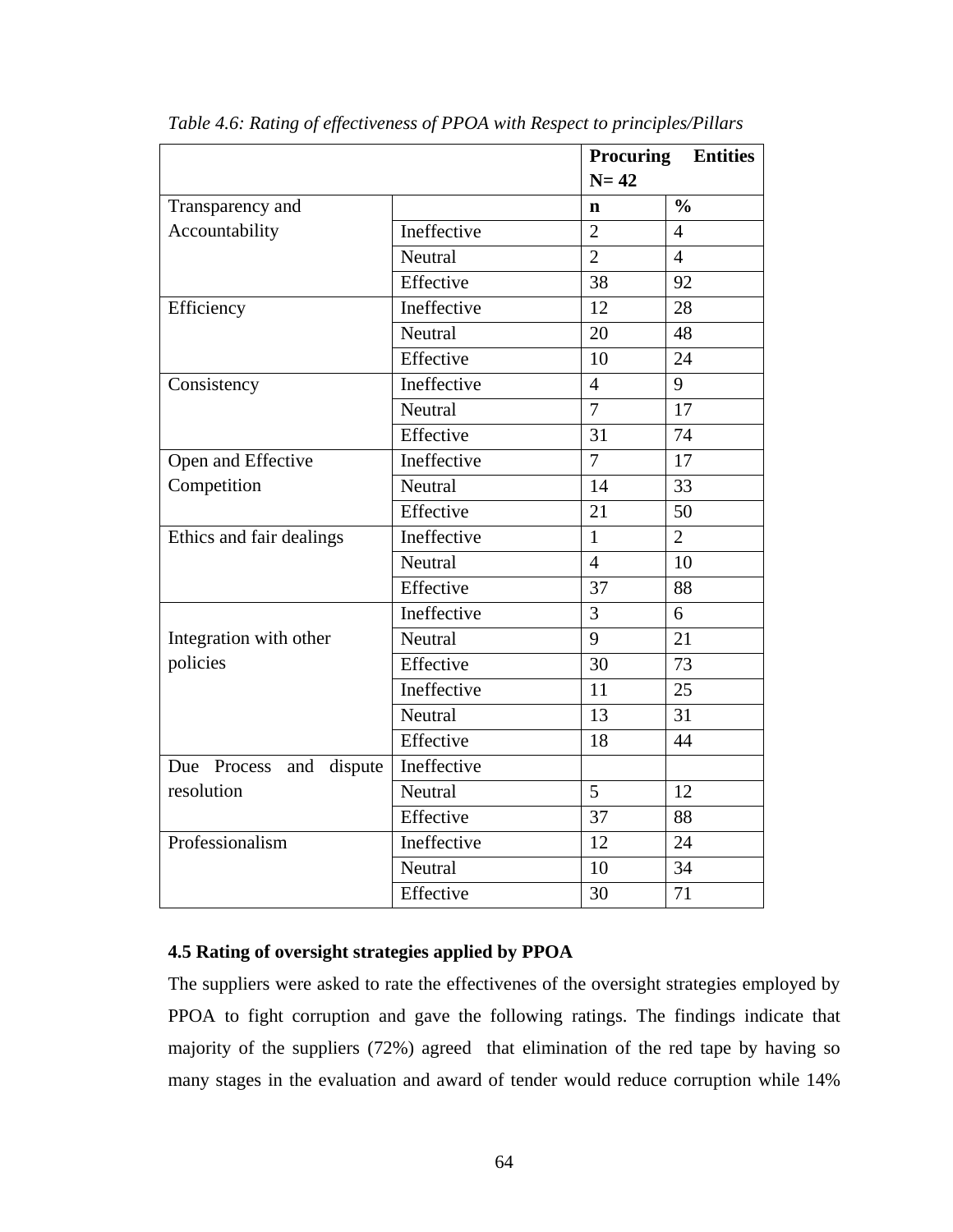disagreed. Asked about reduction of the period between advertisement of tenders and contact awarding , 57% agreed while 21% disagreed they participated. On existence of penalties to staff involved in corruption, 70% agreed while 15% were neutral. Table 4.7 shows their responses,

|           |  |  |  | Table 4.7 Oversight strategies employed by PPOA in fighting corruption and promotion |  |  |
|-----------|--|--|--|--------------------------------------------------------------------------------------|--|--|
| of Ethics |  |  |  |                                                                                      |  |  |

|                                                 | <b>Suppliers Ratings</b> |                |               |  |
|-------------------------------------------------|--------------------------|----------------|---------------|--|
|                                                 |                          | $N=14$         |               |  |
| Elimination of the red tape by having so many   |                          | n              | $\frac{0}{0}$ |  |
| stages in the evaluation and award of tender    | Disagree                 | $\overline{2}$ | 14            |  |
| would reduce corruption                         | Neutral                  | $\overline{2}$ | 14            |  |
|                                                 | Agree                    | 10             | 72            |  |
| Reduction of the period between advertisement   | Disagree                 | 3              | 21            |  |
| of tenders and contract awarding                | Neutral                  | 3              | 21            |  |
|                                                 | Agree                    | 8              | 58            |  |
| Standardizing the tender application forms      | Disagree                 | $\mathbf{1}$   | 8             |  |
|                                                 | Neutral                  | $\overline{2}$ | 15            |  |
|                                                 | Agree                    | 11             | 77            |  |
| Establishment of a hotline to report corruption | Disagree                 | 4              | 28            |  |
| cases                                           | Neutral                  | 3              | 21            |  |
|                                                 | Agree                    | 7              | 51            |  |
| Existence of penalties to staff involved in     | Disagree                 | $\overline{2}$ | 15            |  |
| corruption                                      | Neutral                  | $\overline{2}$ | 15            |  |
|                                                 | Agree                    | 10             | 70            |  |
|                                                 | Disagree                 | $\overline{2}$ | 15            |  |
| penalties for suppliers involved in<br>Severe   | Neutral                  | 3              | 23            |  |
| corruption                                      | Agree                    | 9              | 62            |  |
| Thorough vetting of the individuals in the      | Disagree                 | $\mathbf{1}$   | 8             |  |
| tender vetting board                            | Neutral                  | 3              | 23            |  |
|                                                 | Agree                    | 10             | 69            |  |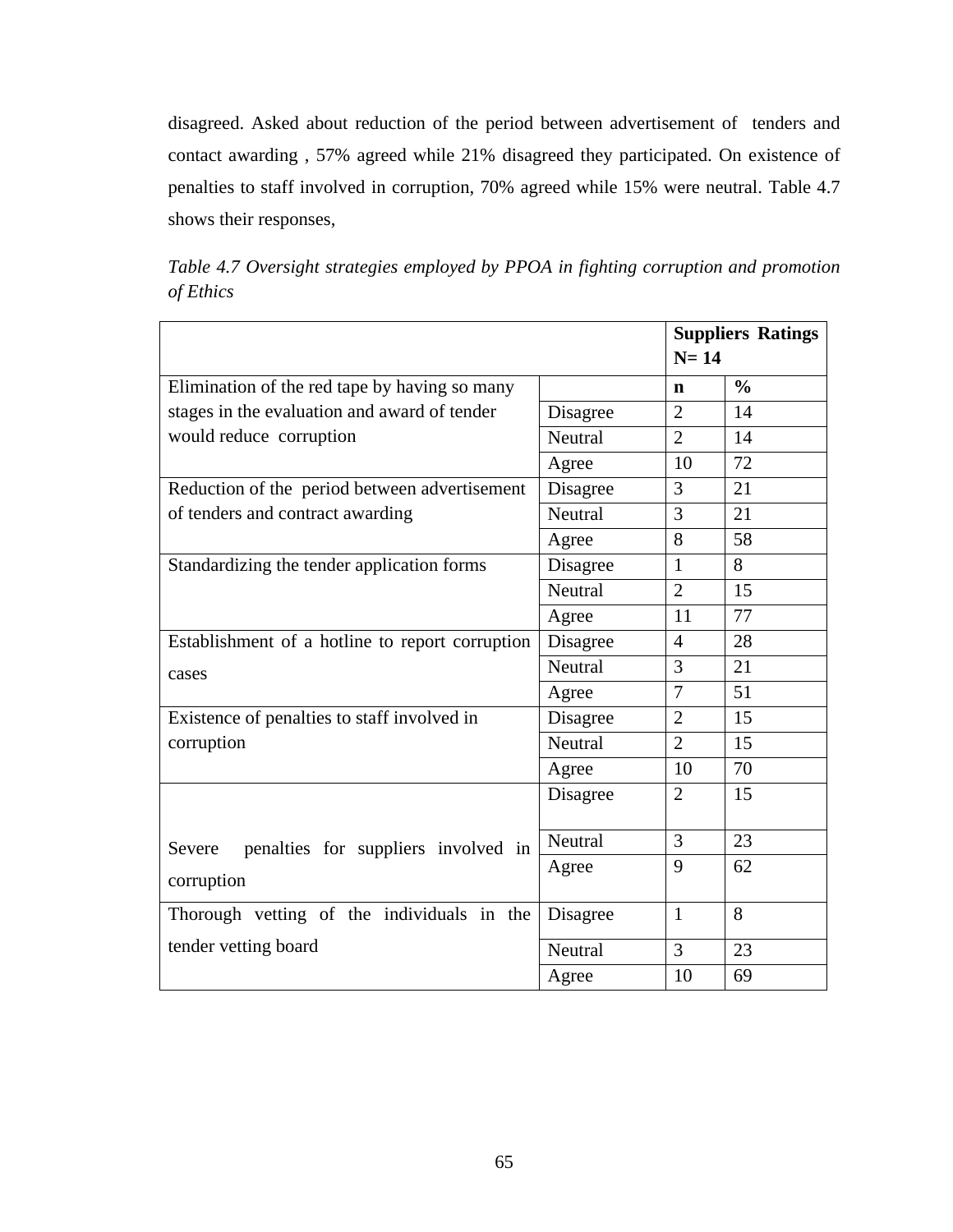**4.6 Rating the effectiveness of oversight strategies by PPOA staff, Procuring entities and Review Board members.**

|                    |                      | <b>PPOA</b>    |                | <b>Procuring</b><br>entities<br>ratings |                | <b>Review</b>                 | <b>Board</b>  |
|--------------------|----------------------|----------------|----------------|-----------------------------------------|----------------|-------------------------------|---------------|
|                    |                      |                | <b>Ratings</b> |                                         |                | members<br><b>Ratings N=7</b> |               |
|                    |                      | $N=20$         |                |                                         |                |                               |               |
|                    |                      |                |                | $N=40$                                  |                |                               |               |
| Public             |                      | n              | $\frac{0}{0}$  | $\mathbf n$                             | $\frac{0}{0}$  | $\mathbf n$                   | $\frac{0}{0}$ |
| Procurement and    | <b>Below Average</b> | $\overline{2}$ | 10             | 3                                       | $\overline{8}$ | $\overline{2}$                | 29            |
| Disposal           | Average              | $\mathbf{1}$   | 5              | 11                                      | 28             | 1                             | 14            |
| Reviews/Audits     | Above average        | 17             | 85             | 26                                      | 64             | $\overline{4}$                | 57            |
| Public             | <b>Below Average</b> | $\overline{2}$ | 5              | $\overline{2}$                          | 5              | $\mathbf{1}$                  | 14            |
| Procurement and    | Average              | $\mathbf{1}$   | 10             | 11                                      | 28             | $\overline{3}$                | 43            |
| Disposal           | Above average        | 17             | 85             | 27                                      | 67             | $\overline{3}$                | 43            |
| Assessment         |                      |                |                |                                         |                |                               |               |
| Investigations     | <b>Below Average</b> | 5              | 24             | $\overline{4}$                          | 10             | 1                             | 14            |
|                    | Average              | $\overline{2}$ | 10             | 11                                      | 28             | $\overline{3}$                | 43            |
|                    | Above average        | 13             | 66             | 25                                      | 62             | $\overline{3}$                | 43            |
| Debarment          | <b>Below Average</b> | 9              | 45             | 8                                       | 20             | $\overline{2}$                | 29            |
|                    | Average              | $\overline{4}$ | 20             | 8                                       | 20             | $\overline{2}$                | 29            |
|                    | Above average        | $\overline{7}$ | 35             | 24                                      | 60             | $\overline{3}$                | 42            |
| Addressing of      | <b>Below Average</b> | $\overline{4}$ | 19             | $\overline{5}$                          | 13             | $\mathbf{1}$                  | 14            |
| complaints raised  | Average              | $\overline{3}$ | 14             | 15                                      | 58             | $\overline{2}$                | 29            |
| by stakeholders    | Above average        | 13             | 67             | 20                                      | 49             | $\overline{4}$                | 57            |
| and                |                      |                |                |                                         |                |                               |               |
| whistleblowers     |                      |                |                |                                         |                |                               |               |
|                    | <b>Below Average</b> | 6              | 29             | 9                                       | 23             |                               |               |
| Review of          | Average              | $\overline{3}$ | 14             | $\overline{6}$                          | 15             | $\overline{4}$                | 57            |
| Mandatory reports  | Above average        | 11             | 57             | 25                                      | 62             | 3                             | 43            |
| to PPOA            |                      |                |                |                                         |                |                               |               |
| Analysis of        | <b>Below Average</b> | $\overline{2}$ | 10             | 8                                       | 20             | $\overline{2}$                | 29            |
| Tender and Pre-    | Average              | $\overline{2}$ | 10             | 16                                      | 40             | $\overline{2}$                | 29            |
| qualification      | Above average        | 16             | 80             | 16                                      | 40             | $\overline{3}$                | 42            |
| notices            |                      |                |                |                                         |                |                               |               |
| Audit of contracts | <b>Below Average</b> | 3              | 15             | $\overline{8}$                          | 19             |                               |               |
|                    | Average              | $\overline{2}$ | 10             | 15                                      | 38             | 3                             | 42            |
|                    | Above average        | 15             | 75             | 17                                      | 43             | $\overline{4}$                | 58            |

*Table 4.8: Rating of oversight strategies*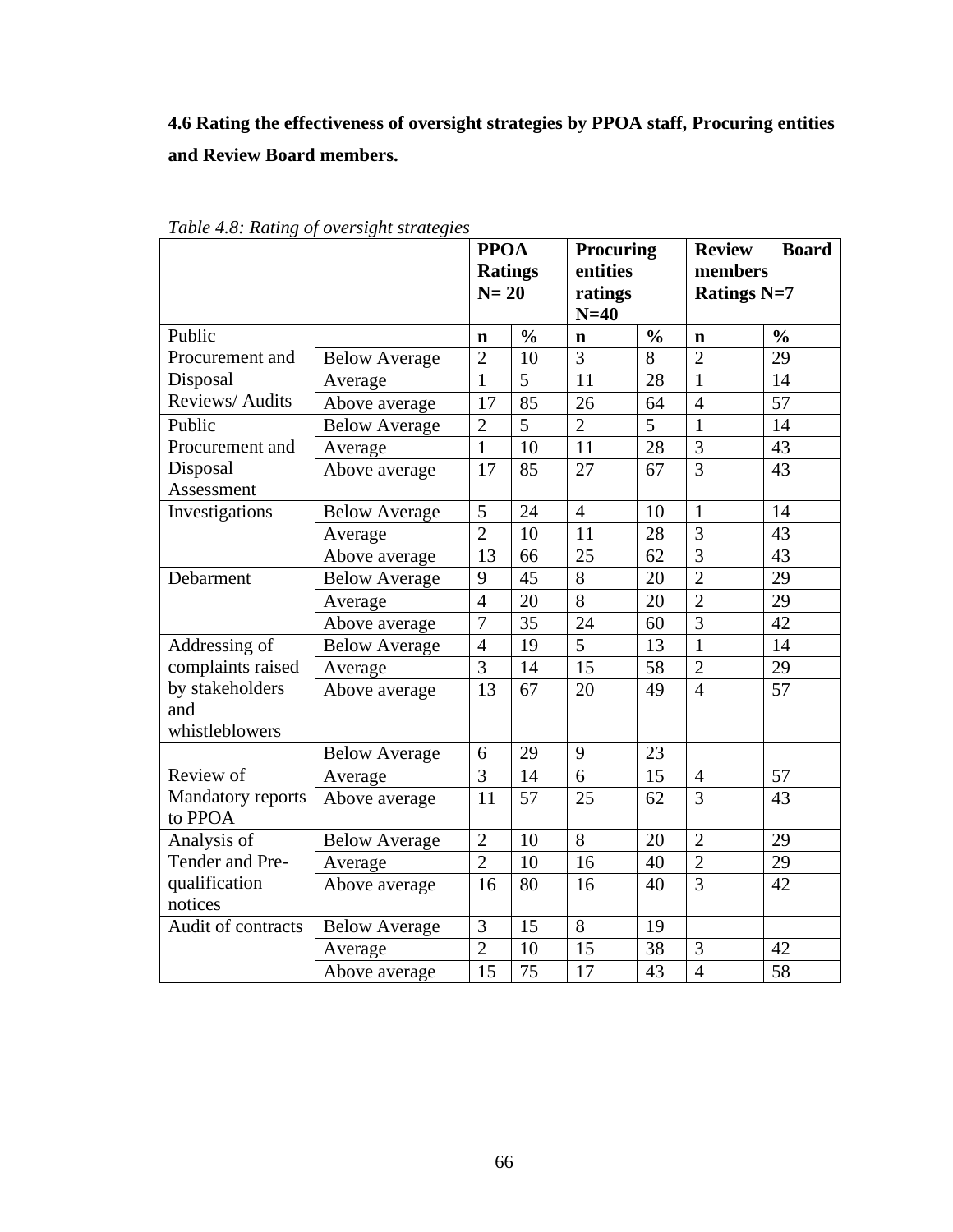The PPOA staff, Procuring entities and Review board members were also asked to rate the effectivenes of the oversight strategies in the fight against corruption and promotion of Ethics in public procurement.

Public procurement and disposal reviews/Audits was rated as effective by PPOA and procuring entities at 85% and 64% respectively while Review board member rated it effective at 57%.

In respect to Public Procurement and Disposal Assessment both 85% of the PPOA and 67% of the procuring entities rated it as effective while the 43% Review board rated it as neutral. Regarding Debarment 60% of the PPOA rated it as effective, 45% of the Procuring entities rated it as ineffective and 29% neutral by the review board member.

Concerning, addressing of complaints raised by stakeholders and whistle blowers, 49% of the PPOA rated it as effective, 67% of the Procuring entities rated it effective while 57% of the Review board rated it effective .The results are shown in Table 4.8.

# **4.7 General Comments**

The respondents made several general suggestions as shown in table 4.9;

|                | General suggestions on strategies to improve PPOA                                      |  |  |  |  |  |  |
|----------------|----------------------------------------------------------------------------------------|--|--|--|--|--|--|
| $\mathbf{i}$ . | There is need to improve record keeping in all procuring entities                      |  |  |  |  |  |  |
| ii.            | The entities should be sensitized on public procurement records management             |  |  |  |  |  |  |
|                | procedure                                                                              |  |  |  |  |  |  |
| iii.           | PPOA should automate the mandatory reporting platform                                  |  |  |  |  |  |  |
| iv.            | There should be public good will; each person has a responsibility to fight corruption |  |  |  |  |  |  |
|                | and promote ethics                                                                     |  |  |  |  |  |  |
| V.             | PPOA should be given power to prosecute                                                |  |  |  |  |  |  |
| vi.            | PPOA should put more efforts training in best practices in procurement                 |  |  |  |  |  |  |
| vii.           | A central database should be availed to P.Es to maintain mandatory documents and       |  |  |  |  |  |  |
|                | reports                                                                                |  |  |  |  |  |  |
| viii.          | There should be capacity building on e-procurement                                     |  |  |  |  |  |  |
| ix.            | The debarment process should be strictly enforced on errant suppliers                  |  |  |  |  |  |  |
| X.             | PPOA should update its standard contract forms to reflect changes in the law           |  |  |  |  |  |  |

*Table 4.9 Suggestions on strategies to improve procurement process*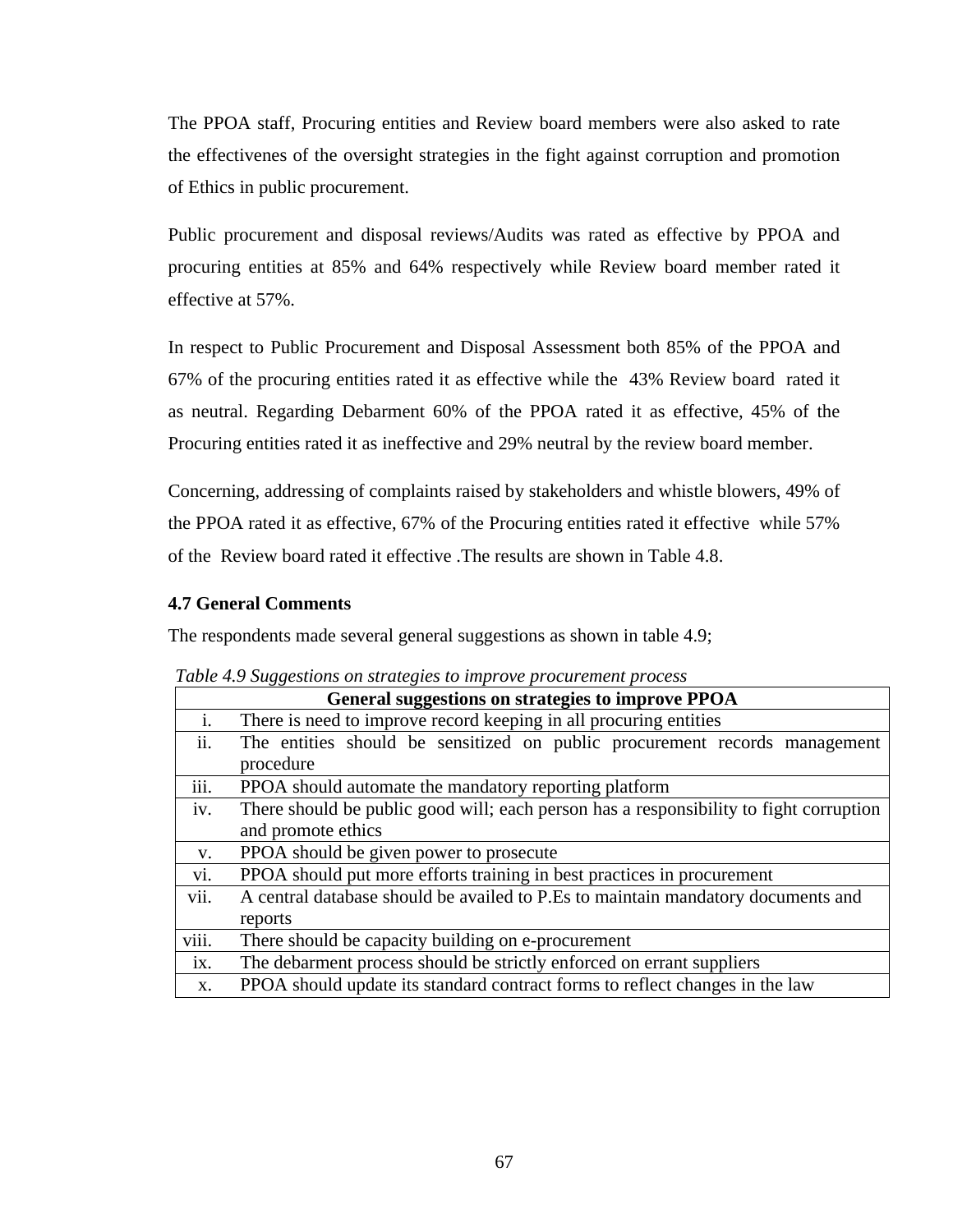### **CHAPTER FIVE: DISCUSSION**

#### **5.0 Introduction**

This chapter is a discussion of the study findings based on the data collected from interviews with the four categories of respondents including; the procuring entities, the suppliers, the review board members and the PPOA staff members as well as the secondary data obtained from EACC and PPOA. The findings are presented thematically in this section according to the research questions and objectives of this study.

# **5.1 Objective 1: Incidences of corruption in public entities after the establishment of PPOA**

The aim of this objective was to examine the trend in the incidences of corruption since the establishment of PPOA. At the outset, it was necessary to know whether the respondents were aware of the reporting mechanisms of corrupt practices. The results showed that 85% of the respondents in procuring Entities and 67% of the suppliers answered in the affirmative. This is a confirmation that the key players in the procuring sector know that there are institutions where corrupt practices can be reported. In a study done by EACC in 2009, it was found out that there existed some unethical practices in the procurement processes. The public officials were reported to hinder open and fair participation by the interested parties and even influenced the procurement outcomes.

An issue of concern arising from the findings is that though 67 % suppliers are aware of the reporting mechanism, 54% stated that they had failed to report corrupt practices for fear of victimization. This is a very high percentage, and it is critical for the PPOA to investigate why the confidence level in reporting corrupt practices is low and what can be done to remove the fear of victimization. As regards the mechanisms that are available for reporting corrupt practices the one that was rated highest at 53% is the Suggestion Box, with the portal on the PPOA website being rated the lowest at 3% and the hotline numbers at 9%. The last two methods ought to perform better as they are quicker to access from any place and probably what is required is dissemination of more information to the stakeholders on the existence of this mode of reporting.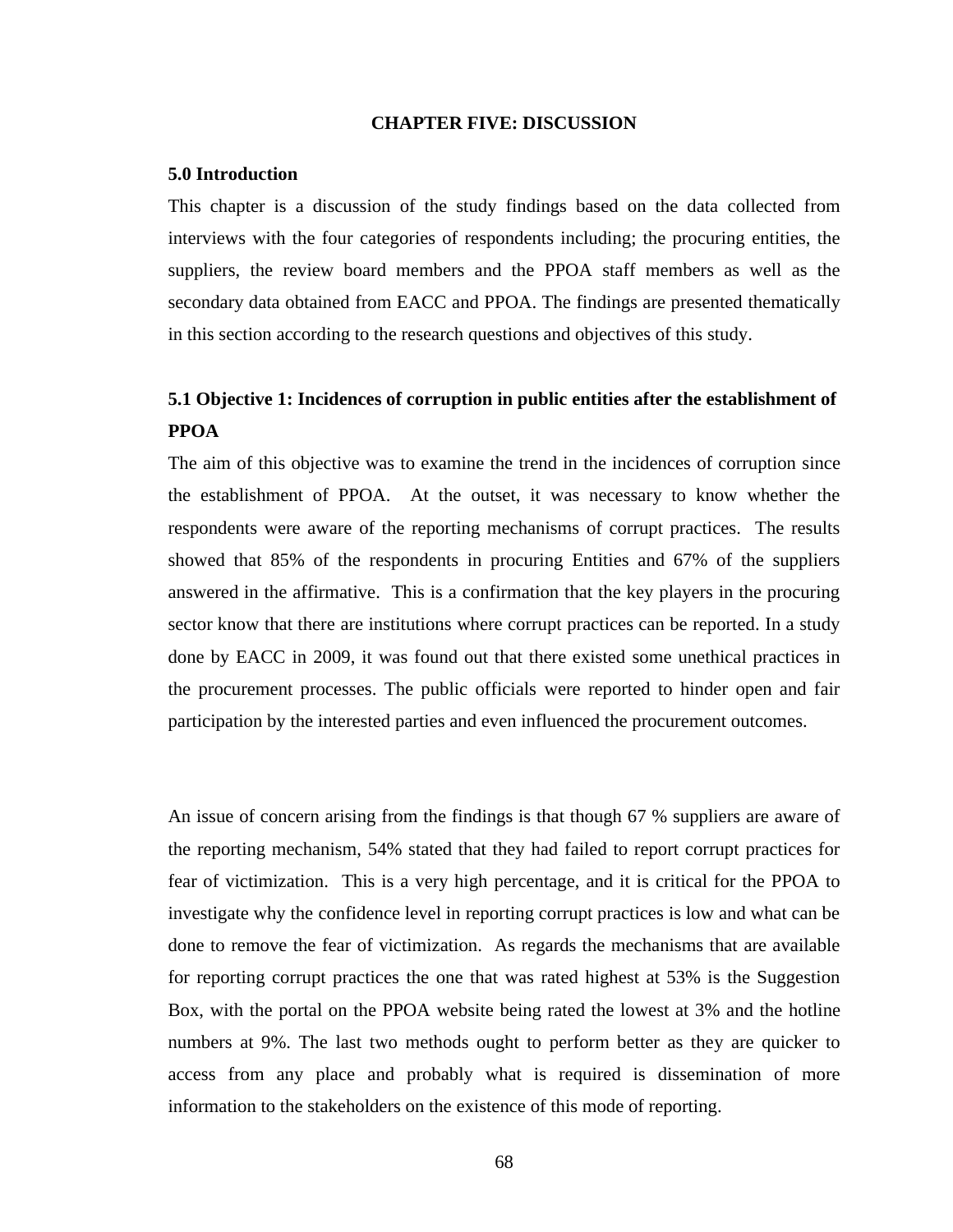The findings show that the suppliers, who are critical in reporting corrupt practices, were requested to give their view on the reporting mechanism and 33% rated it as average and only 27% rated it as good. It is thus clear that fear of victimization for reporting corrupt practices is an issue that requires urgent attention. It is also critical that a mechanism that will give comfort to aggrieved bidders be created otherwise if there is fear of victimization, corruption in public procurement will continue unabated.

Overall, the findings show that the majority of the Respondents were of the view that the incidences of corruption have decreased since the establishment of the PPOA. 76% of the Respondents in the PPOA stated it had decreased, whereas 100% of the Respondents in the Review Board and Procuring Entities were of the view that it had decreased. However, when these figures are contrasted with the views of the Suppliers, it is clear that Suppliers are of the view that the incidences have increased. Therefore, the recommendation by Akech (2005) that the enactment of the PPD Act and the creation of the office of the Director General in the PPOA would go a long way in reducing corruption in public procurement has been vindicated.

Regarding the actual incidences of corruption, the research relied on data on the reported cases. It was therefore necessary to get data from the bodies that handle complaints from aggrieved bidders in public procurement. The two bodies that handle such complaints are the Administrative Review Board and the EACC. It was noted that the number of the cases that were handled by the Review Board between 2007 and 2014 is an average of 50 cases per year. This is a very low number of cases compared to the overall number of procurements that are carried out by Procuring Entities in one fiscal year. As already noted, there is a high number of Suppliers who indicated that they fear to report corrupt practices for fear of victimization. Thus, this may call for a further examination of the appeal mechanism to confirm whether the bidders have confidence in it. Regarding the actual number of complaints that were reported to the EACC, the figure shows an upward trend with 77 cases reported in 2007 and 155 in 2014. Though the actual number of cases that were reported is not very high, it is noteworthy that they have doubled.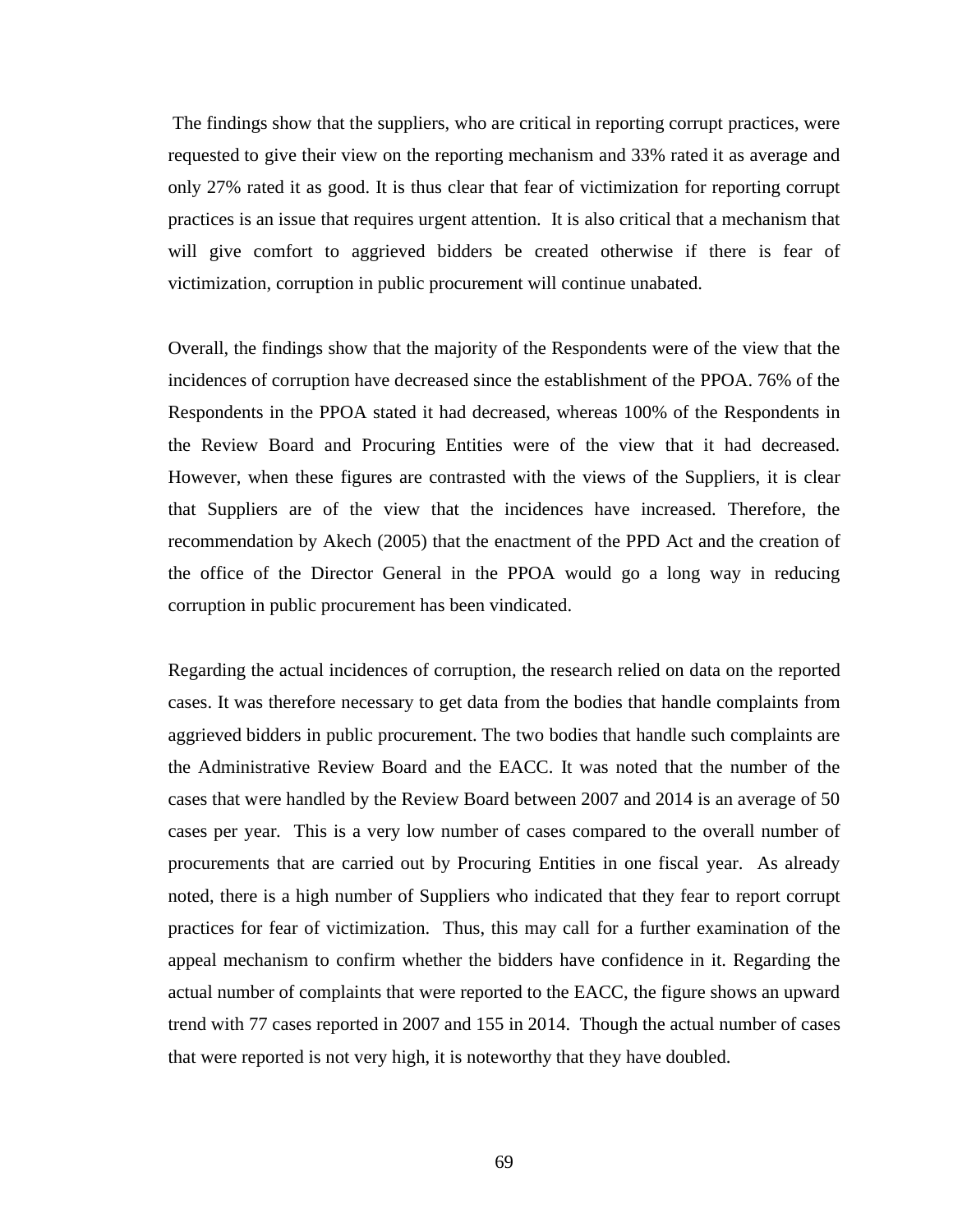The findings on the incidences of corruption can be interpreted in different ways. Firstly, the view of the Respondents in the Procuring Entities, PPOA staff and the Review Board that incidences have gone down is probably influenced by the fact that in their opinion, the PPOA is playing a watchdog role and that its very existence is a deterrent factor. The contrasting view by the Suppliers that the incidences have increased shows that there is the need to reexamine the strategies that are being used to fight corruption especially the reporting mechanism.

Further, the fact that the data from EACC shows an increase in the number of complaints is a pointer that the information sharing between the PPOA and EACC needs to be enhanced. The data from EACC can also be looked at in a different perspective and may require further investigation before a conclusive determination that the incidences of corruption have increased can be made. First, there is need to examine the effect of the growth of the media, both print and electronic and more so the social media. It is possible that it is now easier to expose corrupt practices than it was before the year 2007. Secondly, it is necessary to examine the rate of economic growth since the establishment of the PPOA. Undoubtedly, an increase in economic growth means that more government projects are rolled out and the level of participation by the citizens increases.

Thirdly, the creation of an appeal mechanism by the PPD Act has given aggrieved bidders an avenue to lodge their grievances and if they are confident in the appeal mechanism, more cases are bound to be reported. Fourthly, another factor that calls for further examination is the creation of County Governments under the Kenyan Constitution 2010. The County Governments are receiving not less than 15% of the national budget as provided under Article 203 (2) of the Constitution. This means that there are many tenders that are being done at the County level. The lesson that can be emphasized is that there is the need for continuous monitoring to ensure that the bending of procurement rules ought to be a high risk and low reward exercise both at the county and national government levels.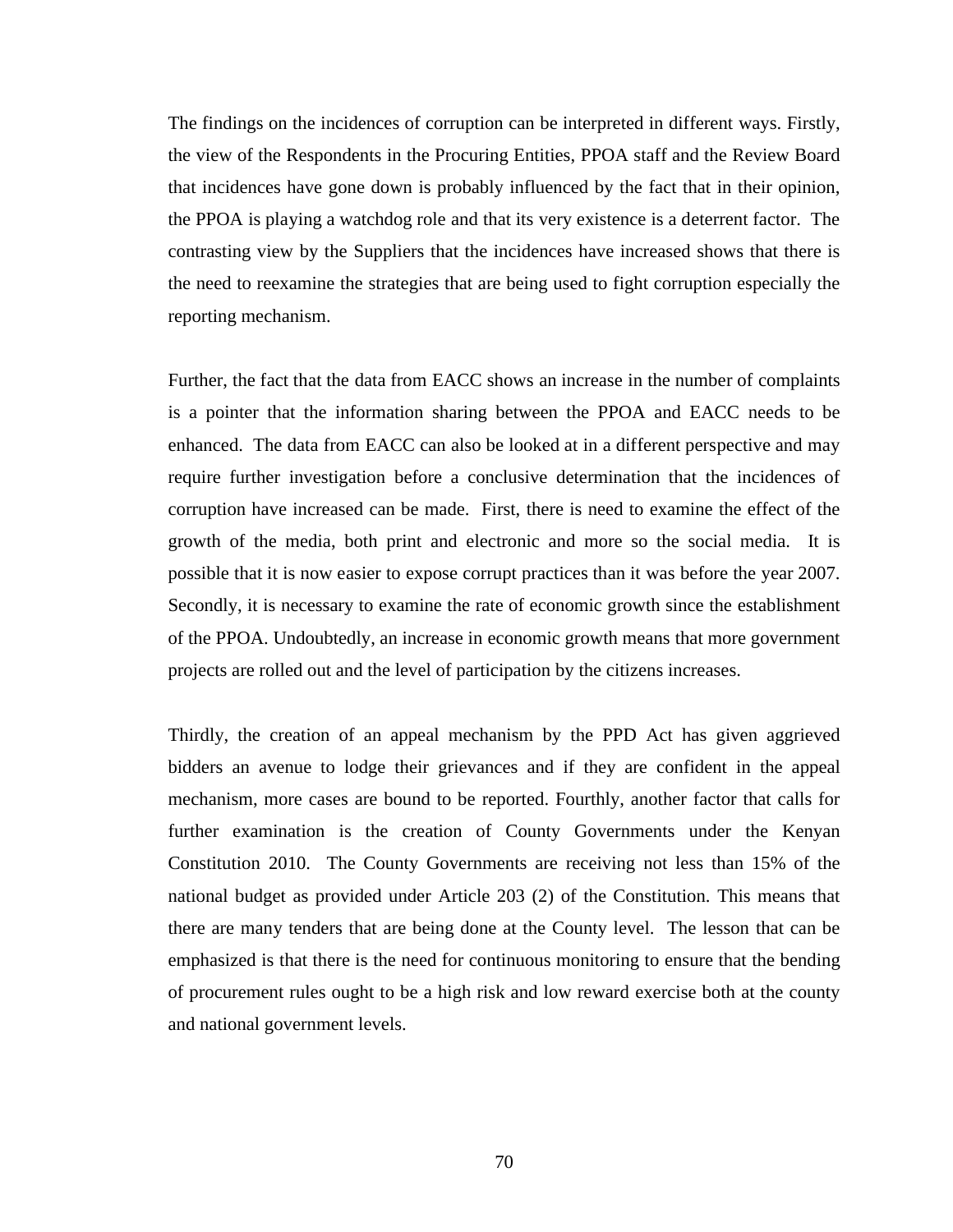In conclusion, it is arguable that going by the views of the Respondents and having a look at the secondary data, the creation of PPOA undoubtedly has had a positive effect. However, there is need to ensure that there are strong structures and adequate capacity in PPOA to monitor the procurement process so that value for money is achieved at all times. This must be a continuous exercise as shown in the literature review corruption in public procurement cuts across all the nations. The example drawn from Philippines- a country grappling with the problem of corruption in public procurement a question is asked; why is corruption so prevalent in public procurement?(Asian Institute of Management, 2005). The answer given is that corruption is rampant and a low risk- high reward exercise. This situation is similar to Kenya. In Kenya, corruption is a low riskhigh rewards exercise which is evident by the high number of respondents who indicated that they fail to report corruption for fear of victimization a pointer that reporting corruption is a high risk exercise?

# **5.2 Objective 2: Assessment of PPOA's performance in the fight against corruption and promotion of Ethics**

At the risk of repetition, it is worth stating that the creation of PPOA was premised on the basis that there was the need to have a watchdog on the overall procurement process in the Country. That being the case, the researcher embarked on an exercise to assess the performance of the PPOA in the fight against corruption and more importantly on the promotion of ethics in procurement processes. It is beyond argument that a positive improvement in ethical behavior by those involved in the procurement process will lead to a decrease in corrupt practices and vice versa.

As a starting point, the research sought to know whether the existence of PPOA is well known. This is on the realization that an institution has to be known and felt by the consumers of its services; otherwise, it will have no impact at all. On this issue, it is gratifying to note that the knowledge of the existence of PPOA was rated at 86% and 87% by the Suppliers and the Procuring Entities respectively. It is also encouraging to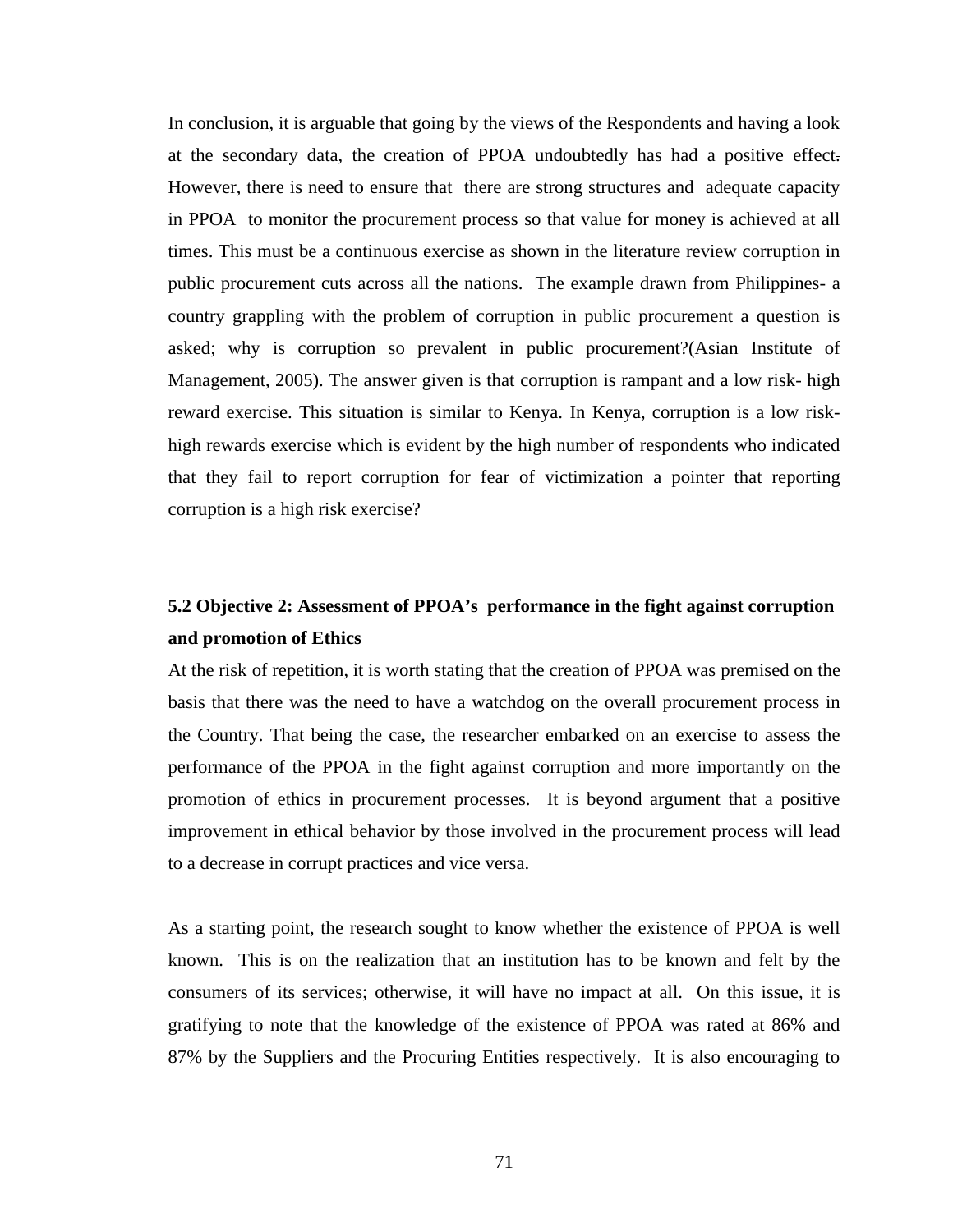note that at least 87% of the Suppliers are aware of the existence of the Public Procurement and Disposal Act.

Knowledge of the existence of an Institution alone is not enough. Therefore, the Respondents were requested to rate the effectiveness of PPOA in fighting corruption and promoting ethics. 47% of the Respondents rated it as good, and 33% rated it as normal. Only 7 % rated it as excellent. As noted by the Hungarian Gallup Institute (2009), measuring corruption is a complex exercise as it is impossible to have a one-by one definitive categorization and that the real volume of corruption cannot be measured or calculated. The study states that one of the methods of measuring corruption is the general or target group perception concerning corruption. In a different study done by Zaman and Faiz-Ur-Rahim (2009) on corruption, the results show that commonly used measures of corruption are used less for their ostensible purposes. In many cases, they are calculated and used for political purposes. This was the reason why it was important for the respondents to give their views on the performance of the PPOA in the fight against corruption.

An issue that is of particular concern in this research is the promotion of ethics. This is based on the realization that the procurement process, even where it is automated relies on people. Therefore, the character of the individual and appreciation of the values of honesty, integrity and fairness are paramount. It is noteworthy that a high number of Respondents (90%) indicated that they were aware of the policies and activities that have been implemented by PPOA to promote ethics. However, when one looks at the specific policies that are within the knowledge of the Respondents, a keen student of ethics will be disheartened. This is because only 7 % of the Respondents were aware of the code of ethics and another 14% were aware of the guidelines on ethics. The highest known policies were sensitization by EACC Officers and whistle blowing policies that were both rated at 36%.

It is, therefore, not difficult to conclude that PPOA ought to put more emphasis on the training of ethics in its programs. This is because all the other policies that were known to the Respondents on the promotion of ethics are based on Acts of Parliament and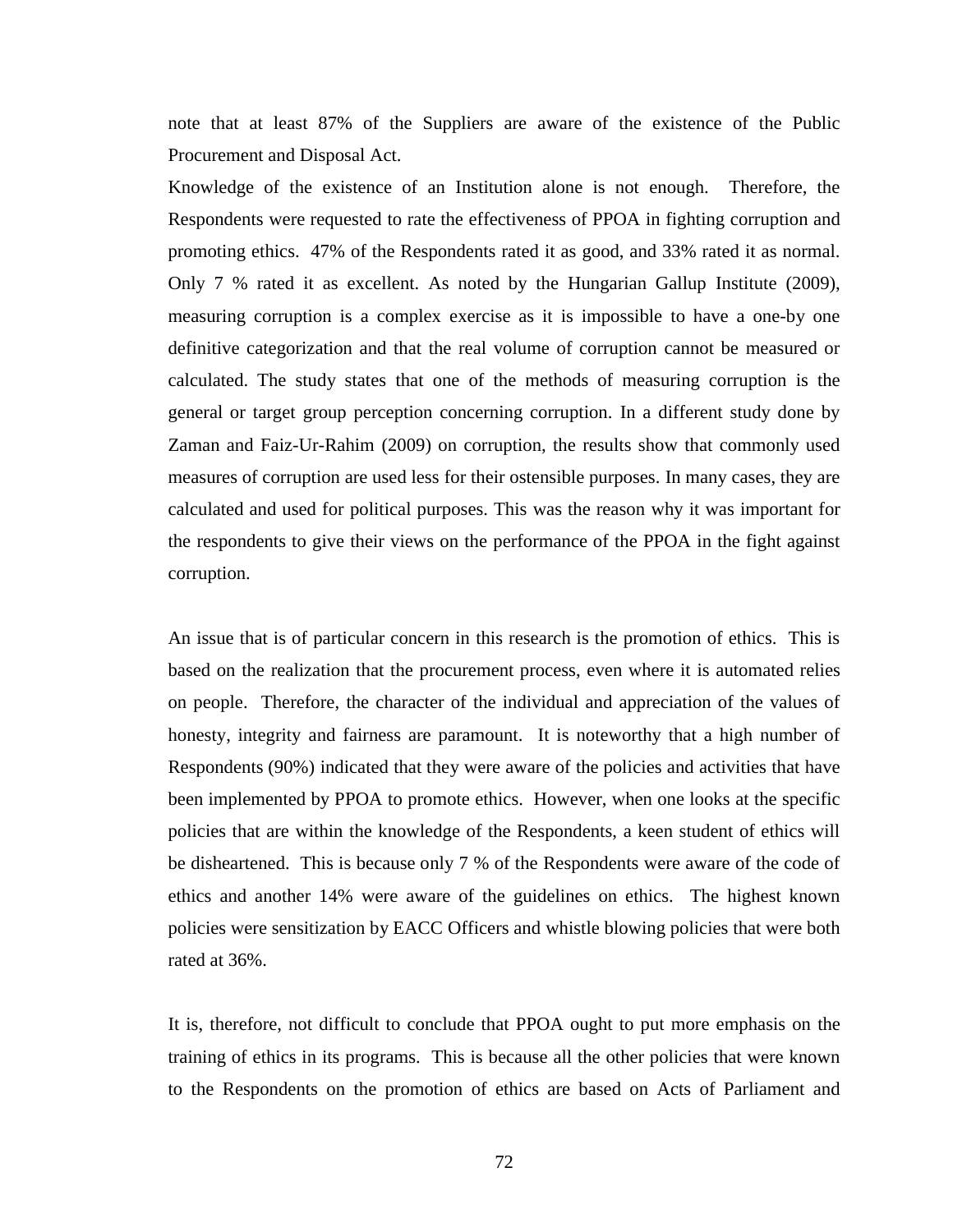Regulations. Whereas the place of laws and regulations cannot be underemphasized, it is necessary to lay emphasis on changing the character of the people. In order to measure the performance of the PPOA in the fight against corruption and promotion of ethics, the research first identified the actual targets that the PPOA has set for itself as part of the evaluation of its performance. Where the target for the recommended activity has been achieved, a score of 1 was given and where the target was not achieved a score of 0 was given. It is important to note that these activities have been put in place to ensure that there is integrity in the procurement process which in turn means where the target is achieved; the chances of disrupting corrupt practices will be high.

One of the main recommended activities is the conduct of the Public Procurement and Disposal Reviews and Audits. The PPOA set a target of 10 such reviews and audit where it would carry out an in-depth analysis of procurements processes in targeted institutions. The research confirmed that they had conducted ten such reviews and audits as per the target set. The other target that had been set is the conduct of at least 20 Public Procurement and Disposal assessments. This assessment is not as detailed as the Audits but is a quick appraisal of the procurement system within a Procuring Entity. It is very encouraging that the PPOA exceeded its target by far and had conducted 120 assessments.

The other major activity is the conduct of investigations on the reported cases. Research established that two investigations had been concluded. Since the reported cases were more than two, this target was not met and thus there is need to give this pillar more attention. One of the key tools for fighting corruption is the punishment of suppliers who engage in unethical conduct, through debarment. This means that a supplier who is found guilty of engaging in unethical conduct is suspended from participating in Public Procurement for a given period. The research established that two cases had been reported and concluded and the firms involved had been debarred for five years.

The research also established that there are officers that are on standby to handle the following activities; review of mandatory reports to PPOA by procuring Entities; conduct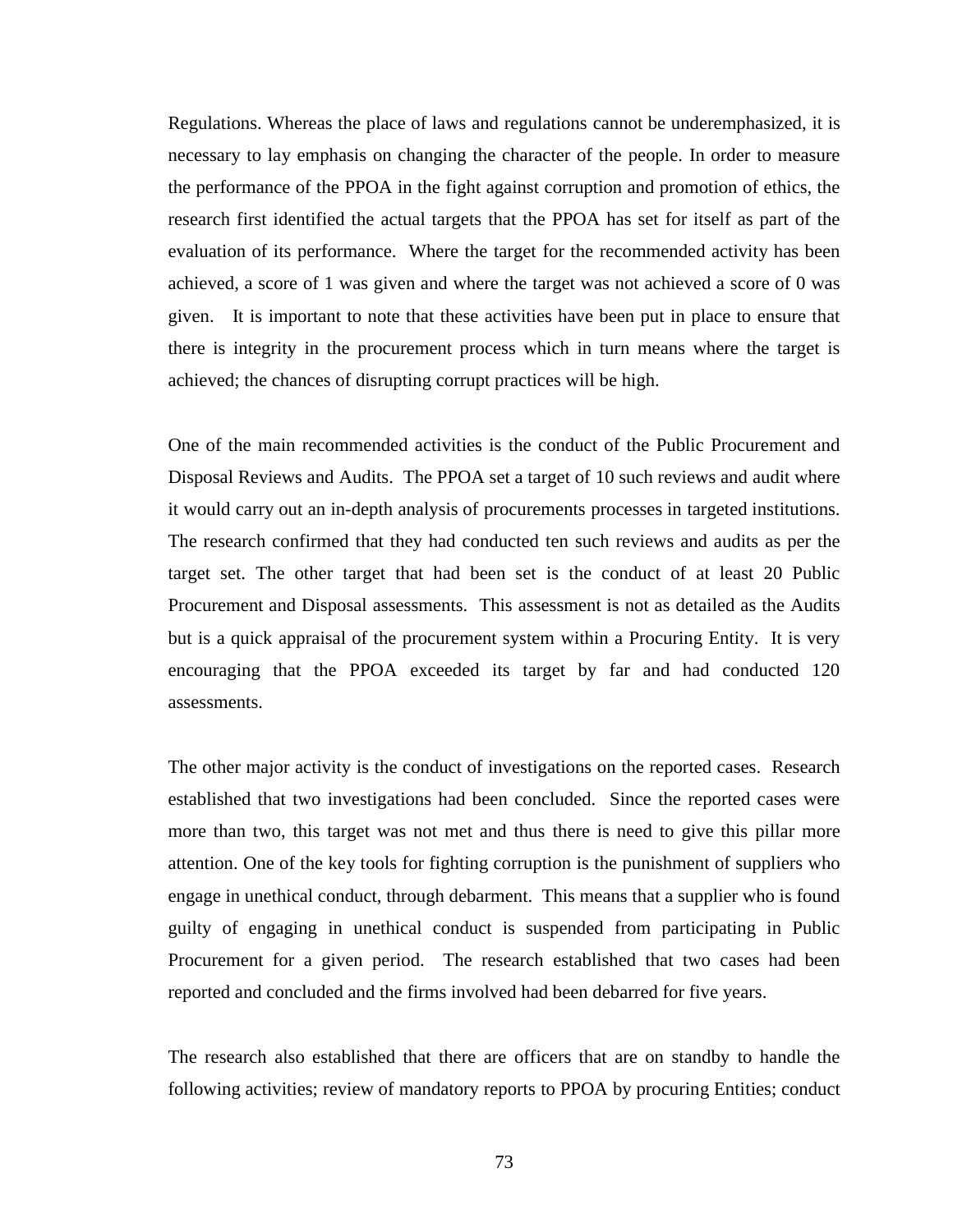of contracts audit; promotion of information to stakeholders and development of manuals and guidelines to simplify the procurement process.

One other key activity that the PPOA has undertaken to improve the procurement process is the adoption of E–Procurement and it was noted that it has partnered with the National Treasury to promote this. The research established that it is now mandatory for all the Procuring Entities to undertake their procurement under the E- procurement platform. However, the effectiveness of this system is beyond the scope of this research. That notwithstanding, the role of E- procurement cannot be ignored. As stated by Akech (2005), it is important to note that corruption thrives in Public Procurement in instances where public officers act under influence to invite preferred firms, designing of tendering documents to favor certain companies and in releasing of confidential information. This can be eliminated or minimized if E- procurement is adopted as it highly reduces discretion in the procurement process.

It is thus clear that PPOA has identified various activities that are necessary to fight corruption practices but the fact that reports of corruption in public procurement is still high (Transparency International 2015), call for a further review of the strategies to enhance them and adopt new ones if need be. The literature review has shown that the concept of common good is critical. As Gichure (2005) observes, the good of each is necessarily related to the common good, the good of all, which in turn can be defined regarding the human person. This statement is relevant when assessing the performance of the PPOA since all the activities for fighting corruption are people driven. Thus the appreciation of the staff of the PPOA and all the other players in the procurement process that an act of one person affects the other either positively or negatively is critical.

# **5.3 Objective 3: Establishing institutional framework and structures as well as the capacity of the PPOA in fighting corruption in public procurement**

The research embarked on a situational analysis of the PPOA on the institutional framework and structure. The objective was to dig out whether as currently constituted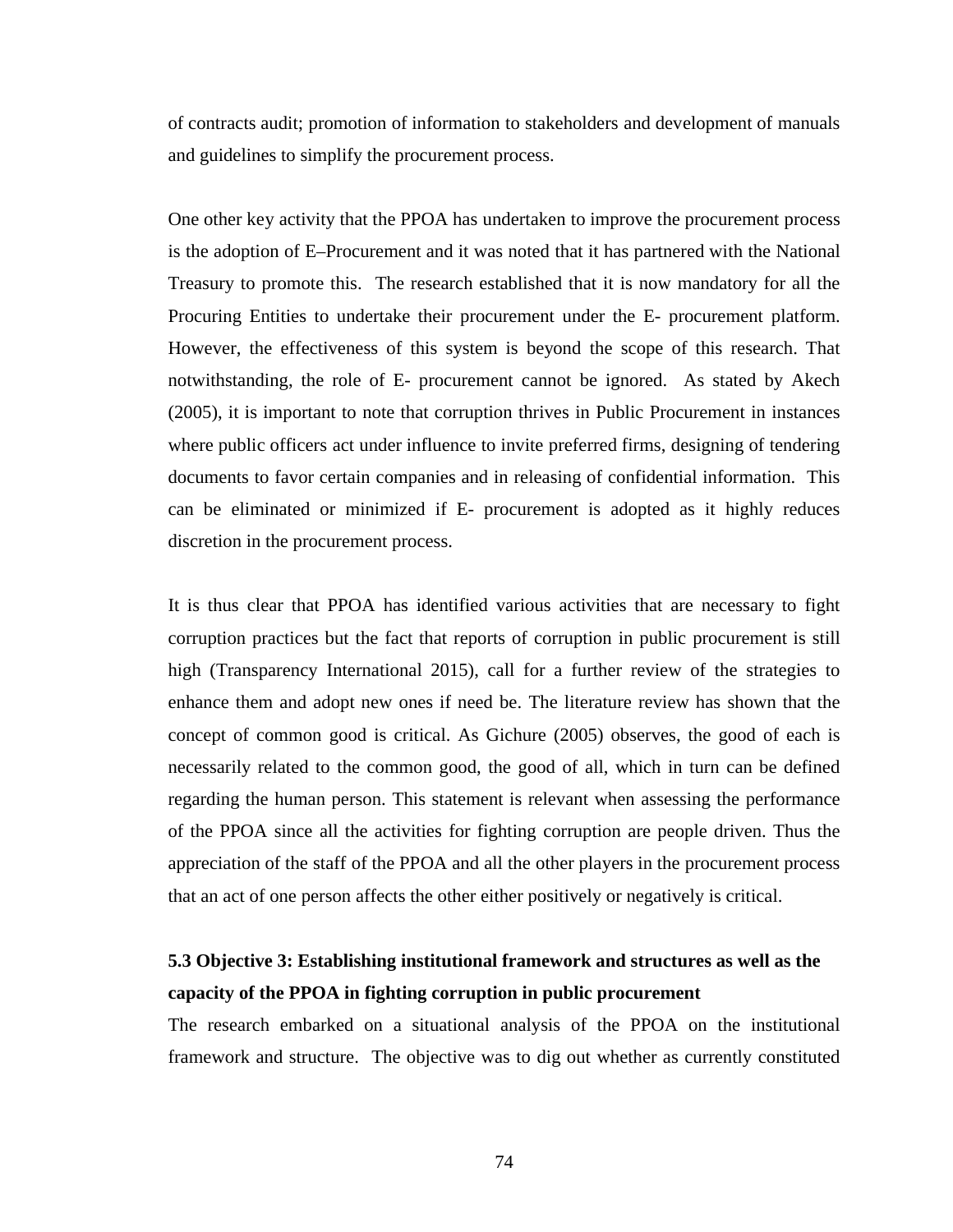the PPOA has in place effective structures to fight corruption and promote ethics in Public Procurement.

The findings show that PPOA has an elaborate institutional framework and structures put in place. PPOA is headed by the Director General and has two directorates namely; the Directorate of Technical services and the Directorate of Finance and Administration each headed by a General Manager. The Directorate of Technical services is structured into four functional departments mainly compliance, capacity building, Administrative Review secretariat and policy and research. The compliance department ensures compliance with the policies, rules and regulations of public procurement and Disposal Act through audits, assessments and enforcement.

The capacity building department is mandated to develop, promote and support training and development of professionals and build the capacity of persons involved in public procurement. The administrative Review Secretariat was established with a mandate to facilitate the review board whose mandate is to review complaints from candidates who are aggrieved by the outcomes of procurement proceedings. The Secretariat offers administrative services to the Public Procurement Administrative Review Board.

The policy and research department develops, revises and distributes standard tender documents, procurement manuals, guidelines and standard procurement formats. The Directorate of Finance and Administration is structured into three functional departments: Finance, Human Resource and Administration and Procurement. The authority also has the corporate services, Internal Audit, and ICT departments. From the review of PPOA institutional framework, it is clear that PPOA has an active ICT department. This department has designed a website and a portal where all notices regarding procurement are posted. The department has also come up with an e-learning portal.

It is clear that as currently structured there is an elaborate institutional framework and structures in place. However, it is also easily discernable that the fight against corruption and promotion of ethics are activities that run across the various departments. There is no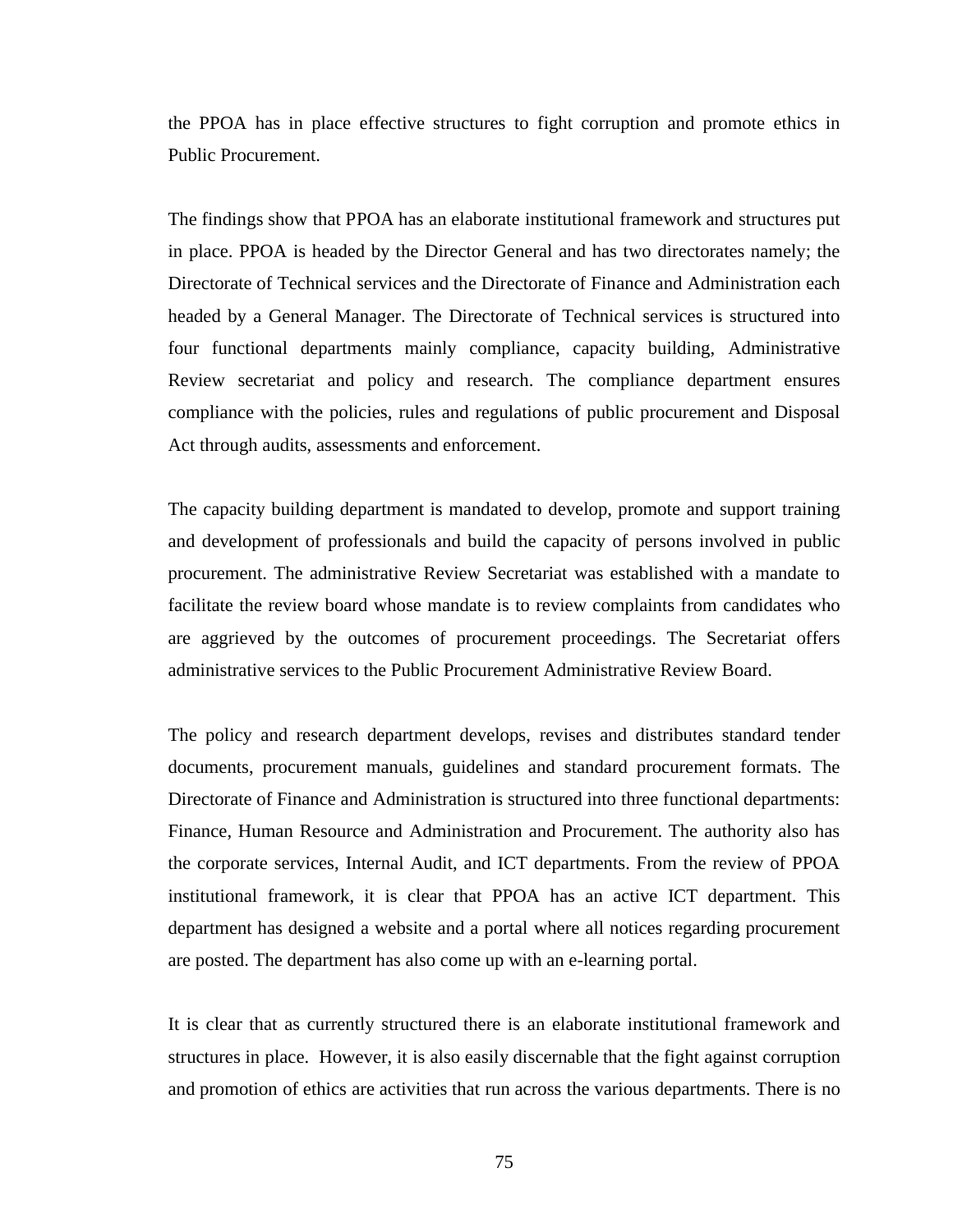department that has been created to specifically dedicate itself to fight corruption and promote ethics. Such a department would act as a good link and co-ordination of the various departments. It would also give the promotion of ethics the prominence that it deserves. With all these structures in place, one would expect that there should be a decrease of the incidences of malpractices in procurement. Therefore, since the existing literature shows an increase in corruption in procurement related cases, it may be concluded that some of these structures are not playing their roles effectively.

The second limb of this objective was to rate the capacity of the PPOA on specified pillars. Therefore, the respondents were also asked to rate the capacity of PPOA on some pillars. First, they were to rate PPOA in training on best practices; 29% of the suppliers rated it as average, and a similar number also rated it as good, 41% of the procuring entities rated it as average, 29% of the PPOA staff rated it as good. However, 40% of the respondents in review board rated it as poor. This shows that PPOA may not be doing much on training the suppliers and procuring entities on the best practices.

Asked to rate the technological capacity of PPOA, over 50% of the respondents from all the categories rated it as above average. Regarding innovation in enhancing transparency and fairness, over 50% of the suppliers rated it as above average, 41% of the procuring entities rated it as average, 60% of the review board members rated it as good while 52% of the respondents in PPOA rated it as below average. About the ability of PPOA to collaborate with other institutions engaged in the fight against corruption, 36% of the suppliers rated it as poor, 67% of review board members rated it as below average, and 29% of the respondents in PPOA rated it as below average.

Concerning service delivery to stakeholders, 31% of the suppliers rated it as average, 37% of the procuring entities rated it as good, 67% of the review board rated it as excellent while 52% of the PPOA staff rated it as good. Concerning availability of adequate budgetary allocation, 43% of the suppliers rated it as average, 31% of the procuring entities rated it as average, 32% of the review board members rated it as good,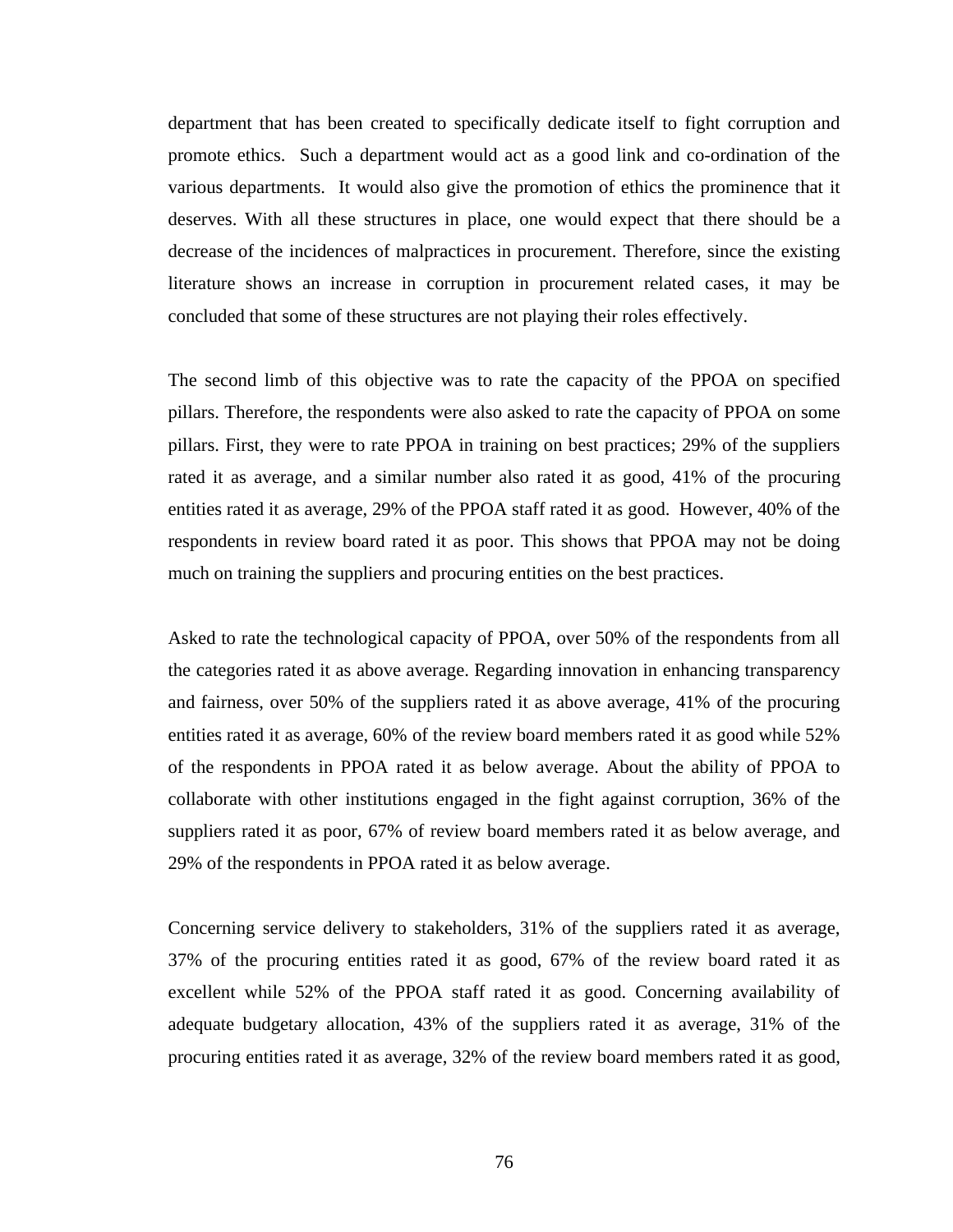and 30 % rated it as average. From the findings, it is obvious that a lot needs to be done on capacity buildings.

Firstly, on collaboration with the other institutions, this has to be enhanced as the fight against corruption cannot be fought by one institution. Corruption is a multi – headed dragon that has to be tackled from all angles and collaboration will ensure that the fight against corruption in Public Procurement is done optimally. From the literature Review, some of the bodies that could help PPOA in its oversight role against corruption include the EACC that can assist in thorough investigation of malpractices in procurement. Further, since one of the tools used to fight corruption is the conduct of review and Audits, collaboration with other government institutions like the Auditor General's would help. In conclusion, it is instructive to note that on the issue of service delivery, most respondents rated it as average which means there is room for PPOA to improve capacity on service delivery to the stakeholders in the procurement field.

# **5.4 Objective 4: Ascertaining the effectiveness of the oversight strategies employed by PPOA to fight corruption and promote Ethics in public procurement**

The fight against corruption and promotion of ethics can only be successful if PPOA is applying the right oversight strategies. Therefore, the Respondents were asked to rate the effectiveness of the PPOA on the strategies that have been implemented. First, the Respondents were asked to rate the effectiveness of the oversight strategies employed by PPOA to fight corruption and promote ethics in public procurement. The rating on the strategies was as follows; on the promotion of transparency and accountability, 92% said it was effective; regarding efficiency, 48% rated it as neutral, 25% of them said it was ineffective ;regarding consistency 74% of the respondents rated it as effective, and 17% said it was neutral; regarding open and effective competition, 50% rated it as effective, and 33% rated it as neutral ;88% rated ethics and fair dealing as effective; 73% rated the ability of PPOA to integrate with other policies as effective; 88% rated due process and dispute resolution as effective; and 71% rated professionalism as effective.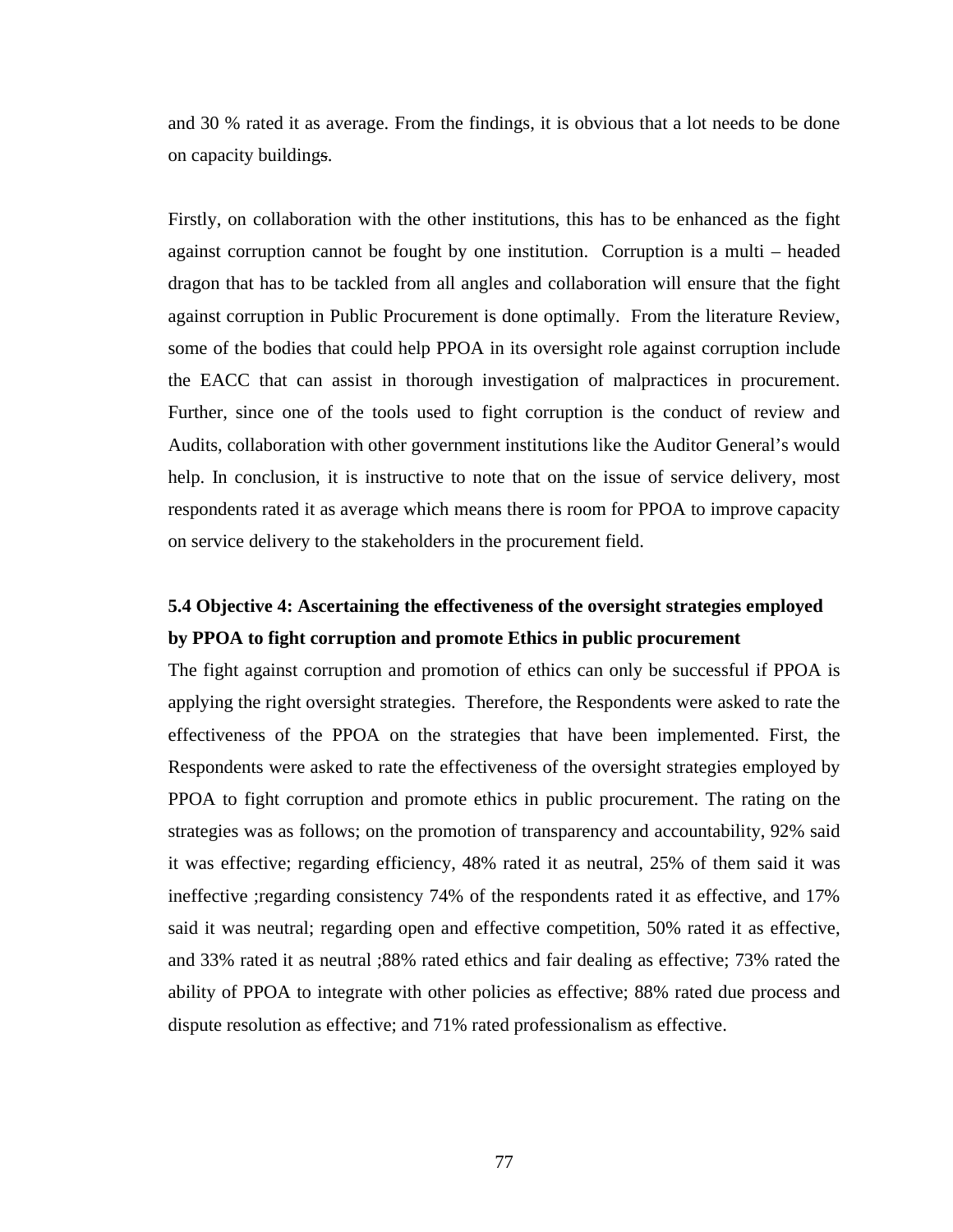The findings show that the PPOA is rated very favourably regarding the pillar on transparency and accountability as 55% rated it as moderately effective and 36% as highly effective. An issue that is of particular concern is that only 37% of the Respondents rated PPOA as highly effective in professionalism. This is a good thought for the PPOA as a question may be asked whether there is unprofessionalism in PPOA. This is an ethical issue that calls for a critical review by the PPOA as the literature review has shown that effectiveness of an organization is largely driven by the staff of the organization. The staff of the PPOA must be at the forefront of promoting professionalism in the procurement sector. There are the generals, so to speak, in the war against malpractices in procurement. As stated by Gichure (2008) it is important that educative measures be undertaken to improve integrity and loyalty in officials that are entrusted with public responsibilities. Therefore, the staff of the PPOA has a great role to play in making the PPOA effective in its mandate. To achieve this, the staff has to be ethical and observe the rules of honesty, integrity, fairness and transparency in their work. The question that then arises is what the PPOA can do to enhance the effectiveness of the strategies that it is currently employing.

### **5.4 Chapter Summary**

In addition to the specific questions that were asked, the respondents made key general comments that should be implemented to help in the fight against corruption and promote ethics. Key among them is embracement of technology, strengthening of institutional collaboration enhancement of training of the staff and the proper record keeping by all procuring entities. These general comments clearly show that all the respondents appreciate that PPOA is a key institution in promoting fairness, integrity and transparent in public procurement in Kenya.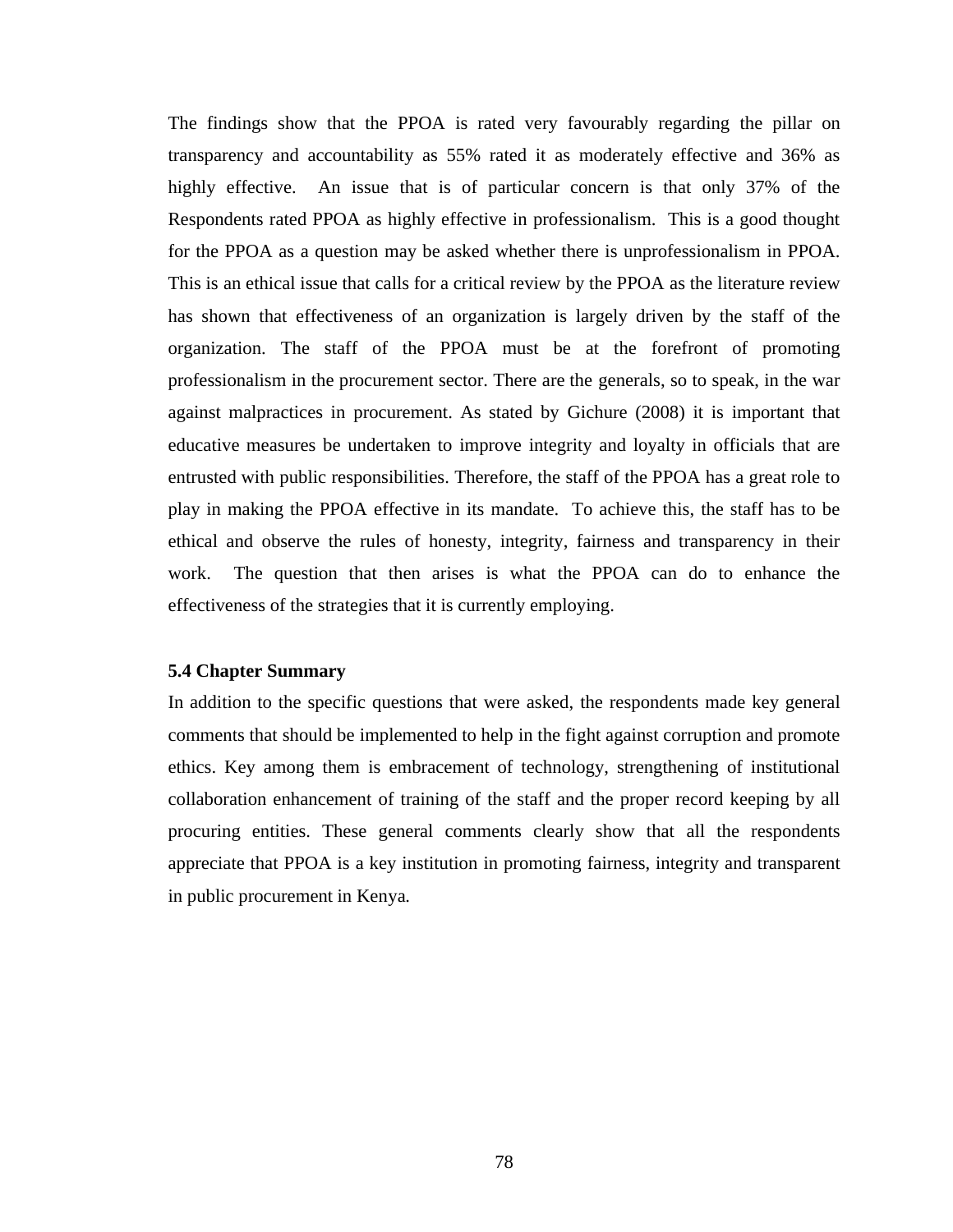### **CHAPTER SIX: CONCLUSIONS AND RECOMMENDATIONS**

#### **6.0 Introduction**

Public procurement is a very critical function in a country. In addition to maintaining law and order, governments have to provide services to its citizens. To finance its activities, a government collects taxes from the citizens which are put in the consolidated fund. It is from this fund that money for public procurement is drawn from. Corruption occurs when those entrusted with the procuring of goods and services for the public betray the trust and use the funds for personal enrichment. Therefore, the importance of oversight bodies like the PPOA cannot be ignored as they have the primary responsibility of fighting malpractices in public procurement. It is with this objective in mind that this research sought to assess the effectiveness of the PPOA in fighting unethical practices in public procurement and make recommendations to strengthen the institution.

This chapter highlights the conclusions and recommendations for policy, practices and areas for further research with the expectation that they will lead to improvement of the public procurement process.

#### **6.1 Conclusions**

#### **6.1.1 Incidences of corruption in public entities after the establishment of PPOA**

With regard to trends in the incidences of corruption after the establishment of PPOA, the secondary data from EACC showed an upward trend in the number of incidences of corruption since the creation of the PPOA. It is thus clear that the number of cases has doubled. However, this in itself may not be an indicator that PPOA has not been effective. There is need for a more in-depth analysis on the effect of the expanded democratic space in Kenya since the enactment of the Constitution 2010 and the growth of the media which has made dissemination of information easy. Further, it is also necessary to study the effect of the economic growth within the same period, as more growth means that more procurement was undertaken.

It is also worth noting that save for the suppliers, majority of the other Respondents were of the view that the incidences of corruption has gone down since the creation of the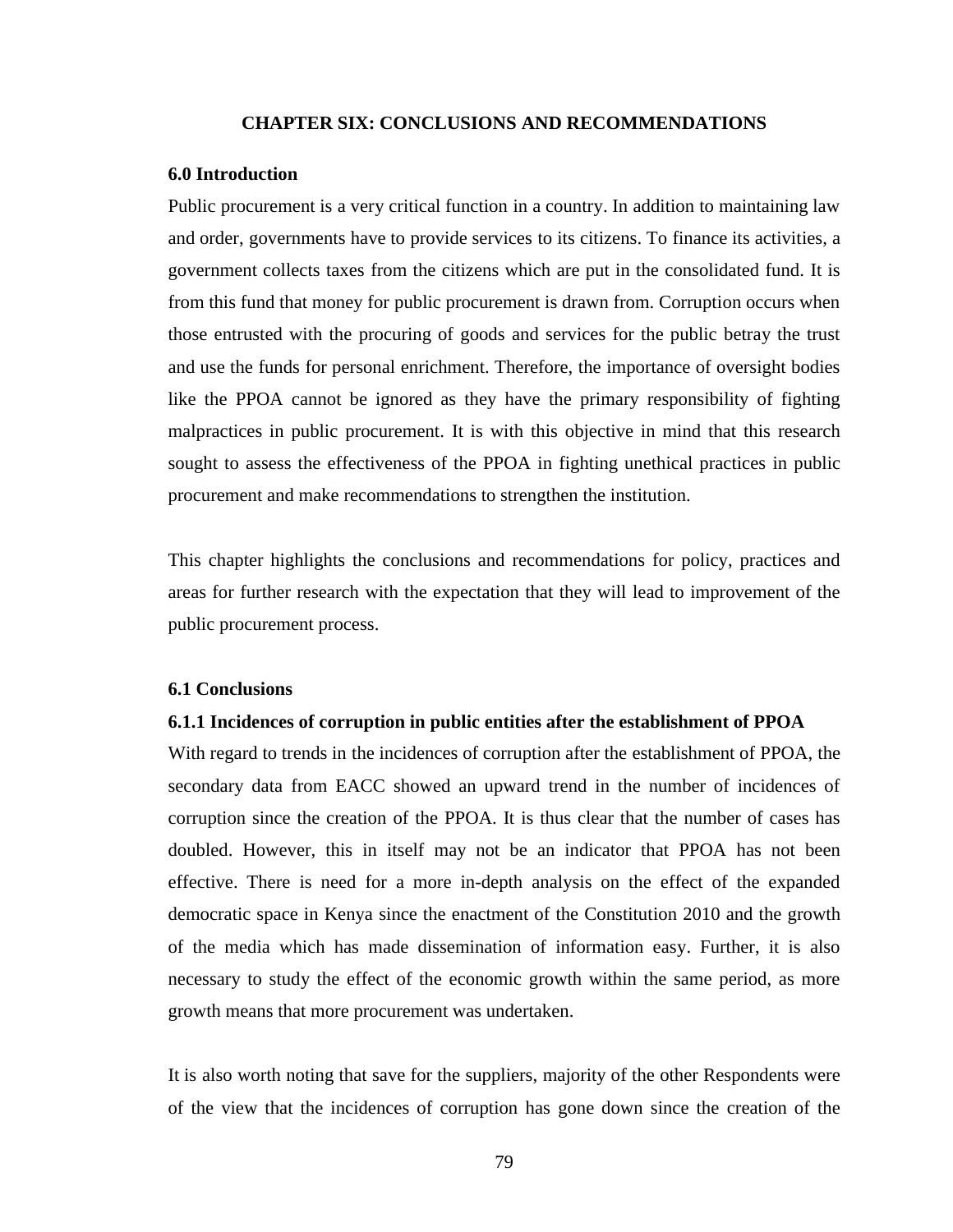PPOA. In addition, there is no Respondent who stated that the PPOA is not a critical institution and this is a confirmation that what is required is the strengthening of the institution to make it more effective.

# **6.1.2 Assessment of the PPOA's performance in the fight against corruption and promotion of ethics in public procurement**

The study established clearly that the PPOA has set specific yearly targets that are to be undertaken in its effort to fight corruption in public procurement. It was established that PPOA met and the surpassed targets set for conducting audits and assessment. One other key activity that was identified is the debarment of suppliers who are guilty of corruption malpractices. This is critical as corruption is two way traffic involving the giver and the taker. It is therefore important that suppliers who engage in malpractices be disciplined. The findings show that some suppliers had been debarred and this is a clear message to suppliers that whoever is found guilty will face serious consequences.

In general, it can be concluded that PPOA had achieved the targets that had been set. However, this should not mean that PPOA should sleep on its laurels. It is necessary that the criteria for setting those targets be reviewed regularly to determine the impact of those activities in the fight against corruption in public procurement. One of the areas that need more attention is the handling of the complaints that are reported. A speedy conclusion of the complaints will complement the work of the Public procurement administrative review board and will also give confidence to the complainants. This is important as the findings showed that a very high number of respondents fear reporting corrupt practices for fear of victimization.

# **6.1.3 Establishing institutional framework and structures in place as well as the capacity of the PPOA in fighting corruption in public procurement**

The study found out that there is a well-defined institutional framework and elaborate structures put in place in PPOA. Some of these structures include the ICT department, the compliance department, the policy and research department as well as the Secretariat all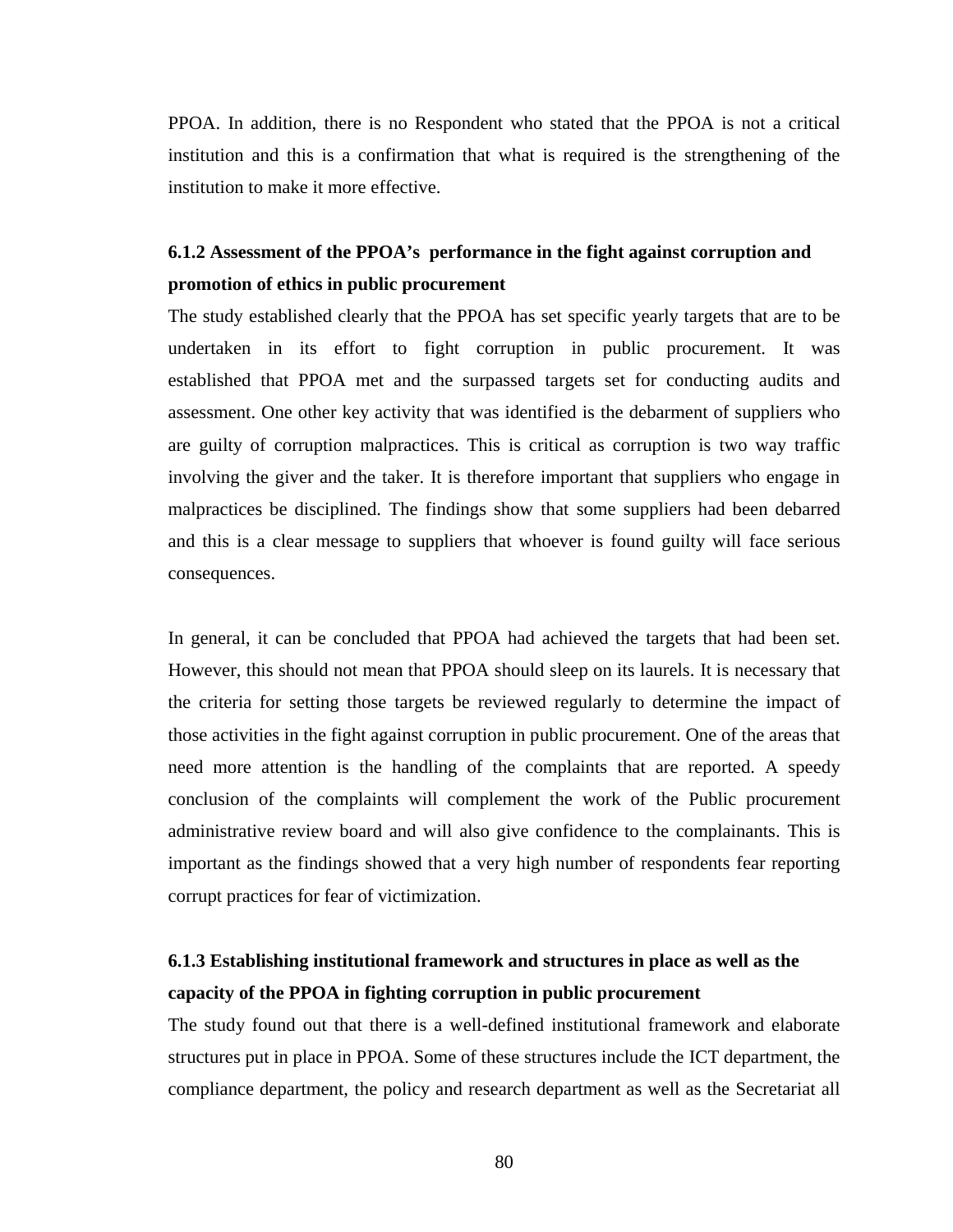whose main objective is to make PPOA effective in its mandate of transforming procurement. These departments have been set up to ensure that PPOA achieves its functions as spelt out in the PPD Act. However, the existence of the departments alone is not enough. They must be manned by persons of high integrity to ensure that the procurement law is observed by all the stakeholders. The findings show that although PPOA has created a compliance department, it should consider setting up a fully-fledged department that is dedicated to fighting corruption and promotion of ethics. This in turn will mean that each procuring entity will also be required to form an anti-corruption and integrity committee and such committees should be reporting regularly to PPOA on the anticorruption and integrity measures that they have implemented.

On the issue of capacity, it was established that the PPOA has undertaken various activities in training of staff on best practices, enhancement of technology and implementation of e-procurement. However, key areas that were noted that require more attention is increase of its budgetary allocation, enhancement of service delivery and collaboration with other institutions that are engaged in the fight against corruption.

# **6.1.4 Assessing the effectiveness of the oversight strategies employed by PPOA to fight corruption and promote Ethics in public procurement**.

The study established that the oversight strategies that are employed by PPOA are effective. The findings show that elimination of red tape by reducing the many stages in the evaluation of the tenders was rated highly. Further, the standardization of the tender application forms and the existence of severe penalties for those involved in corruption were also rated as effective strategies.

Despite these positive findings, a student of philosophy and ethics will be genuinely concerned on the attention that the promotion of ethics is given. Although the study confirmed that a code of ethics has been developed by the PPOA, very few respondents were aware of the code of ethics and guidelines on ethics. As already noted in this study, ethics and corruption have a strong correlation. Procurement even when done on the electronic platform is largely driven by the acting person. Therefore, the character of the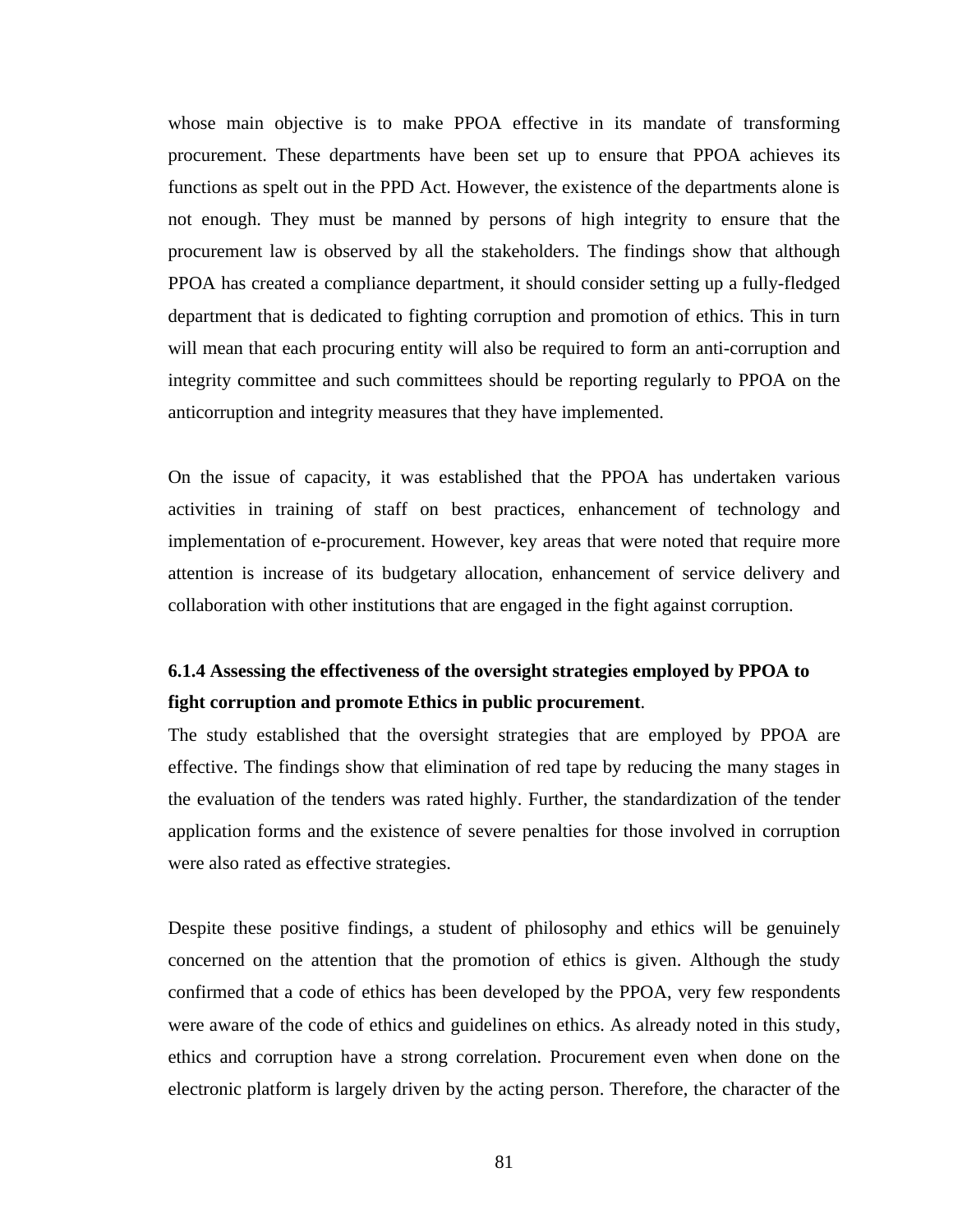acting person is paramount and where it is driven by persons of high moral principles, the chances of malpractices are low. The procurement process is a chain and it only requires one ethical person in the chain to act as a whistleblower for a disruption of the corrupt practice to occur.

In my view, PPOA ought to re-examine the oversight strategies that it is using to fight corruption in public procurement and in the promotion of ethics. It must strictly enforce the strategies and the policies that it has set but more importantly it ought to conduct a critical examination of these strategies and policies to embrace new ones and discard those that are not appropriate. As an example it ought to enhance the reporting mechanism of corrupt practices by developing a secure and anonymous platform to address the fear of victimization.

Further, there is need for PPOA to collaborate with other institutions whose mandate is to fight corruption and to promote ethics such as the EACC and Auditor General's office. This is based on the fact that the fight against corruption cannot be won by one institution. For instance, PPOA does not have the authority to prosecute, and so it refers complaints that require investigation and prosecution to other bodies like the EACC and DPP. Thus PPOA ought to have strong collaboration with all the other bodies that are involved in the fight against corruption. Finally, it is important for PPOA to be robust in informing the public on the successful interventions and enforcement measures that it has undertaken as this will create confidence in the procurement process. This is important as the PPOA will not only be effective but seen to be effective if the incidences of corrupt practices are minimized as this is the only way that it can be deemed to be performing well.

### **6.2 Recommendations from this study**

#### **6.2.1 Recommendations on practice**

Corrupt practices are activities that are done in secrecy and can only be fought effectively if those who are involved are exposed. One of the issues that came out clearly from the findings of this study is that suppliers, who are at the fore front of the procurement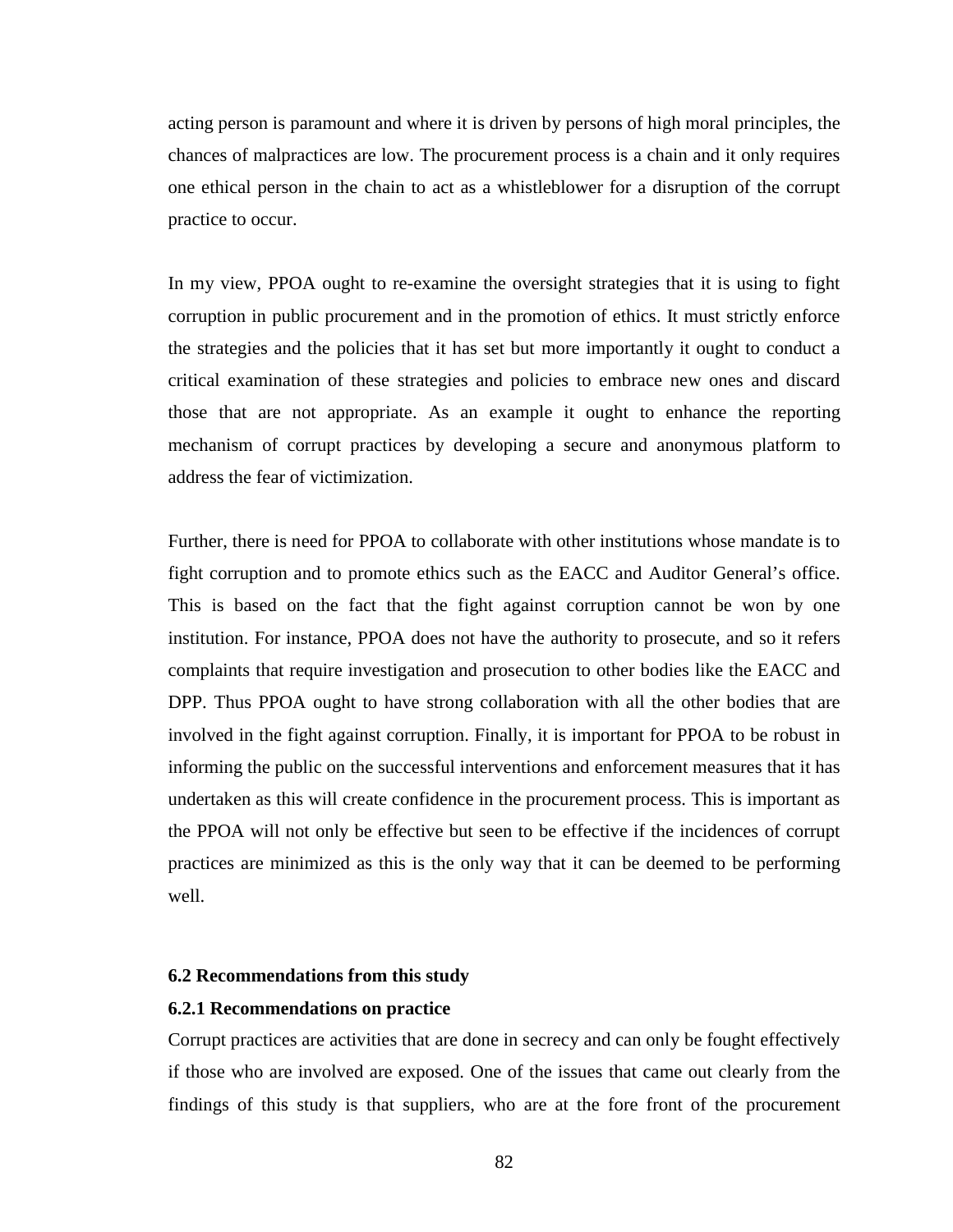process fear reporting corrupt practices for fear of victimization. This is an issue that PPOA should address urgently, as all what is required is creation of a reporting platform that is secure and which will not expose the details of those who are reporting corruption. In addition, education of the suppliers can be done to make them understand that every citizen has a duty to fight corruption even at the risk of suffering financial consequences.

The findings also revealed that the collaboration between PPOA and other bodies that fight corruption is not very strong. PPOA on its own cannot succeed unless it receives support from the other arms of government. Therefore, a deliberate effort must be made to enhance institutional collaboration. In addition, the findings confirmed that eprocurement is being implemented. The electronic platform will no doubt reduce discretion of the persons who are involved in the procurement process. Therefore, PPOA ought to ensure that the entire procurement process is automated from the point of advertisement, evaluation and award of tenders.

## **6.2.2 Recommendations on policy**

The findings revealed that promotion of ethics in procurement has not been given enough prominence. There is no doubt that the procurement law has to be enforced strictly and that the most of the oversight strategies that PPOA has implemented have a strong bias in law enforcement. However, one of the areas that require urgent address is the promotion of ethics by all the institutions of government. The findings confirmed that PPOA has developed a code of ethics and policies on training of ethics. However, the question that arises is at what stage the training of ethics is been introduced in the education system. The character of an individual has to be molded at an early age. Introduction of ethics once a person has been employed or in tertiary institutions is very late and PPOA and other institutions that are involved in the fight against corruption ought to develop policies with a strong bias in prevention. There is need to collaborate with institutions that develop the education curriculum to introduce ethical topics in primary schools going upwards. This will ensure that ethical values are instilled in children at an early age.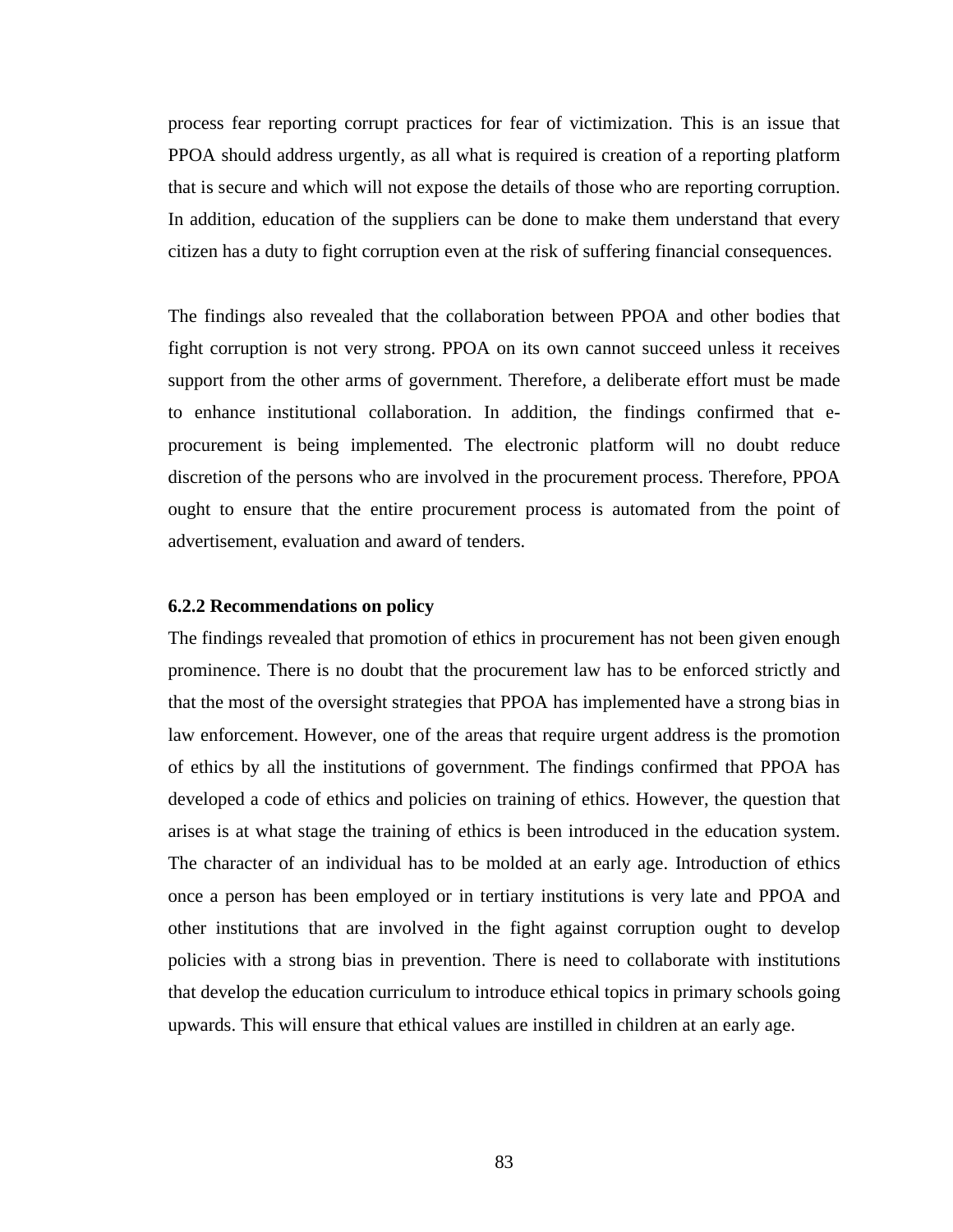As already noted, public procurement is the life line of the economy of a country and due to the huge amount of money involved, the temptation to bend the rules by those involved will always remain. Therefore, PPOA must ensure that the policies to fight corruption are benchmarked with best practices in other countries. Therefore, although the findings show that PPOA has met the targets it has set, there is need for continuous evaluation of the oversight strategies. It is recommended that PPOA should undertake corruption mapping every two years to identify the sectors that are more susceptible to corruption. This way PPOA will be able to direct its resources in the critical sectors.

Finally on this issue, the findings showed that there is need for the government to give more resources to PPOA for it to enhance its capacity in terms of staff training, innovation in technology, education of all the stakeholders in best practices and for it to increase the number of activities that are geared towards the improvement of the procurement process.

### **6.2.3 Recommendations on further research**

The literature review in this study clearly shows that corruption in procurement is not confined to one country. It is recommended that one area that can be researched further is a comparison between the procurement process in Kenya and other countries that are ranked low in the corruption index. By so doing ,it will be possible to confirm whether the approach that Kenya has taken of forming one body to oversee the procurement process is the best or if there are other strategies that can be implemented to compliment the work of PPOA.

This study only concentrated on a few procuring entities that are involved in mega projects. In view of the fact that we now have the national and county governments, procurement is now being done at both levels. If ,as it is clear from this study, that there was corruption before the creation of the devolved governments, what measures have been put in place to ensure that corruption is not devolved. Indeed, it would be important to know how PPOA is interacting with the county governments and the impact of the county governments on its capacity.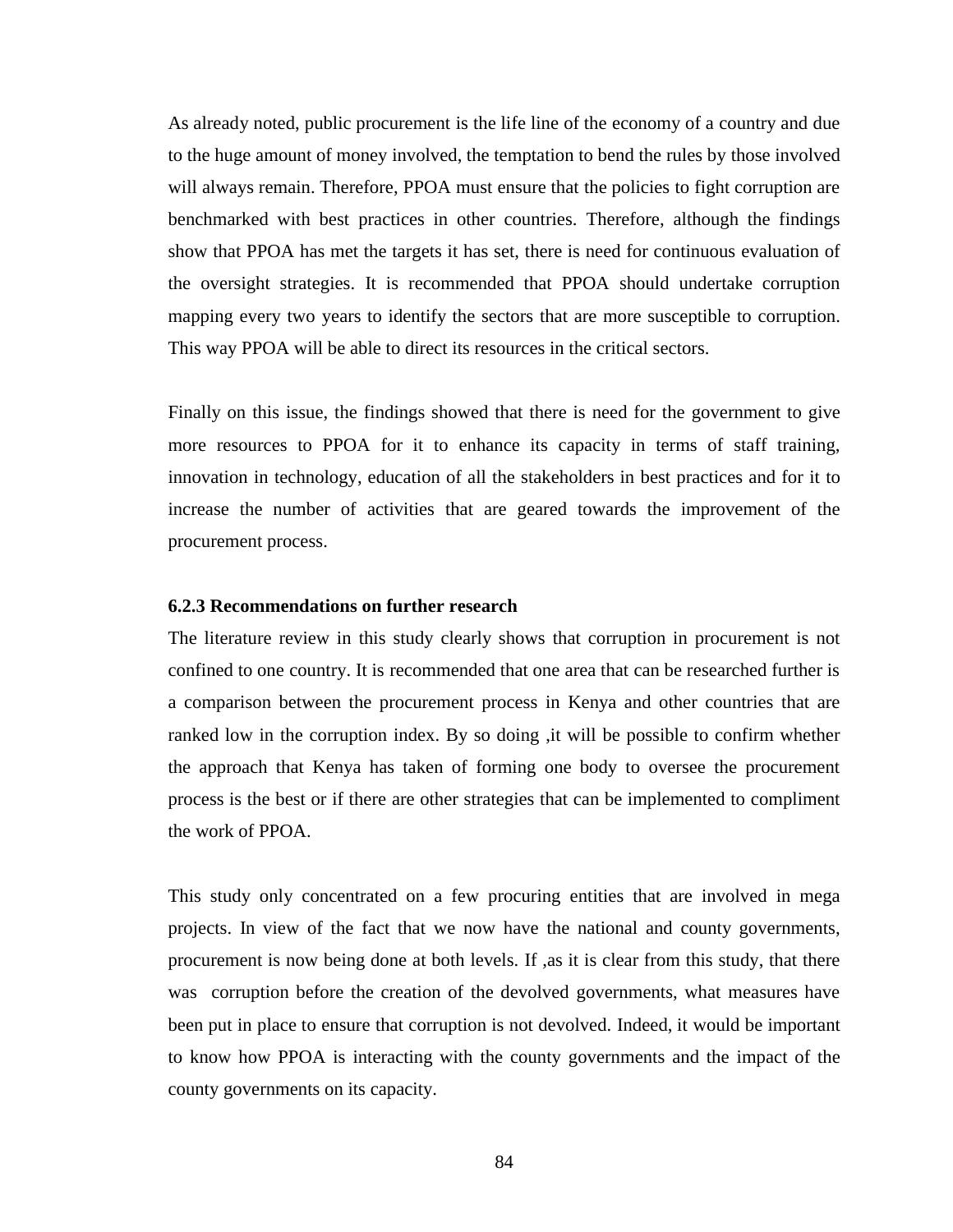### References

- Akech, J. M. (2005). Development partners and governance of public procurement in Kenya: enhancing democracy in the administration of aid. *NYUJ Int'l. L. & Pol.*, *37*, 829.
- Alala, B., & Deya, F., (2013). Challenges facing Administration in the implementation of Public Procurement and Disposal Act in civil service in Kenya: A case of Uasin Gishu county Retrieved from www.llst.org
- Allen, J., & Davis, D. (1993). Assessing some determinant effects of ethical consulting behavior: The case of personal and professional values. *Journal of Business Ethics*, *12*(6), 449-458
- Amemba, C. S., Nyaboke, P. G., Osoro, A., & Mburu, N. (2013). Challenges Affecting Public Procurement Performance Process in Kenya. *International Journal of Research in Management. Issue*, *3*.
- Aristotle (1998). '*The Nicomachean Ethics,* Oxford: Oxford University Press.
- Asian Institute of Management (2003): Towards Improved Corporate Governance; A Handbook on Developing Anti-Corruption Programmes, Hills Governance Centre
- Bird, K., Kamau, P., &Odhiambo, W. (2007). Trade Policy and Poverty Linkages in Kenya, London: Overseas Development Institute
- Bostock, D. (2000). Aristotle's ethics, Oxford: Oxford University Press
- Brown, L. (2009). Ethics: The Nichomachean Ethics, Oxford: Oxford University Press
- Constitution, K. (2010). Government Printer. *Nairobi, Kenya*.
- Development Assistance Committee. (2011). Harmonizing Donor Practices for Effective Aid Delivery. Vol. 3. Strengthening Procurement Capacities in Developing Countries.
- De Janvry, A., & Dethier, J. J. (2012). The World Bank and governance: the Bank's efforts to help developing countries build state capacity. *World Bank Policy Research Working Paper*, (6275).
- East Africa Automobile Limited v Kenya Bureau of Standards, (2014): Public Procurement Oversight Authority. Retrieved from [www.ppoa.go.ke/download/ar-decisions/2014](http://www.ppoa.go.ke/download/ar-decisions/2014) .
- East African Cables Limited vs Public Procurement Complaints Review & Appeals Board & Ano.CA 109/2007, (2007) Eklr.